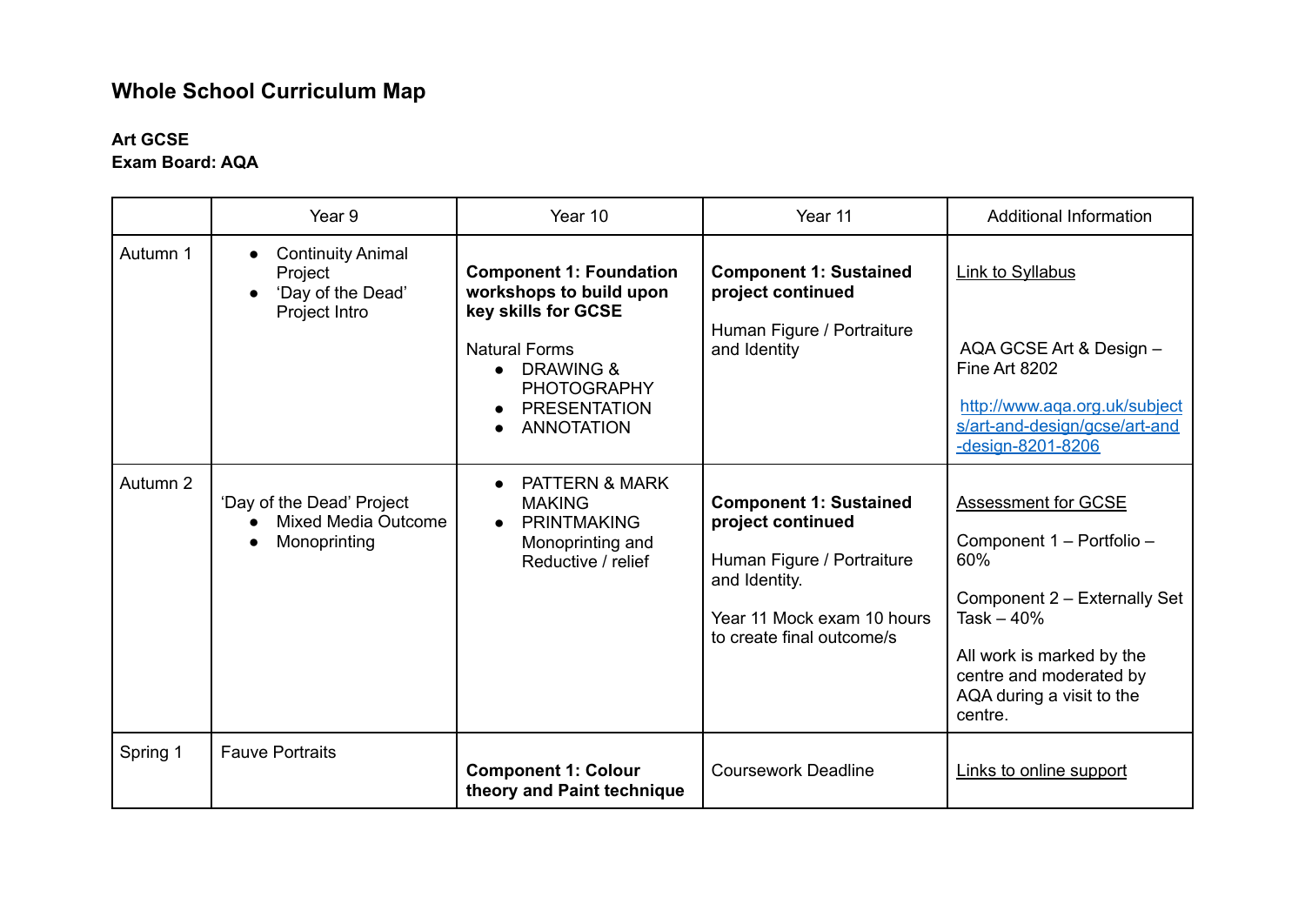|          |                        | workshops SURREALIST<br><b>PAINTING Project - 'Out of</b><br>Place'                                                                                          | <b>Component 2: Externally</b><br>set assignment (GCSE<br>Exam)<br>Externally set assignment<br>(ESA) papers are available to<br>students and teachers from<br>January.<br>A preparatory period is<br>followed by 10 hours of<br>supervised, unaided work in<br>which students are required<br>to realise their intentions. | Artcylopedia<br><b>GCSE Bite Size</b><br><b>The National Gallery</b><br><b>The Photographers Gallery</b><br><b>Saatchi Gallery</b><br><b>Tate</b><br><b>V&amp;A Photography Collection</b> |
|----------|------------------------|--------------------------------------------------------------------------------------------------------------------------------------------------------------|-----------------------------------------------------------------------------------------------------------------------------------------------------------------------------------------------------------------------------------------------------------------------------------------------------------------------------|--------------------------------------------------------------------------------------------------------------------------------------------------------------------------------------------|
| Spring 2 | <b>Fauve Portraits</b> | <b>Component 1:</b><br><b>SURREALIST PAINTING</b><br>Project - 'Out of Place'<br>Responses should provide<br>evidence for all four<br>Assessment Objectives. | <b>Component 2: Externally</b><br>set assignment (GCSE<br>Exam)<br>Complete preparatory work<br>GCSE Exam 10 hours of<br>supervised, unaided work in<br>which students are required<br>to realise their intentions.                                                                                                         |                                                                                                                                                                                            |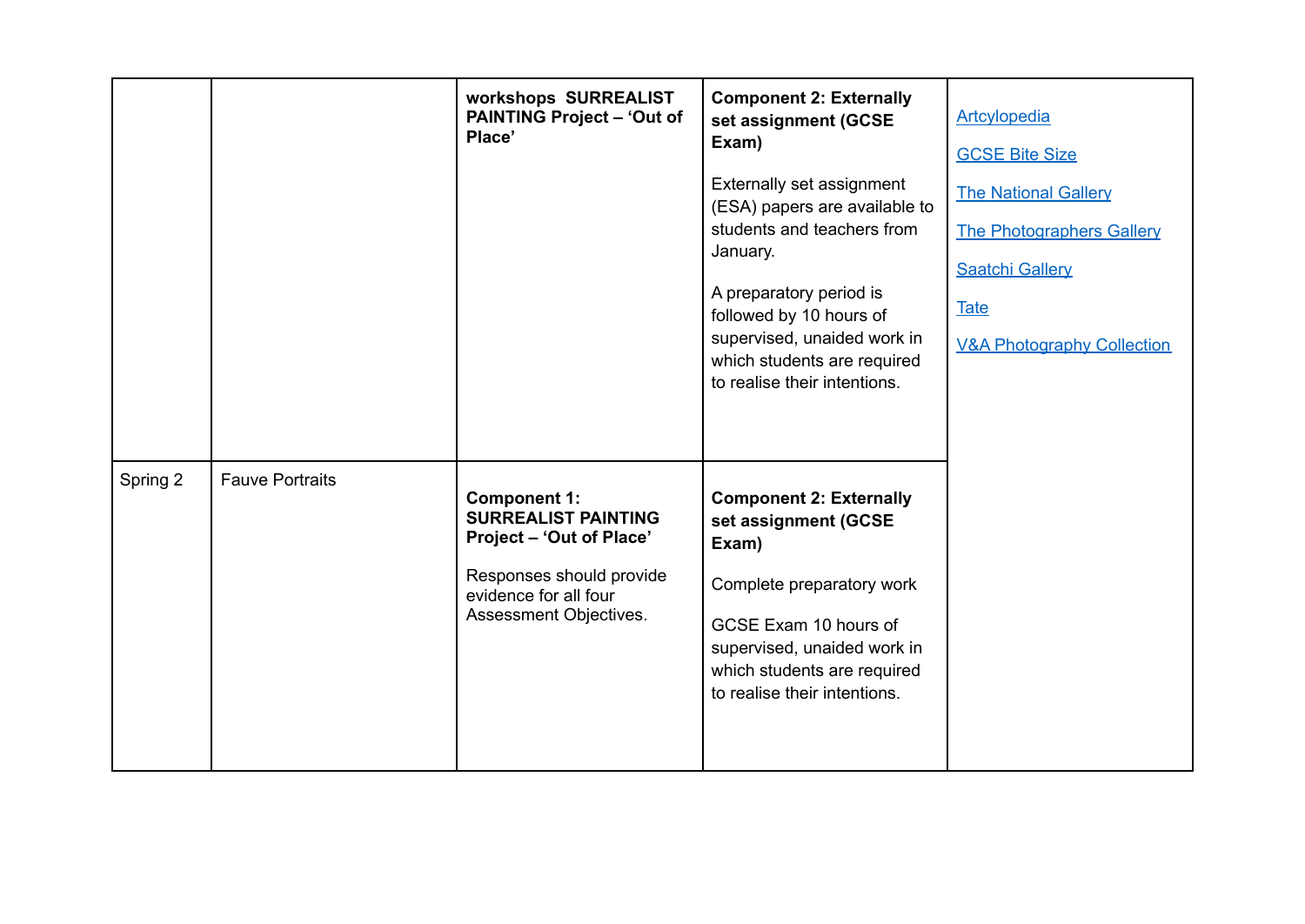| Summer 1 | Landscape Project                                                  | Human Figure / Portrait<br>drawing workshops<br><b>Component 1: Sustained</b><br><b>Project</b><br>Students have suggested<br>starting points related to the<br>Human Figure / Portraiture<br>and Identity. Responses<br>should provide evidence for<br>all four Assessment<br>Objectives. | <b>Component 1: Portfolio</b><br>Review, Refine, Select and<br><b>Submit Coursework</b><br><b>GCSE Art Course completed</b><br>by May half term | <b>Subject Specific Resources</b><br><b>Needed</b><br>Please note that all resources<br>are available from the LRC as<br>a pack or individually<br>A3 sketchbook<br>Ideally a range of<br>drawing pencils - 2b,<br>$4b$ , 6b etc<br>Eraser<br>Glue stick<br>Scissor<br>Watercolour set<br>Biro & fine liners |
|----------|--------------------------------------------------------------------|--------------------------------------------------------------------------------------------------------------------------------------------------------------------------------------------------------------------------------------------------------------------------------------------|-------------------------------------------------------------------------------------------------------------------------------------------------|--------------------------------------------------------------------------------------------------------------------------------------------------------------------------------------------------------------------------------------------------------------------------------------------------------------|
| Summer 2 | Landscape Project<br><b>GCSE Art Induction Project</b><br>'Summer' | <b>Component 1: Sustained</b><br>Project Human Figure /<br>Portraiture and Identity.<br>Complete a sustained<br>outcome                                                                                                                                                                    | A Level Art Induction Project<br>'Natural and Manmade<br>Structures'<br>A Level Photography<br>Induction Project 'Home'                         | A1/A2 Art folder to be<br>able to transport<br>artwork and<br>sketchbook<br>Other useful resources:<br>Acrylic paint & watercolour<br>pencils.                                                                                                                                                               |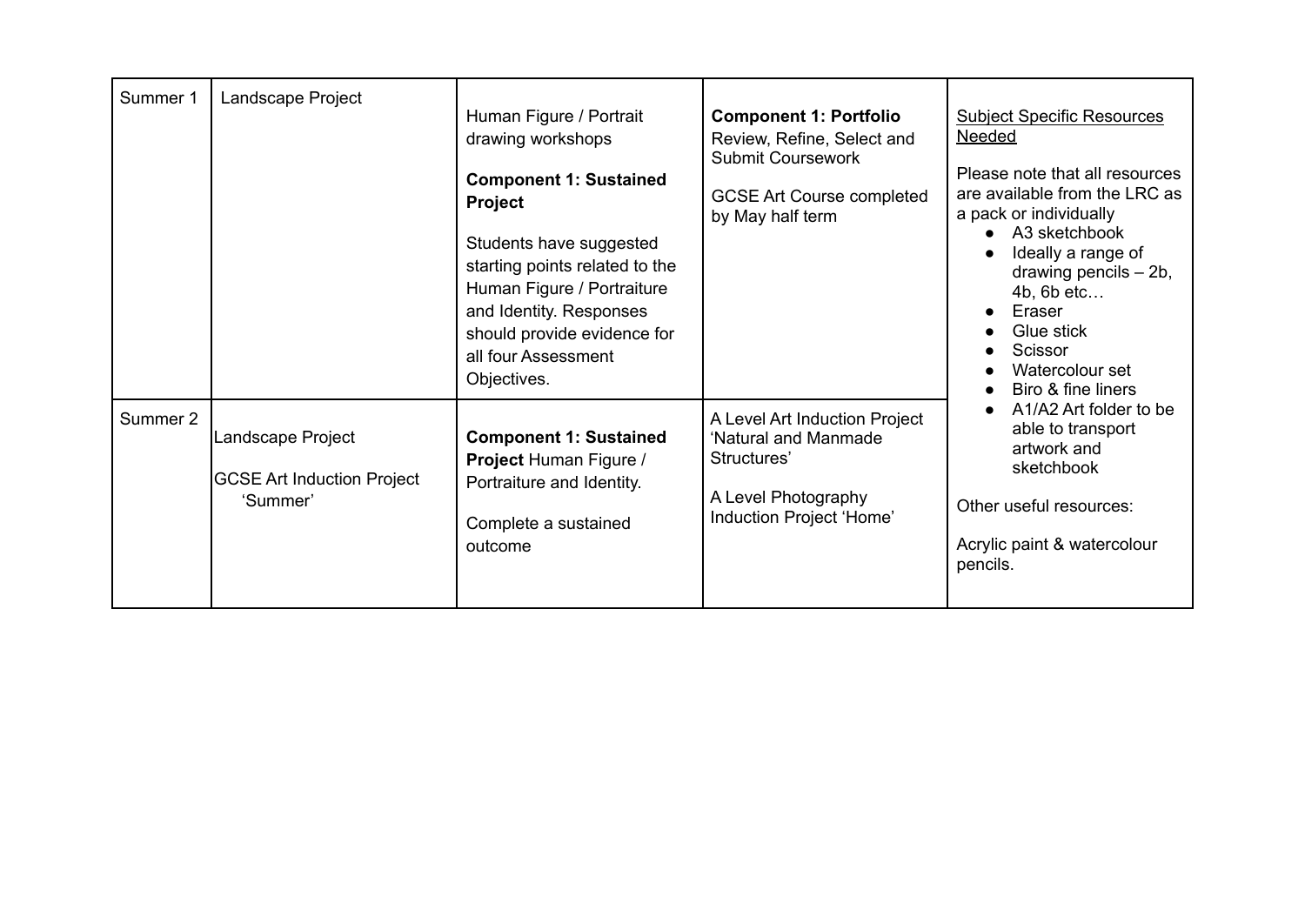# **Computing and IT GCSE Exam Board:**

|          | Year 9                                                                                  | Year 10                                                                                                                                       | Year 11                                                                     | Additional information                                                                                                                                                                                                                                       |
|----------|-----------------------------------------------------------------------------------------|-----------------------------------------------------------------------------------------------------------------------------------------------|-----------------------------------------------------------------------------|--------------------------------------------------------------------------------------------------------------------------------------------------------------------------------------------------------------------------------------------------------------|
| Autumn 1 | Introduction to the ICT System<br>Use of doddle, creating<br>user areas<br>Reading test | <b>Pre-Production Skills:</b><br>Understand the purpose<br>$\bullet$<br>and content of<br>pre-production<br>Be able to plan<br>pre-production | <b>Robust Programs</b><br><b>Translators</b><br>Computational logic<br>Data | <b>Cambridge National in ICT and</b><br><b>Media</b><br>http://www.ocr.org.uk/qualifications<br>/cambridge-nationals/creative-ime<br>dia-level-1-2-award-certificate-j807<br>$-i817/$<br><b>OCR Computer Science</b><br>http://www.ocr.org.uk/qualifications |
| Autumn 2 | Animation                                                                               | <b>Pre-Production Skills</b><br>Produce pre-production<br>documents<br>Review pre-production<br>documents<br>Assessment                       | Memory<br>Storage<br><b>Systems Software</b><br>Legal issues                | /gcse/gcse-computer-science-j276<br>$-$ from $-2016/$                                                                                                                                                                                                        |
| Spring 1 | Using Flash and extra features Creating Digital Graphics                                | Understand the purpose and<br>properties of digital graphics                                                                                  | Wired/wireless networks<br>Network topologies<br><b>System Securities</b>   |                                                                                                                                                                                                                                                              |
| Spring 2 | Python                                                                                  | <b>Creating Digital Graphics</b><br>Plan the creation of digital                                                                              | Revision                                                                    |                                                                                                                                                                                                                                                              |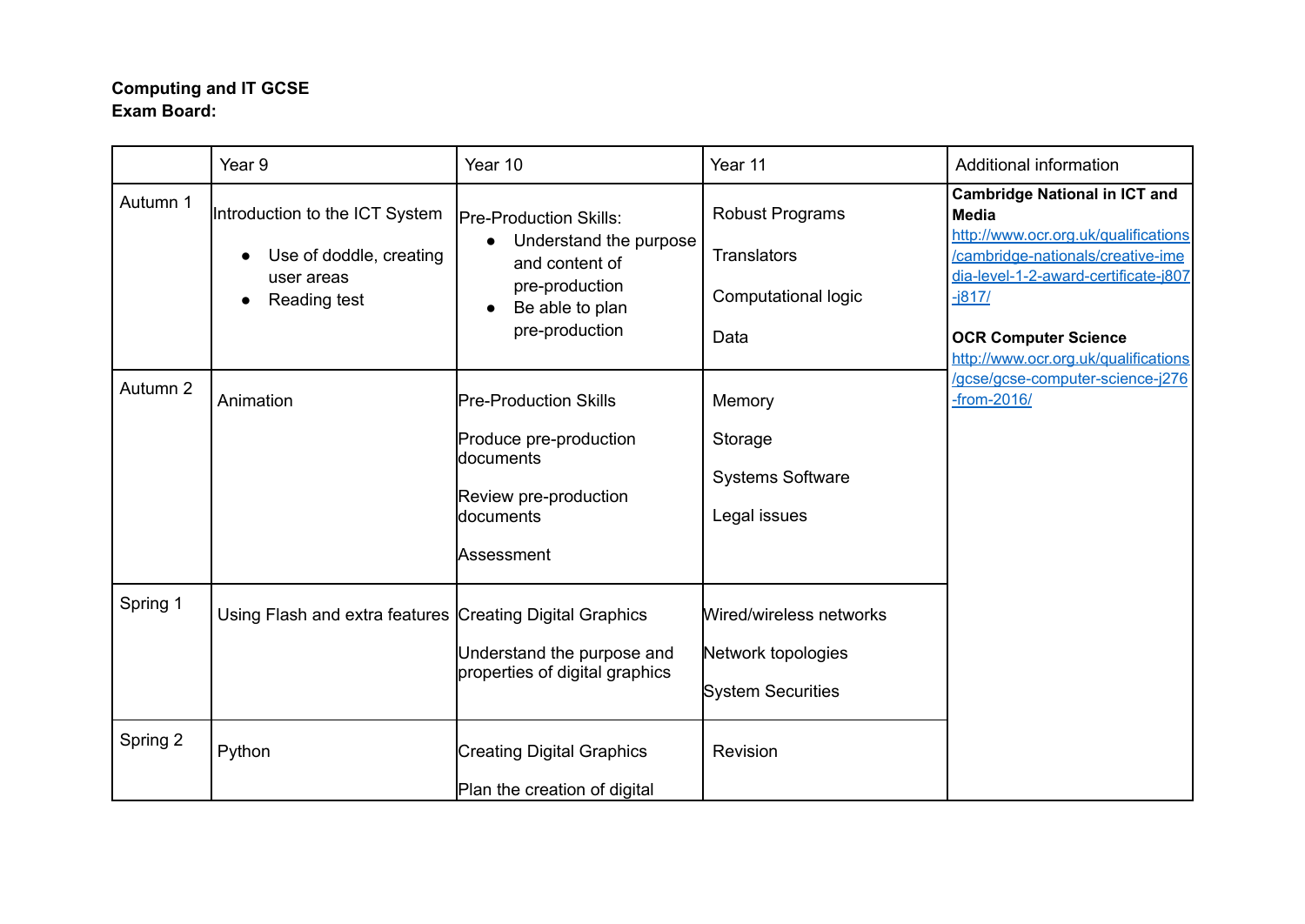|          |                     | graphics<br>Create digital graphics                                | Walking talking mock |  |
|----------|---------------------|--------------------------------------------------------------------|----------------------|--|
| Summer 1 | Use of Spreadsheets | <b>Creating Digital Graphics</b><br>Create digital graphics        | Exam                 |  |
| Summer 2 | Use of databases    | Creating Digital Graphics<br>Review digital graphics<br>Assessment |                      |  |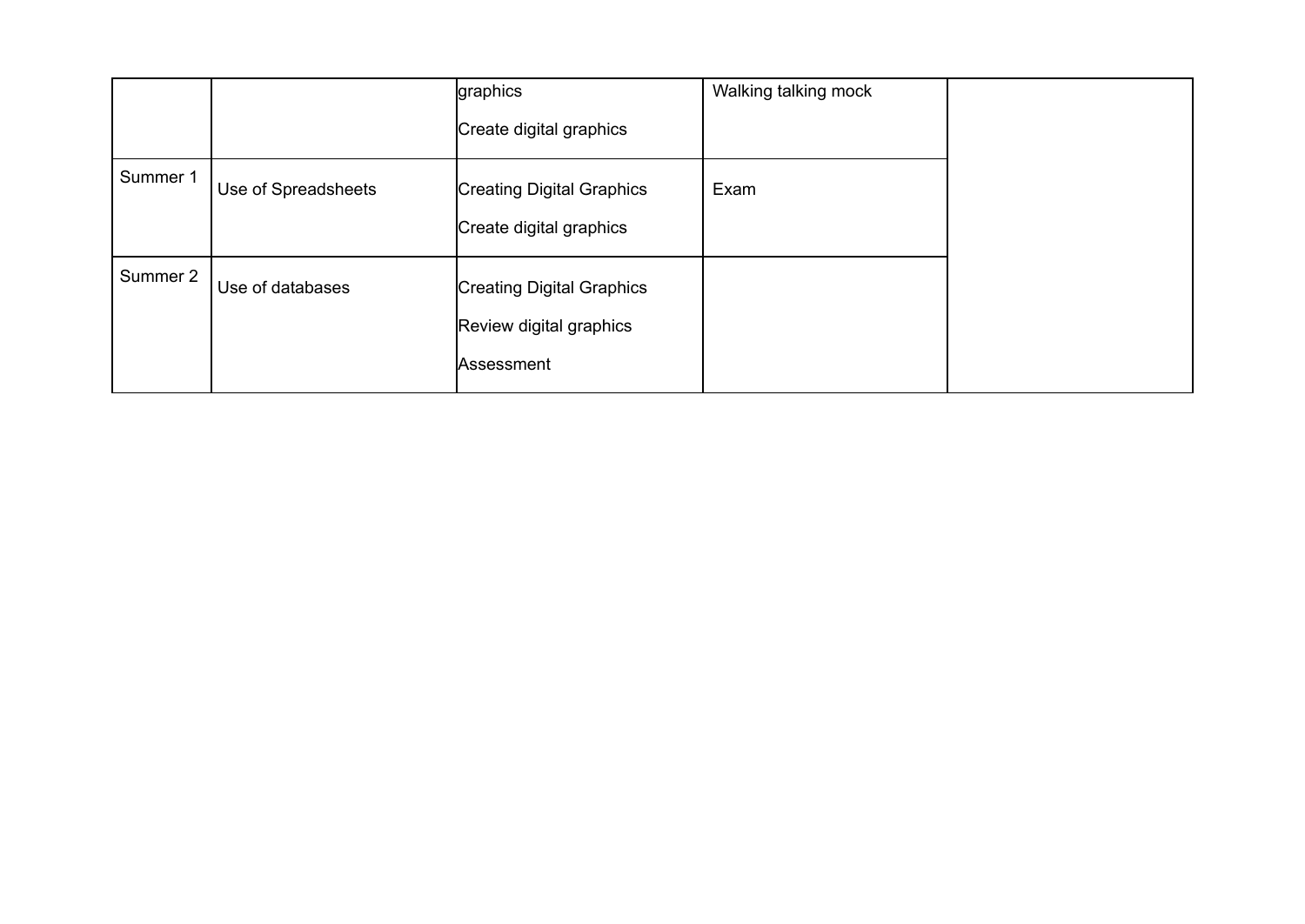# **Business and Enterprise GCSE/BTEC Exam Boards: Edexcel and Pearson**

|          | Year 10 BTEC Tech<br><b>Award in Enterprise (New Business</b><br>for $2018$ ) | Year 10 - GCSE                                               | Year 11 - GCSE<br><b>Business</b>            | Year 11 – BTEC Tech<br>Award in Enterprise (New<br>for 2018) | Course links                                                                                                              |
|----------|-------------------------------------------------------------------------------|--------------------------------------------------------------|----------------------------------------------|--------------------------------------------------------------|---------------------------------------------------------------------------------------------------------------------------|
| Autumn 1 | Component 1<br>What is enterprise?<br>Types of enterprise                     | <b>Role of Business</b><br>Enterprise                        | Growing the business                         | Component 3 -<br>Promotion                                   | <b>GCSE Business</b><br>https://qualifications.pear<br>son.com/en/qualifications<br>/edexcel-gcses/business-<br>2017.html |
| Autumn 2 | Component 1<br><b>Entrepreneurs</b><br>Assessment                             | Business plans<br><b>Stakeholders</b><br>Aims and Objectives | Making marketing<br>ldecisions<br><b>PPE</b> | Component 3 - Finance                                        | <b>BTEC Tech Award in</b><br>Enterprise<br>https://qualifications.pear                                                    |
| Spring 1 | Component 1<br>Customer needs<br>Market research<br>Assessment                | <b>Market Research</b><br><b>Market Segmentation</b>         | Making operational<br><b>decisions</b>       | Component 2 - pitching a<br>new enterprise                   | son.com/en/qualifications<br>btec-tech-awards/enterpr<br>ise.html                                                         |
| Spring 2 | Component 1<br>Internal factors                                               | Legislation<br>Finance                                       | Making financial<br>decisions                | Component 2 - pitching a<br>new enterprise                   |                                                                                                                           |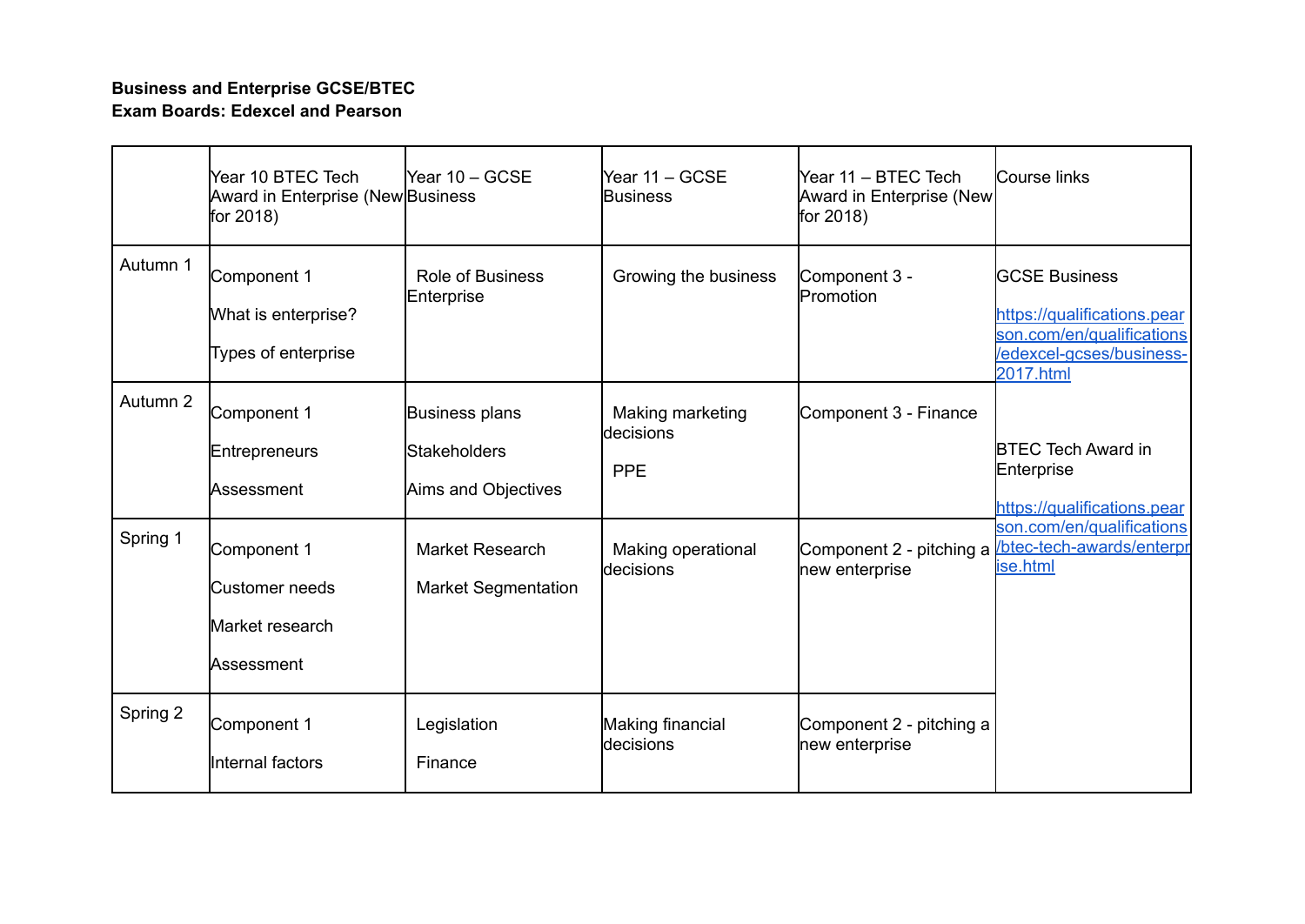|          | External factors<br>Situational analysis<br>Assessment                                  |                                          |                                                            |                         |
|----------|-----------------------------------------------------------------------------------------|------------------------------------------|------------------------------------------------------------|-------------------------|
| Summer 1 | Component 2<br>Micro business<br>Planning a micro<br>business<br>Pitching business idea | Marketing                                | Making human resource<br>decisions<br>Walking talking mock | Final course completion |
| Summer 2 | Component 2<br>Operation of enterprise<br>Skills audit                                  | Technology<br><b>External influences</b> | exam                                                       | Final course completion |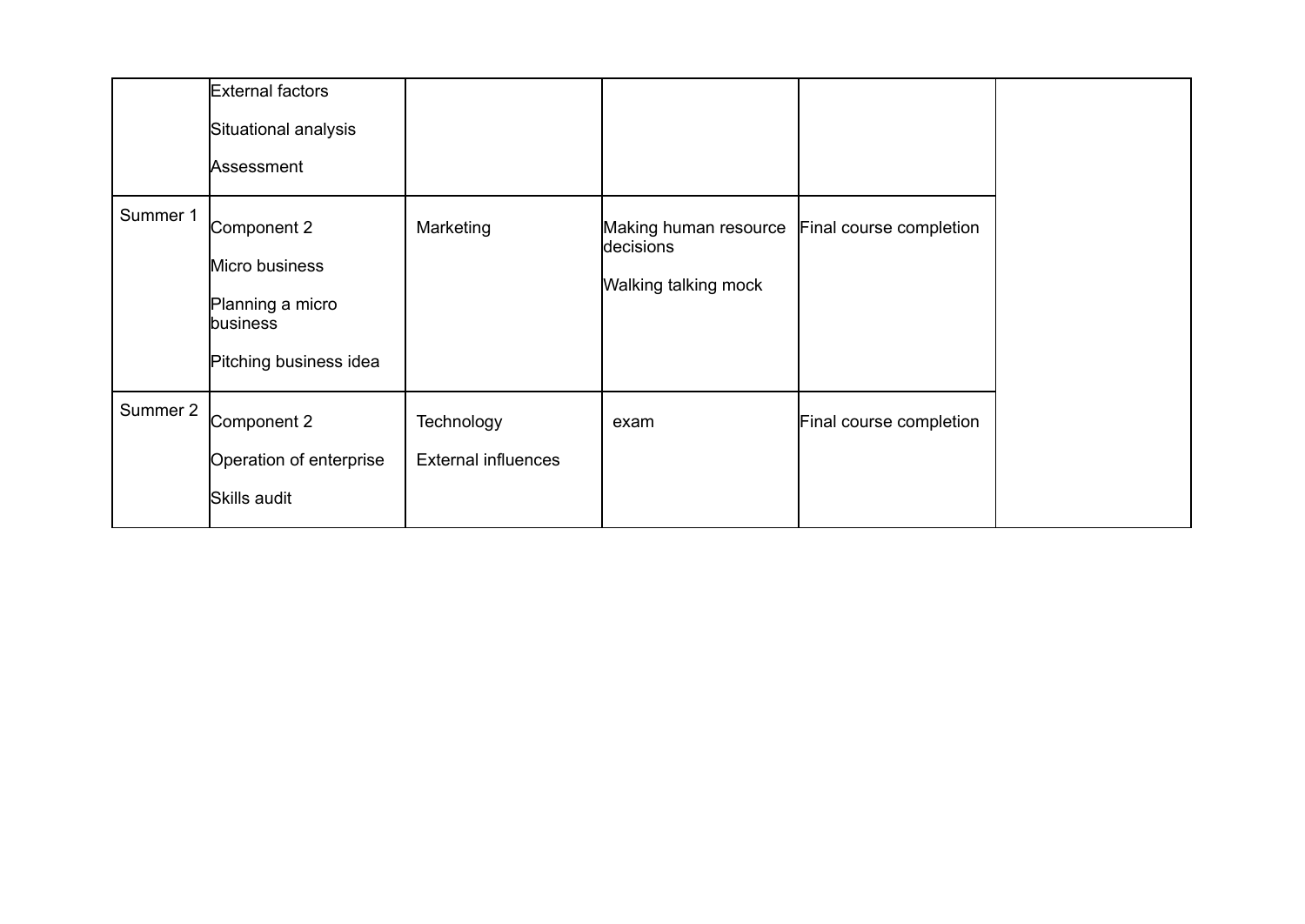# **Chemistry A-Level Exam Board:**

|          | Year 12                                                                                                                                                                     | Year 13                                                                                                                                                                                                       | <b>Additional Information</b>                                                                                                                                                                      |
|----------|-----------------------------------------------------------------------------------------------------------------------------------------------------------------------------|---------------------------------------------------------------------------------------------------------------------------------------------------------------------------------------------------------------|----------------------------------------------------------------------------------------------------------------------------------------------------------------------------------------------------|
| Autumn 1 | Formulae & Equations (AS)<br>Atomic structure & Isotopes (AS)<br>Redox (AS)<br>Orbitals & Elec Configuration (AS)<br>Bonding and Structure (AS)<br>Amount of Substance (AS) | Rate equations and reaction order<br>Energetics<br>Thermodynamics<br>Electrode potentials and electrochemical AS - http://bit.ly/2XkeeSd<br>cells<br>Aldehydes and Ketone recap<br>Carboxylic acids<br>CPAC's | <b>Link to Syllabus</b><br>A2 - http://bit.ly/2xhYvnT                                                                                                                                              |
| Autumn 2 | Acids (AS)<br>Periodicity, Group 2, Group 7 (AS)<br>Qualitative analysis (AS)<br>Basic organic chemistry (AS)                                                               | Carboxylic acids continued<br>Aromatic chemistry<br>Amine chemistry<br>$K_{p}$ recap<br>Acids and Bases<br>CPAC's                                                                                             | <b>Assessment for A-Level</b><br>Summer of Year 13 - 3 x 120 minute<br>exams.<br>Paper 1 - Physical + Inorganic, Paper<br>2 - Physical + Organic, Paper 3 - Any<br>content, practical skills + MC. |
| Spring 1 | Alkanes (AS)<br>Alkenes (AS)<br>Alcohols (AS)<br>Enthalpy (AS)<br>Equilibria (AS)                                                                                           | Polymers<br>Amino acids, proteins and DNA<br>Periodicity<br><b>Transition Metals</b><br>CPAC's                                                                                                                | <b>Coursework</b><br>None                                                                                                                                                                          |
| Spring 2 | Equilibria continued (AS)<br>Alcohols continued (AS)<br>Haloalkanes (AS)<br>Organic synthesis (AS)<br>Reaction rates (AS)<br>How Fast (A2)                                  | <b>Transition Metals continued</b><br>٠.<br>Reactions of Aqueous Ions<br>Organic Synthesis<br>NMR recap & Chromatography<br>CPAC's                                                                            | <b>Links to online support</b><br>https://www.chemquide.co.uk/<br>https://learnah.org/samplemenu/<br><b>A-level Chemistry Notes</b>                                                                |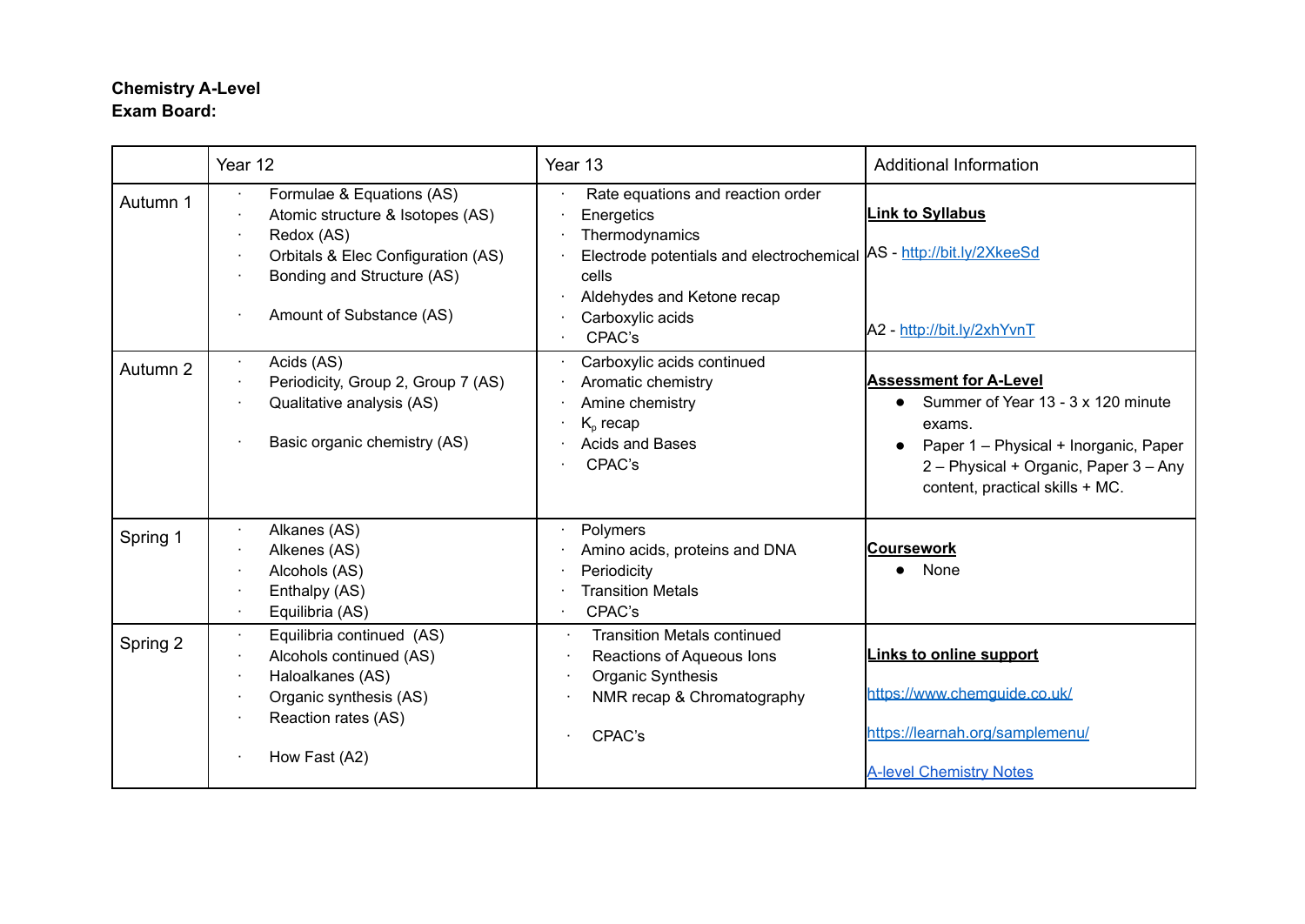|          |                                                       |                                             | https://www.physicsandmathstutor.com/chemist<br>ry-revision/ |
|----------|-------------------------------------------------------|---------------------------------------------|--------------------------------------------------------------|
| Summer 1 | Analytical techniques (AS)<br>How fast continued (A2) | Revision for A-level exams                  | <b>Subject Specific Resources Needed</b>                     |
|          | Carbonyl compounds (A2)                               | Completion of CPAC's                        | Scientific Calculator                                        |
|          |                                                       |                                             | Ruler, pen, pencil                                           |
|          |                                                       |                                             | Specification data sheet                                     |
| Summer 2 | Revision for end of year PPE.<br>PPE & Therapy on PPE | End of Course Examinations (Papers 1,2 & 3) |                                                              |
|          | PAG catch up.                                         |                                             |                                                              |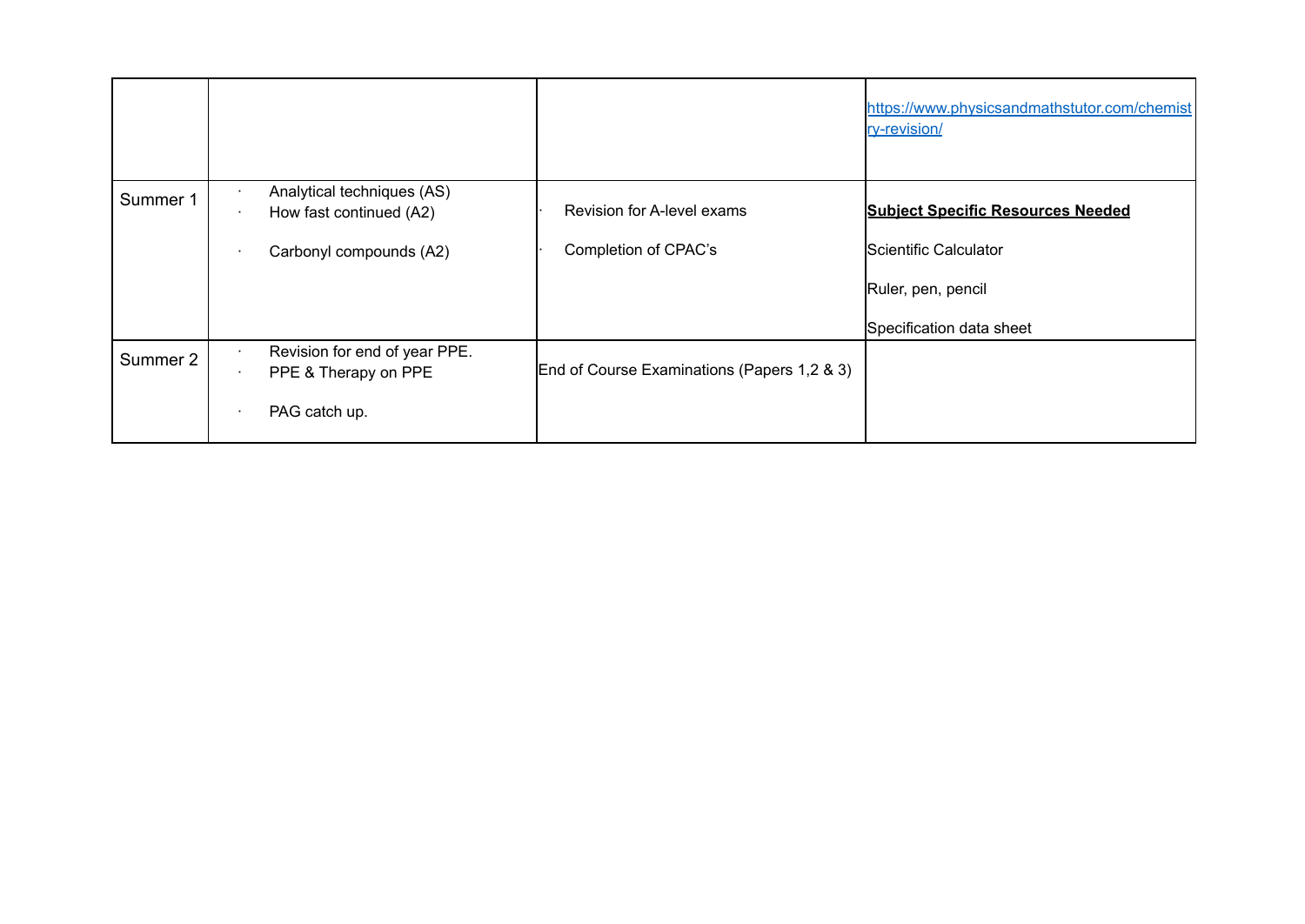# **Subject: CORE Maths - Quantitative Reasoning GCE**

#### **Exam Board: Edexcel**

|          | Year 12                   | Year 13                           | <b>Extra Information</b>                                   |
|----------|---------------------------|-----------------------------------|------------------------------------------------------------|
| Autumn 1 | Probability and Risk      | Randomised Control Trials         | Link to syllabus:                                          |
|          | Working with Percentages  | <b>Working with Exponentials</b>  | https://www.ocr.org.uk/qualifications/core-math            |
|          |                           | Fermi Estimates                   | s/quantitative-reasoning-mei-level-3-certificate-<br>h866/ |
|          |                           |                                   |                                                            |
|          |                           |                                   |                                                            |
| Autumn 2 | Working with Percentages  | <b>Voting and Decision Making</b> |                                                            |
|          | Percentage Use and Abuse  | Guessing the Answers              |                                                            |
|          | Statistics Introduction   | Measures and Scaling              |                                                            |
| Spring 1 | Valid Arguments           | <b>Approximately Normal</b>       | Assessment:                                                |
|          | Roughly Speaking          | Statistical Problem Solving       | External End of Yr13 - 2 papers.                           |
|          |                           | Scams                             | 1x 2hr - Introduction into Quantitative<br>Reasoning       |
| Spring 2 | Regression to the Mean    | <b>Medical Screening</b>          | 1 x 2hr - Critical Maths                                   |
|          | Financial Problem Solving | Making Decisions with Risk        |                                                            |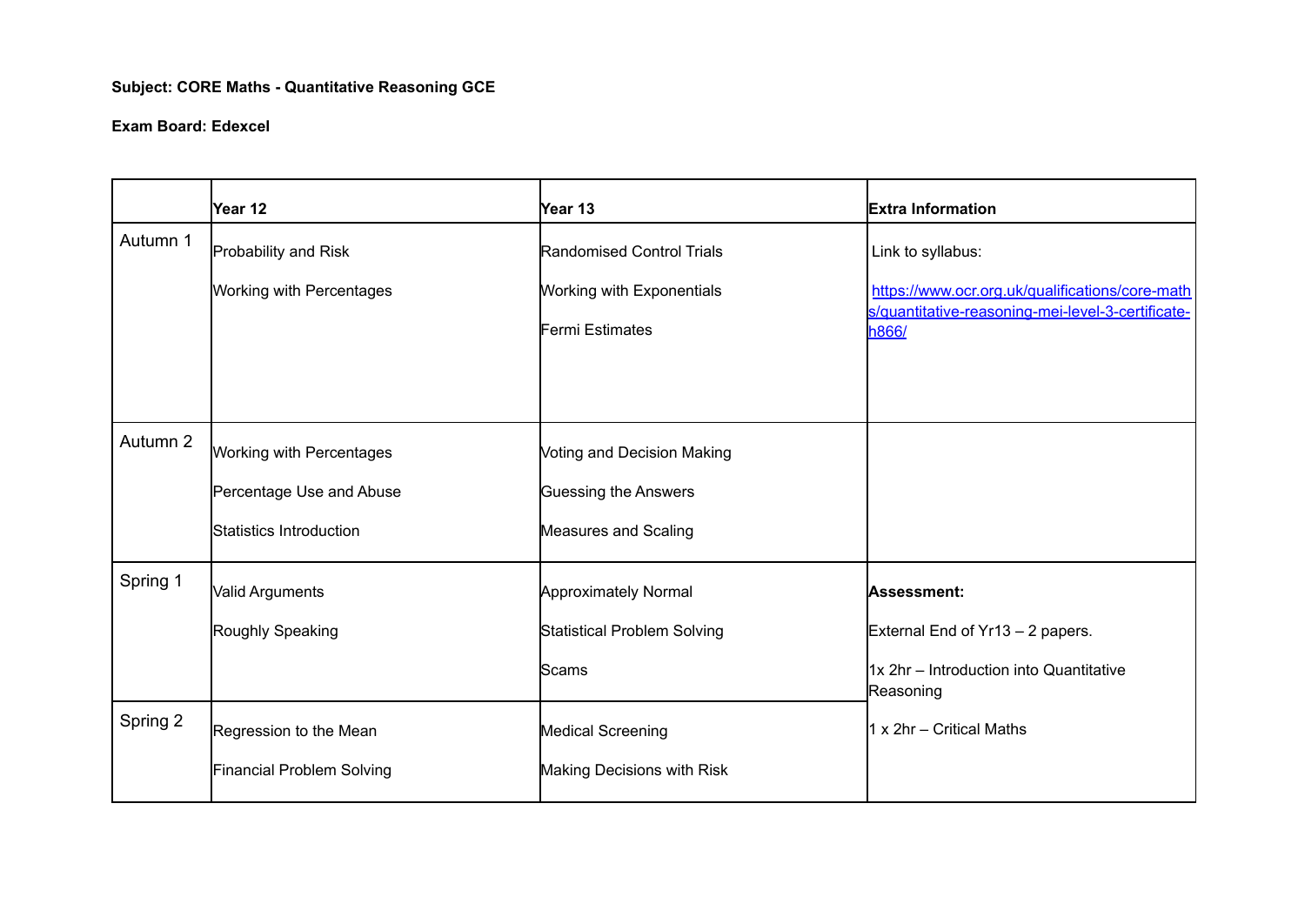|          |                                                                                   | <b>Revision and Exam Practice</b> | Coursework:                                                 |
|----------|-----------------------------------------------------------------------------------|-----------------------------------|-------------------------------------------------------------|
|          |                                                                                   |                                   | None                                                        |
| Summer 1 | Comparing and Deciding<br>Representing the Real World Mathematically              |                                   | Link to online<br>support:https://mei.org.uk/critical-maths |
| Summer 2 | <b>Product Prices</b><br>Business and Risk<br>Introduction to Normal Distribution |                                   | http://www.stem.org.uk/core-maths                           |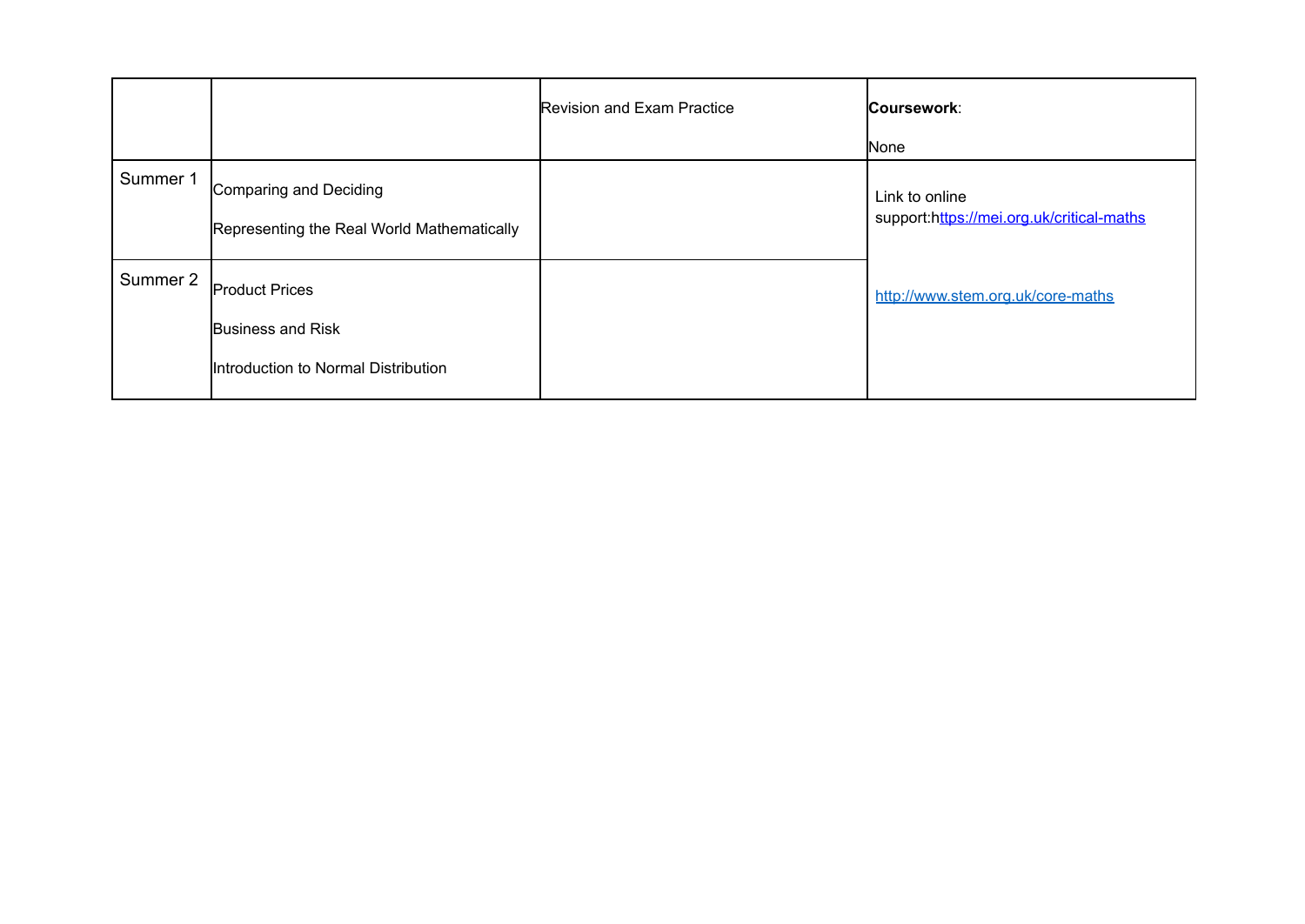# **Dance GCSE Exam board:**

|          | Year <sub>9</sub> | Year 10                                                                                                                                | Year 11                                                                                                                                 | Additional information                                                                                                                                                        |
|----------|-------------------|----------------------------------------------------------------------------------------------------------------------------------------|-----------------------------------------------------------------------------------------------------------------------------------------|-------------------------------------------------------------------------------------------------------------------------------------------------------------------------------|
| Autumn 1 |                   | Intro to Contemporary Dance<br>Practical Anthology: Shadows<br>Theory: Shadows and Section A Theory: Revision and Section C<br>prep    | Revisit Set Phrases - Technique:<br>lPerformance in a duet/ trio:<br>12 mark questions                                                  | <b>Link to Syllabus</b><br>https://www.aqa.org.uk/subjects/dance/gcse/<br>dance-8236/specification-at-a-glance                                                                |
|          |                   |                                                                                                                                        | Choreography: research and<br>presentation of ideas                                                                                     | <b>Anthology Links</b>                                                                                                                                                        |
| Autumn 2 |                   | Practical Anthology:<br><b>Emancipation of Expressionism</b><br>Practical Anthology: Infra<br>Theory: Comparison of<br>Anthology works | Choreography:<br>Theory: Revision, Section C 12<br>mark questions, Whole paper - in<br>lclass PPE / Mock                                | <b>A Linha Curva</b><br>https://www.voutube.com/watch?v=b7VTta691hw<br>Interview:<br>https://www.youtube.com/watch?v=Pbp604UCmtY                                              |
| Spring 1 |                   | Performance: Breathe and<br>Performance Duet or trio<br>Theory: Section A prep                                                         | Performance: Performance in a<br>duet / trio refinement<br>Choreography<br>Theory: Programme notes and<br>Section B - links to own work | <b>Artificial Things:</b><br>https://www.youtube.com/watch?v=OytCgVbySrA<br>Interview:<br>https://www.youtube.com/watch?v=iLh7T-1U0Qk<br><b>Emancipation of Expressionism</b> |
| Spring 2 |                   | Practical Anthology: A Linha<br>Curva<br>Choreography: Mock solo                                                                       | <b>Practical Examination Prep</b><br>Theory: Programme notes<br>Section B – links to own work                                           | https://www.youtube.com/watch?v=nUQI8kUiaiE<br>Interview:<br>https://www.youtube.com/watch?v=AjC_5ZIZ-sk                                                                      |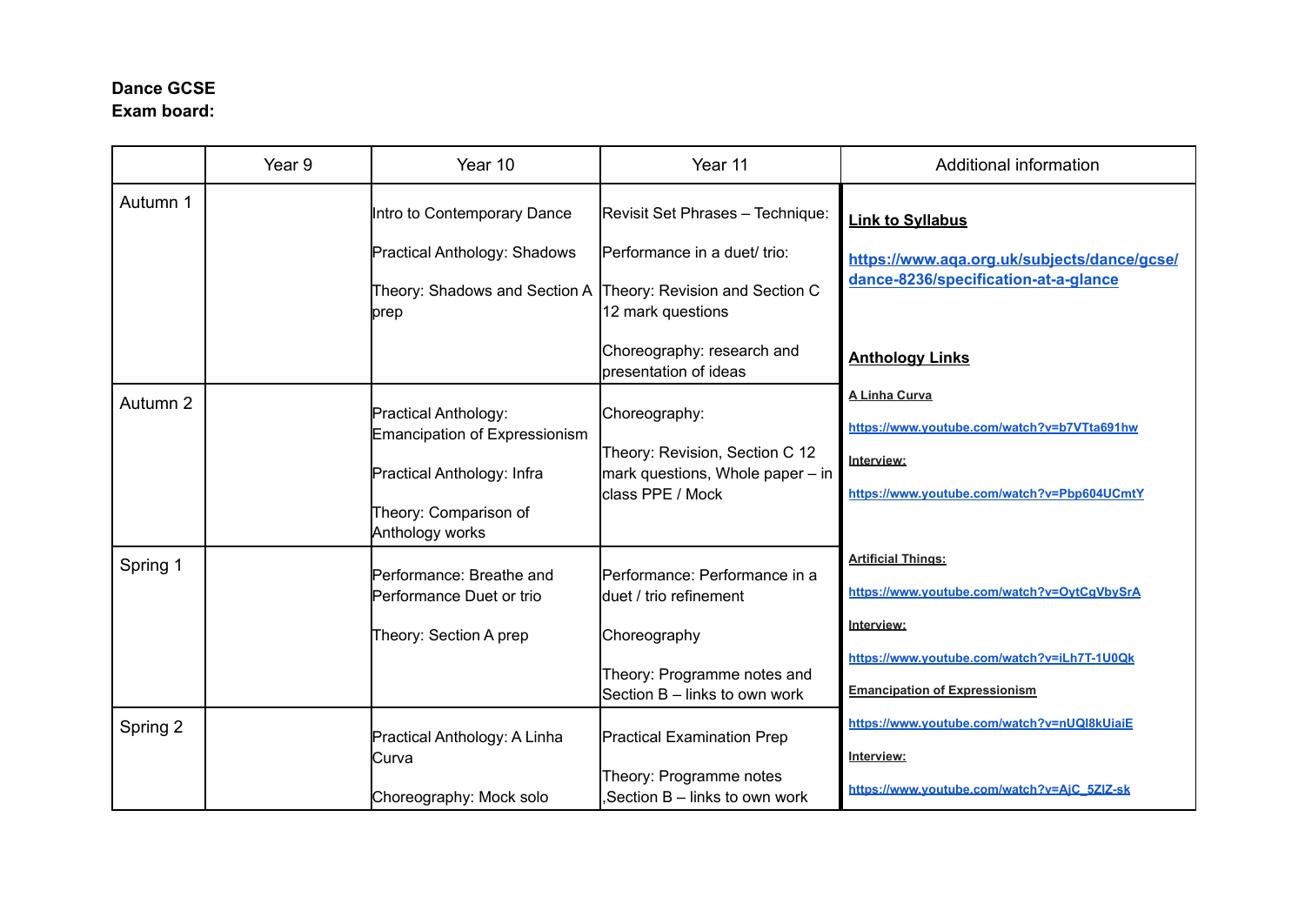|                          | Theory: Section A - hypothetical<br>choreography questions                                                                                                                                                                                 |                                                       |                                                                                                                                                                                                                                                                                                                                                                                                                                                                                                                                        |
|--------------------------|--------------------------------------------------------------------------------------------------------------------------------------------------------------------------------------------------------------------------------------------|-------------------------------------------------------|----------------------------------------------------------------------------------------------------------------------------------------------------------------------------------------------------------------------------------------------------------------------------------------------------------------------------------------------------------------------------------------------------------------------------------------------------------------------------------------------------------------------------------------|
| Summer                   | Practical Anthology: Artificial<br>Things<br>Choreography: 3 x motif solo<br>task<br>Performance: Flux                                                                                                                                     | Revision                                              | <u>Infra</u><br>https://www.youtube.com/watch?v=62bJnYj0V0M<br><b>Interview</b><br>https://www.youtube.com/watch?v=UUFJajAqQgs<br>Shadows:                                                                                                                                                                                                                                                                                                                                                                                             |
| Summer<br>$\overline{2}$ | Practical Anthology: Within Her<br>Eyes<br><b>Practical Mock Exam</b><br>Theory: Comparison of<br>Anthology works (Artificial things,<br>A Linha Curva, Within Her Eyes);<br>themes, dancers, styles,<br>costumes, setting, aural setting. | Revision sessions -<br>according to exam<br>timetable | https://www.youtube.com/watch?v=z9BPtzGP4z0<br><b>Interview</b><br>https://www.youtube.com/watch?v=LeXFnsAehGs<br><b>Within Her Eyes:</b><br>https://www.youtube.com/watch?v=0_Bo-9QnQd0<br>Interview<br>https://www.youtube.com/watch?v=4D6Nj0wilHw<br><b>Set Phrases online support</b><br>Breathe:<br>https://www.youtube.com/watch?v=YaFoh8Vmtm<br>g&list=PLBhgvcteMltisacFDHw8HTZpFlr-gTyV9<br>Flux:<br>https://www.youtube.com/watch?v=i2irYXzQflY&I<br>ist=PLBhgvcteMltgdPyne3ab5T8UXGdYdANvq<br><b>Links to online support</b> |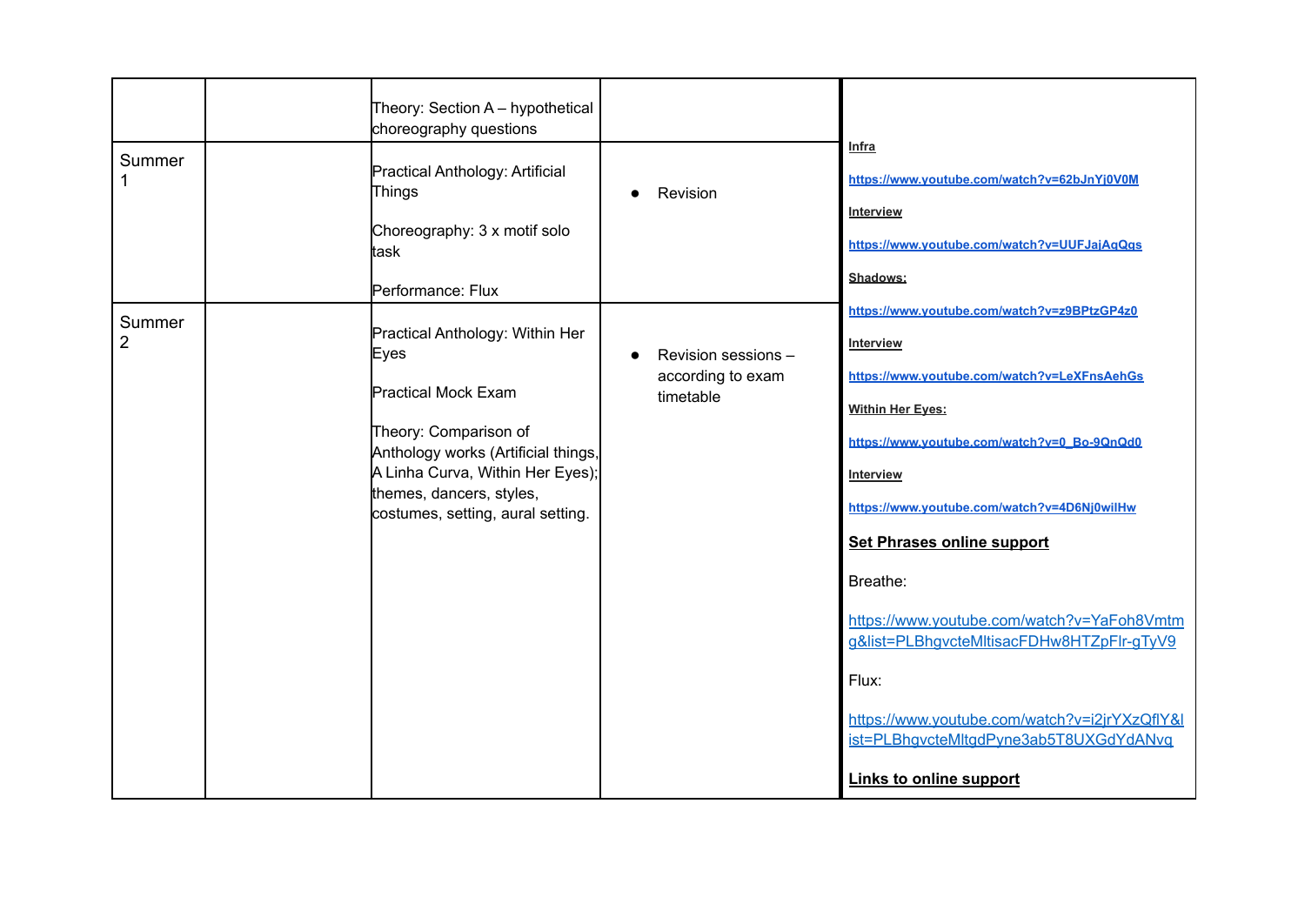|  |  | https://www.aqa.org.uk/subjects/dance/gcse/dan<br>ce-8236/assessment-resources                                   |
|--|--|------------------------------------------------------------------------------------------------------------------|
|  |  | <b>Subject Specific Resources Needed</b>                                                                         |
|  |  | QE PE kit - preferable QE PE leggings / tracksuit<br>bottoms, bare feet, hair bands - all long hair tied<br>back |

# **Dance A-Level**

#### **Exam board:**

|          | Year 12                                                                                                                                                                     | Year 13                                                                                                                                                                                                                                                   | <b>Additional Information</b>                                                                                           |
|----------|-----------------------------------------------------------------------------------------------------------------------------------------------------------------------------|-----------------------------------------------------------------------------------------------------------------------------------------------------------------------------------------------------------------------------------------------------------|-------------------------------------------------------------------------------------------------------------------------|
| Autumn 1 | Intro to A Level Dance                                                                                                                                                      | Performance / Technique Skills - revisit                                                                                                                                                                                                                  | <b>Link to Syllabus</b>                                                                                                 |
|          | <b>I</b> Practical∶<br>Dance performance - group dance<br>Theory:<br>Rooster- Christopher Bruce<br>Analysis of movement components and<br>production features               | <b>IPractical</b><br>Dance performance - group dance<br>Research and explore Choreography<br>Questions (from AQA mid -Sept)<br>Choreography workshop styled-lessons<br><b>Theory</b><br>Sidi Larbi Cherkaoui - back ground<br>Intro to Sutra<br>$\bullet$ | Rooster:<br>https://drive.google.com/file/d<br>/1KDTyYoqCQ6oENN8yVjjaf4<br>NGGzehPgvP/view<br><b>Christopher Bruce:</b> |
| Autumn 2 | Practical:<br>Mock choreography- workshops to explore 3<br>choreography questions, student lead<br>choreography creation as a group.<br>Group choreography deadline: End of | <b>Practical</b><br>Exploration and development of choreography<br>- motifs, motif development and transitions<br>Recreation of key Sutra sections<br>$\bullet$<br>Quartet workshop - with Year 12, continued                                             | https://www.rambert.org.uk/w<br>hats-on/rooster/<br>Rambert:                                                            |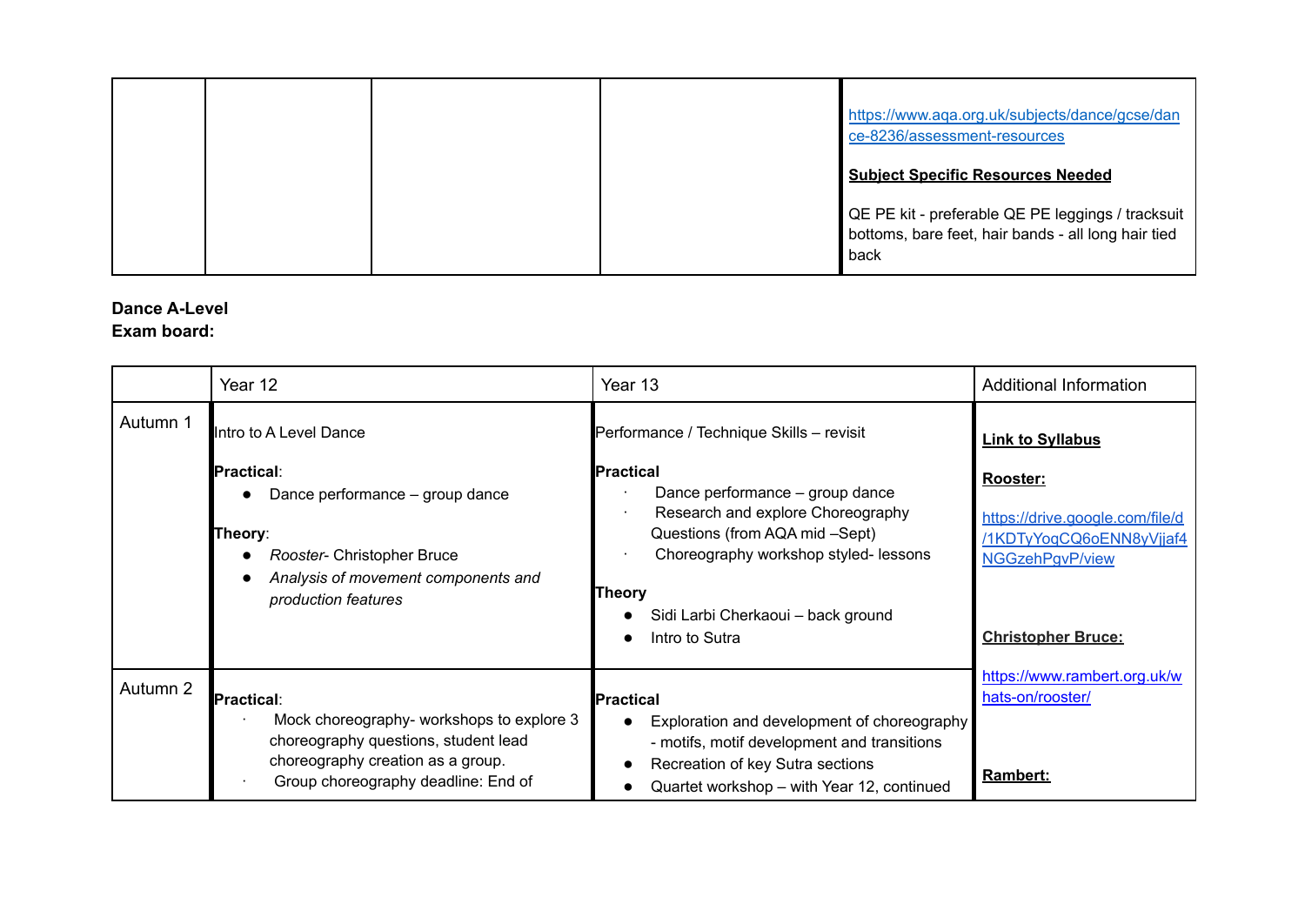|          | December 2019<br>Richard Alston's Pulcinella and Soda Lake<br>recreations.<br>Introduction of Cunningham Technique.<br>Theory:<br>Introduction to Rambert.<br>Richard Alston - styles, background,<br>contributions<br>Richard Alston- Soda Lake and Pulcinella                    | into lessons<br><b>Practitioner Solo</b><br><b>Theory</b><br>Sutra - analysis and interpretation<br>$\bullet$<br>Exam questions - practise<br>$\bullet$<br>Re-visit Bourne and Khan works and styles<br>Exam: Yr 13 PPE - written paper 2.5 hours                                                                                                                                                                                                                                                | https://www.rambert.org.uk/w<br>p-content/uploads/2016/11/R<br>ambert-1966-2002-A-level-st<br>udv-pack.pdf<br>Sutra:<br>Watch this video on Vimeo:                                                                                                                                                            |
|----------|------------------------------------------------------------------------------------------------------------------------------------------------------------------------------------------------------------------------------------------------------------------------------------|--------------------------------------------------------------------------------------------------------------------------------------------------------------------------------------------------------------------------------------------------------------------------------------------------------------------------------------------------------------------------------------------------------------------------------------------------------------------------------------------------|---------------------------------------------------------------------------------------------------------------------------------------------------------------------------------------------------------------------------------------------------------------------------------------------------------------|
| Spring 1 | <b>Practical:</b><br>Robert North's Lonely Town, Lonely Street<br>and Death and the Maiden.<br>Introduction to Graham technique.<br>Theory:<br>Robert North - styles, background,<br>contributions<br>Robert North Lonely Town, Lonely Street and Theory:<br>Death and the Maiden. | <b>Practical:</b><br>Refinement of quartet - Development of<br>choreography - Climax and structure<br>Choreography deadline - End of January<br>Practitioner solo - refinement and rehearsal -<br>deadline for completion first week back after<br>Feb half term.<br>Completing of Sutra<br>Comparison of SLC works<br>Programme Notes: Write programme<br>note to support choreography and<br>Performance quartet<br>Exam questions - ICDS and Sutra<br>Exam Questions - Rooster and<br>Rambert | https://vimeo.com/40664952<br>https://www.dansedanse.ca/e<br>n/sadlers-wells-sutra<br><b>Subject Specific Resources</b><br><b>Needed</b><br>QuniquE kit - order direct<br>from printers Star Sportswear<br>Ltd: 01202 522519<br>Leggings / tracksuit bottoms,<br>leotard or t-shirt, bare feet,<br>hair bands |
| Spring 2 | Practical:<br>Performance in a Quartet (movement<br>material created from workshop day)                                                                                                                                                                                            | Practical:<br>Practical Exam - Choreography, Quartet,<br><b>Practitioner Solo</b>                                                                                                                                                                                                                                                                                                                                                                                                                |                                                                                                                                                                                                                                                                                                               |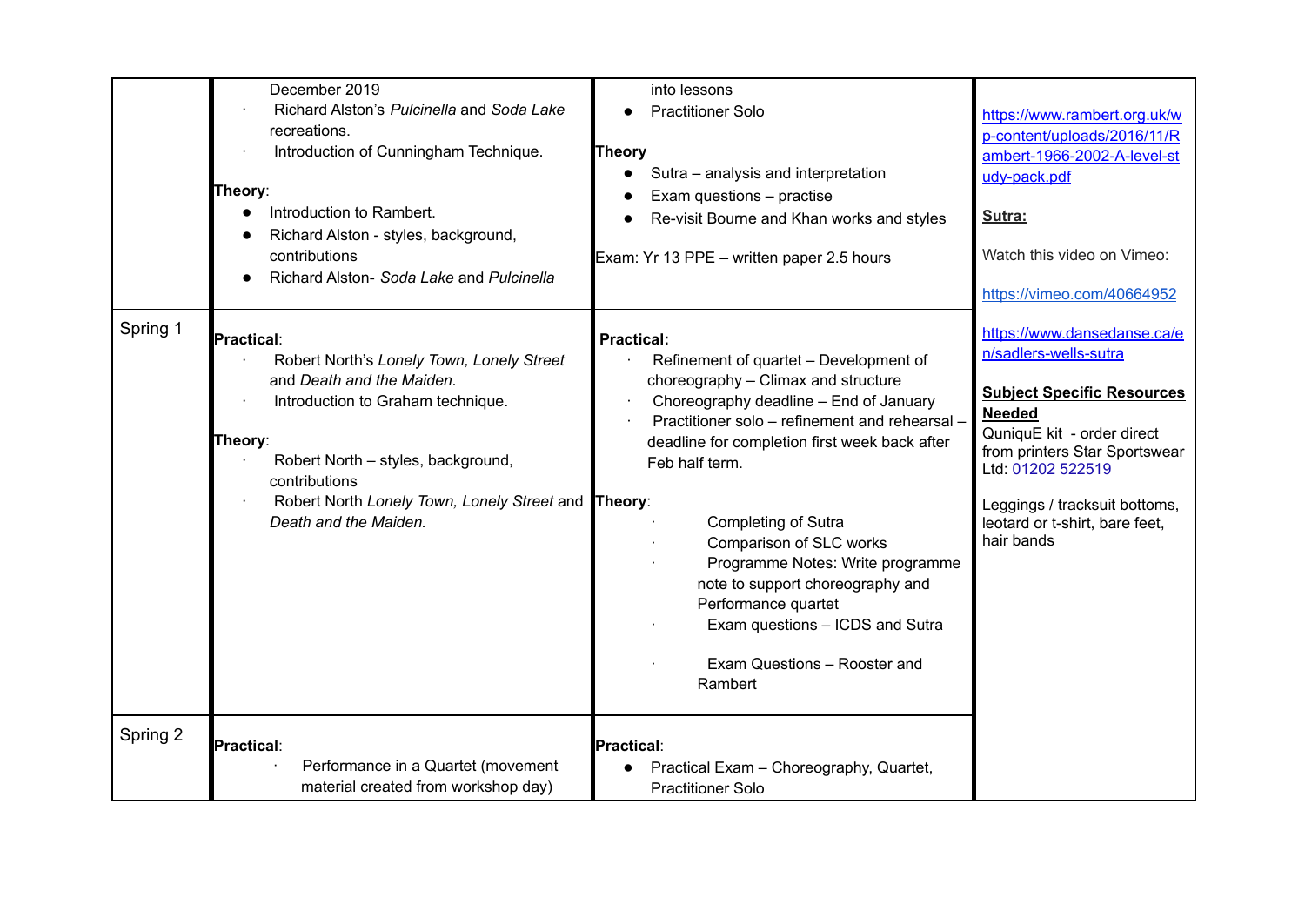|          | Christopher Bruce: Ghost Dances and<br>Swansong<br>Theory:<br>Christopher Bruce: Ghost Dances and<br>Swansong - analysis and significance<br>Essay prep: Rambert-Alston, North and<br><b>Bruce</b>                                                                                                                           | Date of exam TBC- continued rehearsal until<br>exam day<br>Theory:<br>Exam questions - ICDS and Sutra<br>$\bullet$<br>Exam Questions - Rooster and Rambert<br>Revisit all areas - Revision |  |
|----------|------------------------------------------------------------------------------------------------------------------------------------------------------------------------------------------------------------------------------------------------------------------------------------------------------------------------------|--------------------------------------------------------------------------------------------------------------------------------------------------------------------------------------------|--|
| Summer 1 | Practical:<br>ICDS Matthew Bourne- The Carman, Swan<br>Lake and Nutcracker.<br>ICDS Akram Khan - Rush, Zero Degrees<br>Theory:<br>Introduction to the Independent Contemporary<br>Dance Scene.<br><b>Matthew Bourne</b><br>Akram Khan                                                                                        | Theory:<br>Revision                                                                                                                                                                        |  |
| Summer 2 | Practical:<br>Practitioner Solo: 3 solos to be taught to<br>students based on 3 different practitioners.<br>Jerome Robbins, Akram Khan, Christopher<br>Bruce.<br>Summer show rehearsals<br>Theory:<br>Rambert Knowledge organisers - The impact<br>Bruce, Alston and North have had on<br>Mock Exam preparation: Rooster and |                                                                                                                                                                                            |  |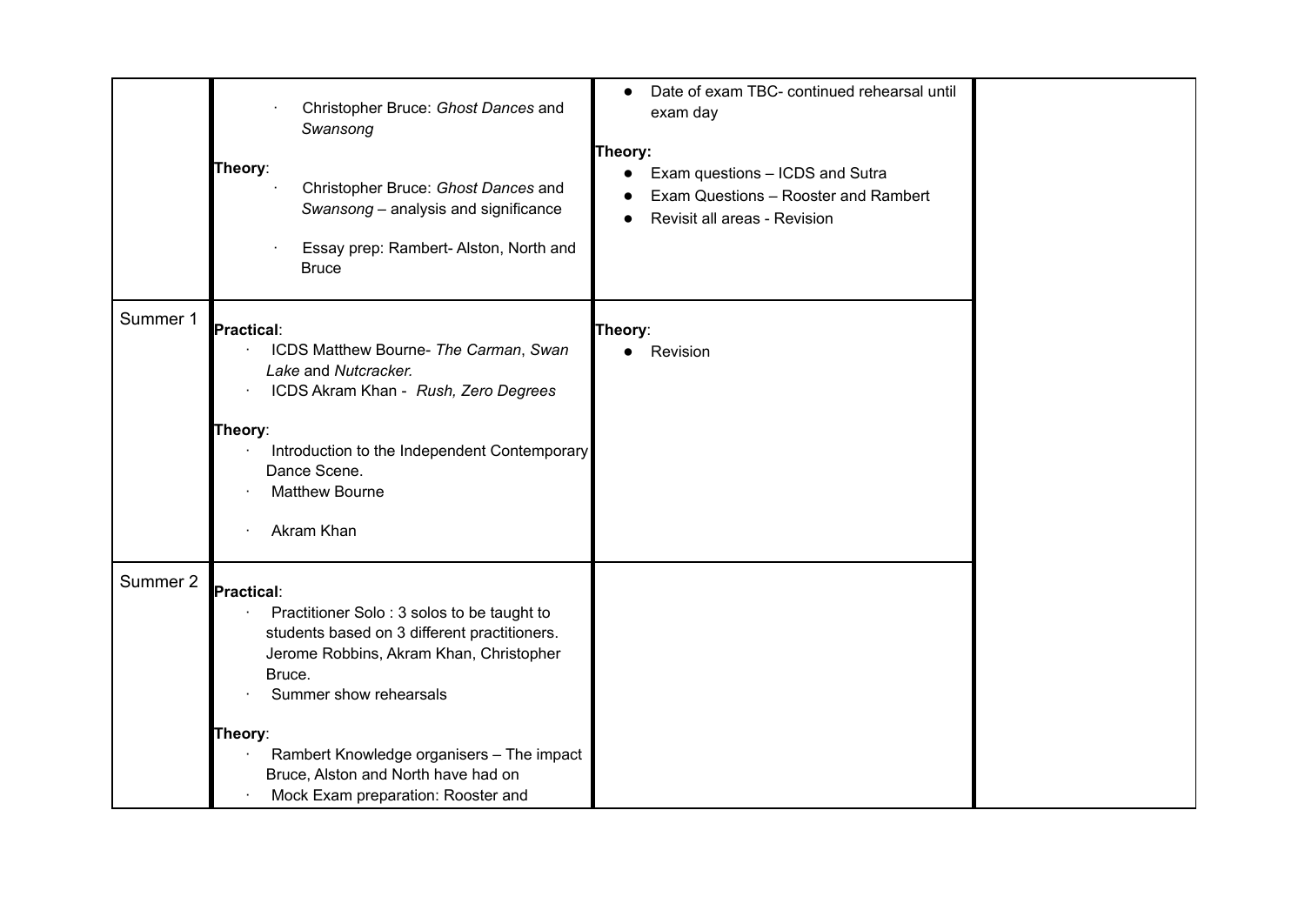| Rambert<br>First Impressions: Watch Sutra       |  |
|-------------------------------------------------|--|
| Practical Mock Exam- Choreographic tasks with   |  |
| integrated performance skills (Khan)            |  |
| Theory Mock Exam- including Rooster and Rambert |  |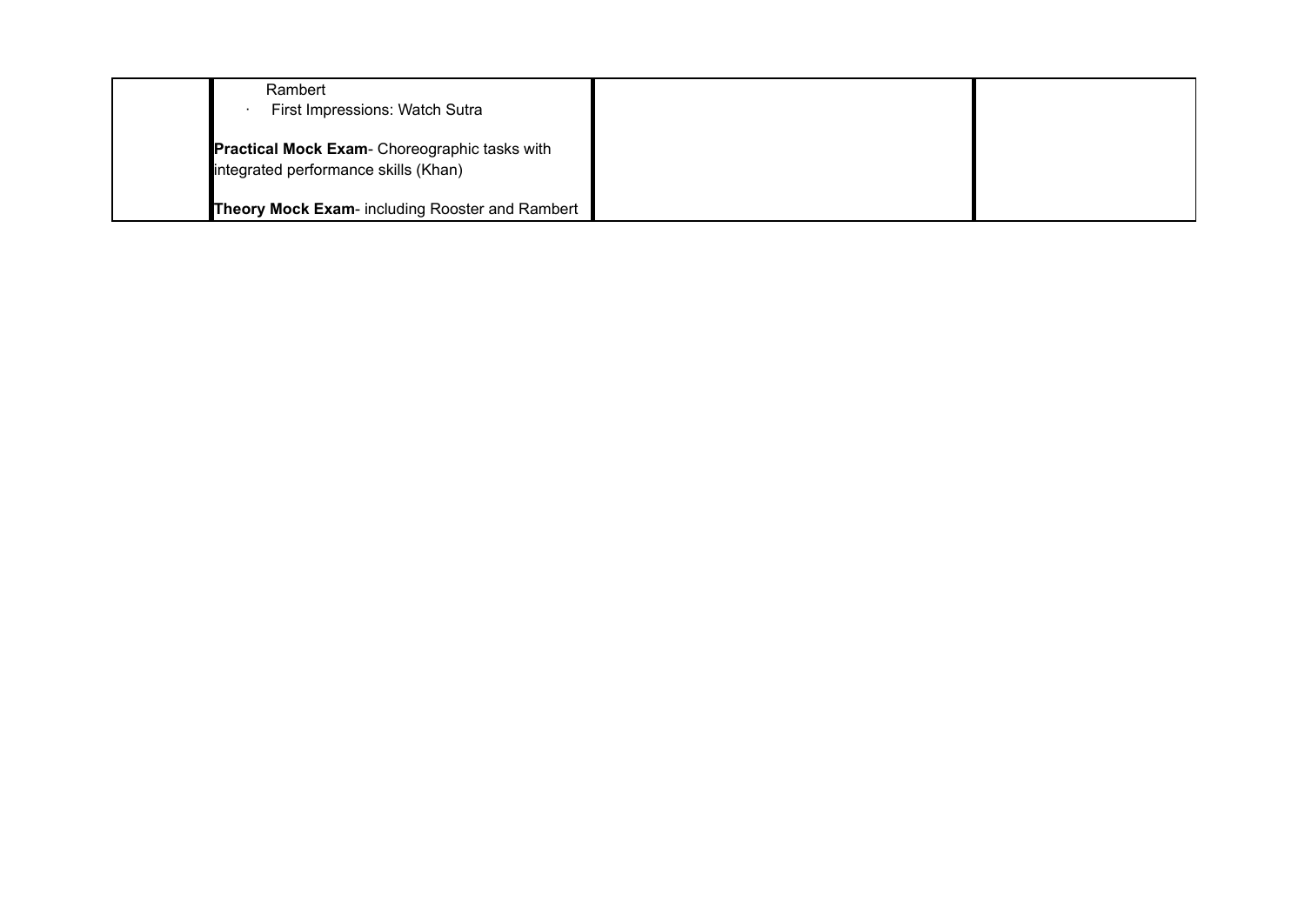# **Design Technology – Food Preparation and Nutrition**

|          | Year 9                                                                                                                                                                                                                                      | Year 10                                                                                                                                     | Year 11                                                                         | Additional information                                                                                                        |
|----------|---------------------------------------------------------------------------------------------------------------------------------------------------------------------------------------------------------------------------------------------|---------------------------------------------------------------------------------------------------------------------------------------------|---------------------------------------------------------------------------------|-------------------------------------------------------------------------------------------------------------------------------|
| Autumn 1 | During this period of time,<br>students work in a carousel,<br>developing an understanding of<br>the range of Technology subjects<br>on offer at GCSE from term one.<br>The subjects are                                                    | <b>Nutrition Protein</b><br>Carbohydrates, fats,<br>vitamins and minerals<br>Healthy eating<br>Diet related diseases                        | Investigation study for courseworkLink to Syllabus                              | http://www.aqa.org.uk/subjects/foo<br>d/gcse/food-preparation-and-nutriti<br>on-8585/introduction                             |
| Autumn 2 | Design Technology<br>-Product Design<br><b>Textiles Design</b><br><b>Graphic Design</b><br><b>Food and Nutrition</b>                                                                                                                        | Nutritional needs and<br>health<br>Special diets<br>Teaching of practical skills<br>Functional and chemical<br>properties of food           | Food preparation study for<br>coursework<br>Mock exams and revision             | <b>Assessment for GCSE</b><br>1 1 $\frac{3}{4}$ hr written exam<br><b>NEA</b>                                                 |
| Spring 1 | They will cover in 6 week<br>rotations, learning in designing<br>and making across all of these<br>areas, with a focus on<br>Creative thinking<br>Problem solving<br>Designing skills<br>Accuracy within making<br>Materials and properties | Cooking of foods,<br>methods of heat<br>transference<br>Food safety, spoilage and<br>contamination<br>Factors that influence<br>food choice | Continue with food preparation<br>coursework including<br>3 hour practical exam | <b>Coursework</b><br>NEA1 - food investigation<br>task,<br>NEA2 - food preparation<br>task including 3 hour<br>practical exam |
| Spring 2 | Food preparation<br>All rotations are assessed in line                                                                                                                                                                                      | British and international<br>cuisines<br>Food provenance<br>Teaching of practical skills                                                    | Complete and improve both<br>pieces of coursework<br>Revision for final exam    | <b>Subject Specific Resources</b><br><b>Needed</b><br>Usual stationary                                                        |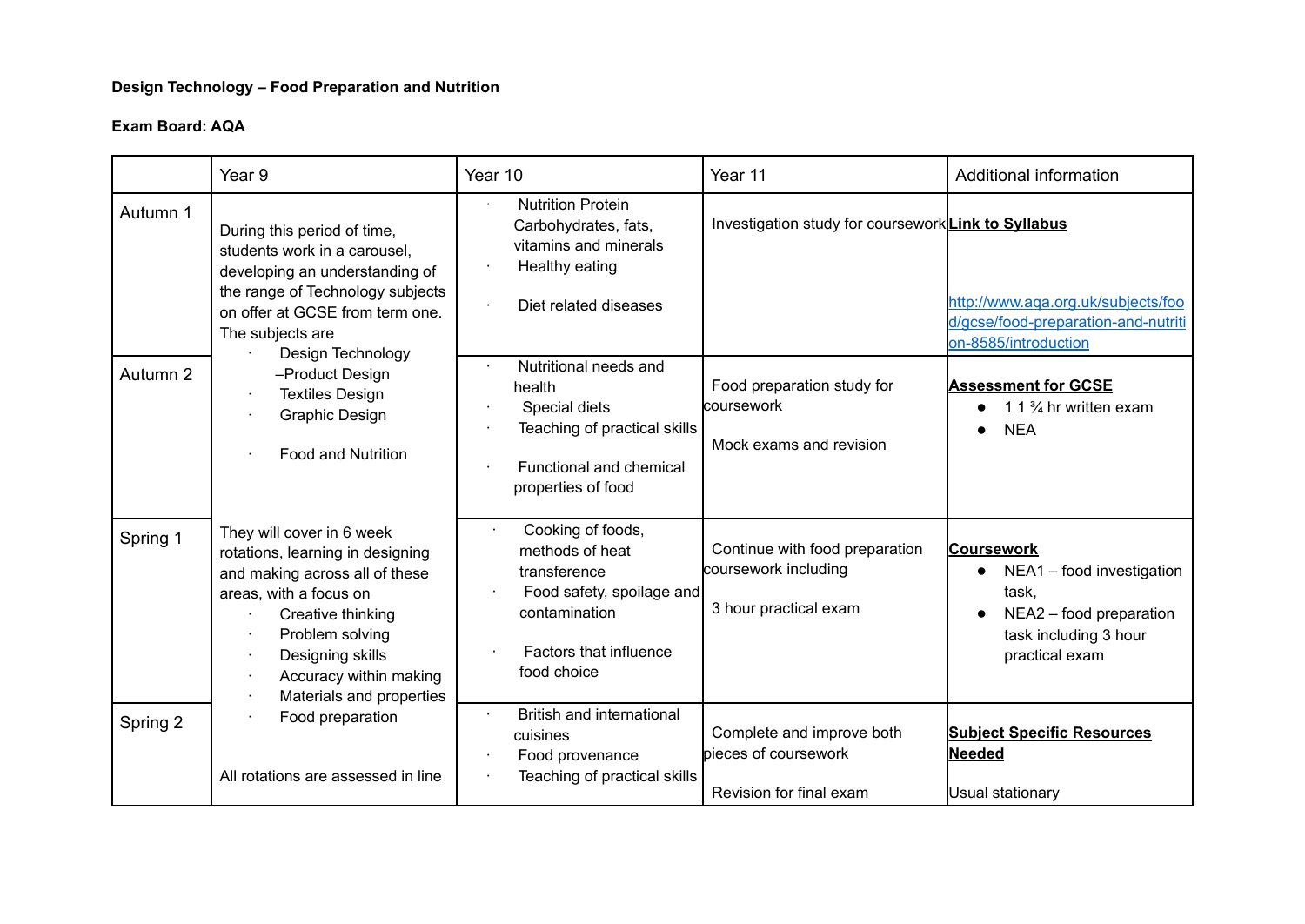|          | with 9-1 criteria                                                      |                                                                  |                         | AQA revision book - available in<br>the LRC       |
|----------|------------------------------------------------------------------------|------------------------------------------------------------------|-------------------------|---------------------------------------------------|
|          |                                                                        |                                                                  |                         | Ingredients as required for practical<br>llessons |
| Summer 1 |                                                                        | Mock investigation study<br>Start mock food<br>preparation study | Revision for final exam |                                                   |
| Summer 2 | Students will opt for one of the<br>prior technologies to complete the | Complete mock food<br>preparation study                          |                         |                                                   |
|          | term.                                                                  | Yr10 exam and revision                                           |                         |                                                   |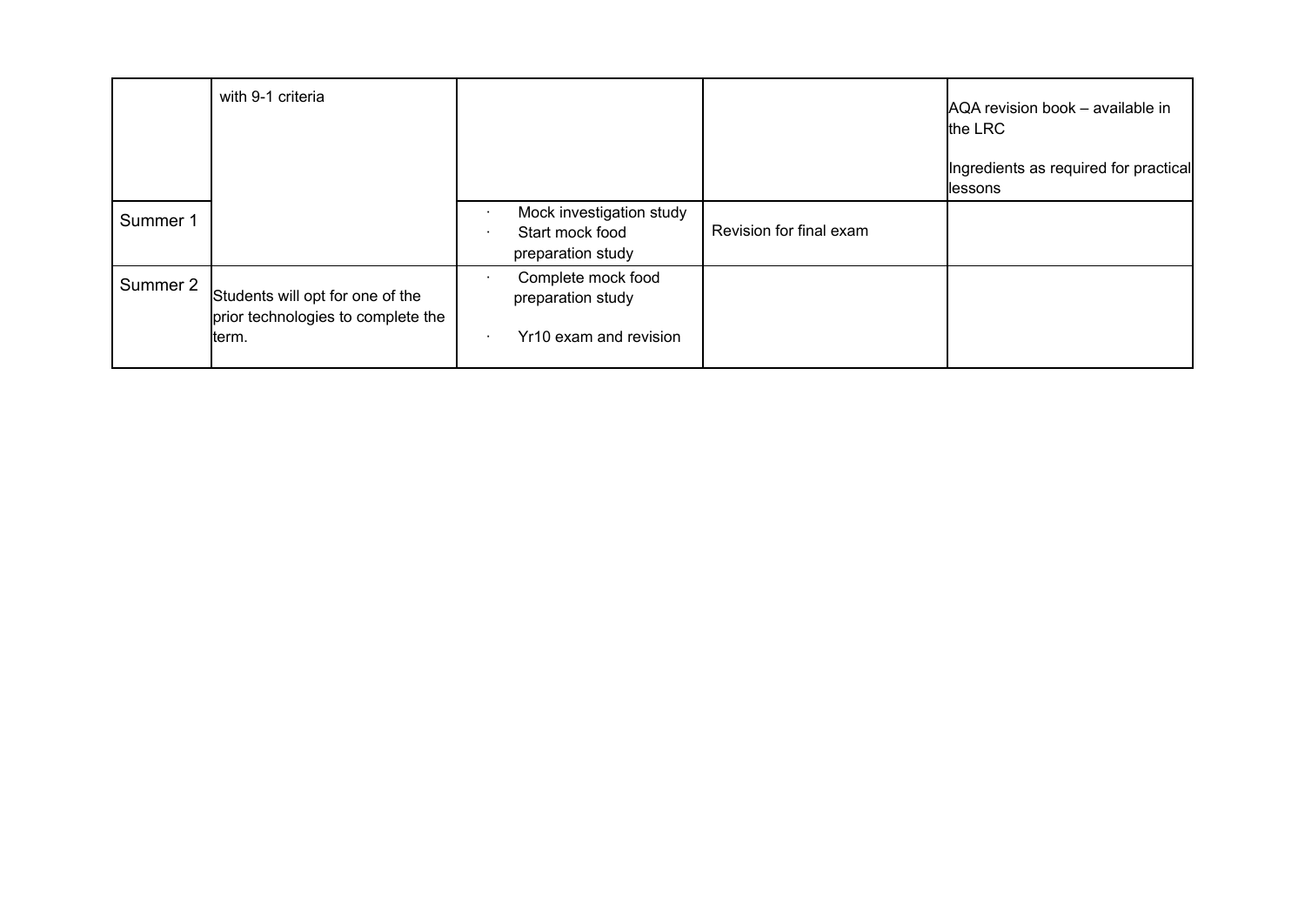# **Subject: Design Technology – Graphic Communication**

|                      | Year 9                                                                                                                                                                                                                                                                              | Year 10                                                                                                                                                                                                                  | Year 11                                                                                                                                                | Additional information                                                                                                                              |
|----------------------|-------------------------------------------------------------------------------------------------------------------------------------------------------------------------------------------------------------------------------------------------------------------------------------|--------------------------------------------------------------------------------------------------------------------------------------------------------------------------------------------------------------------------|--------------------------------------------------------------------------------------------------------------------------------------------------------|-----------------------------------------------------------------------------------------------------------------------------------------------------|
| Autumn 1             | During this period of time,<br>students work in a carousel,<br>developing an understanding of<br>the range of Technology subjects<br>on offer at GCSE from term one.<br>The subjects are<br>Design Technology<br>-Product Design<br><b>Textiles Design</b><br><b>Graphic Design</b> | Introductory phase - Component Sustained phase - Sustained<br>Introduction to graphic<br>communication.<br>The meanings and<br>conventions underpinning<br>visual communication and<br>Art History<br>Typography project | project - Component 1 continued<br>CD, vinyl or album covers.<br>Corporate identity:<br>Shop graphics<br>Packaging<br>A set of exhibition posters.     | <b>Link to Syllabus</b><br>http://www.aqa.org.uk/subjects/art-<br>and-design/gcse/art-and-design-82<br>01-8206                                      |
| Autumn 2             | <b>Food and Nutrition</b><br>They will cover in 6 week<br>rotations, learning in designing<br>and making across all of these                                                                                                                                                        | Logos, Illustration and<br>Magazine design                                                                                                                                                                               | <b>Externally set assignment -</b><br>Component 2<br>Externally set assignment (ESA)<br>papers are available to students<br>and teachers from January. | <b>Component 1</b><br>No time limit<br>96 marks<br>60% of GCSE                                                                                      |
| Spring 1<br>Spring 2 | areas, with a focus on<br>Creative thinking<br>Problem solving<br>Designing skills<br>Accuracy within making<br>Materials and properties<br>Food preparation                                                                                                                        | Development phase - Main<br>project<br>Poster design<br>Illustration and<br>typography<br>Eco Project and sustainable<br>Design                                                                                          | A preparatory period is followed by<br>10 hours of supervised, unaided<br>work in which students are<br>required to realise their intentions.          | <b>Component2 - Externally Set</b><br><b>Assignment</b><br>Preparatory period followed<br>by 10 hours of supervised time<br>96 marks<br>40% of GCSE |
| Summer 1             | All rotations are assessed in line<br>with 9-1 criteria                                                                                                                                                                                                                             | <b>Sustained phase - Sustained</b>                                                                                                                                                                                       | Selection of work for                                                                                                                                  | <b>Subject Specific Resources</b>                                                                                                                   |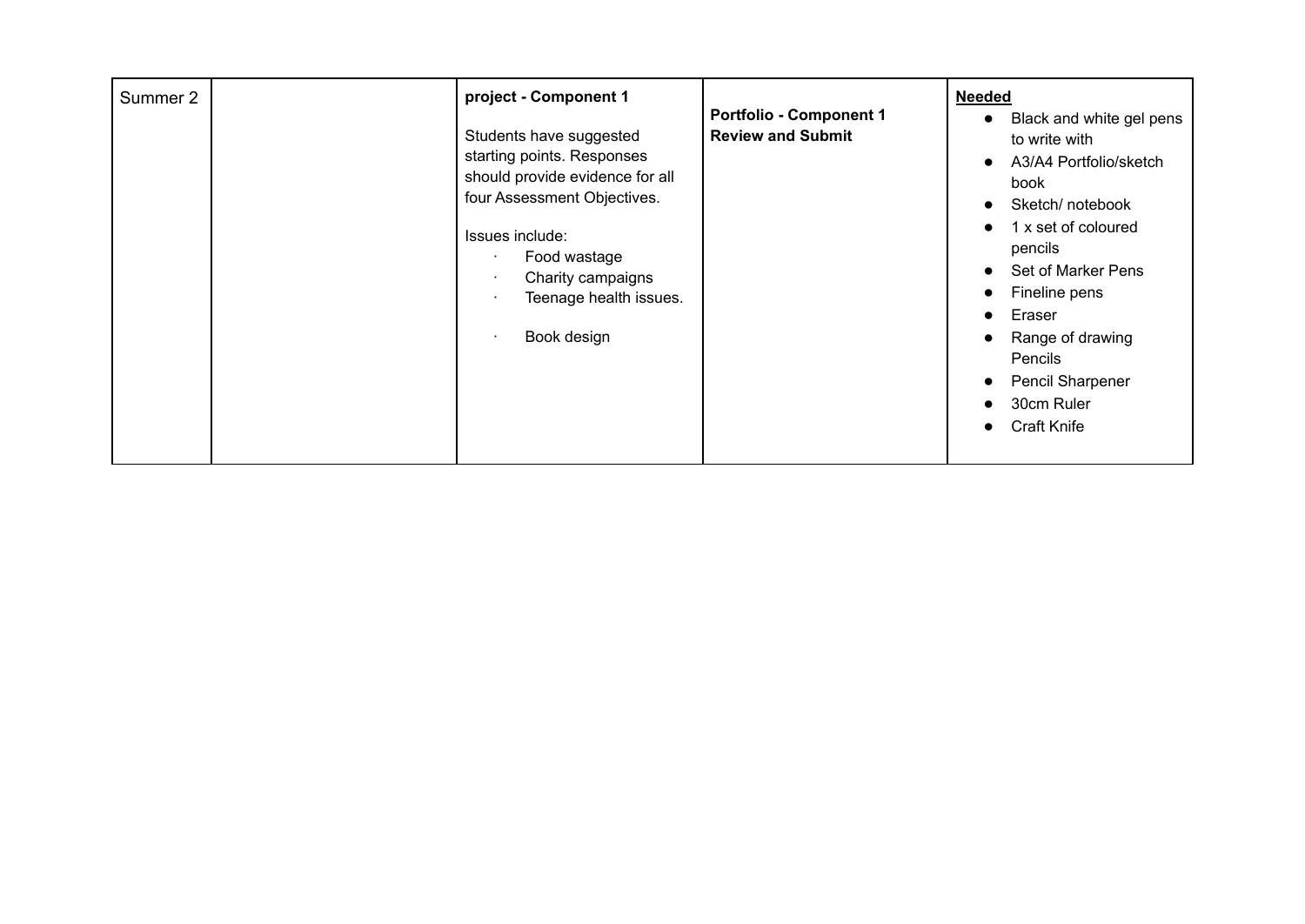# **Subject: Design Technology – Product Design**

#### **Exam Board: Edexcel**

| During this period of time,                                                                                                                                                                                                                                                                                                                                                                                       | Material considerations                                                                    |                                                                       |                                                                                                                                                                         |
|-------------------------------------------------------------------------------------------------------------------------------------------------------------------------------------------------------------------------------------------------------------------------------------------------------------------------------------------------------------------------------------------------------------------|--------------------------------------------------------------------------------------------|-----------------------------------------------------------------------|-------------------------------------------------------------------------------------------------------------------------------------------------------------------------|
| students work in a carousel.<br>developing an understanding of<br>the range of Technology subjects<br>on offer at GCSE from term one.<br>The subjects are                                                                                                                                                                                                                                                         | Communicating design<br>ideas<br>Technical understanding                                   | Iterative design process                                              | <b>Link to Syllabus</b><br>http://www.aqa.org.uk/subjects/desi<br>gn-and-technology/gcse/design-an<br>d-technology-8552                                                 |
| -Product Design<br><b>Textiles Design</b><br>Graphic Design<br><b>Food and Nutrition</b><br>They will cover in 6 week<br>rotations, learning in designing<br>and making across all of these<br>areas, with a focus on<br>Creative thinking<br>Problem solving<br>Designing skills<br>$\cdot$<br>Accuracy within making<br>Materials and properties<br>×<br>Food preparation<br>All rotations are assessed in line | Manufacturing processes<br>and techniques<br>Design considerations                         | Iterative design process                                              | <b>Assessment for GCSE</b><br>1 2hr written exam<br><b>NEA</b>                                                                                                          |
|                                                                                                                                                                                                                                                                                                                                                                                                                   | <b>Material considerations</b><br>Communicating design<br>ideas<br>Technical understanding | Iterative design process                                              | <u> Coursework</u><br>NEA 35 hours Design and<br>Make                                                                                                                   |
|                                                                                                                                                                                                                                                                                                                                                                                                                   | Manufacturing processes<br>and techniques<br>Design considerations                         | Iterative design process<br>Manufacturing processes and<br>techniques | <b>Links to online support</b><br>http://www.aqa.org.uk/subjects/d<br>esign-and-technology/gcse/desi<br>gn-and-technology-8552<br>http://www.technologystudent.co<br>m/ |
|                                                                                                                                                                                                                                                                                                                                                                                                                   | Design Technology                                                                          |                                                                       |                                                                                                                                                                         |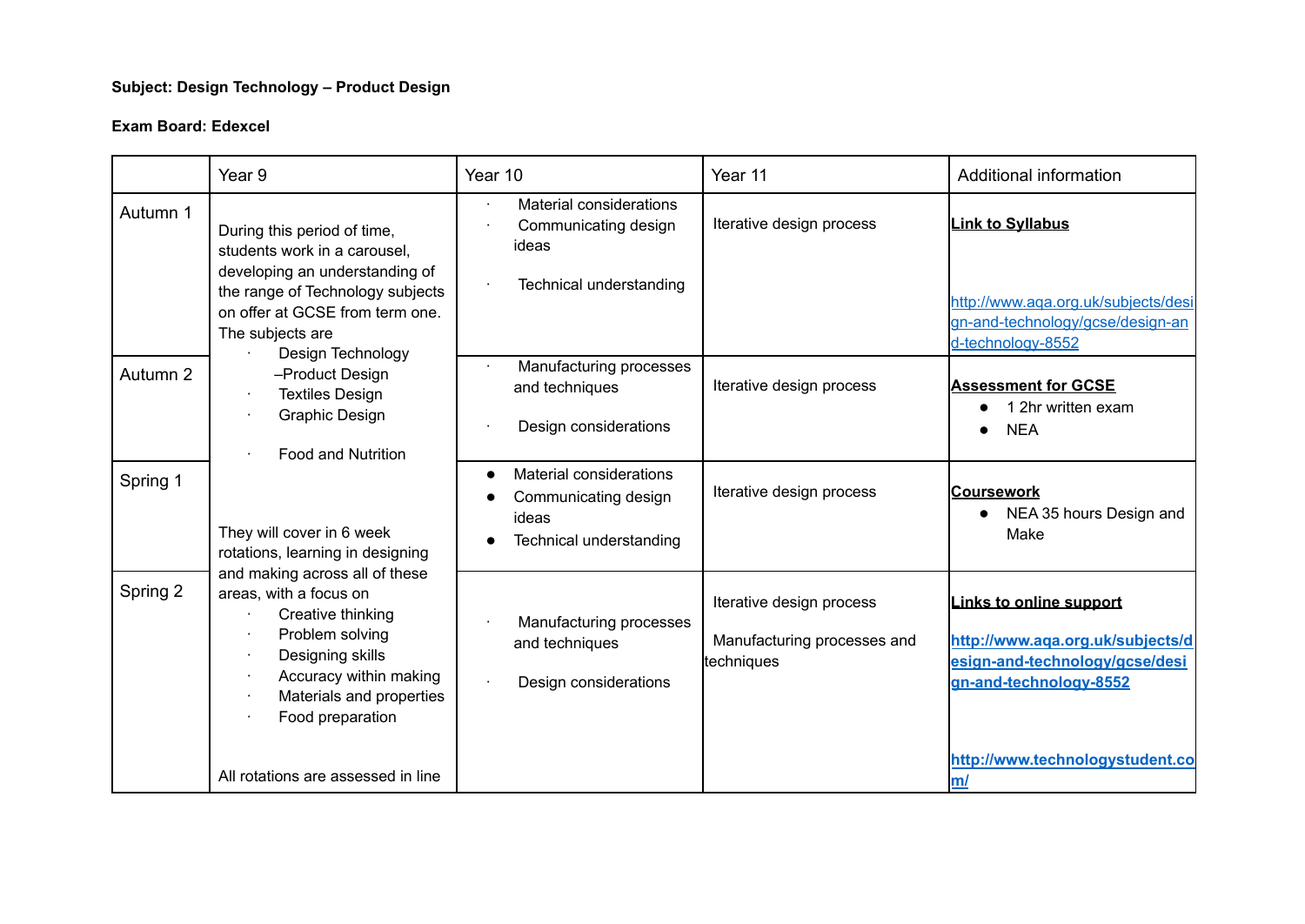| Summer 1 | with 9-1 criteria                      | Manufacturing processes<br>and techniques | Manufacturing processes<br>and techniques | <b>Subject Specific Resources</b><br><b>Needed</b> |
|----------|----------------------------------------|-------------------------------------------|-------------------------------------------|----------------------------------------------------|
|          |                                        | Technical understanding                   | Technical understanding                   | Calculator                                         |
|          |                                        |                                           |                                           | Protractor                                         |
|          |                                        |                                           |                                           | Fine line pen                                      |
|          |                                        |                                           |                                           | Usual stationary                                   |
|          |                                        |                                           |                                           | AQA revision book - available in<br>the LRC        |
|          |                                        |                                           |                                           | A3 Design folder - available in the<br><b>LRC</b>  |
| Summer 2 | Students will opt for one of the prior | Iterative design process                  |                                           |                                                    |
|          | technologies to complete the term.     | Technical understanding                   |                                           |                                                    |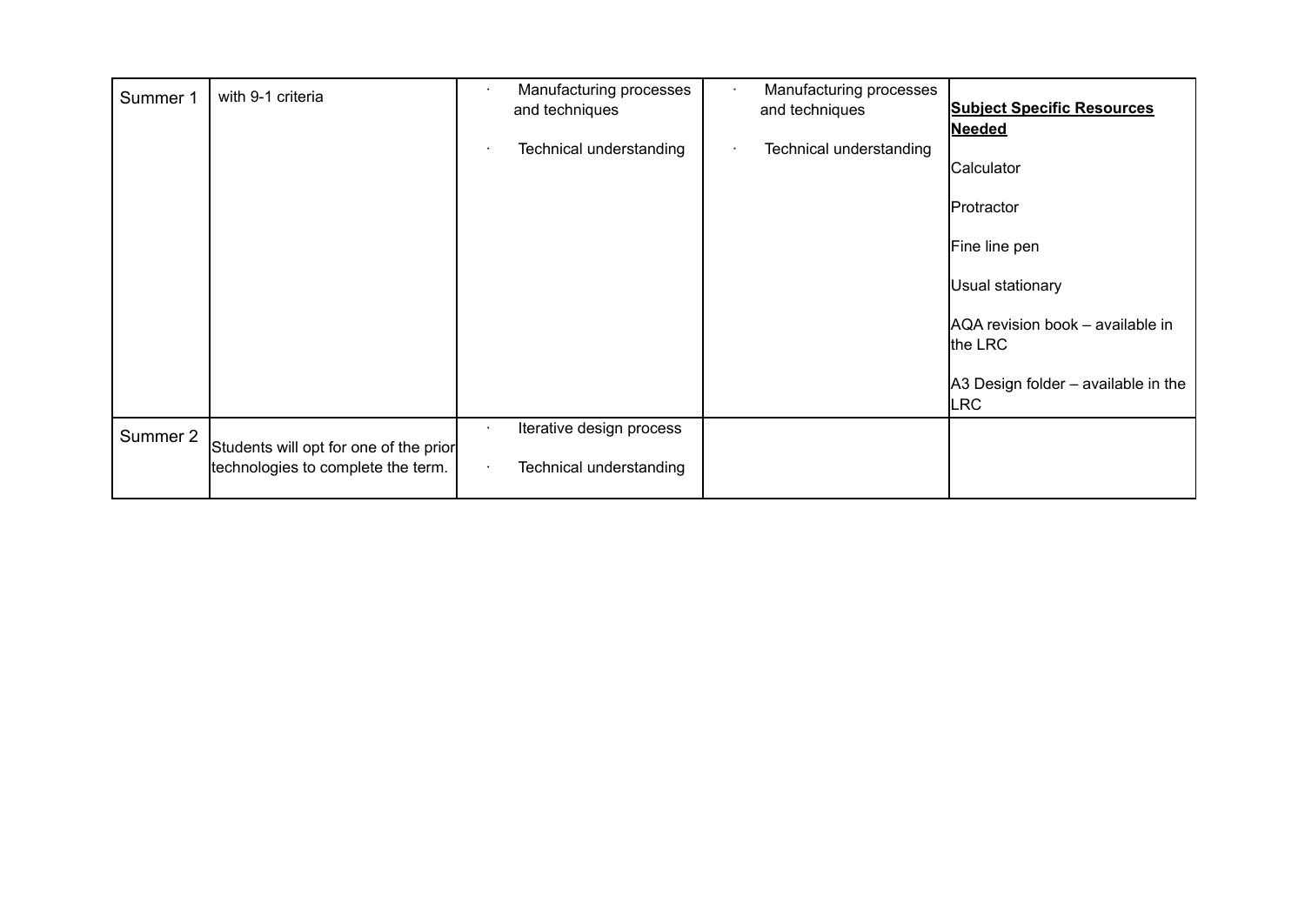# **Subject: Design Technology – Textiles**

|          | Year <sub>9</sub>                                                                                                                                                                                                                                                                                                                                                                                                                                                   | Year 10                                                                                                                                                                                                                                                                                                                                                                                                                                                                                                                                                                                                                                | Year 11                                                                                                                                                                                                 | Additional information                                                                                                                                                                                                                                                                                                                                                                       |
|----------|---------------------------------------------------------------------------------------------------------------------------------------------------------------------------------------------------------------------------------------------------------------------------------------------------------------------------------------------------------------------------------------------------------------------------------------------------------------------|----------------------------------------------------------------------------------------------------------------------------------------------------------------------------------------------------------------------------------------------------------------------------------------------------------------------------------------------------------------------------------------------------------------------------------------------------------------------------------------------------------------------------------------------------------------------------------------------------------------------------------------|---------------------------------------------------------------------------------------------------------------------------------------------------------------------------------------------------------|----------------------------------------------------------------------------------------------------------------------------------------------------------------------------------------------------------------------------------------------------------------------------------------------------------------------------------------------------------------------------------------------|
| Autumn 1 | During this period of time,<br>students work in a carousel,<br>developing an understanding<br>of the range of Technology<br>subjects on offer at GCSE<br>from term one. The subjects<br>lare<br>Design Technology<br>-Product Design<br><b>Textiles Design</b><br>Graphic Design<br><b>Food and Nutrition</b><br>They will cover in 6 week<br>rotations, learning in<br>designing and making across<br>all of these areas, with a<br>lfocus on<br>Creative thinking | Introductory phase<br>Introduce students to a range of materials,<br>experimental techniques and processes and<br>give them the opportunity to:<br>explore practical activities<br>make connections with the work of<br>textile artists, craftspeople and<br>designers<br>integrate the use of drawing and<br>written annotation into working<br>practice<br>respond to a given starting point(s)<br>understand assessment objectives<br>by having them explained, identified<br>and exemplified<br>Develop and present work in any<br>appropriate format such as<br>sketchbooks, worksheets or through<br>sample and design journals. | Sustained phase -<br><b>Sustained project -</b><br>Component 1 continued<br>Architecture<br>Animals and<br>insects<br>The sea,<br>landscapes, nature<br>Memories/ A Period in<br><b>Fashion History</b> | <b>LINK TO SYLLABUS</b><br>http://www.aqa.org.uk/subjects/ar<br>t-and-design/gcse/art-and-design<br>$-8201 - 8206$<br><b>ASSESSMENT INFORMATION</b><br><b>Component 1</b><br>No time limit<br>$\bullet$<br>96 marks<br>60% of GCSE<br><b>Component2 - Externally Set</b><br><b>Assignment</b><br>Preparatory period<br>followed by 10 hours<br>of supervised time<br>96 marks<br>40% of GCSE |
| Autumn 2 | Problem solving<br>Designing skills<br>Accuracy within<br>making<br>Materials and<br>properties<br>Food preparation                                                                                                                                                                                                                                                                                                                                                 | <b>Component 1 - Introductory phase</b><br>Students have the opportunity to:<br>explore a prescribed area of study in<br>a personal manner<br>extend their knowledge,<br>understanding and skills through                                                                                                                                                                                                                                                                                                                                                                                                                              | <b>Externally set</b><br>assignment -<br><b>Component 2</b><br>Externally set assignment<br>(ESA) papers are<br>available to students and                                                               | <b>SUBJECT SPECIFIC</b><br><b>RESOURCES NEEDED</b><br>Black and white gel pens<br>$\bullet$<br>to write with<br>A3 or A4 sketch book<br>A pair of fabric<br>$\bullet$                                                                                                                                                                                                                        |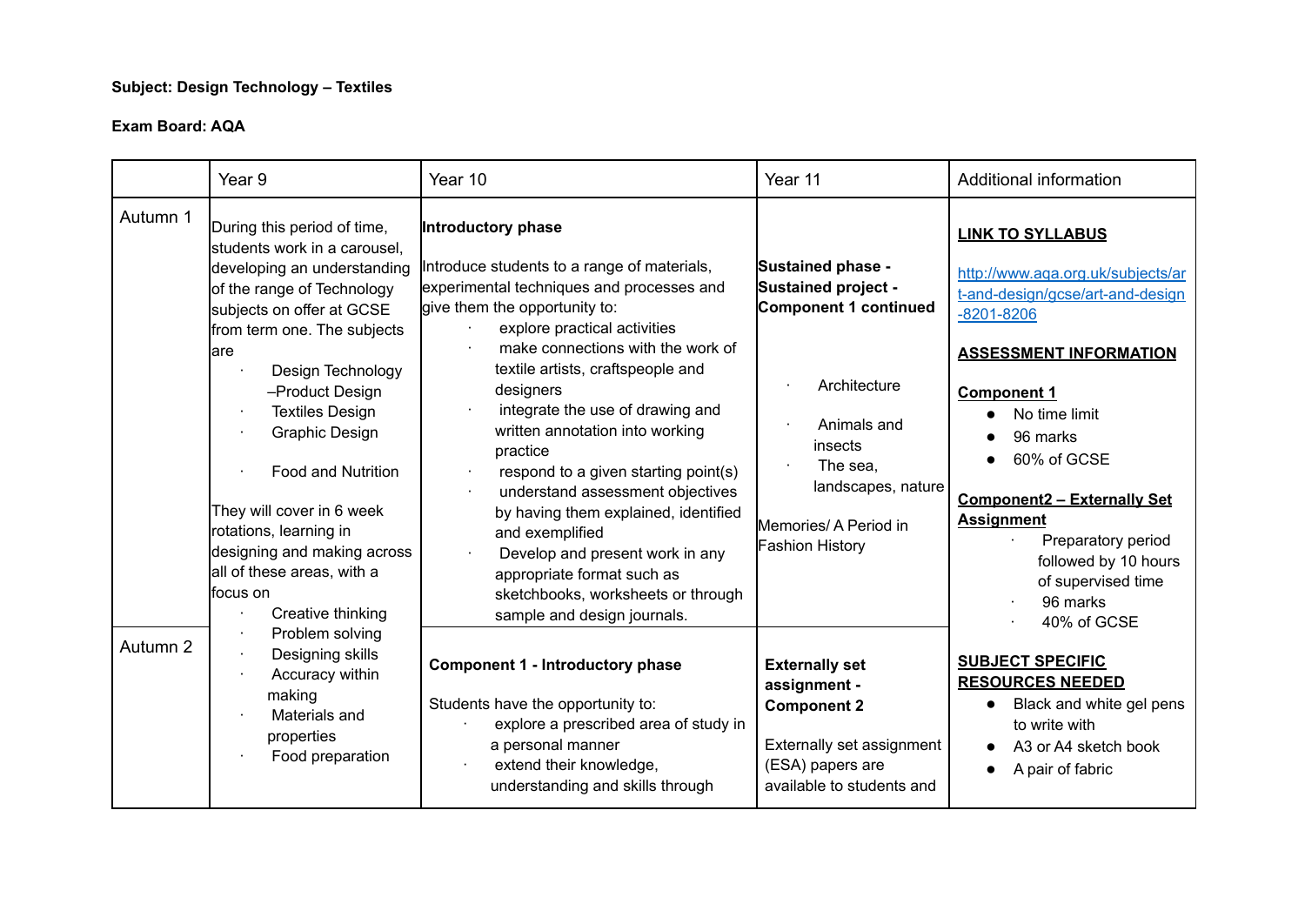| Spring 1 | All rotations are assessed in<br>line with 9-1 criteria   | engagement<br>with suggested sources and<br>application of suitable materials,<br>processes<br>and techniques when responding to<br>their starting point<br>develop the idea of a personal<br>creative journey which considers the<br>four<br>assessment objectives resolve | teachers from January.<br>A preparatory period is<br>followed by 10 hours of<br>supervised, unaided work<br>in which students are<br>required to realise their<br>intentions. | sheers/scissors - these<br>will be for your own<br>personal<br>use and needed for the<br>duration of the course.<br>An assortment of<br>coloured thread<br>Pins and needles<br>$\bullet$<br>A tape measure<br>An assortment of fabric off cuts. |
|----------|-----------------------------------------------------------|-----------------------------------------------------------------------------------------------------------------------------------------------------------------------------------------------------------------------------------------------------------------------------|-------------------------------------------------------------------------------------------------------------------------------------------------------------------------------|-------------------------------------------------------------------------------------------------------------------------------------------------------------------------------------------------------------------------------------------------|
|          |                                                           | Development phase - Main project                                                                                                                                                                                                                                            |                                                                                                                                                                               |                                                                                                                                                                                                                                                 |
| Spring 2 |                                                           |                                                                                                                                                                                                                                                                             |                                                                                                                                                                               |                                                                                                                                                                                                                                                 |
|          |                                                           | Students design and make one of the<br>following:                                                                                                                                                                                                                           |                                                                                                                                                                               |                                                                                                                                                                                                                                                 |
|          |                                                           | an item for home furnishing                                                                                                                                                                                                                                                 |                                                                                                                                                                               |                                                                                                                                                                                                                                                 |
|          |                                                           | a fashion/costume                                                                                                                                                                                                                                                           |                                                                                                                                                                               |                                                                                                                                                                                                                                                 |
|          |                                                           |                                                                                                                                                                                                                                                                             |                                                                                                                                                                               |                                                                                                                                                                                                                                                 |
|          |                                                           | piece or accessory such as a hat, scarf, shoes                                                                                                                                                                                                                              |                                                                                                                                                                               |                                                                                                                                                                                                                                                 |
| Summer 1 |                                                           |                                                                                                                                                                                                                                                                             |                                                                                                                                                                               |                                                                                                                                                                                                                                                 |
| Summer 2 | Students will opt for one of<br>the prior technologies to | <b>Sustained phase - Sustained project -</b><br><b>Component 1</b>                                                                                                                                                                                                          | Selection of work for<br><b>Portfolio - Component</b>                                                                                                                         |                                                                                                                                                                                                                                                 |
|          | complete the term                                         | Students have suggested starting points.                                                                                                                                                                                                                                    | <b>Review and Submit</b>                                                                                                                                                      |                                                                                                                                                                                                                                                 |
|          |                                                           | Responses should provide evidence for all<br>four Assessment Objectives.                                                                                                                                                                                                    |                                                                                                                                                                               |                                                                                                                                                                                                                                                 |
|          |                                                           | Issues include: (please see next box)                                                                                                                                                                                                                                       |                                                                                                                                                                               |                                                                                                                                                                                                                                                 |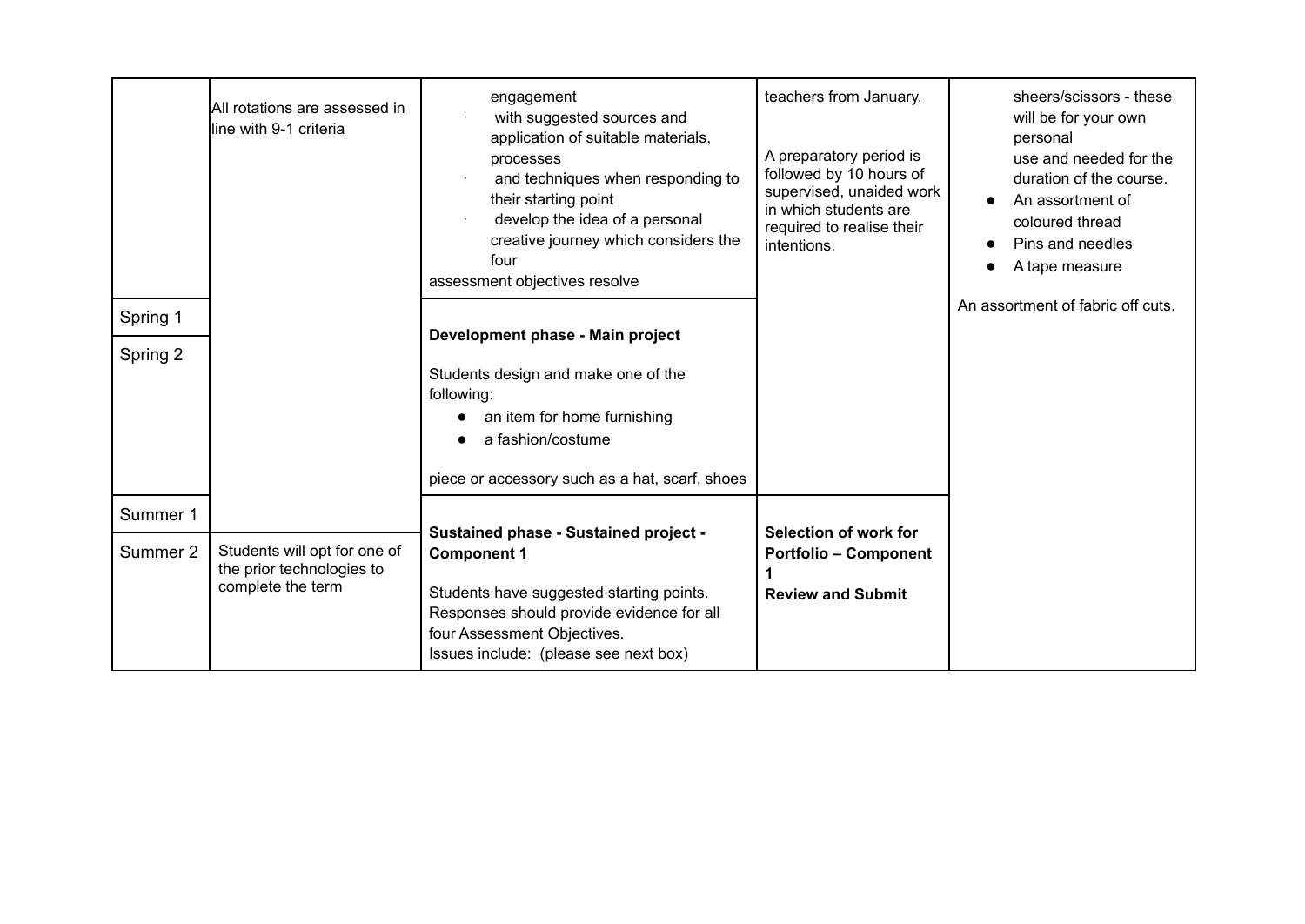#### **Subject: Drama GCSE**

#### **Exam Board: Edexcel**

|          | Year <sub>9</sub>                                                                                   | Year 10                                                                                   | Year 11                                                                                                                                             | Additional information                                                                                                                                                                                                                 |
|----------|-----------------------------------------------------------------------------------------------------|-------------------------------------------------------------------------------------------|-----------------------------------------------------------------------------------------------------------------------------------------------------|----------------------------------------------------------------------------------------------------------------------------------------------------------------------------------------------------------------------------------------|
| Autumn 1 | · Introduction to Drama.                                                                            | <b>Skills Development</b><br>Mini Devising<br>Projects                                    | Component 2 -<br>Performance from<br>Text<br>Component 3-<br>Theatre Makers in<br>Practice<br>Live Theatre Evaluation<br>preparation.               | Year 10 - Specification for GCSE<br>https://qualifications.pearson.com/co<br>ntent/dam/pdf/GCSE/Drama/2016/Spec<br>ification%20and%20sample%20assess<br>ments/gcse drama spec L1 L2.pdf<br>Year 11 - An Inspector Calls Text           |
| Autumn 2 | "DNA" by Dennis Kelly Scheme of<br><b>Work</b><br>Christmas Day Truce - Practical<br>Scheme of Work | Component 1<br>Devising (40%)<br>Note: There is the<br>option for technical<br>candidates | Component 2 -<br>Performance from<br>Text<br>Design Options Available                                                                               | <b>Links to Online Support -</b><br>https://qualifications.pearson.com/en/<br>qualifications/edexcel-acses/drama-20<br>16.coursematerials.html#filterQuery=c<br>ategory:Pearson-UK:Category%2FSpe<br>cification-and-sample-assessments |
| Spring 1 | Stage Combat /Shakespeare                                                                           |                                                                                           | Component 2-                                                                                                                                        |                                                                                                                                                                                                                                        |
| Spring 2 | <b>Greek Theatre</b><br><b>Trestle Masks</b>                                                        | Component 1<br>Devising $-$<br>Practical<br>performances to be<br>filmed by Easter.       | Performance from<br>Text.<br><b>Visiting Examiner</b><br>by End of March<br><b>Design Options</b><br>Available<br>Component 3-<br>Theatre Makers in | Year 10<br>Component 1 - Devising<br>coursework - 40% of overall GCSE<br>Grade.<br>Written Portfolio - 45 Marks                                                                                                                        |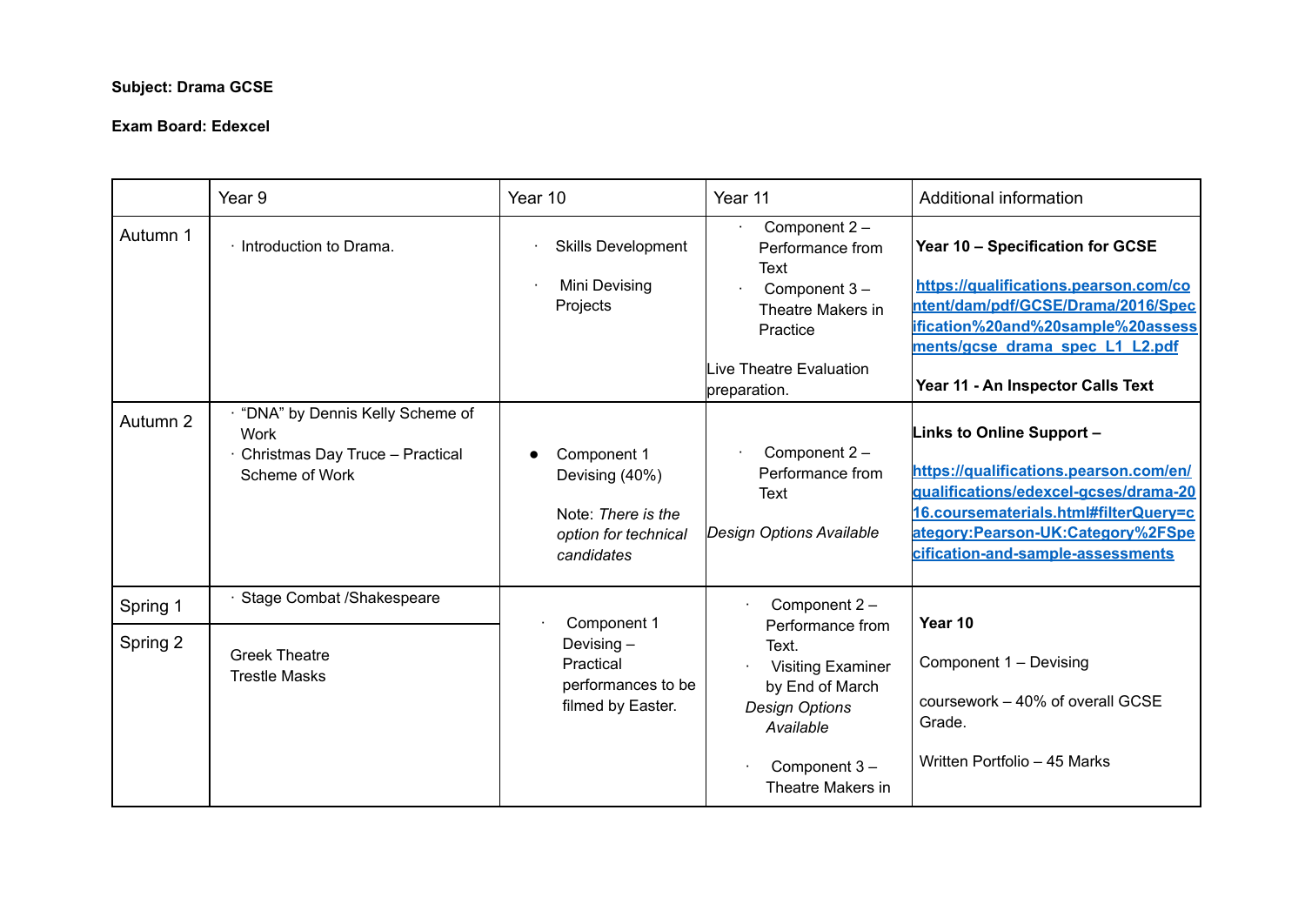|          |                                                                                                                                                                                                                                                                                                                               |                                                                                                                                    | Practice                                                                                                                                                                                                 | Group Performance - 15 Marks<br>(students are marked as individual                                                                                                                                                                                                                                                                                       |
|----------|-------------------------------------------------------------------------------------------------------------------------------------------------------------------------------------------------------------------------------------------------------------------------------------------------------------------------------|------------------------------------------------------------------------------------------------------------------------------------|----------------------------------------------------------------------------------------------------------------------------------------------------------------------------------------------------------|----------------------------------------------------------------------------------------------------------------------------------------------------------------------------------------------------------------------------------------------------------------------------------------------------------------------------------------------------------|
| Summer 1 | During the Summer Term students<br>undertake mini schemes of work<br>looking at different stimuli to create<br>work, as well as scripted performances.<br>Some include-<br>· Racism<br>· Hillsborough<br>· London Riots<br>· Fast Food<br>· Tank Man<br>· London Bombings<br>· Berkoff - "Bouncers"<br>· Devising with a prop | Component 1<br>Devising. Students<br>will be ensuring<br>coursework is<br>completed.<br>Component 3 Theatre.<br>Makers in Practice | Component 3-<br>Theatre Makers in<br>Practice                                                                                                                                                            | performers)<br>Component 3 Assessment - 40%<br>An Inspector Calls by J.B Priestly - 45<br>Marks<br>Year 11<br>Component 2 - Performance from Text<br>Individual Performance - 20% of<br>overall GCSE Grade<br>Component 3 Assessment - 40%<br>An Inspector Calls By J.B Priestly - 45<br>Marks<br>Live Theatre Evaluation (Woman In<br>Black) - 15 Marks |
| Summer 2 | <b>Devising Project</b>                                                                                                                                                                                                                                                                                                       | Component 3 As<br>above<br>Component 2-<br>Performance From text                                                                   | <b>Guide for Course</b><br>https://www.amazon.co.uk/<br>Revise-Edexcel-Drama-Re<br>vision-Guide/dp/12921319<br>85/ref=sr 1 1?ie=UTF8&ai<br>d=1528202719&sr=8-1&ke<br>ywords=edexcel+gcse+dra<br>$ma+9-1$ | <b>Additional information</b><br>Year 10<br>Students perform short<br>duologues/group performances during<br>open evening in September<br>Year 9<br>Opportunities for Workshops & Theatre<br><b>Visits</b>                                                                                                                                               |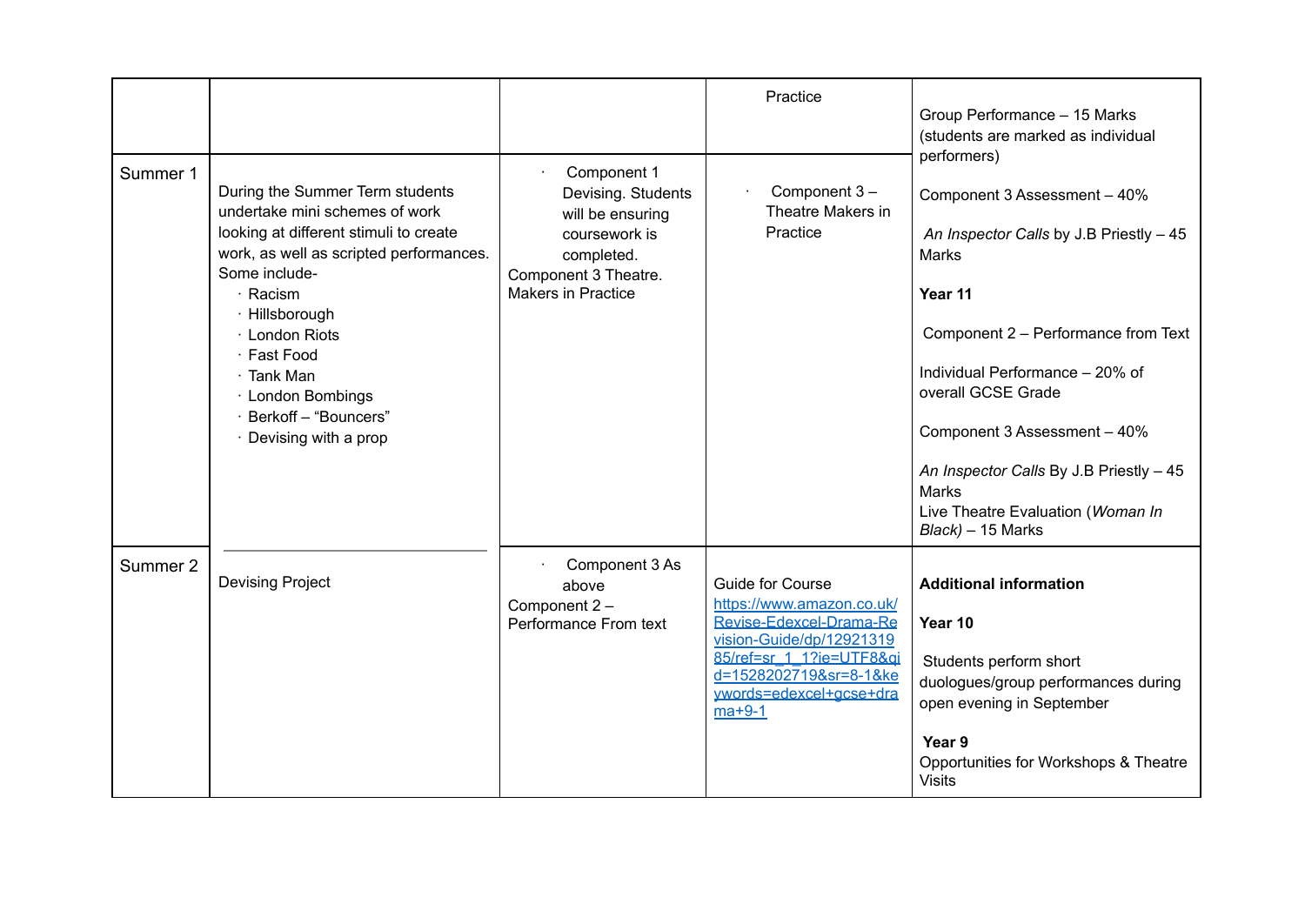# **Subject: English Language GCSE & A Level English Language and Literature (ELLA)**

|                          | Year 9                                                                     | Year 10                                                                                                                                                | Year 11                                                                                                   | Year 12                                                                                                 | Year 13                                                                                                                                      | Additional<br>Information                                                                                                                            |
|--------------------------|----------------------------------------------------------------------------|--------------------------------------------------------------------------------------------------------------------------------------------------------|-----------------------------------------------------------------------------------------------------------|---------------------------------------------------------------------------------------------------------|----------------------------------------------------------------------------------------------------------------------------------------------|------------------------------------------------------------------------------------------------------------------------------------------------------|
| Autumn                   | Understanding<br>viewpoints and<br>methods used to<br>create dystopian and | The Language of TV<br>chefs<br>Covering non fiction<br>utopian worlds in fiction and creative writing and texts<br>the presentation of<br>language use | Paper 2 Questions 1-4. Introduction to the<br>Non-fiction 19th<br>century texts and<br>modern non-fiction | lcourse<br>'The Lovely Bones' by<br>Alice Sebold<br>Mean Time' Poetry<br>Anthology - Carol Ann<br>Duffy | 'A Streetcar Named<br>Desire' - Tennessee<br>Williams<br>'Into the Wild' Jon<br>Krakauer. Recast<br>writing and<br>commentary<br><b>NEA</b>  | <b>Link to Syllabus For</b><br><b>English Language</b><br>http://www.aga.org.uk/s<br>ubiects/english/gcse/en<br>glish-language-8700/int<br>roduction |
| Autumn<br>$\overline{2}$ | Victorian non - fiction<br>reading and writing.                            | Ghosts - exploring the<br>presentation of the<br>gothic and<br>Supernatural in fiction<br>and non-fiction                                              | Paper 2 Question 5 -<br>writing to argue and<br>persuade (non-fiction                                     | 'The Lovely Bones' by<br>Alice Sebold<br>Mean Time' Poetry<br>Anthology - Carol Ann<br>Duffy            | 'A Streetcar Named<br>Desire' - Tennessee<br>Williams<br>'Into the Wild' Jon<br>lKrakauer. Recast<br>writing and<br>commentary<br><b>NEA</b> |                                                                                                                                                      |
| Spring 1                 | Creative writing -<br>identifying and<br>applying narrative<br>techniques  | <b>Youth Subcultures</b><br>Exploring youth culture                                                                                                    | Paper 1 Questions 1-4.<br>Reading fiction for<br>meaning and exploring<br>writers' methods                | 'The Lovely Bones'<br>Paris Anthology -<br>features of various                                          | 'A Streetcar Named<br>Desire' - Tennessee<br>Williams<br>'Into the Wild' Jon                                                                 | <b>Assessment for GCSE</b><br>For English Language<br>Summer of Year 11: 2<br>papers of 1hr 45 mins                                                  |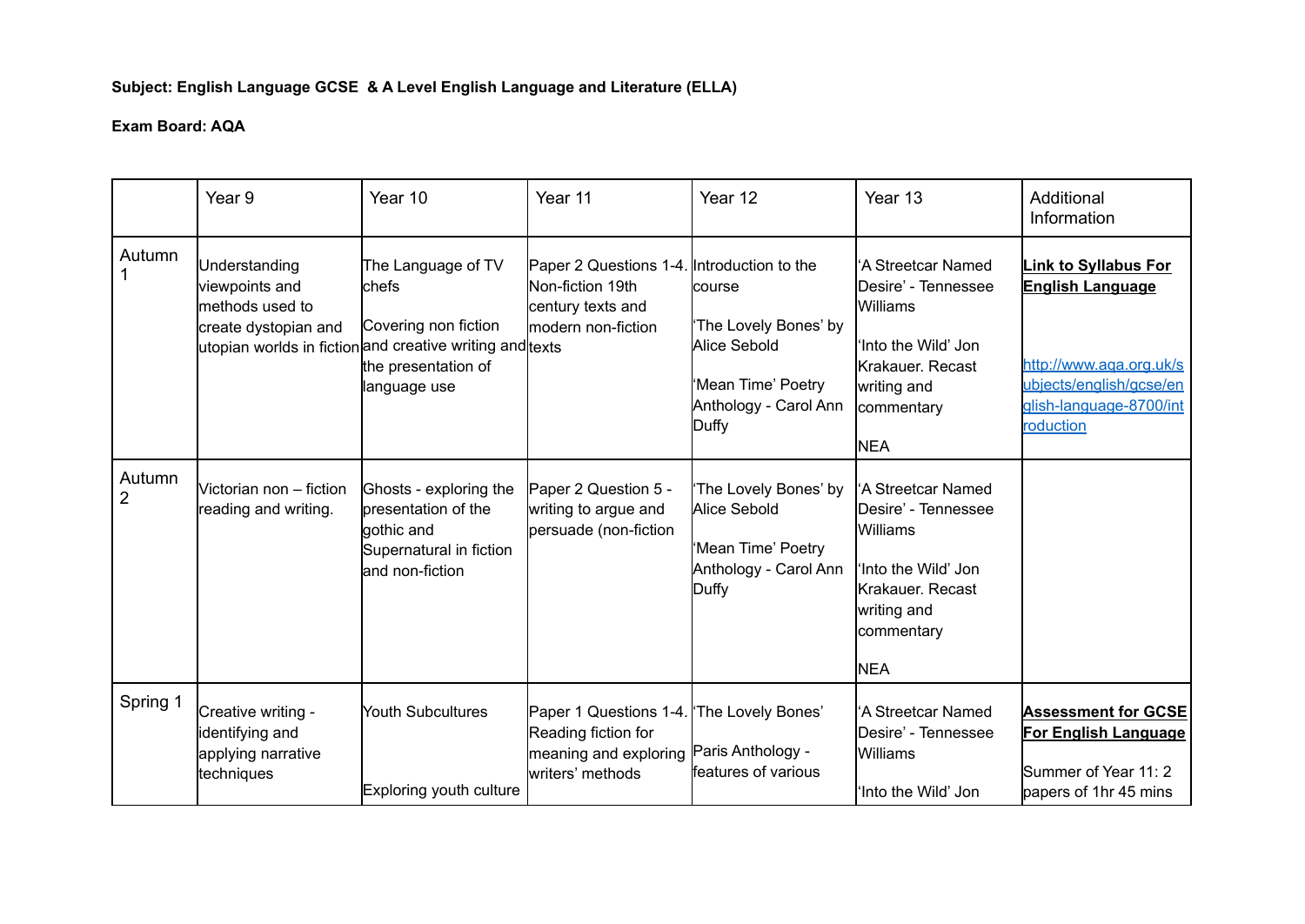|          |                                                                                                          | through the ages,<br>through both fiction and<br><b>I</b> non-fiction texts                                             |                                       | non-fiction genres                                             | Krakauer. Recast<br>writing and<br>commentary<br>Paper 1 revision | each. Both worth 80<br>marks and 50% of<br>GCSE.                                                                                                                                                                                                                                                                             |
|----------|----------------------------------------------------------------------------------------------------------|-------------------------------------------------------------------------------------------------------------------------|---------------------------------------|----------------------------------------------------------------|-------------------------------------------------------------------|------------------------------------------------------------------------------------------------------------------------------------------------------------------------------------------------------------------------------------------------------------------------------------------------------------------------------|
| Spring 2 | Speeches throughout<br>history - identifying<br>and applying features<br>of persuasion                   | Capital punishment and<br>justice<br>Exploring language and writing to describe and<br>skills of writing to<br>persuade | Paper 1 Question 5 -<br>narrate       | Paris Anthology -<br>features of various<br>non-fiction genres | Paper 1 revision and<br>paper 2 revision                          | <b>Assessment for A</b><br>level English<br>Language and<br><b>Literature</b><br>2 papers<br>Paper 1: 3 hrs 40% of<br>final grade<br>Paper 2: 2 hrs 30 40%<br>of final grade                                                                                                                                                 |
| Summer   | The QE Report -<br>creating a school<br>magazine with a focus<br>on non-fiction writing<br><b>skills</b> | <b>Identities</b><br>Exploring the power of<br>speech and non -<br>fiction texts through<br>diversity                   | Language Revision -<br>papers 1 and 2 | Paris Anthology -<br>features of various<br>non-fiction genres | Revision                                                          | <b>Subject Specific</b><br><b>Resources Needed</b><br>Ideally, a copy of each<br>of the set texts.<br>These can be bought<br>privately or from school.<br>Alternatively, students<br>can borrow each text<br>from the library on a<br>short term loan.<br>A level students will<br>need their own copies<br>of the set texts |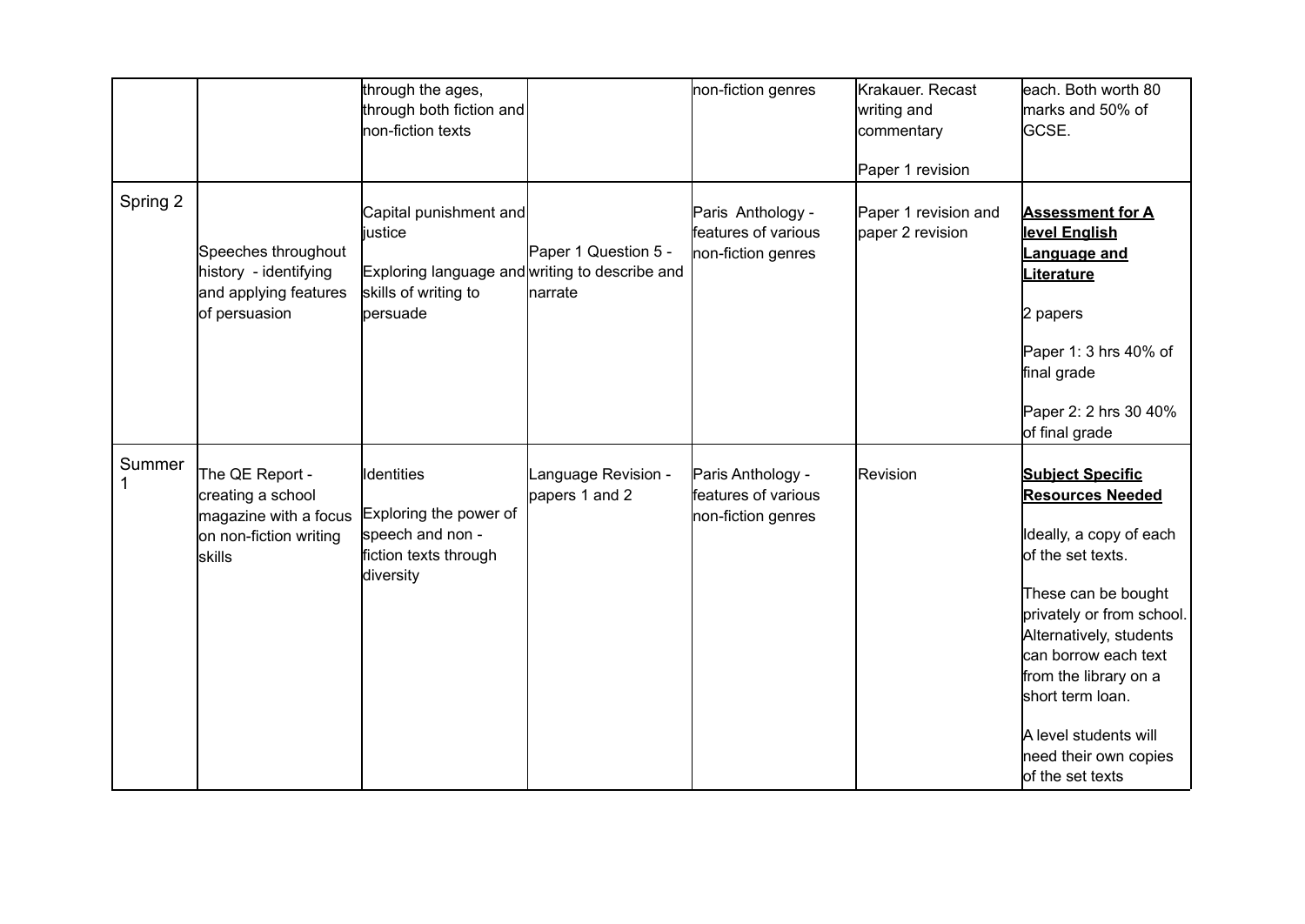| Summer | Stories from other<br>cultures - exploring<br>extracts to develop<br>language and<br>structural analysis | Children are our<br>lfuture - create a<br>campaign to<br>change an issue<br>affecting the lives<br>of teenagers<br>(speaking and<br>listening unit) | Revision | Paper 1 revision - 'The<br>Lovely Bones'; Duffy<br>poetry and Paris<br>Anthology.<br>NEA - an Investigation<br>into specific<br>linguistic | <b>Coursework</b><br><b>IGCSE - None</b><br>A level - NEA 20%<br>Linguistic investigation<br>of a literary and non<br>literary text |
|--------|----------------------------------------------------------------------------------------------------------|-----------------------------------------------------------------------------------------------------------------------------------------------------|----------|--------------------------------------------------------------------------------------------------------------------------------------------|-------------------------------------------------------------------------------------------------------------------------------------|
|        |                                                                                                          |                                                                                                                                                     |          | features of a<br>literary and a<br>non-literary text<br>of their<br>choosing                                                               | Link to online<br>support<br>https://www.gcsepod.co                                                                                 |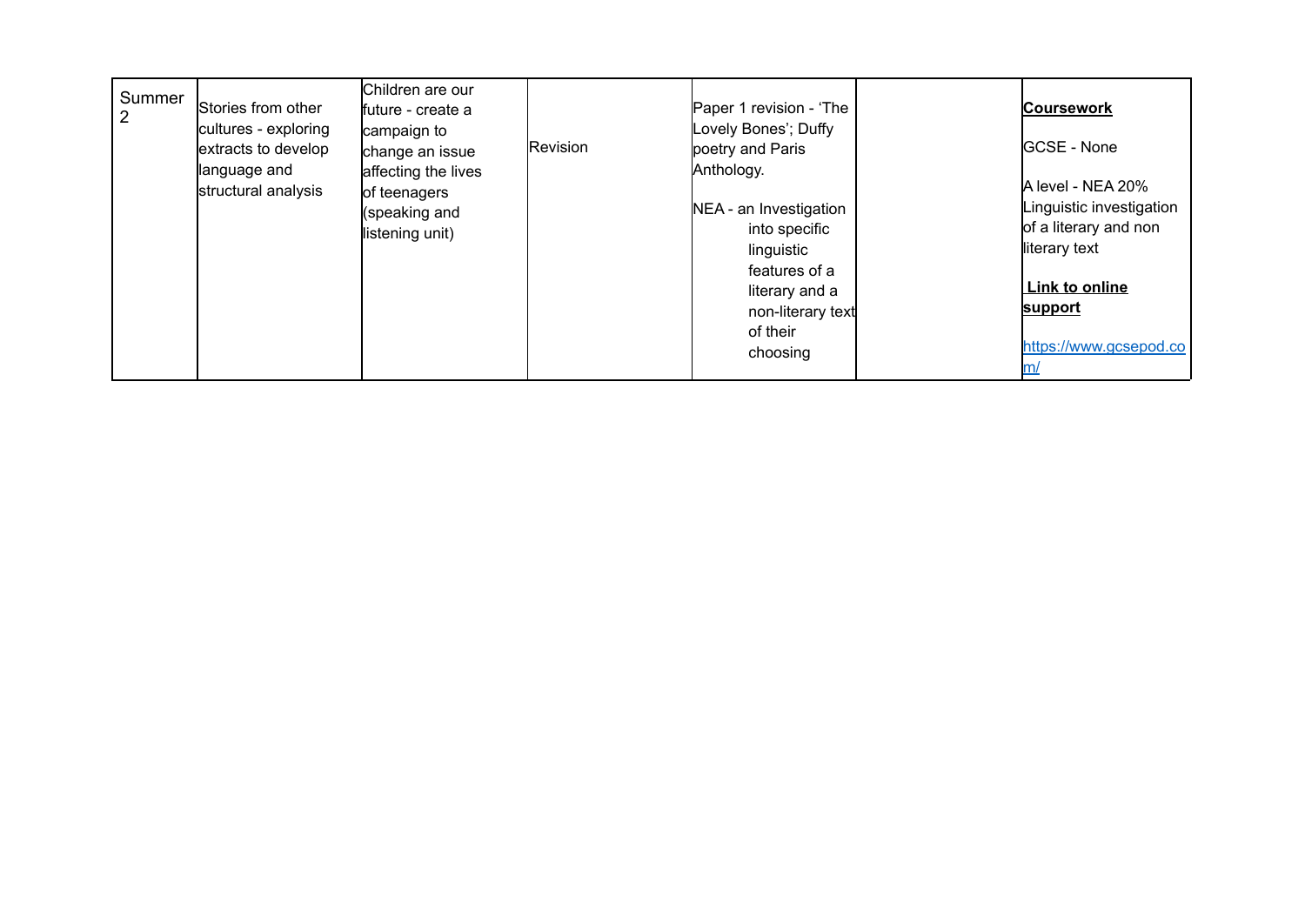# **Subject: English Literature GCSE & English Literature A Level**

#### **Exam Board: AQA & Pearson Edexcel**

|          | Year 9                          | Year 10             | Year 11                                                             | Year 12                                                          | Year 13                                                                                  | Additional<br>Information                                                                                                                                                                                                                     |
|----------|---------------------------------|---------------------|---------------------------------------------------------------------|------------------------------------------------------------------|------------------------------------------------------------------------------------------|-----------------------------------------------------------------------------------------------------------------------------------------------------------------------------------------------------------------------------------------------|
| Autumn 1 | Introduction to<br>Shakespeare  | 'A Christmas Carol' | 'Macbeth' -<br>knowledge of the<br>play and key features<br>of form | 'A Streetcar named<br>Desire' Tennessee<br>Williams<br>Anthology | Coursework                                                                               | <b>GCSE</b><br>http://www.aqa.org.u<br>k/subjects/english/gc<br>se/english-literature-<br>8702/introduction<br>A Level:<br>https://qualifications.<br>pearson.com/en/qual<br>ifications/edexcel-a-l<br>evels/english-literatur<br>e-2015.html |
| Autumn 2 | <b>Victorian Non</b><br>Fiction | "A Christmas Carol" | 'Macbeth' - analysis<br>of key scenes and<br>soliloquies            | 'A Streetcar named<br>Desire' Tennessee<br>Williams<br>Anthology | 'Hamlet' William<br>Shakespeare and<br><b>Critical Anthology</b><br>Philip Larkin Poetry | <b>Assessment for</b><br><b>GCSE</b><br>Paper 1: 'Macbeth'<br>and 'A Christmas<br>Carol' 1 hour 45 40%<br>Paper 2: Play and<br>poetry 2 hrs 15 60%                                                                                            |
| Spring 1 | Short stories -                 | Power and conflict  | 'A Christmas Carol'                                                 | 'Dracula' Bram                                                   | 'Hamlet' William                                                                         | <b>Coursework</b>                                                                                                                                                                                                                             |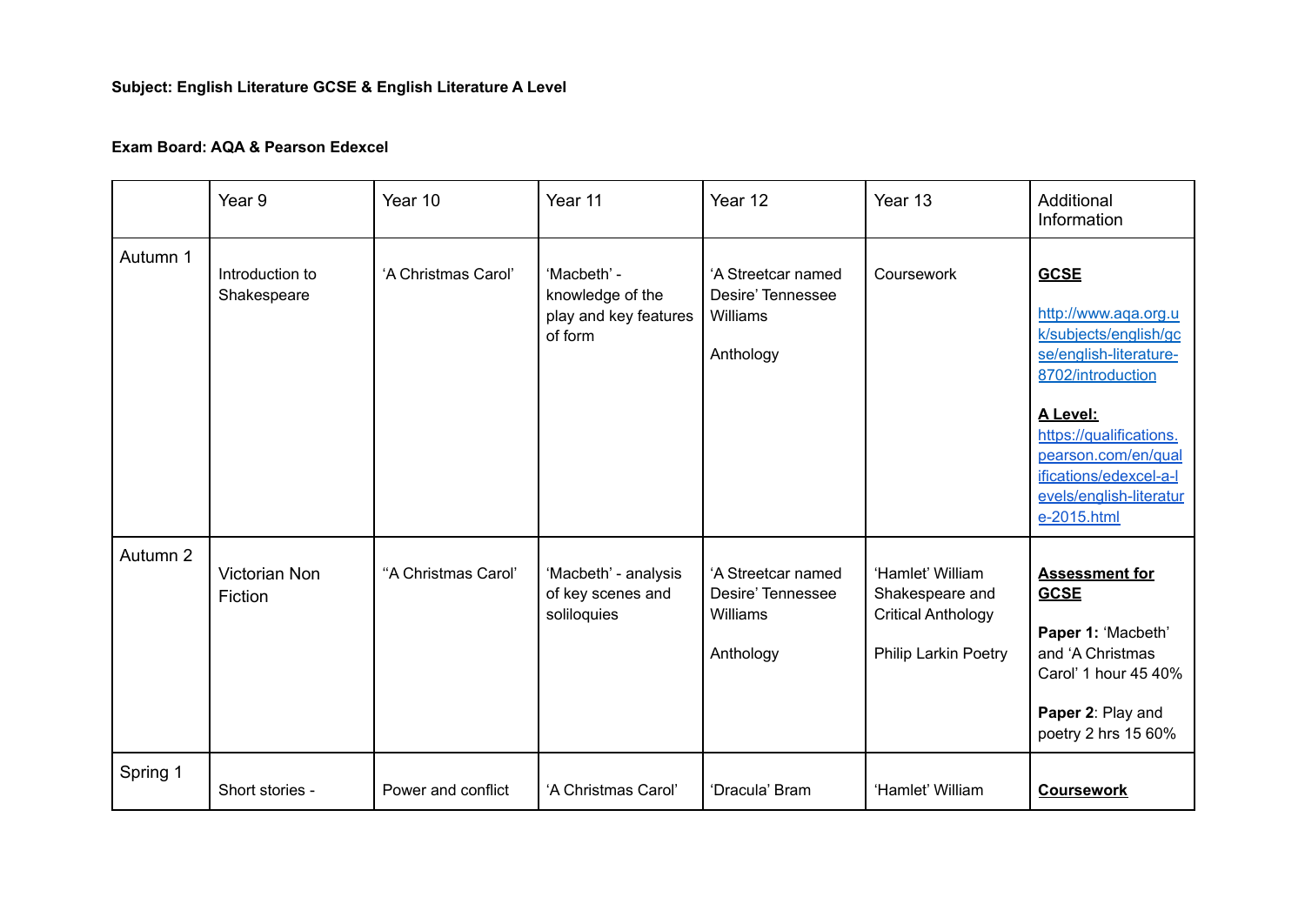|          | identifying features of<br>narratives                                     | poetry anthology.                                                                   | Revision -<br>approaching the<br>exam question         | <b>Stoker</b><br>'A Picture of Dorian<br>Gray' Oscar Wilde                   | Shakespeare and<br><b>Critical Anthology</b><br>Philip Larkin Poetry | <b>None for GCSE</b><br><b>A Level: 20%</b><br>Comparative<br>analysis of two<br>literary texts |
|----------|---------------------------------------------------------------------------|-------------------------------------------------------------------------------------|--------------------------------------------------------|------------------------------------------------------------------------------|----------------------------------------------------------------------|-------------------------------------------------------------------------------------------------|
| Spring 2 | Texts from the<br>gothic/fairytales -<br>recognising features<br>of genre | 'An Inspector Calls' -<br>features of plays and<br>approaching the<br>exam question | Paper 2 revision -<br>poetry and An<br>Inspector Calls | 'Dracula' Bram<br><b>Stoker</b><br>'A Picture of Dorian<br>Gray' Oscar Wilde | Forward Anthology<br><b>Novels Revision</b>                          | <b>Links to online</b><br>support<br>https://www.gcsepod.<br>com/                               |
| Summer 1 | Heroes and villains -<br>19th century texts                               | 'An Inspector Calls' -<br>features of plays and<br>approaching the<br>exam question | Paper 2 Revision -<br>unseen poetry                    | Coursework -<br>comparison of two<br>literary texts                          | Papers 2 & 3 revision                                                | <b>Subject specific</b><br>resources needed<br>A copy of each of the<br>set texts.              |
| Summer 2 | Poetry                                                                    | Unseen poetry<br>revision                                                           |                                                        | Coursework -<br>comparison of two<br>literary texts                          | Revision                                                             |                                                                                                 |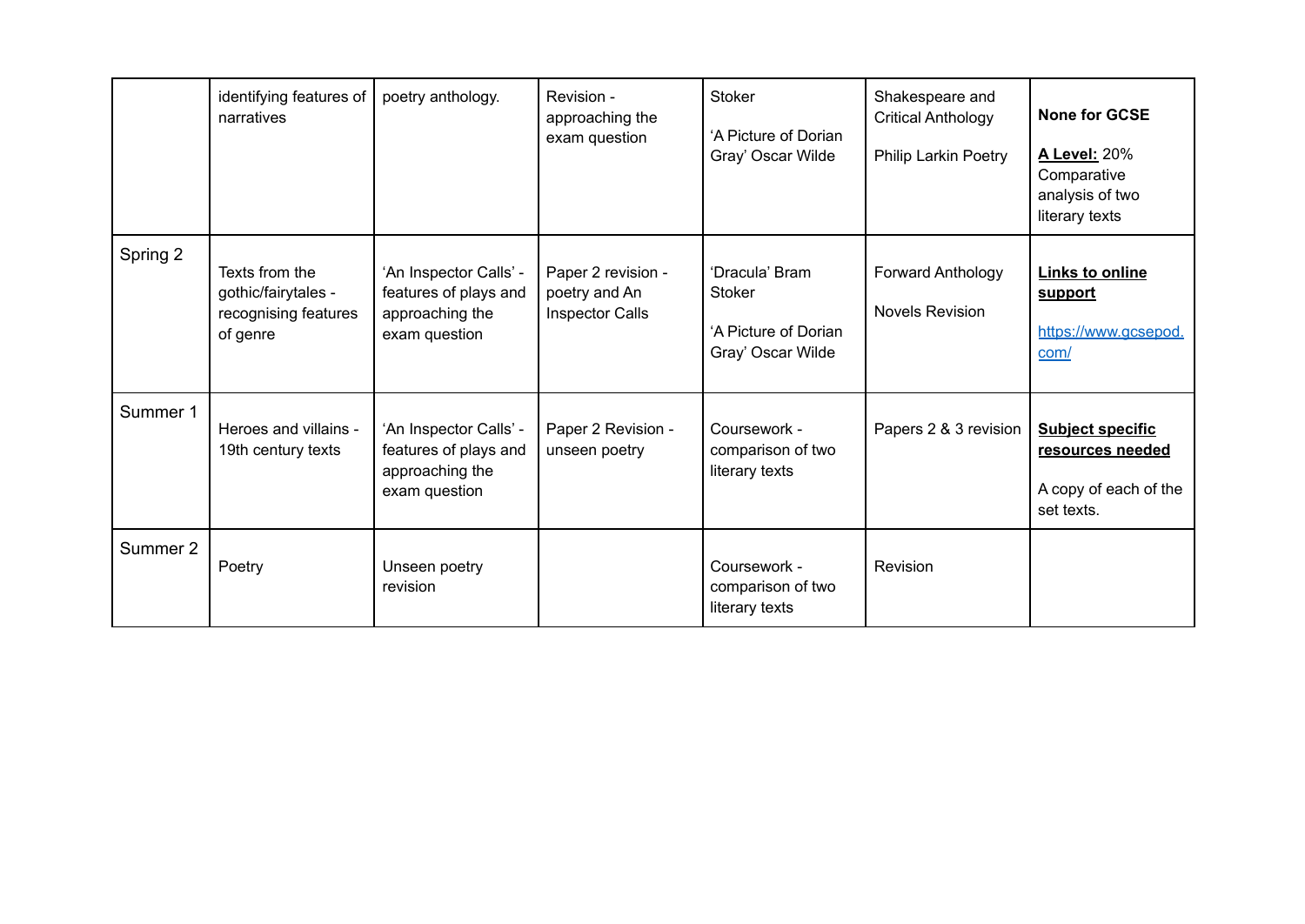#### **Subject: Fine Art GCE**

|          | Year 12                                                                                                                                                                                                                                                           | Year 13                                                                                                                                                                                                                                                                                                                  | Additional information                                                                                                                                                                                             |
|----------|-------------------------------------------------------------------------------------------------------------------------------------------------------------------------------------------------------------------------------------------------------------------|--------------------------------------------------------------------------------------------------------------------------------------------------------------------------------------------------------------------------------------------------------------------------------------------------------------------------|--------------------------------------------------------------------------------------------------------------------------------------------------------------------------------------------------------------------|
| Autumn 1 | <b>Review year A Level Art</b><br><b>Induction Project</b><br>Foundation projects to support the<br>Assessment Objectives as well as<br>specific skills and techniques:<br><b>Still Life Project Workshops -</b><br>Observational drawing / texture /<br>painting | <b>Component 1: Personal</b><br>Investigation<br>Further development of<br>ideas and<br>experimentation<br><b>Plan &amp; Produce</b><br><b>Refined and highly</b><br>developed outcome<br>First draft essay<br>deadline                                                                                                  | <b>Link to Syllabus</b><br>AQA GCE Art & Design - Fine Art 7202<br>https://www.aga.org.uk/subjects/art-and-des<br>ign/as-and-a-level/art-and-design                                                                |
| Autumn 2 | Foundation projects to support the<br>Assessment Objectives as well as<br>specific skills and techniques:<br>Still Life Project Workshops -<br>Printmaking, Photography and<br>Photoshop                                                                          | <b>Component 1: Personal</b><br>Investigation<br><b>Final deadline essay</b><br>Continued to develop<br>and experiment with<br>ideas, refine, plan,<br>research, investigate,<br>introduce/reject new<br>practitioners more<br>observations<br>drawings/photography<br>Plan Ambitious and<br><b>High Quality Outcome</b> | <b>Assessment for GCE</b><br>Component 1 - Personal Investigation -<br>60%<br>Component 2 - Externally Set Task - 40%<br>All work is marked by the centre and<br>moderated by AQA during a visit to the<br>centre. |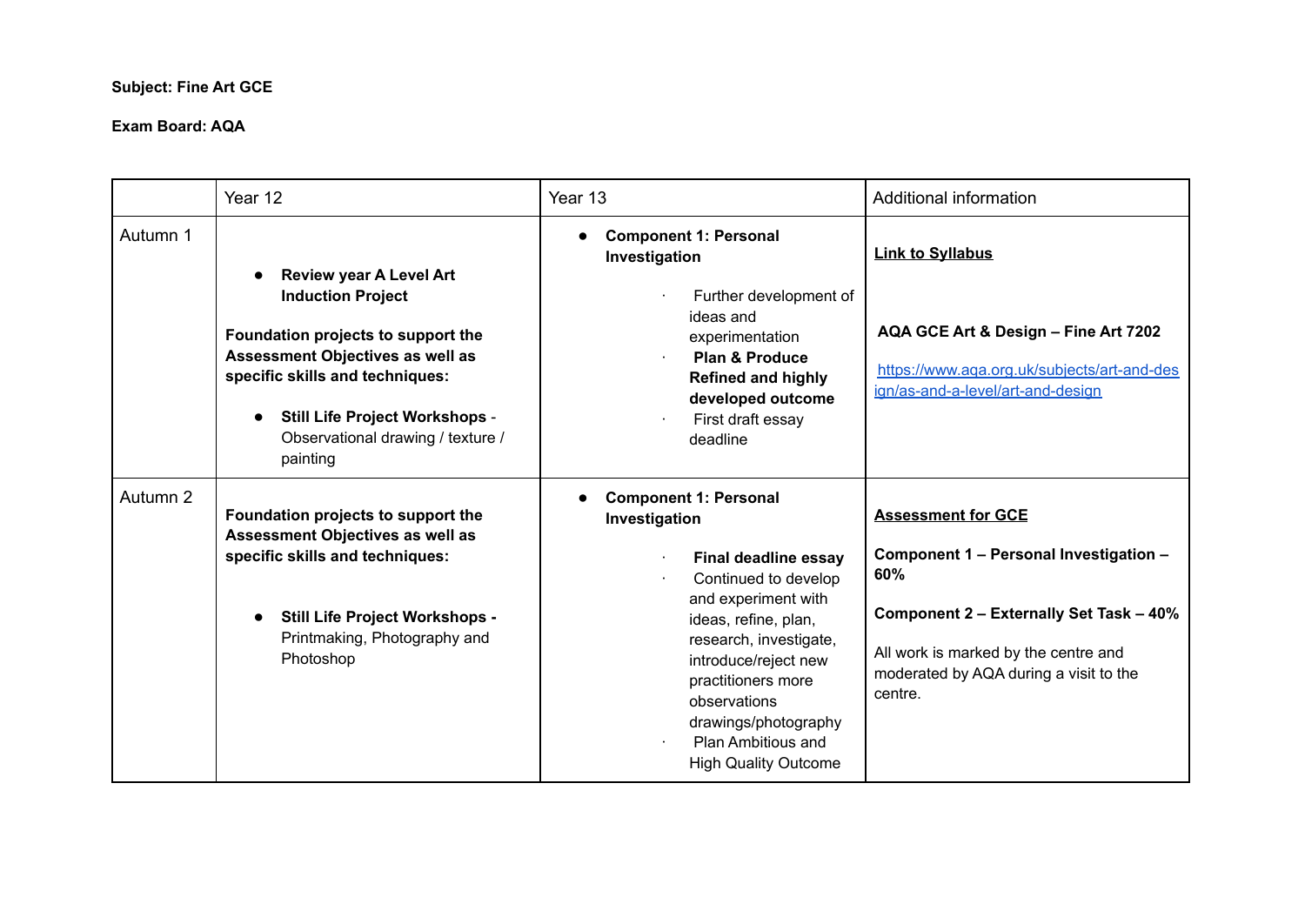| Spring 1 | <b>Colour Theory</b><br><b>Abstract Art Project</b> | <b>Component 1: Personal</b><br>$\bullet$<br>Investigation<br>Completion of Ambitious and High Quality<br>Outcome<br><b>Component 2: Externally</b><br>$\bullet$<br><b>Assignment</b><br><b>Exam Preparation Period</b> | Links to online support<br><b>Artcylopedia</b><br><b>Artlex - Art Dictionary</b><br><b>BOOOOOOOM! Online Art magazine</b><br><b>Colossal Online Art magazine</b><br><b>Dazed &amp; Confused</b>                          |
|----------|-----------------------------------------------------|-------------------------------------------------------------------------------------------------------------------------------------------------------------------------------------------------------------------------|--------------------------------------------------------------------------------------------------------------------------------------------------------------------------------------------------------------------------|
| Spring 2 | <b>Abstract Art Project</b>                         | <b>Component 2: Externally Set</b><br>$\bullet$<br><b>Assignment</b><br><b>Exam Preparation Period</b>                                                                                                                  | <b>Doodlers Anonymous</b><br><b>Hyperallergic</b><br><b>My Modern Met</b><br><b>The Museum of Modern Art</b><br><b>The National Gallery</b><br><b>The Photographers Gallery</b><br><b>Saatchi Gallery</b><br><b>Tate</b> |
| Summer 1 | <b>Component 1: Personal</b><br>Investigation       | <b>Component 2: Externally Set</b><br>$\bullet$<br><b>Assignment</b><br>15 hour exam                                                                                                                                    | Please note that all resources are<br>available from the LRC as a pack or<br>individually<br>A3 sketchbook                                                                                                               |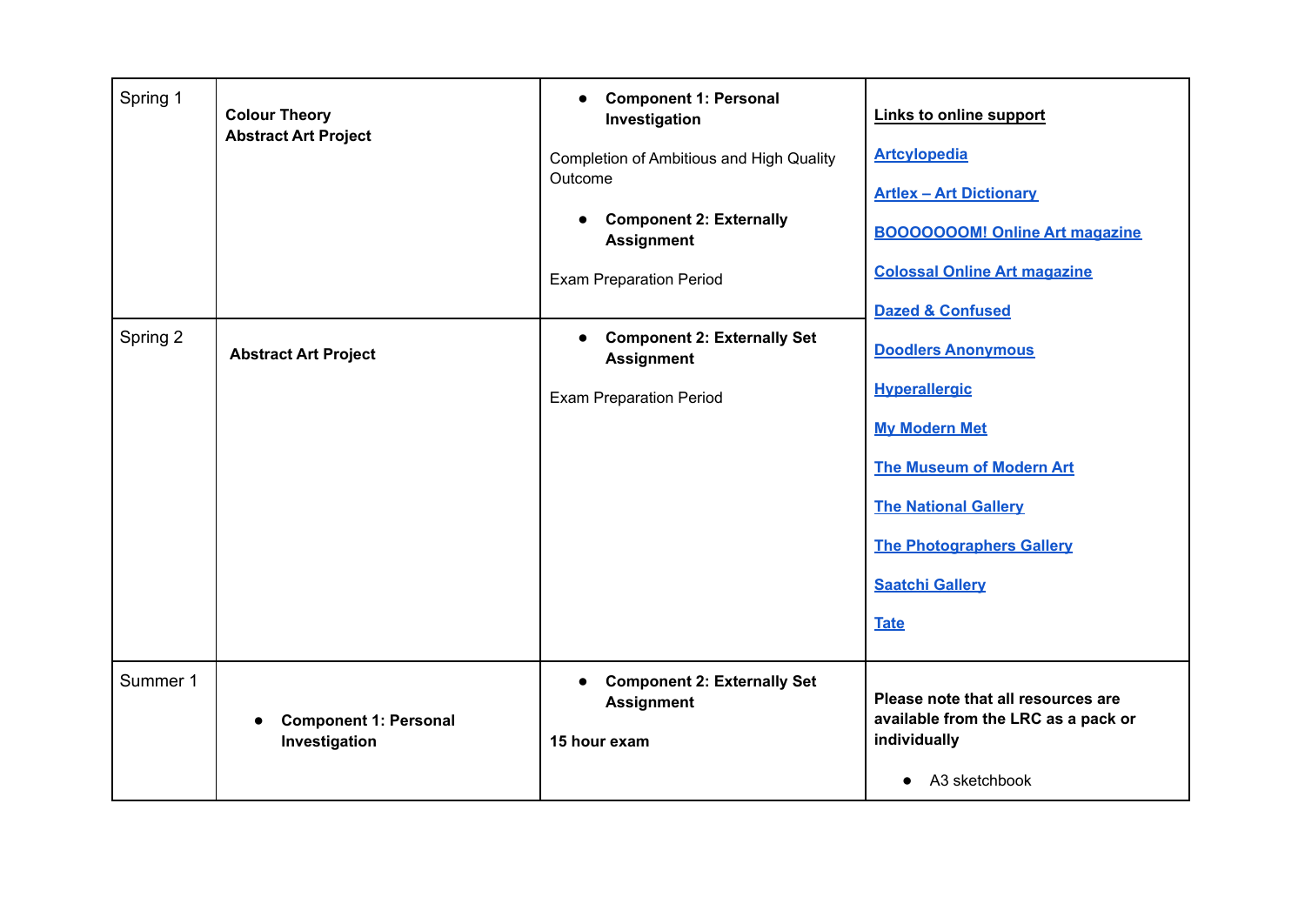|          | Introduce Component 1 Coursework.<br>Mindmap, initial research, 2-3 artist research<br>and analysis, comparative study,<br>observational drawing and<br>photography.                                                                                                                    | A Level Coursework Deadline<br>$\bullet$<br><b>Review &amp; Refine Coursework</b><br>A Level Fine Art Course completed by<br>May half term | Ideally a range of drawing pencils -<br>2b, 4b, 6b etc<br>Eraser<br>Glue stick<br>$\bullet$<br>Scissor<br>Watercolour set<br>Biro & fine liners<br>A1/A2 Art folder to be able to<br>transport artwork and sketchbook<br>Other useful resources:<br>Acrylic paint & watercolour pencils. |
|----------|-----------------------------------------------------------------------------------------------------------------------------------------------------------------------------------------------------------------------------------------------------------------------------------------|--------------------------------------------------------------------------------------------------------------------------------------------|------------------------------------------------------------------------------------------------------------------------------------------------------------------------------------------------------------------------------------------------------------------------------------------|
| Summer 2 | <b>Component 1: Personal</b><br>Investigation<br>Year 13 Entrance Exams<br>Artist response and stylisation<br>Sustained Outcome(s), Evaluations.<br>Introduce Essay 1000-3000 words- Title,<br>Introduction, Artists analysis and<br>visits to be completed over the<br>summer holiday. |                                                                                                                                            |                                                                                                                                                                                                                                                                                          |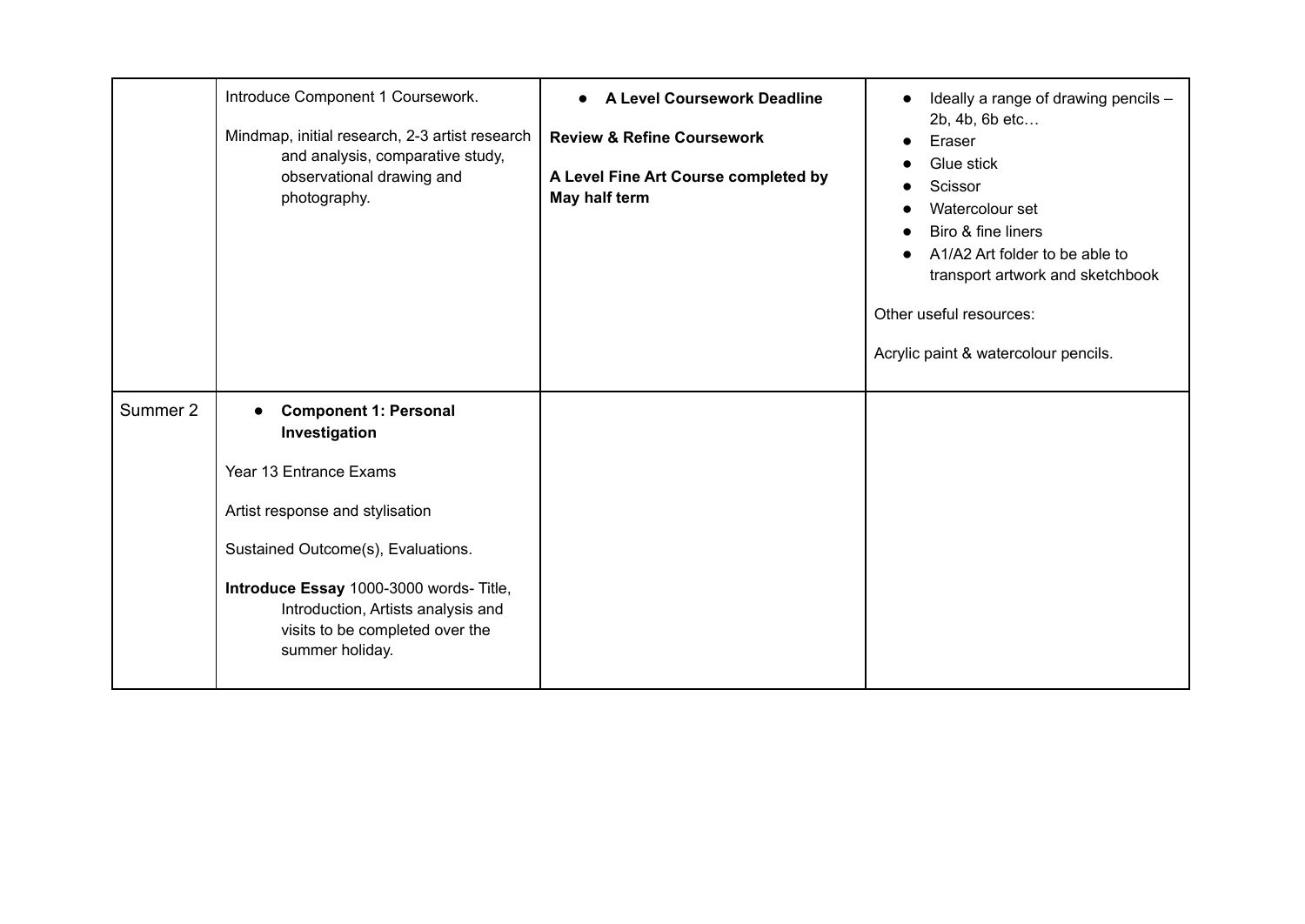#### **Subject: French KS3 / GCSE / A-Level**

|          | Year 9                                                                               | Year 10                                                                     | Year 11                                   | Year 12                                                                                                     | Year 13                                                                                                                                                                                                        | Additional information                                                                                                                                                                                                                                                                                                                                                                                                                                                                 |
|----------|--------------------------------------------------------------------------------------|-----------------------------------------------------------------------------|-------------------------------------------|-------------------------------------------------------------------------------------------------------------|----------------------------------------------------------------------------------------------------------------------------------------------------------------------------------------------------------------|----------------------------------------------------------------------------------------------------------------------------------------------------------------------------------------------------------------------------------------------------------------------------------------------------------------------------------------------------------------------------------------------------------------------------------------------------------------------------------------|
| Autumn 1 | Physical descriptions<br><b>Personalities</b><br><b>Relationships</b>                | 2.2 Social Media<br>2.2 Mobile Technology                                   | 7.2 Poverty &<br>Homelessness             | The changing nature of<br>family<br>Cinema: The seventh art<br>lform<br>Film: l'auberge<br>espagnole        | Positive features of a<br>diverse society<br>Teenagers, the right to<br>vote and political<br><b>commitment</b><br>Film: l'auberge<br>espagnole<br>Book: Kiffe Kiffe Demain<br>Independent Research<br>Project | <u>ink to Syllabus</u><br>https://www.aqa.org.uk/subjects/languages/gcse/fre<br>nch-8658/specification-at-a-glance<br>https://www.aga.org.uk/subjects/languages/as-and-<br>a-level/french-7652/specification-at-a-glance<br>Assessment for GCSE - Summer of Year 11:<br>Paper 1 Listening F (35 mins) / H (40 mins)                                                                                                                                                                    |
| Autumn 2 | Food/diet/eating out<br>World Foods<br>Restaurant problems<br>Festivals (last cycle) | 5.1 Home<br>5.2 Local area & region Voluntary work<br>5.2 problems in shops | 6.1 Charity &                             | Cybersociety<br>Contemporary<br>francophone music<br>Film: l'auberge<br>espagnole                           | Life for the marginalised<br>Demonstrations, strikes<br>- who holds the power?<br>Film: l'auberge<br>espagnole<br>Book: Kiffe Kiffe Demain<br>Independent Research<br>Project                                  | Paper 2 Speaking F (7-9 mins) / H (10-12<br>Role play<br>$mins)$ 1.<br>Photo card<br>2.<br>3.<br><b>General Conversation</b><br>Paper 3 Reading F (45 mins) / H (1 hour)<br>Paper 4 Writing F (1 hour) / H (1 hour 15<br>mins)<br>Each skill accounts for 25% of the total<br>grade<br>Assessment for GCE - Summer of Year 13:<br>Paper 1 Listening, Reading & Writing<br>(2h30)<br>Paper 2 Writing (2 hours)<br>Paper 3 Speaking (22 mins approximately)<br>Stimulus card<br>$\Omega$ |
| Spring 1 | _ifestyles<br>New Health<br>resolutions<br>Sport                                     | .2 Marriage &<br>Partnership                                                | 7.1 Environment                           | The place of voluntary<br><b>work</b><br>A culture proud of its<br>heritage<br>Film: l'auberge<br>espagnole | How criminals are<br>treated<br>Politics and immigration<br>Film: l'auberge<br>espagnole<br>Book: Kiffe Kiffe Demain<br>Independent Research<br>Project                                                        |                                                                                                                                                                                                                                                                                                                                                                                                                                                                                        |
| Spring 2 | TV / Music / Cinema                                                                  | 11.1 University or<br>Work?                                                 | End of course<br>examination focus        | End of year examination<br>lfocus                                                                           | End of course<br>examination focus                                                                                                                                                                             | Independent Research Project<br>$\Omega$<br>Links to online support:                                                                                                                                                                                                                                                                                                                                                                                                                   |
| Summer 1 | School & subjects<br>life at school &<br>college                                     | 12.1 Choice of career                                                       | End of course<br>lexamination focus       | End of year examination End of course<br>lfocus                                                             | examination focus                                                                                                                                                                                              | www.quizlet.com<br>www.languagesonline.org.uk<br>www.wordreference.com                                                                                                                                                                                                                                                                                                                                                                                                                 |
| Summer 2 | Holidays & travel<br>Regions of France                                               | 4.1 & 4.2 Festivals                                                         | <b>End of course</b><br>examination focus | Start of A2 content<br>Book: Kiffe Kiffe Demain lexamination focus                                          | End of course                                                                                                                                                                                                  | www.kerboodle.com                                                                                                                                                                                                                                                                                                                                                                                                                                                                      |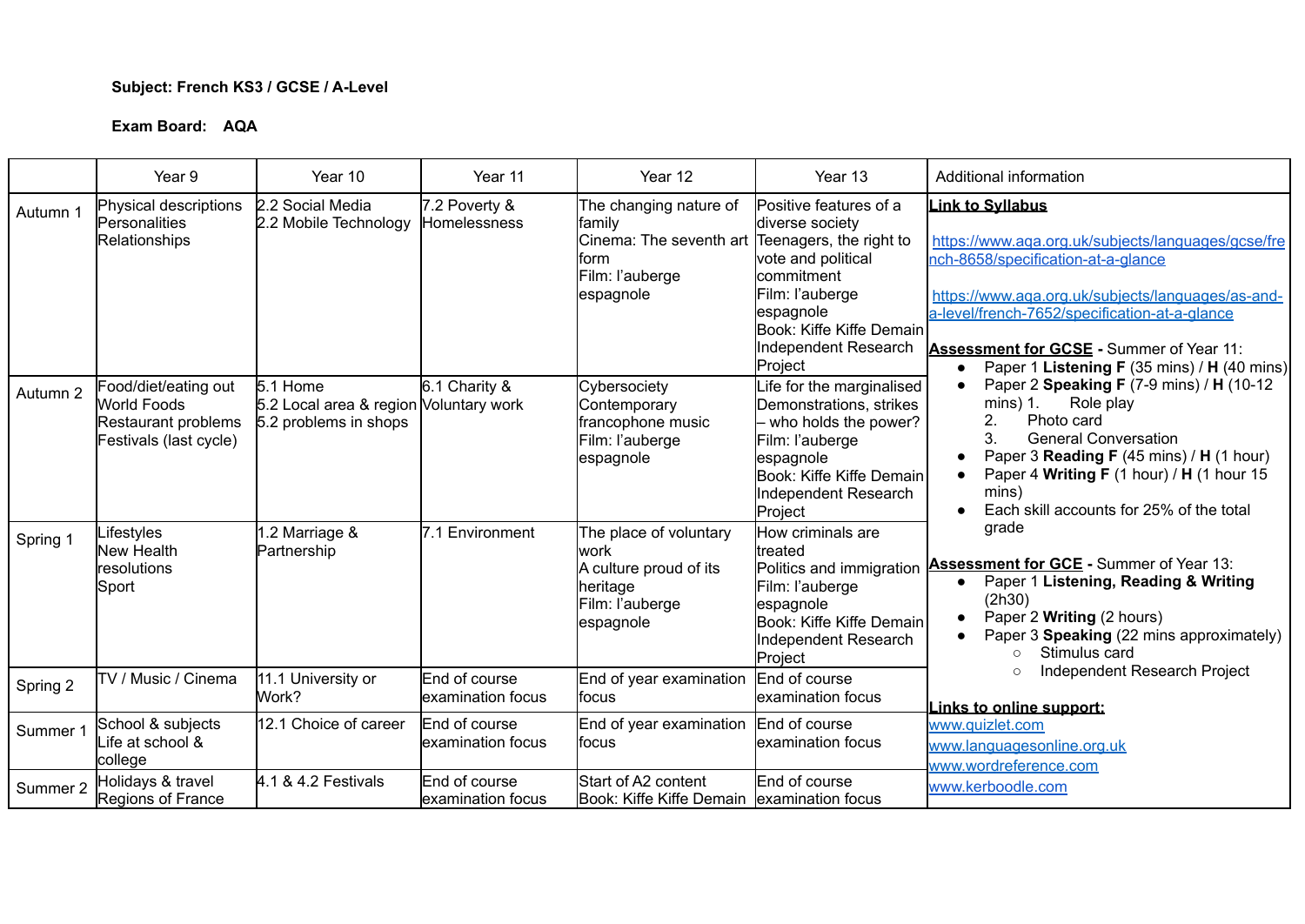| Cultural project |  | Independent Research<br>Project launch | https://www.gcsepod.com/                        |
|------------------|--|----------------------------------------|-------------------------------------------------|
|                  |  |                                        | <b>Subject Specific Resources Needed</b>        |
|                  |  |                                        | French / English dictionary                     |
|                  |  |                                        | AQA GCSE Vocabulary - new course                |
|                  |  |                                        | https://docs.google.com/document/d/13svV6sVCtXZ |
|                  |  |                                        | rclROWa7MgnA0hagzJ92D/edit                      |
|                  |  |                                        |                                                 |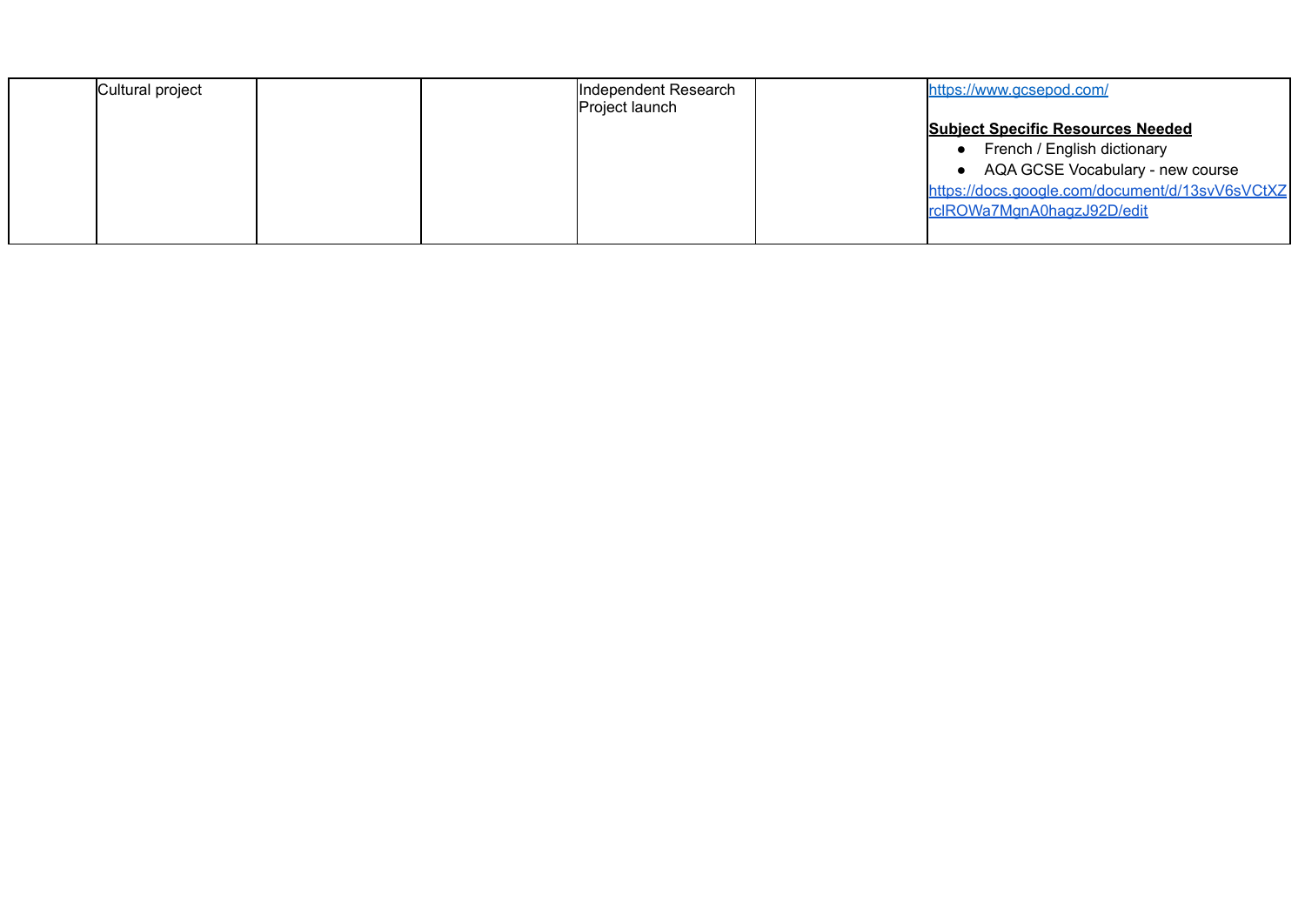## **Subject: Geography KS3 and GCSE**

|          | Year <sub>9</sub>                 | Year 10          | Year 11                        | Year 12                           | Year 13                                             | Additional information                                                              |
|----------|-----------------------------------|------------------|--------------------------------|-----------------------------------|-----------------------------------------------------|-------------------------------------------------------------------------------------|
| Autumn 1 | Extreme weather                   | Natural hazards  | Urban issues and<br>challenges | <b>Water and Carbon</b><br>cycles | Contemporary urban Link to Syllabus<br>environments | <b>GCSE</b>                                                                         |
|          |                                   |                  |                                | Changing Places                   | Hazards                                             | http://www.aqa.org.uk/subjects/g<br>eography/gcse/geography-8035<br>A-Level         |
|          |                                   |                  |                                |                                   |                                                     | https://www.aga.org.uk/subjects/<br>geography/as-and-a-level/geogra<br>phv-7037     |
| Autumn 2 |                                   |                  |                                |                                   |                                                     | <b>Assessment for GCSE</b>                                                          |
|          | Environment and<br>Sustainability | Natural hazards  | Changing economic<br>lworld    | <b>Water and Carbon</b><br>cycles | environment $(35%)$<br>s                            | Contemporary urban Paper 1: Physical geography<br>Paper 2: Human geography<br>(35%) |
|          |                                   |                  |                                | Changing Places                   | Hazards                                             | Paper 3: Geographical<br>applications (30%)                                         |
| Spring 1 |                                   |                  |                                |                                   |                                                     | <b>Assessment for A-Level</b>                                                       |
|          | Population and                    | The Living World | Resource                       | Global systems                    | environment                                         | Contemporary urban Paper 1: Physical (40%)                                          |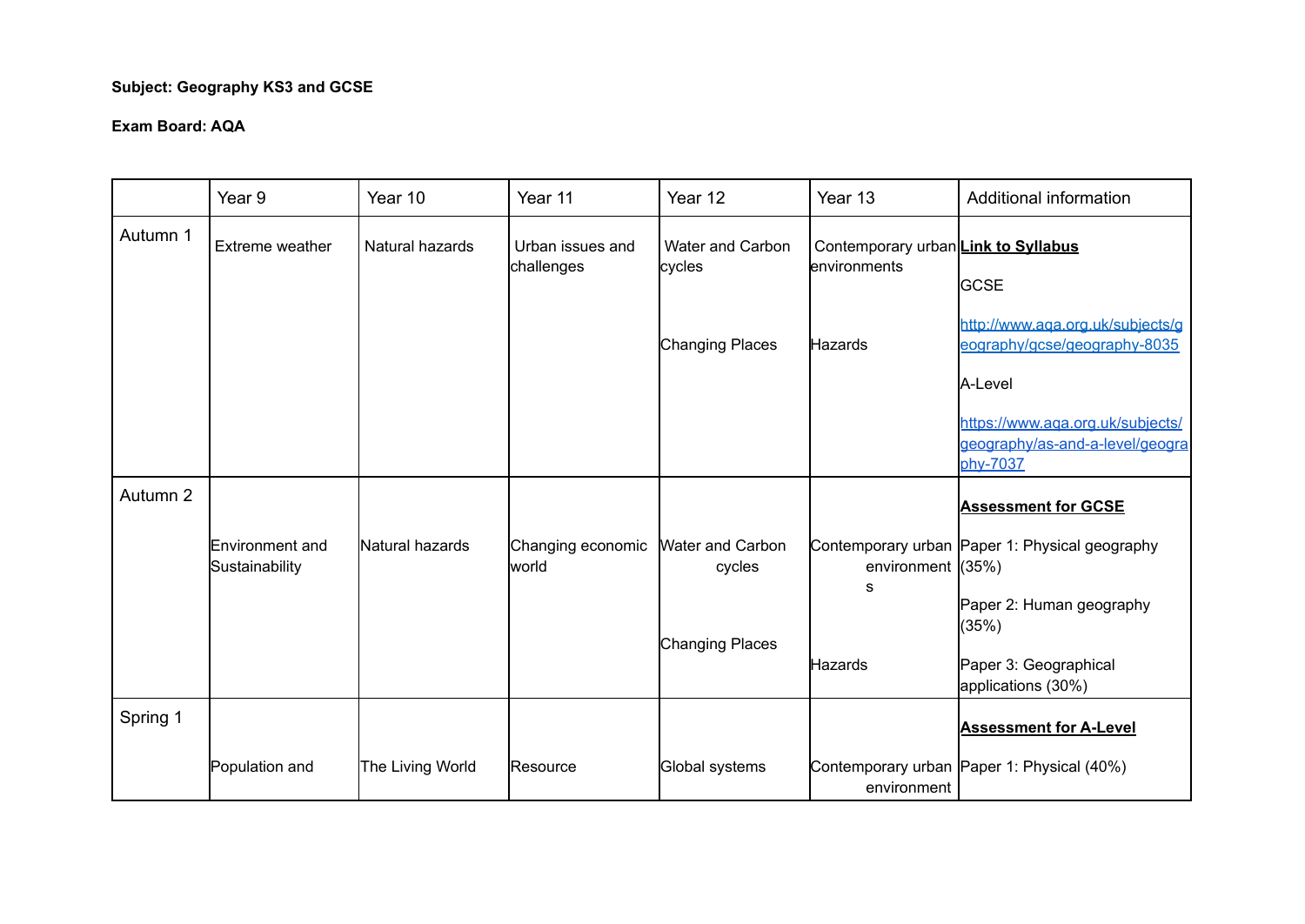|          | migration      |                                            | management                       |                    | s        | Paper 2: Human (40%)                                              |
|----------|----------------|--------------------------------------------|----------------------------------|--------------------|----------|-------------------------------------------------------------------|
|          |                |                                            |                                  | lCoasts            | Hazards  | NEA (independent investigation<br>$ 20\%$                         |
| Spring 2 |                |                                            |                                  |                    |          | <b>Links to online support</b>                                    |
|          | Restless Earth | UK landscapes:<br><b>Rivers and Coasts</b> | Pre-release booklet<br>(Paper 3) | Global systems     | Revision | https://www.gcsepod.com/                                          |
|          |                |                                            |                                  |                    |          | https://geographyapp.pixl.org.uk/                                 |
|          |                |                                            |                                  | Coasts             |          | http://www.coolgeography.co.uk/<br>advanced/water carbon cycles.p |
|          |                |                                            |                                  |                    |          | <u>np</u>                                                         |
| Summer 1 | Restless Earth | Fieldwork                                  | Revision                         | Fieldwork and NEA  | Revision | <b>Subject Specific Resources</b><br><b>Needed</b>                |
|          |                |                                            |                                  |                    |          | Pen, pencil, rubber, ruler,<br>protractor, calculator, compass.   |
| Summer 2 | Tourism        | Geographical skills                        | Exams                            | <b>NEA</b>         | Exams    |                                                                   |
|          |                |                                            |                                  | Revision and mocks |          |                                                                   |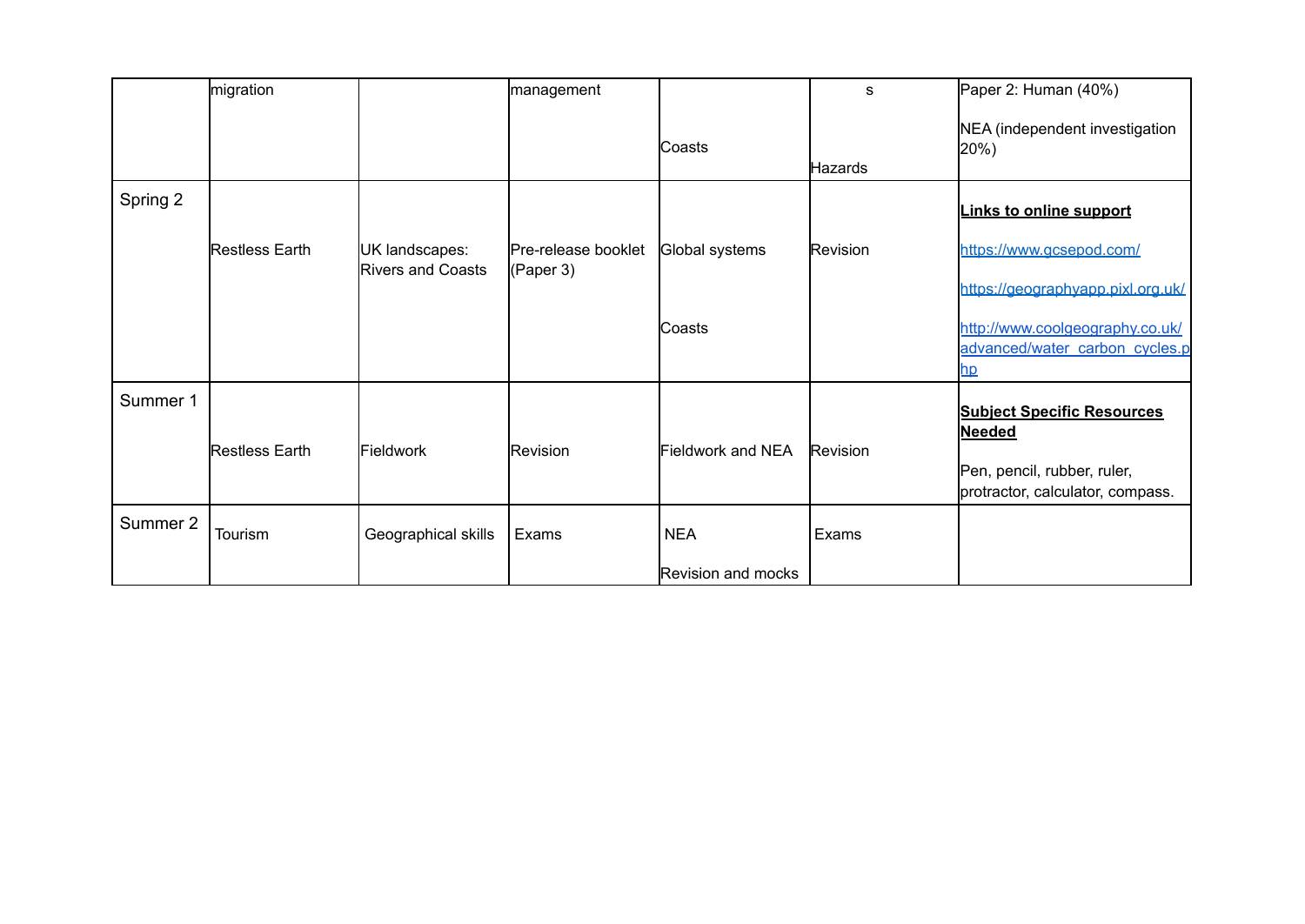## **Subject: Health and Social Care**

#### **Exam Board: OCR**

|          | Year 10                                                                                                                                                                                                   | Year 11                                                                                                                                                                                                                                                         | Year 12                                                                                                                                          | Year 13                                                                                                                                               | Additional information                                                                                                                                                   |
|----------|-----------------------------------------------------------------------------------------------------------------------------------------------------------------------------------------------------------|-----------------------------------------------------------------------------------------------------------------------------------------------------------------------------------------------------------------------------------------------------------------|--------------------------------------------------------------------------------------------------------------------------------------------------|-------------------------------------------------------------------------------------------------------------------------------------------------------|--------------------------------------------------------------------------------------------------------------------------------------------------------------------------|
| Autumn 1 | Understanding body<br>systems and disorders<br>(assignment RO23)                                                                                                                                          | Understanding the<br>development and protection in health and social care<br>of young children in an early (examination Unit 3)<br>years setting (assignment<br>RO28)                                                                                           | Equality, diversity and rights Building Positive                                                                                                 | Relationships in health and<br>social care (Assignment<br>Unit 1)                                                                                     | <b>Link to Syllabus</b><br>http://www.ocr.org.uk/qualifi<br>cations/cambridge-nationals<br>/cambridge-nationals-health<br>-and-social-care-level-1-2-j8<br>01-j811-j821/ |
| Autumn 2 | Understanding body<br>systems and disorders<br>(assignment RO23)                                                                                                                                          | Understanding the<br>development and protection in health and social care<br>of young children in an early (examination Unit 3)<br>years setting (assignment<br>RO28)                                                                                           | Equality, diversity and rights Building Positive<br>Sexual Health,<br>Reproduction and early<br>years development stages<br>(assignment Unit 13) | Relationships in health and<br>social care (Assignment<br>Unit 1)<br>Anatomy and Physiology for<br>health and social care<br>(Examination Unit 4) AJL | <b>Assessment for GCSE</b><br>Jan or May one 1hr<br>exam                                                                                                                 |
| Spring 1 | Understanding body<br>systems and disorders<br>(assignment RO23)<br>Communicating and<br>working with individuals in<br>health, social care and early settings (Examination<br>years settings (assignment | Understanding the<br>development and protection Reproduction and early<br>of young children in an early years development stages<br>years setting (assignment<br>RO28)<br><b>Essential values of care for</b><br>luse with individuals in care<br><b>RO21</b> ) | Sexual Health,<br>(assignment Unit 13) AJ<br><b>Work Experience Week</b>                                                                         | Anatomy and Physiology<br>ffor health and social care<br>(Examination Unit 4) AJL                                                                     | <b>Coursework</b><br>3 units for extended<br>certificate<br>6 units for the<br>Diploma                                                                                   |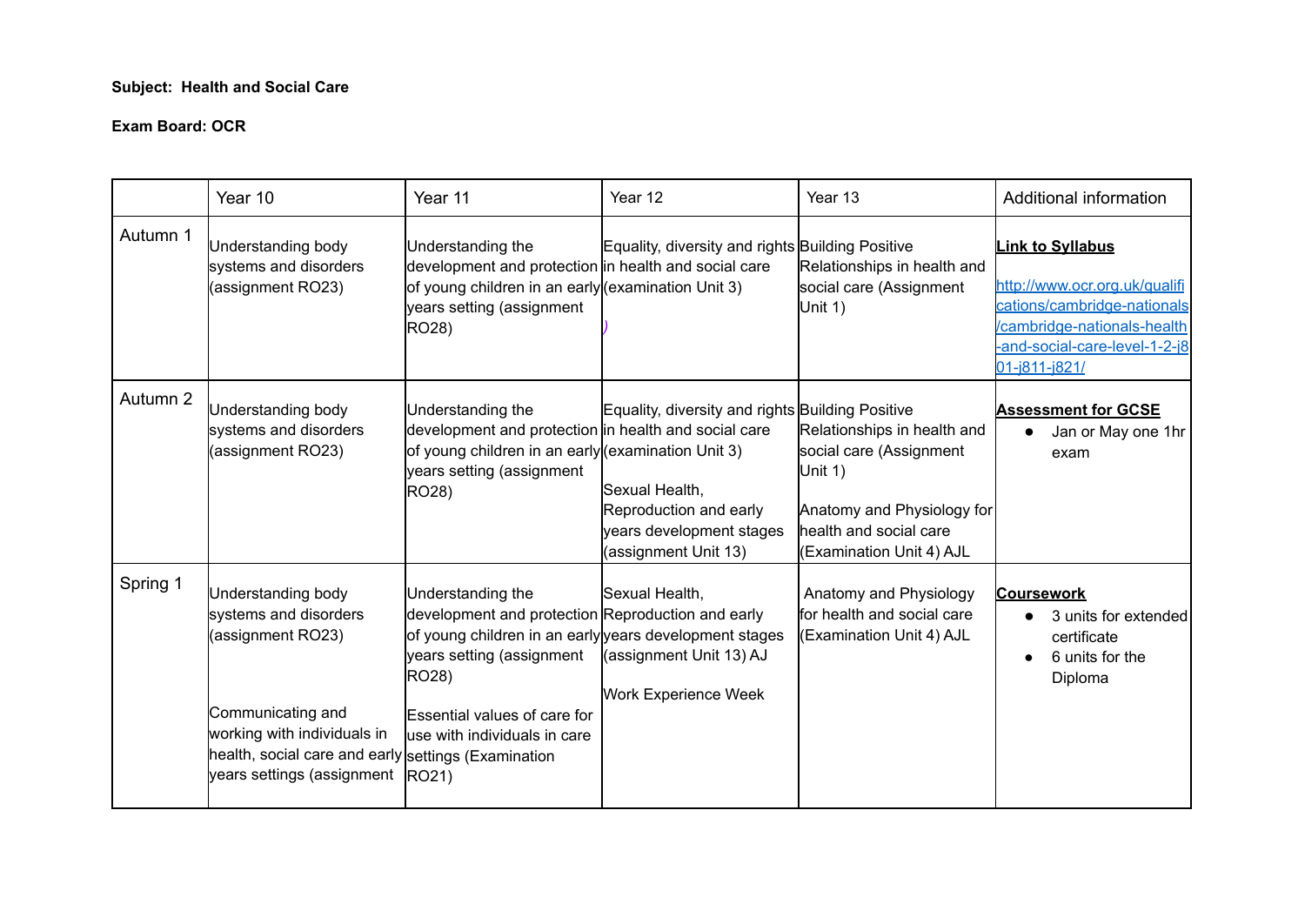|          | RO22)                                                                                                                                                                                                                                                                                     |                                                                                    |                                                                                                                                                                                |                                                                                     |                                                                                                                                                        |
|----------|-------------------------------------------------------------------------------------------------------------------------------------------------------------------------------------------------------------------------------------------------------------------------------------------|------------------------------------------------------------------------------------|--------------------------------------------------------------------------------------------------------------------------------------------------------------------------------|-------------------------------------------------------------------------------------|--------------------------------------------------------------------------------------------------------------------------------------------------------|
| Spring 2 | Communicating and<br>working with individuals in<br>health, social care and early settings (Examination<br>years settings (assignment RO21)<br>RO22)<br>Work Experience week                                                                                                              | Essential values of care for<br>use with individuals in care                       | Sexual Health,<br>Reproduction and early<br>years development stages<br>(assignment Unit 13) AJL<br>Supporting people with<br>mental health conditions<br>(assignment Unit 13) | Health, safety and security<br>lin health and social care -<br>(Examination unit 3) | <b>Links to online support</b><br>https://www.nhs.uk/pages<br>home.aspx<br>https://www.gcs.co.uk/                                                      |
| Summer 1 | Communicating and<br>working with individuals in<br>health, social care and early settings - REVISION<br>years settings (assignment<br>RO22)                                                                                                                                              | Essential values of care for<br>use with individuals in care<br>(Examination RO21) | Supporting people with<br>mental health conditions<br>(assignment Unit 13)                                                                                                     |                                                                                     | <b>Subject Specific</b><br><b>Resources Needed</b><br>Work experience<br>$\bullet$<br>Individual laptop/PC<br>access for the<br>assignment<br>elements |
| Summer 2 | Communicating and<br>working with individuals in<br>health, social care and early settings - REVISION<br>years settings (assignment (Examination RO21)<br>RO22)<br>Understanding the<br>development and protection<br>of young children in an early<br>years setting (assignment<br>RO28) | Essential values of care for<br>use with individuals in care                       | Supporting people with<br>mental health conditions<br>(assignment Unit 13)<br><b>Building Positive</b><br>Relationships in health and<br>social care (Assignment<br>Unit 1)    |                                                                                     |                                                                                                                                                        |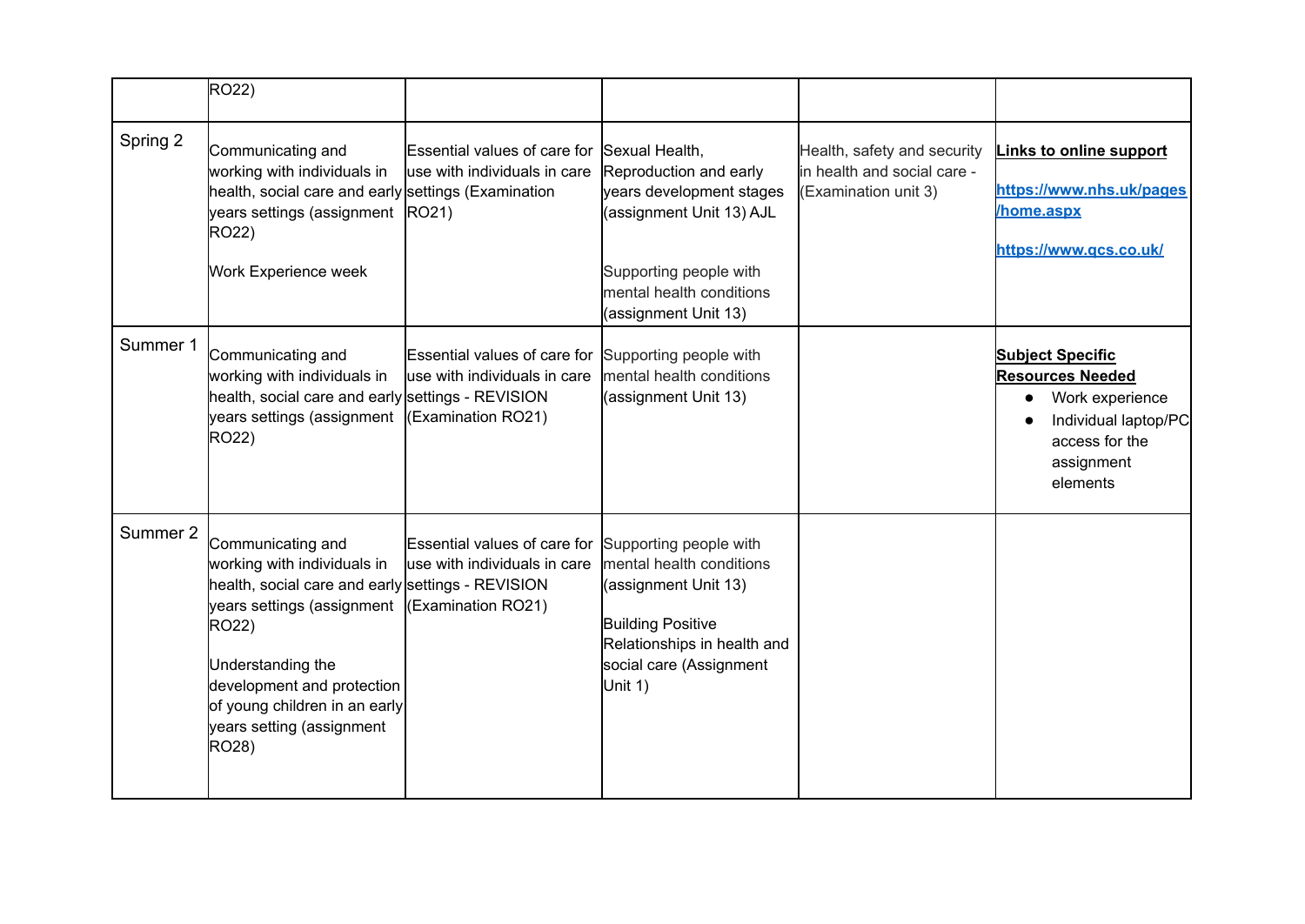## **Subject: History GCSE**

|          | Year <sub>9</sub>                                           | Year 10                                                                                                                  | Year 11                                                                                     | Year 12                                                                                                                                         | Year 13                                                                                                                 | Additional<br>information                                                                                                                                                                                    |
|----------|-------------------------------------------------------------|--------------------------------------------------------------------------------------------------------------------------|---------------------------------------------------------------------------------------------|-------------------------------------------------------------------------------------------------------------------------------------------------|-------------------------------------------------------------------------------------------------------------------------|--------------------------------------------------------------------------------------------------------------------------------------------------------------------------------------------------------------|
| Autumn 1 | Overview<br>study:<br>Migration and<br>Empire               | Period Study:<br>Germany<br>1890-1945<br>Kaiser,<br>$\bullet$<br>Weimar<br>Republic,<br>impact of<br>Great<br>Depression | <b>Wider World</b><br>Depth Study:<br>Conflict and<br>Tension in Asia<br>1950-75<br>Vietnam | Induction work<br>on US political<br>system and<br>Wars of the<br>Roses<br>American<br>dream -<br>Truman<br>Presidency<br>Tudors - Henry<br>VII | <b>Submit NEA</b><br>American<br>Dream -<br>Johnson<br>Tudors -<br>$\bullet$<br>MId-Tudor<br>Crisis                     | <b>Link to Syllabus</b><br><b>GCSE</b><br>http://www.aga.org.uk/<br>subjects/history/gcse/hi<br>story-8145<br>A level<br>https://www.aqa.org.uk<br>subjects/history/as-an<br>d-a-level/history-7041-<br>7042 |
| Autumn 2 | <b>British Depth</b><br>Study: Britain<br>at War<br>1914-18 | Period Study:<br>Germany<br>1890-1945<br>Hitler into<br>$\bullet$<br>power, life in<br>Nazi Germany                      | <b>Wider World</b><br>Depth Study:<br>Conflict and<br>Tension in Asia<br>1950-75<br>Vietnam | American<br>$\bullet$<br>dream -<br>Truman and<br>Eisenhower<br>Tudors - Henry<br>$\bullet$<br>VII                                              | American<br>$\bullet$<br>dream -<br>Johnson/Nixon GCSE<br>Tudors -<br>$\bullet$<br>Mid-Tudor<br>crisis /<br>Elizabeth I | <b>Assessment for</b><br>Summer of<br>Year 11 - 2 x<br>105 minute<br>exams, 1<br><b>Assessment for A</b><br><u>level</u><br>40% Paper 1 -<br><b>Tudors</b>                                                   |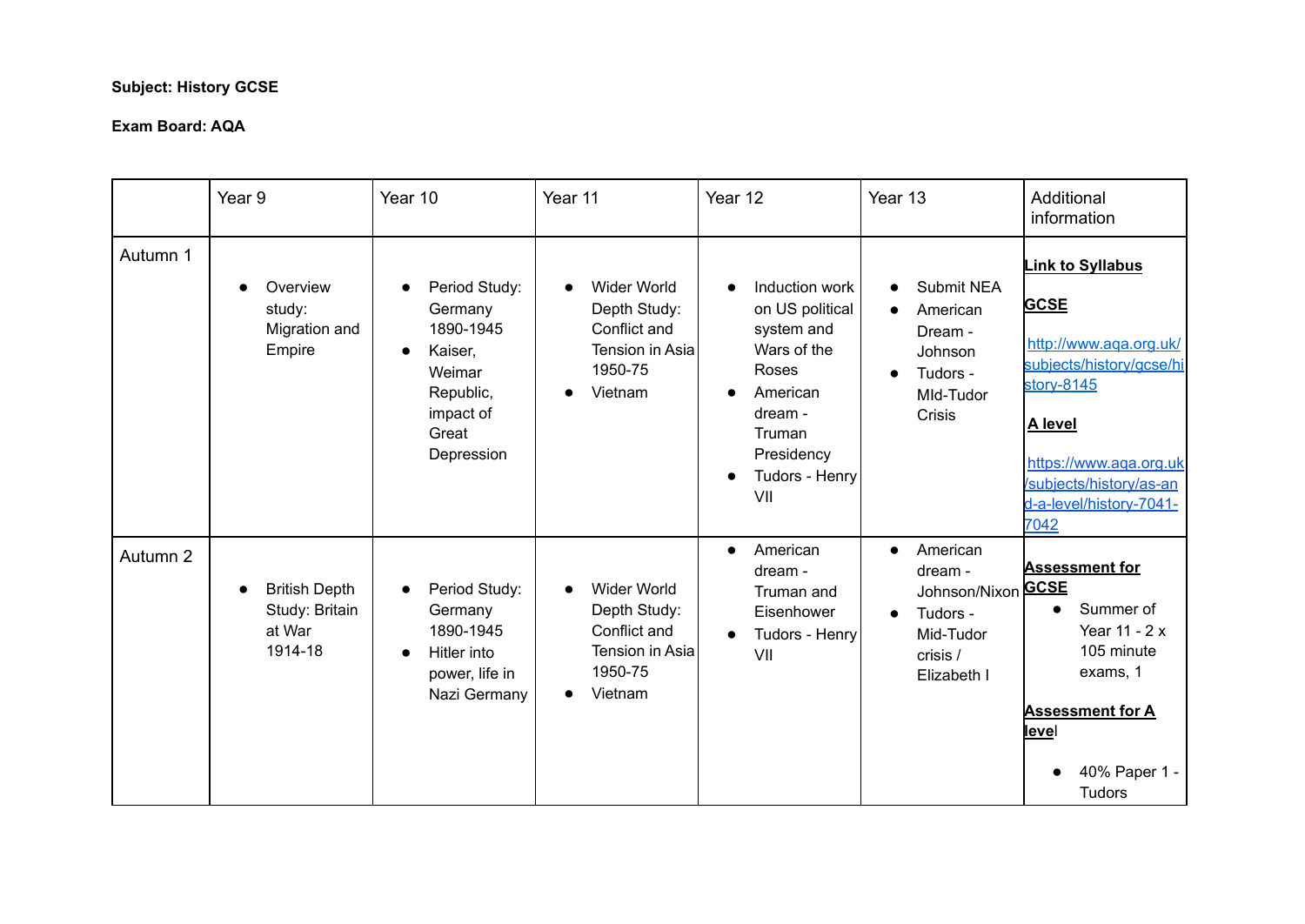|          |                                                                                         |                                                                                                                                                              |                                                                                           |                                                                                         |                                                                                                                                                      | 40% Paper 2 -<br>$\bullet$<br>American<br>Dream<br>20% - NEA<br>$\bullet$                                                                                                                     |
|----------|-----------------------------------------------------------------------------------------|--------------------------------------------------------------------------------------------------------------------------------------------------------------|-------------------------------------------------------------------------------------------|-----------------------------------------------------------------------------------------|------------------------------------------------------------------------------------------------------------------------------------------------------|-----------------------------------------------------------------------------------------------------------------------------------------------------------------------------------------------|
| Spring 1 | Wider world<br>depth study:<br>Causes of<br><b>WWII</b><br>Period study:<br>Era of WWII | <b>British</b><br>$\bullet$<br>Thematic<br>Study: Britain<br>Health and the<br>People<br>1000-Present<br>Medieval and<br>$\bullet$<br>Renaissance<br>periods | <b>British Depth</b><br>Study: Norman<br>England<br>1066-1100<br>Invasion and<br>control  | American<br>$\bullet$<br>dream -<br>Eisenhower<br>and Kennedy<br>Tudors - Henry<br>VIII | American<br>$\bullet$<br>dream - Nixon<br>and<br>Ford/Carter<br>Tudors -<br>$\bullet$<br>Elizabeth I                                                 | <b>Coursework</b><br>A level only<br>$\bullet$                                                                                                                                                |
| Spring 2 | Period study:<br>Era of WWII                                                            | <b>British</b><br>Thematic<br>Study: Britain<br>Health and the<br>People<br>1000-Present<br>Nineteenth<br>$\bullet$<br>and Twentieth<br>centuries            | <b>British Depth</b><br>Study: Norman<br>England<br>1066-1100<br>Impact of<br>Norman rule | American<br>$\bullet$<br>dream -<br>Kennedy<br>Tudors - Henry<br>$\bullet$<br>VIII      | Prep and<br>$\bullet$<br>revision for<br>PPE<br>American<br>$\bullet$<br>dream - Nixon<br>and<br>Ford/Carter<br>Tudors -<br>$\bullet$<br>Elizabeth I | <b>Links to online</b><br>support<br>https://www.gcsepod.c<br>om/<br>https://historyapp.pixl.o<br>rg.uk/<br>https://www.bbc.com/e<br>ducation/examspecs/z<br>xjk4j6<br>Textbooks for A level: |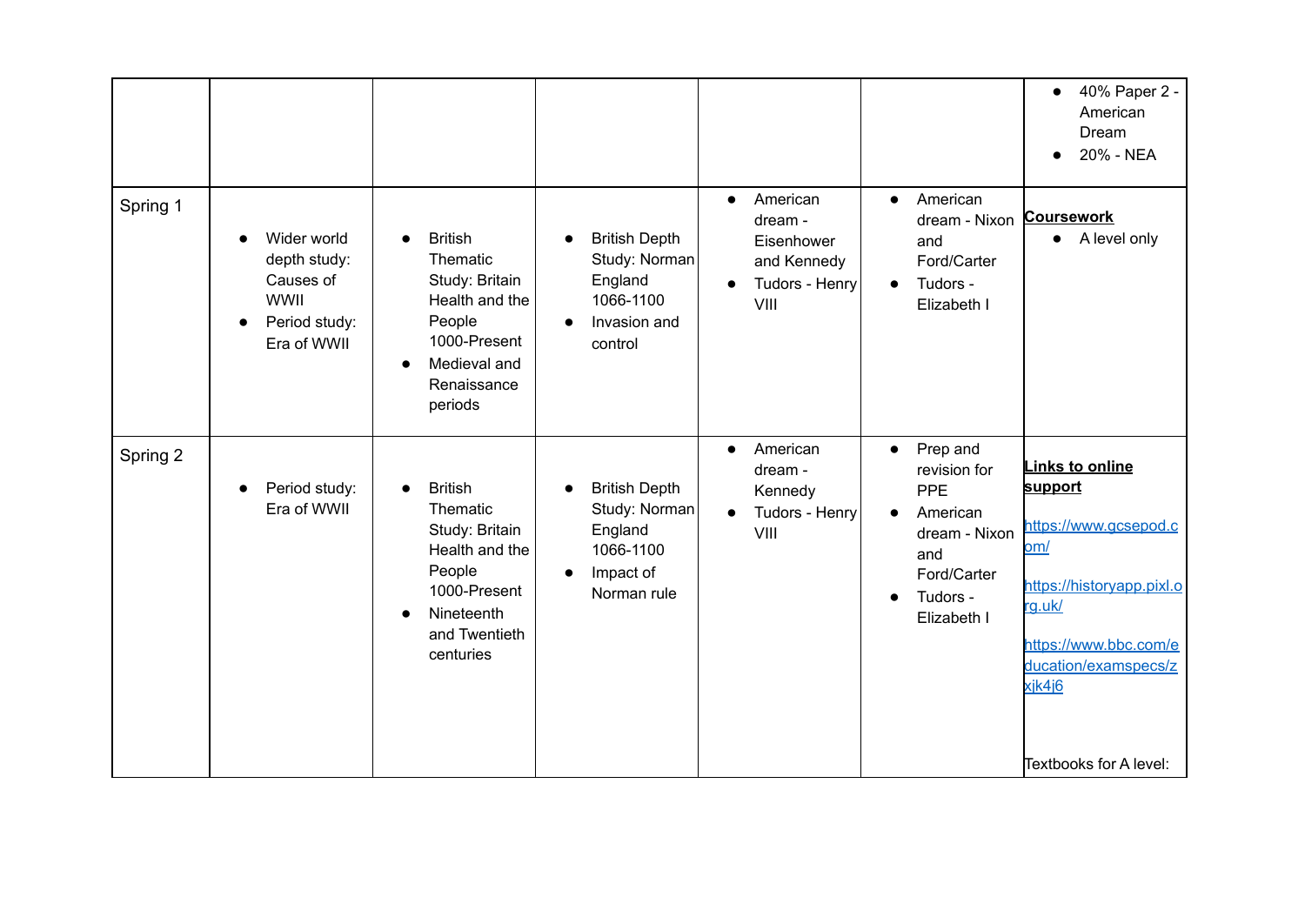|          |                                                           |                                                                                                        |          |                                                                                                                                                                         |                                    | https://www.amazon.co<br>.uk/AQA-level-History-<br>England-1485-1603/dp<br>/1471837580<br>https://www.amazon.co<br>.uk/Access-History-Am<br>erican-Illusion-1945-19<br>80/dp/1471838919 |
|----------|-----------------------------------------------------------|--------------------------------------------------------------------------------------------------------|----------|-------------------------------------------------------------------------------------------------------------------------------------------------------------------------|------------------------------------|-----------------------------------------------------------------------------------------------------------------------------------------------------------------------------------------|
| Summer 1 | Period study:<br>The Holocaust                            | <b>Wider World</b><br>$\bullet$<br>Depth Study:<br>Conflict and<br>Tension in Asia<br>1950-75<br>Korea | Revision | NEA - pick and<br>$\bullet$<br>research a<br>topic.<br>Formulate a<br>question. Find<br>primary<br>sources and<br>interpretations.<br>Submit -<br>September<br>year 13. | Revision<br>$\bullet$              | <b>Subject Specific</b><br><b>Resources Needed</b><br>Glue<br><b>Scissors</b><br>Textbooks for A level -<br>available from the LRC                                                      |
| Summer 2 | Wider world<br>depth study:<br>Origins of the<br>Cold War | Revision of<br>$\bullet$<br>key content<br>and end of<br>year exams                                    | Revision | <b>NEA</b><br>$\bullet$<br>Revision and<br>preparation for<br>year 12 exams                                                                                             | Exams and<br>$\bullet$<br>revision |                                                                                                                                                                                         |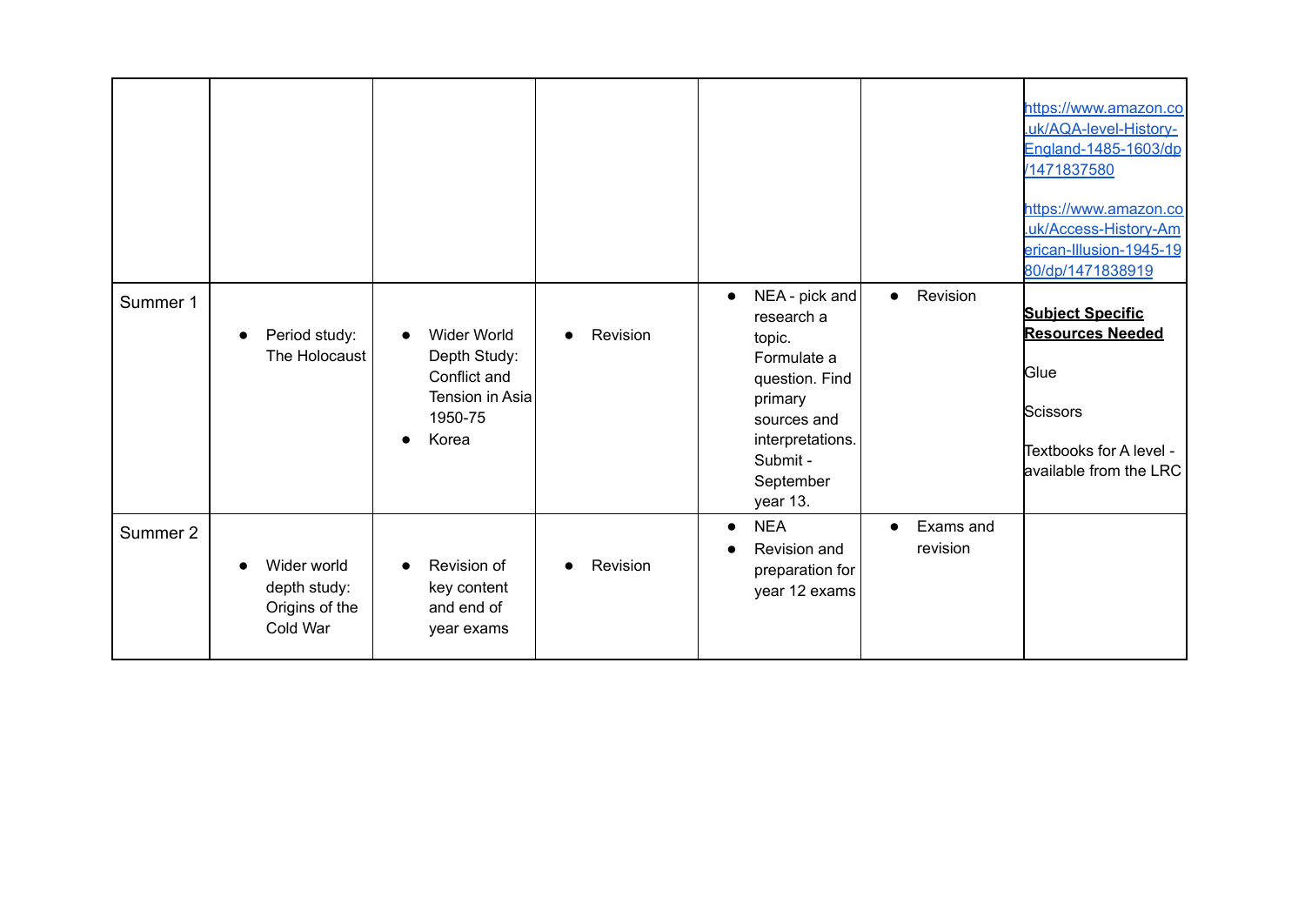## **Subject: Mathematics GCSE**

#### **Exam Board: Edexcel**

|          | Year <sub>9</sub>                                                                                                                                                                                                                                                                                                                          | Year 10                                                                                                                            | Year 11                                                                              | Additional information                                                                                                          |
|----------|--------------------------------------------------------------------------------------------------------------------------------------------------------------------------------------------------------------------------------------------------------------------------------------------------------------------------------------------|------------------------------------------------------------------------------------------------------------------------------------|--------------------------------------------------------------------------------------|---------------------------------------------------------------------------------------------------------------------------------|
| Autumn 1 | Expressions and<br>Formulae<br><b>Solving Equations</b><br>Rules of indices<br>Ratio problems and<br>scale drawing<br>Direct and indirect<br>$\bullet$<br>proportion<br>Probability of events of<br>$\bullet$<br>combined events<br>Histograms, pie and bar<br>$\bullet$<br>charts<br><b>Transformations</b><br>Pythagoras<br>Trigonometry | Sampling techniques<br>Scatter graphs<br>Histograms<br>Angles in polygons and<br>parallel lines<br>Circles - area and<br>perimeter | Vectors<br>Linear graphs in real life<br>contexts<br>Upper/lower bounds<br>$\bullet$ | <b>Link to Syllabus</b><br>https://qualifications.pearson.co<br>m/en/qualifications/edexcel-gcse<br>s/mathematics-2015.html     |
| Autumn 2 | Forming and solving<br>$\bullet$<br>equations<br>Solving simultaneous<br>$\bullet$<br>equations<br><b>Fractional indices</b><br>Surds<br>Standard form<br>Compound measures<br>Direct and indirect<br>proportion (algebraic)<br>Angles in parallel lines<br>Averages from grouped                                                          | <b>Circle Theorems</b><br>Percentages<br>Fractions                                                                                 | Non linear graphs<br><b>Iterations</b><br><b>Functions</b>                           | <b>Assessment for GCSE</b><br>Summer of Year 11 - 3 x<br>$\bullet$<br>90 minute exams, 1 x<br>non calculator, 2 x<br>calculator |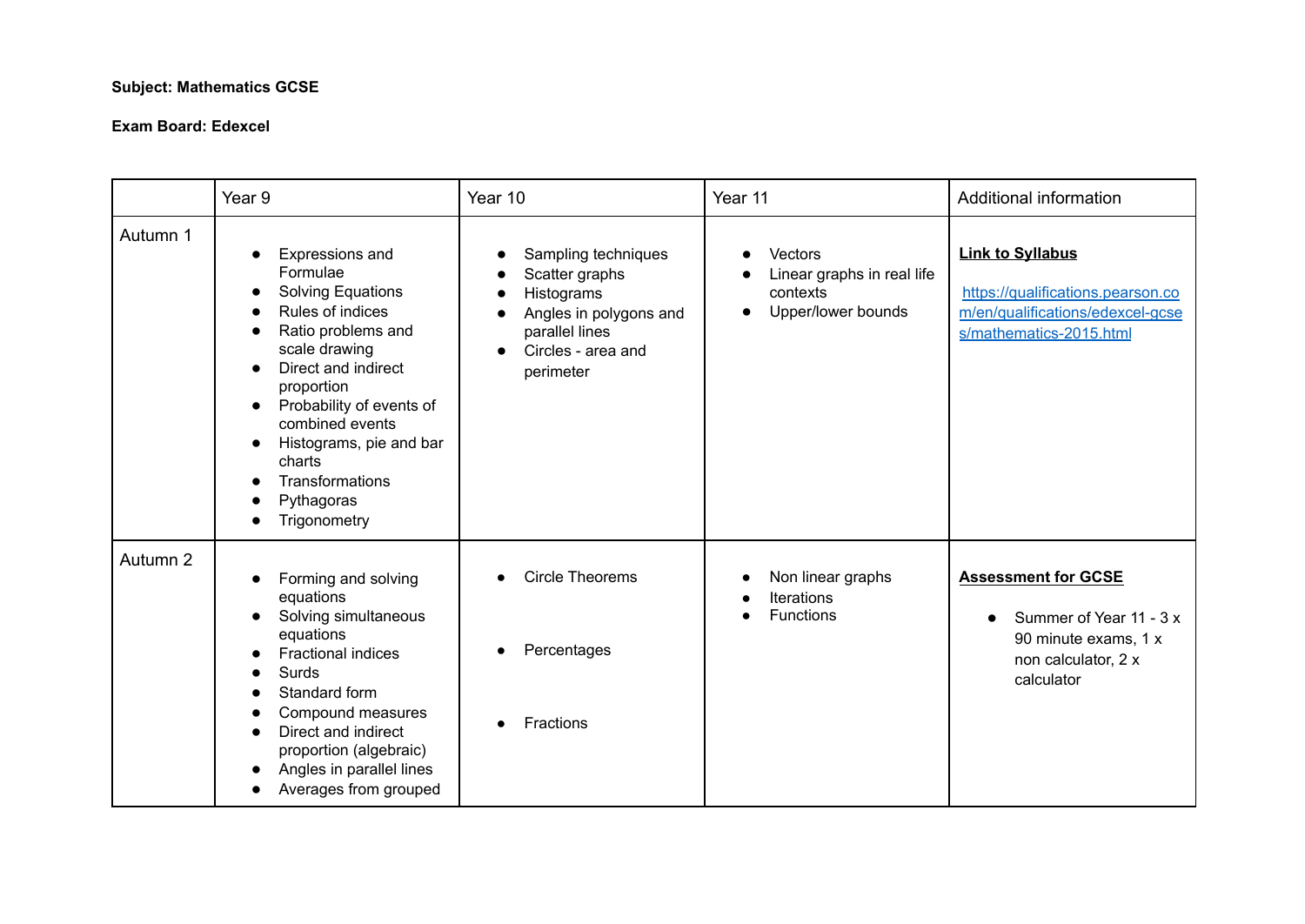|          | data<br>Box plots                                                                                                                                                                                                                                                                                                                               | <b>Estimation and</b><br>$\bullet$<br>Rounding                                                                      |                                                                                     |                                                                                                                                                                         |
|----------|-------------------------------------------------------------------------------------------------------------------------------------------------------------------------------------------------------------------------------------------------------------------------------------------------------------------------------------------------|---------------------------------------------------------------------------------------------------------------------|-------------------------------------------------------------------------------------|-------------------------------------------------------------------------------------------------------------------------------------------------------------------------|
| Spring 1 | Completing the square<br>and factorising<br>Standard form<br>Compound measures<br>(other)<br>Solve problems with<br>multiple rations<br>Compound<br>interest/using a<br>multiplier for successive<br>percentage change<br>Expected/theoretical<br>probability<br>Cumulative frequency<br>Frequency polygons<br>Area/volume of similar<br>shapes | Bearing construction<br>and loci<br>Inequalities<br>Probability- venn<br>$\bullet$<br>diagrams and tree<br>diagrams | Algebraic proof<br>Trigonometry revision<br>Pythagoras Revision<br>Sine Cosine Rule | <b>Coursework</b><br>None<br>$\bullet$                                                                                                                                  |
| Spring 2 | Simplify algebraic<br>fractions/factorising<br>Gradient between two<br>points<br>Recognise equation of a<br>circle and exponential<br>graphs<br>Percentage profit and<br>loss<br>Using tree diagrams and<br>venn diagrams in<br>probability                                                                                                     | <b>Transformations</b><br>Quadratics - solving,<br>sketching and drawing                                            | Revision for Exams based on<br>QLA from PPE1/PPE2                                   | <b>Links to online support</b><br>https://hegartymaths.com/<br>https://www.gcsepod.com/<br>https://www.mathsgenie.co.uk/gc<br>se.html<br>https://www.accessmaths.co.uk/ |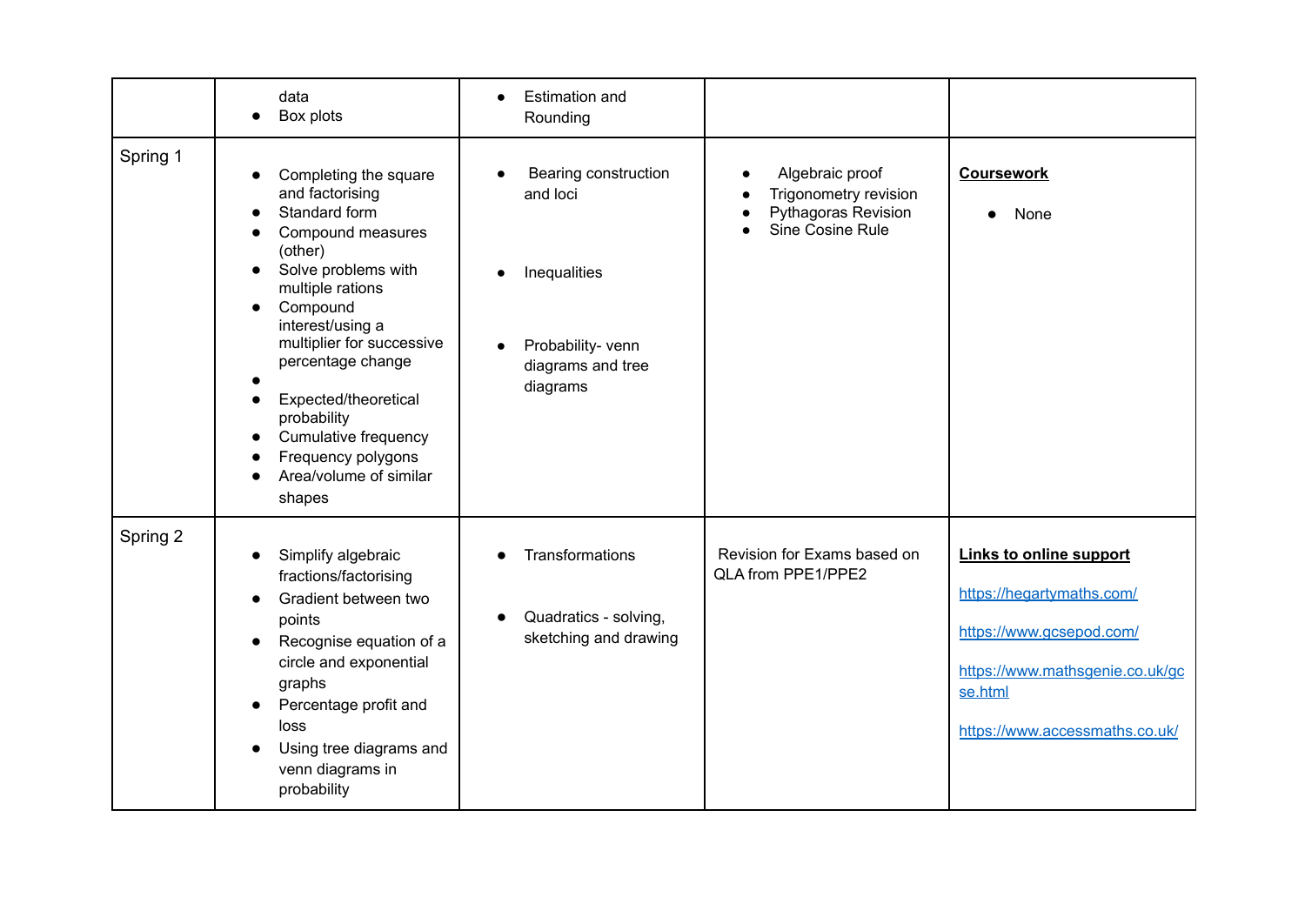|          | <b>Scatter Graphs</b><br>Describing<br>transformations<br>Trig area of a triangle                                                                                                                                                                                                                                                                                                                |                                                                                                         |                                                   |                                                                                                             |
|----------|--------------------------------------------------------------------------------------------------------------------------------------------------------------------------------------------------------------------------------------------------------------------------------------------------------------------------------------------------------------------------------------------------|---------------------------------------------------------------------------------------------------------|---------------------------------------------------|-------------------------------------------------------------------------------------------------------------|
| Summer 1 | Functions and<br>substitution<br>Change the subject of a<br>formula<br>Recurring Decimals to<br>$\bullet$<br>fractions<br>Further compound<br>$\bullet$<br>measures and real life<br>graphs<br>Enlargement with<br>$\bullet$<br>negative and fractional<br>scale factors<br>Areas of sectors<br><b>Circle Theorems</b><br>Link with box plots and<br>$\bullet$<br>cumulative frequency<br>curves | Non linear graphs<br>$\bullet$<br><b>Iterations</b><br>$\bullet$<br>Vectors<br>$\bullet$                | Revision for Exams based on<br>QLA from PPE1/PPE2 |                                                                                                             |
| Summer 2 | Quadratic graphs -<br>drawing and recognising<br>and calculating<br>intercepts and turning<br>points<br>Non-linear simultaneous<br>equations<br>iteration<br>Rounds and limits of                                                                                                                                                                                                                | Trigonometry revision<br>$\bullet$<br><b>Pythagoras Revision</b><br>$\bullet$<br>Sine and Cosine rule - | Revision                                          | <b>Subject Specific Resources</b><br><b>Needed</b><br><b>Scientific Calculator</b><br>Compass<br>Protractor |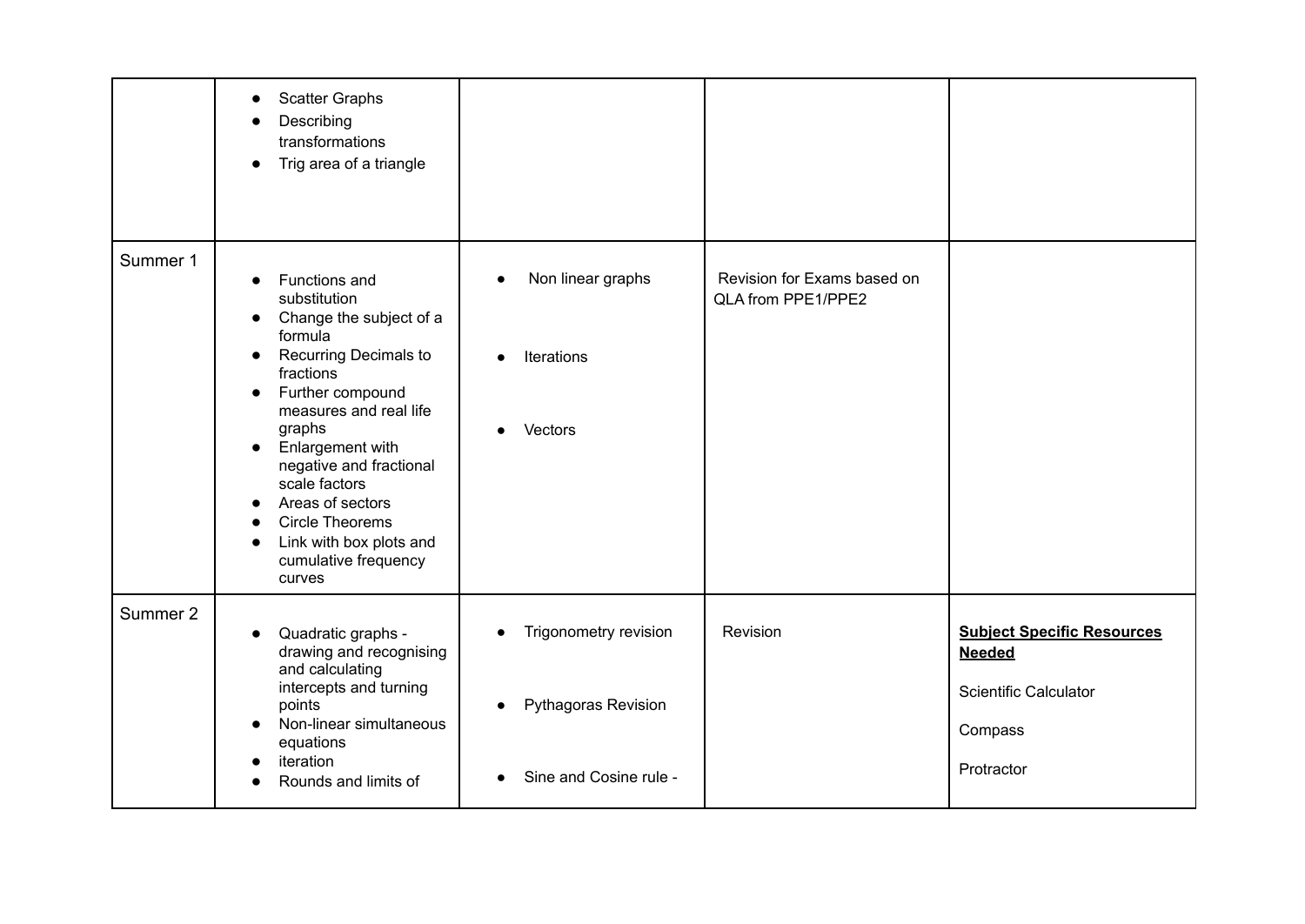| Pythagoras and<br>Trigonometry including<br>3D applications. |  | accuracy<br>Histogram revision | non right angles<br>triangles |  | Ruler |  |
|--------------------------------------------------------------|--|--------------------------------|-------------------------------|--|-------|--|
|--------------------------------------------------------------|--|--------------------------------|-------------------------------|--|-------|--|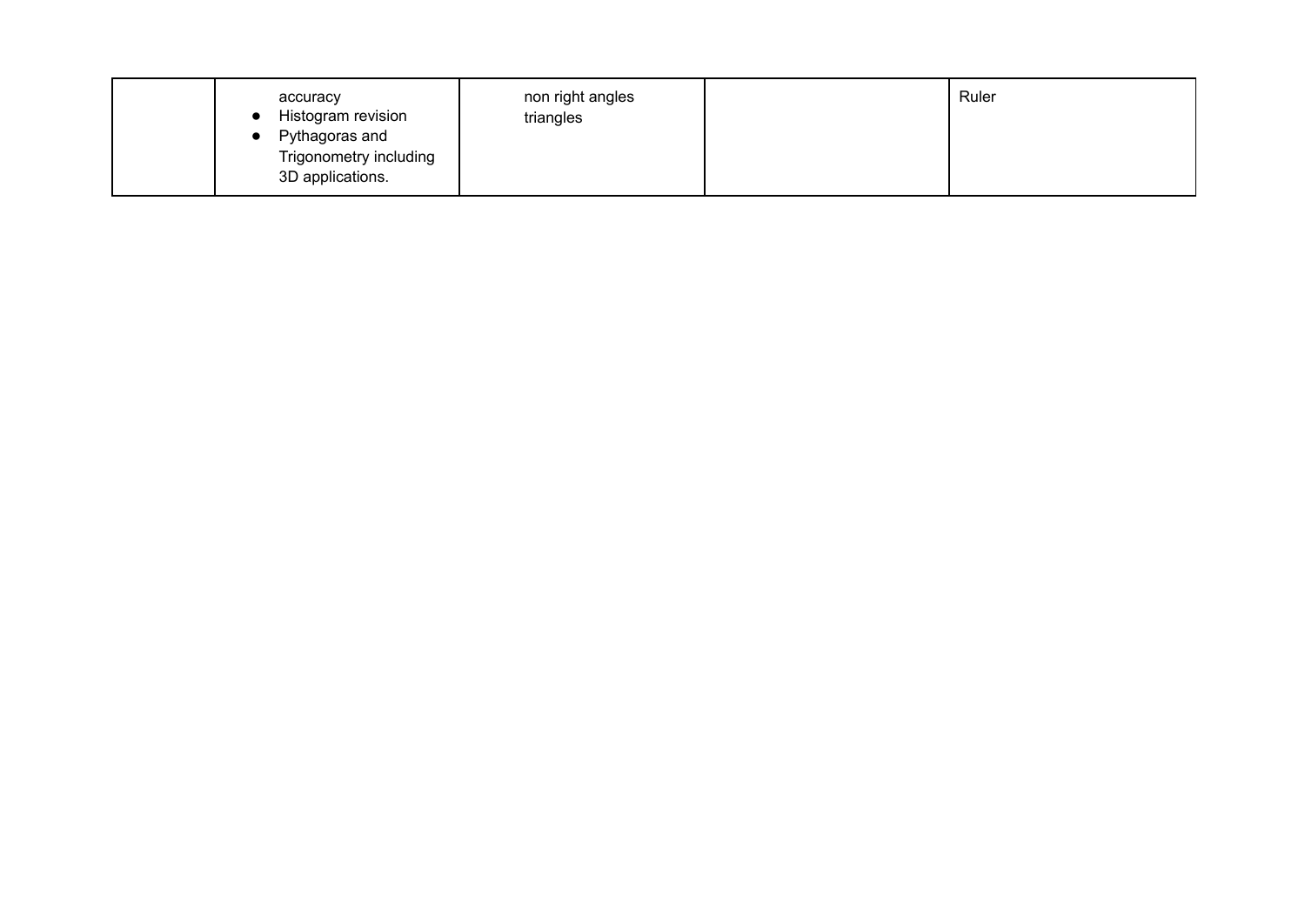# **Maths A-Level Exam board: Edexcel**

|          | Year 12                                                                                                                                                   | Year 13                                                                                       | Additional information                                                                                                                                                                                                                              |
|----------|-----------------------------------------------------------------------------------------------------------------------------------------------------------|-----------------------------------------------------------------------------------------------|-----------------------------------------------------------------------------------------------------------------------------------------------------------------------------------------------------------------------------------------------------|
| Autumn 1 | Induction Pack testing<br>Unit 1: Algebra and Functions<br>Unit 2a Data presentation and interpretation<br>Unit 2: Coordinate geometry in the $(x,y)$     | Functions and modelling<br>Regression and correlation<br>Trigonometry<br>Series and sequences | Link to syllabus:<br>https://qualifications.pearson.com/en/qualific<br>ations/edexcel-a-levels/mathematics-2017.ht<br>m                                                                                                                             |
|          | plane<br>Unit 1: Algebra and Functions<br>Unit 6 Quantities and units in mechanics<br>Unit 7 Kinematics<br>Unit 7b: Kinematics 1 (constant acceleration)  | <b>Moments</b><br>Parametric equations<br>The Binomial theorem                                | Large data set<br>https://qualifications.pearson.com/content/d<br>am/pdf/A%20Level/Mathematics/2017/specif<br>ication-and-sample-assesment/Pearson%20<br>Edexcel%20GCE%20AS%20and%20AL%2<br>0Mathematics%20data%20set%20-%20Issu<br>e%201%20(1).xls |
| Autumn 2 | Unit 1 Statistical sampling<br>Unit 2b: Data presentation and interpretation<br>Unit 6: Differentiation<br>Unit3: Further algebra<br>Unit 5: Vectors (2D) | <b>Numerical methods</b><br><b>Normal Distribution</b><br>Differentiation                     |                                                                                                                                                                                                                                                     |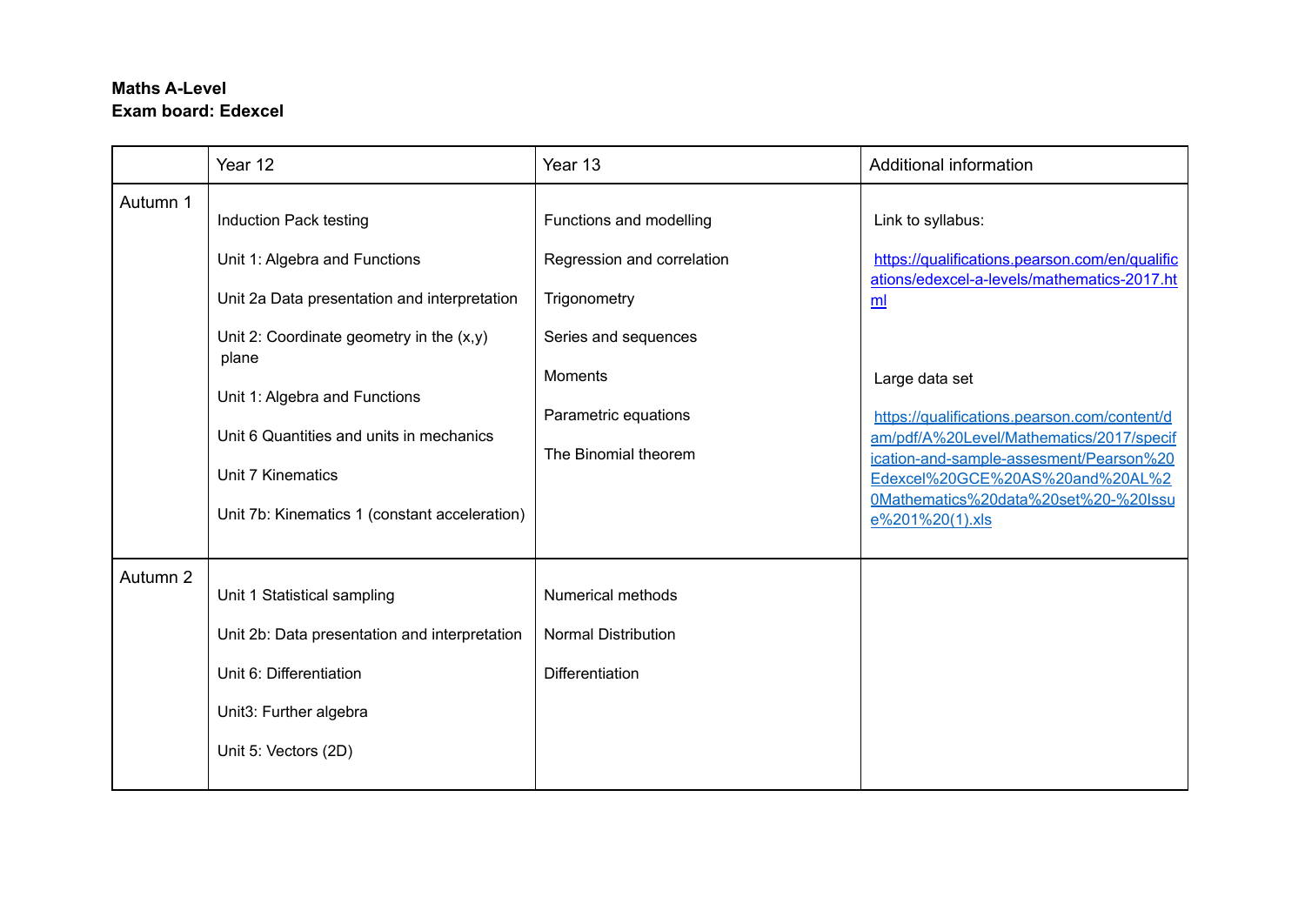| Spring 1 |                                             |                                 |                                  |
|----------|---------------------------------------------|---------------------------------|----------------------------------|
|          | Unit 3: Probability                         | Integration                     | <b>Assessment:</b>               |
|          | Unit 4: Statistical distributions           | Forces at any angle             | Internal End of Yr12 - 2 papers. |
|          | Unit 8a: Forces & Newtons's laws            | Application of Kinematics       | 2hr - Pure paper                 |
|          | Unit 8b Forces & Newton's laws              |                                 | 75min - Applied paper            |
|          |                                             | Application of Forces           |                                  |
|          |                                             |                                 | External End of Yr13 - 3 papers. |
|          |                                             |                                 | 2 x 2hr - Pure paper             |
|          |                                             |                                 | 1 x 1hr - Applied paper          |
|          |                                             |                                 |                                  |
|          |                                             |                                 | Coursework:                      |
|          |                                             |                                 | None                             |
|          |                                             |                                 |                                  |
| Spring 2 | Unit 4: Trigonometry                        | <b>Probability Set Notation</b> |                                  |
|          | Unit 5a Statistical hypothesis testing      | Vectors - 3D vectors            |                                  |
|          | Unit 8b Forces & Newton's laws              | <b>Further Kinematics</b>       |                                  |
|          | Unit 7: Integration                         |                                 |                                  |
|          | Unit 9: Kinematics 2(variable acceleration) |                                 |                                  |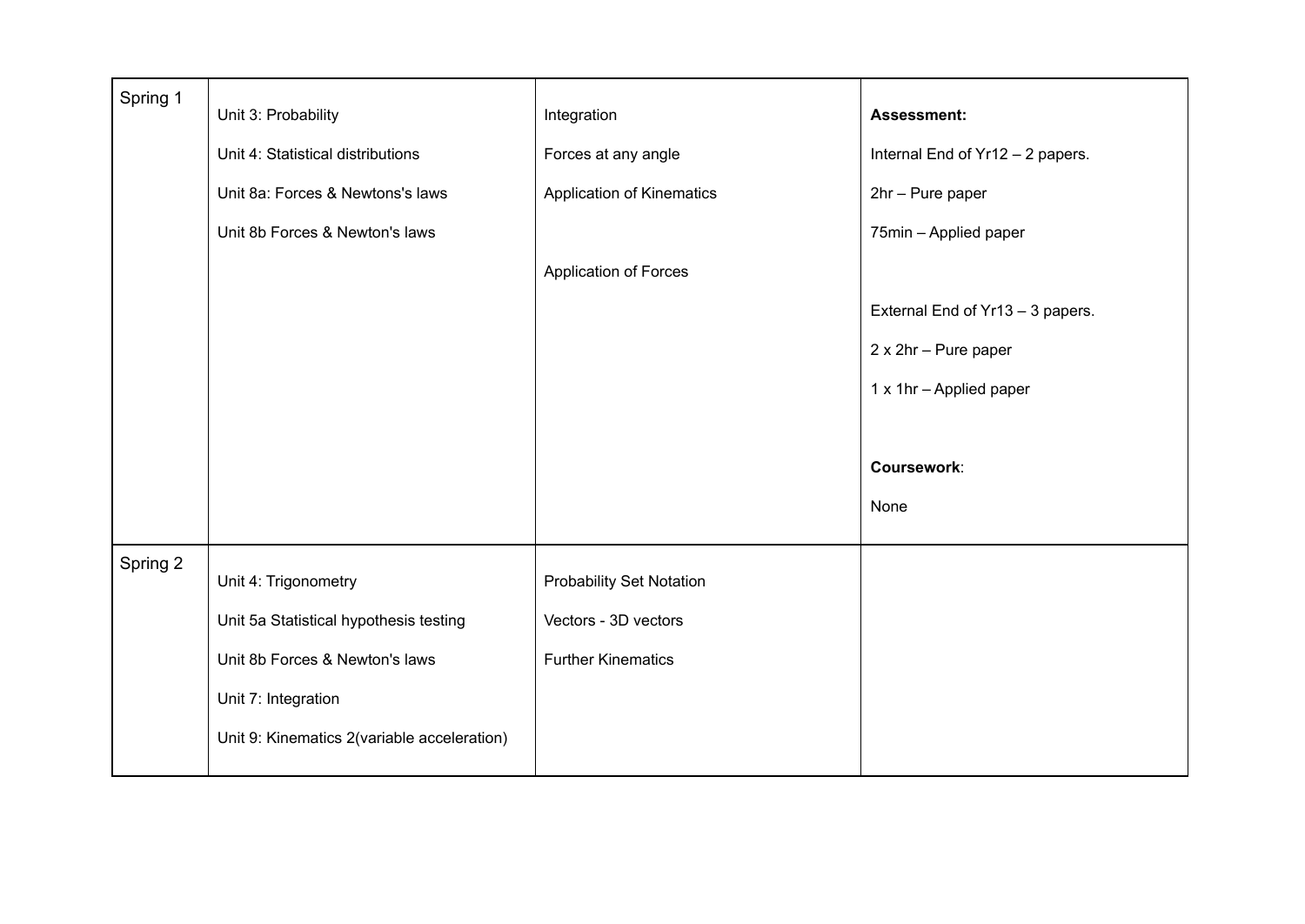| Summer 1 | Unit 8: Exponentials and logarithms<br>Yr13 Unit 2: Algebraic and partial fractions<br>Yr13 Unit 1: Proof | Link to online support:<br>https://www.mathsgenie.co.uk/alevel.html |
|----------|-----------------------------------------------------------------------------------------------------------|---------------------------------------------------------------------|
|          | Yr13 Trig                                                                                                 | https://www.physicsandmathstutor.com/                               |
| Summer 2 | Revision                                                                                                  |                                                                     |
|          | <b>Yr13 Entrance Exam</b>                                                                                 |                                                                     |
|          | Series and sequences                                                                                      |                                                                     |
|          | Functions and modelling                                                                                   |                                                                     |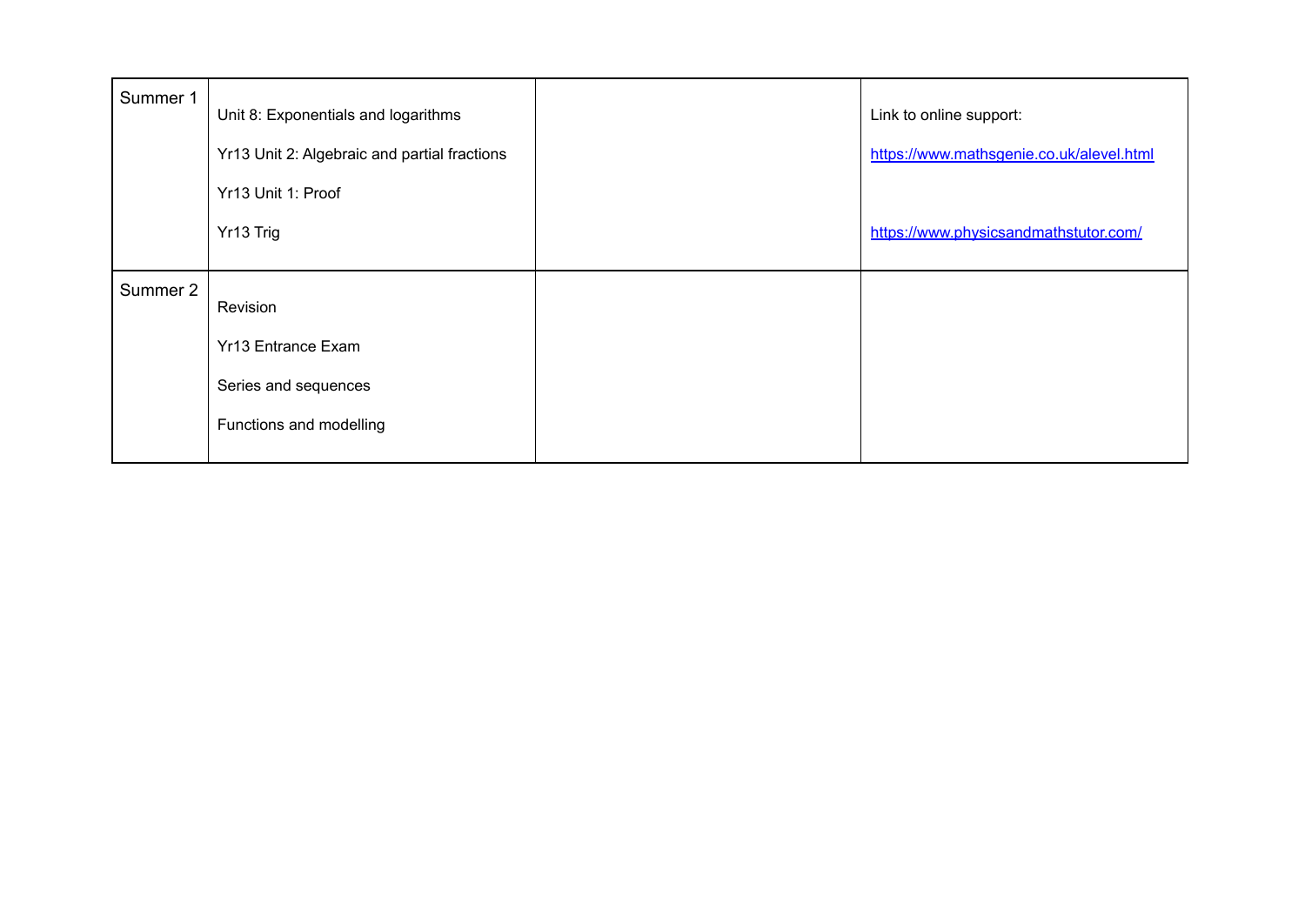## **Subject: Further Maths**

#### **Board: Edexcel**

|                 | Year 12                                                                                                                                            | Year 13                                                                                                                                                                        | <b>Additional information</b>                                                                                                                                                                  |
|-----------------|----------------------------------------------------------------------------------------------------------------------------------------------------|--------------------------------------------------------------------------------------------------------------------------------------------------------------------------------|------------------------------------------------------------------------------------------------------------------------------------------------------------------------------------------------|
| <b>Autumn 1</b> | <b>Complex Numbers</b><br>Poisson and<br><b>Binomial</b><br><b>Distribution</b><br><b>Matrices</b><br><b>Algorithms and</b><br><b>Graph Theory</b> | <b>Hyperbolic</b><br><b>Functions</b><br><b>Hypothesis testing</b><br><b>The Central Limit</b><br>Theorem<br><b>Polar coordinates</b><br><b>Travelling salesman</b><br>problem | Link to syllabus:<br>https://qualifications.pearson.com/content/dam/pdf/A%20Level/Mathematics/201<br>7/specification-and-sample-assesment/a-level-I3-further-mathematics-specificati<br>on.pdf |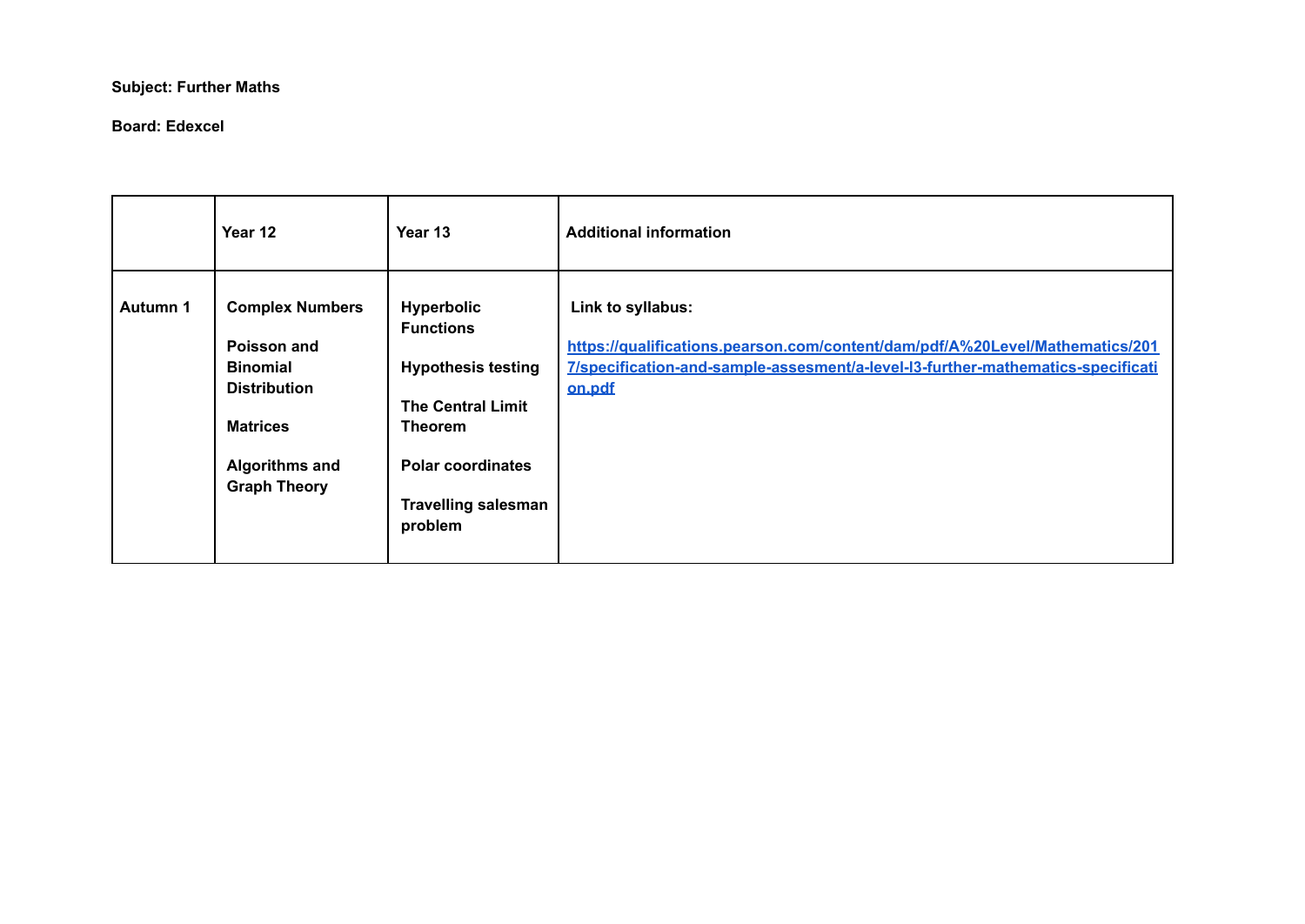| <b>Autumn 2</b> | <b>Complex Numbers</b><br><b>Discrete Prob</b><br><b>Distributions</b><br>Linear<br>transformations<br><b>Route inspection</b><br>problem | Further algebra and<br>functions (series)<br>Chi squared tests<br><b>Probability</b><br>generating<br>functions<br><b>Polar coordinates</b><br>Linear<br>programming | <b>Assessment:</b><br>Internal End of Yr12 - 2 papers.<br>1x100min - Core Pure paper<br>$\blacksquare$<br>1x100min - Applied paper (Decision & Further Stats)<br>$\blacksquare$<br>External End of Yr13 - 3 papers.<br>2 x 2hr - Core Pure paper<br>$\blacksquare$<br>1 x 2hr - Applied paper (Decision and Further Stats)<br>٠<br><b>Coursework:</b><br><b>None</b> |
|-----------------|-------------------------------------------------------------------------------------------------------------------------------------------|----------------------------------------------------------------------------------------------------------------------------------------------------------------------|----------------------------------------------------------------------------------------------------------------------------------------------------------------------------------------------------------------------------------------------------------------------------------------------------------------------------------------------------------------------|
| <b>Spring 1</b> | <b>Series</b><br>Algebra and<br>functions<br>Proof<br>Poisson and<br><b>Binomial</b><br><b>Distribution</b><br><b>Linear Programming</b>  | <b>Further calculus</b><br><b>Quality of tests and</b><br>estimators<br><b>Critical path</b><br>analysis<br><b>Differential</b><br>equations                         |                                                                                                                                                                                                                                                                                                                                                                      |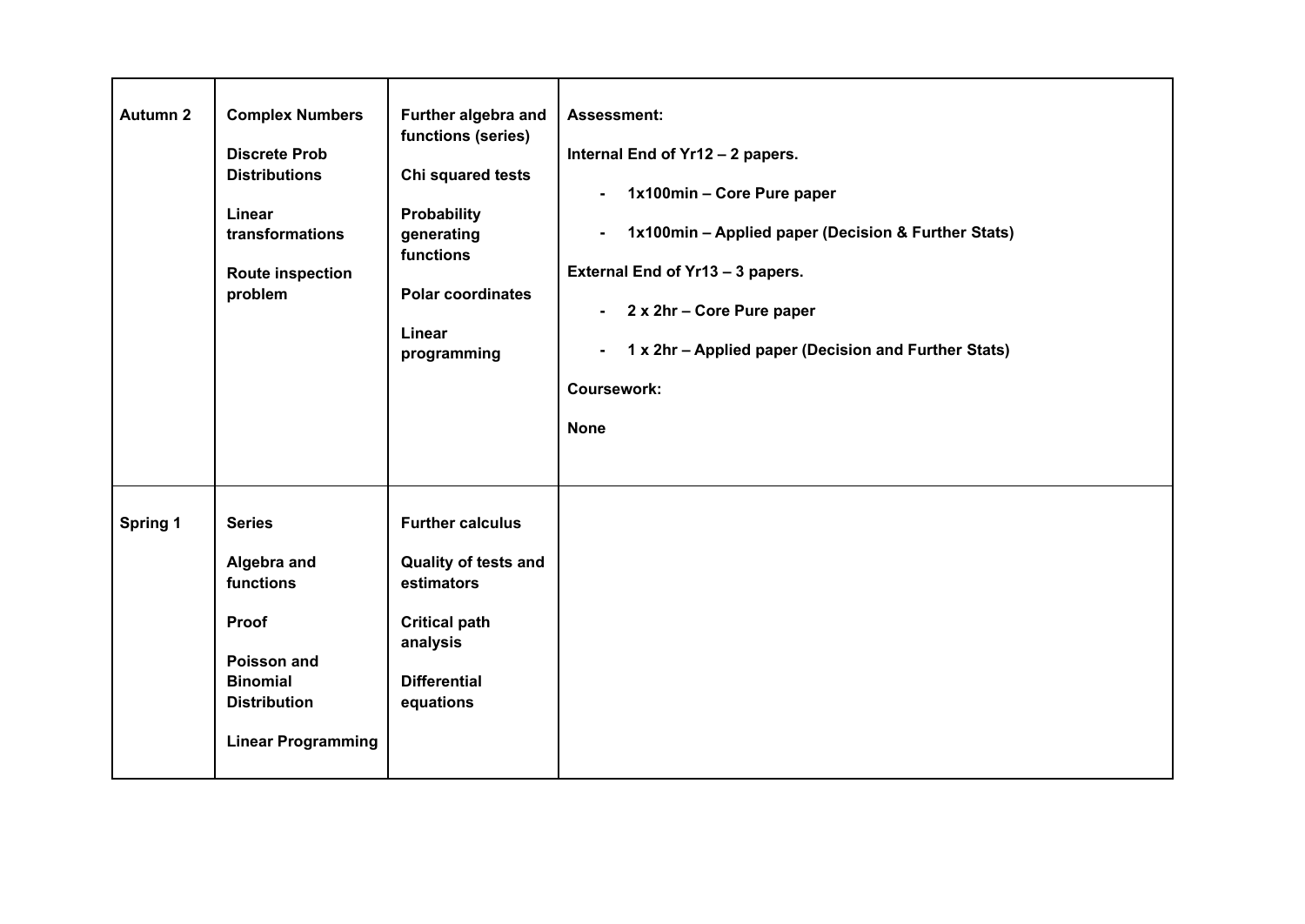|                 | <b>Critical Path</b><br><b>Analysis</b>                                                                                                       |                    |                                                                                                                                                                                           |
|-----------------|-----------------------------------------------------------------------------------------------------------------------------------------------|--------------------|-------------------------------------------------------------------------------------------------------------------------------------------------------------------------------------------|
| <b>Spring 2</b> | Poisson and<br><b>Binomial</b><br><b>Distribution</b><br>Chi squared tests<br><b>Vectors</b>                                                  | <b>Revision</b>    |                                                                                                                                                                                           |
| Summer 1        | <b>Complex Numbers</b><br><b>Geometric and</b><br><b>Negative binomial</b><br>distribution<br><b>Planarity algorithm</b><br>Floyd's algorithm | <b>Examination</b> | Link to online support:<br>https://www.mathsgenie.co.uk/alevel.html<br>https://www.physicsandmathstutor.com/<br>https://alevelmathsrevision.com/further-maths-categorised-exam-questions/ |
| <b>Summer 2</b> | <b>Revision</b><br><b>Yr13 Entrance Exam</b><br><b>Series and</b><br>sequences                                                                |                    |                                                                                                                                                                                           |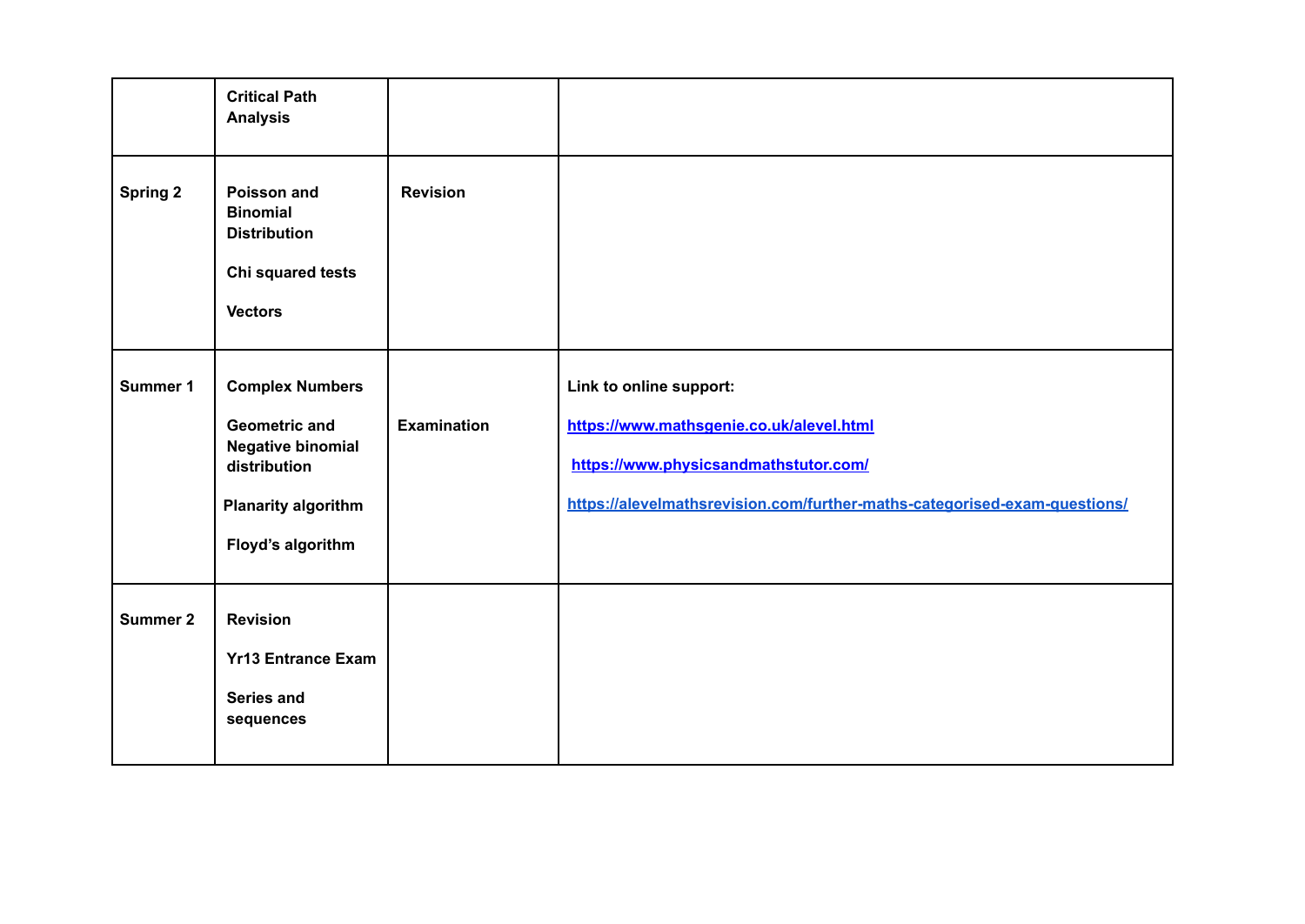| <b>Functions and</b><br>modelling |  |
|-----------------------------------|--|
|                                   |  |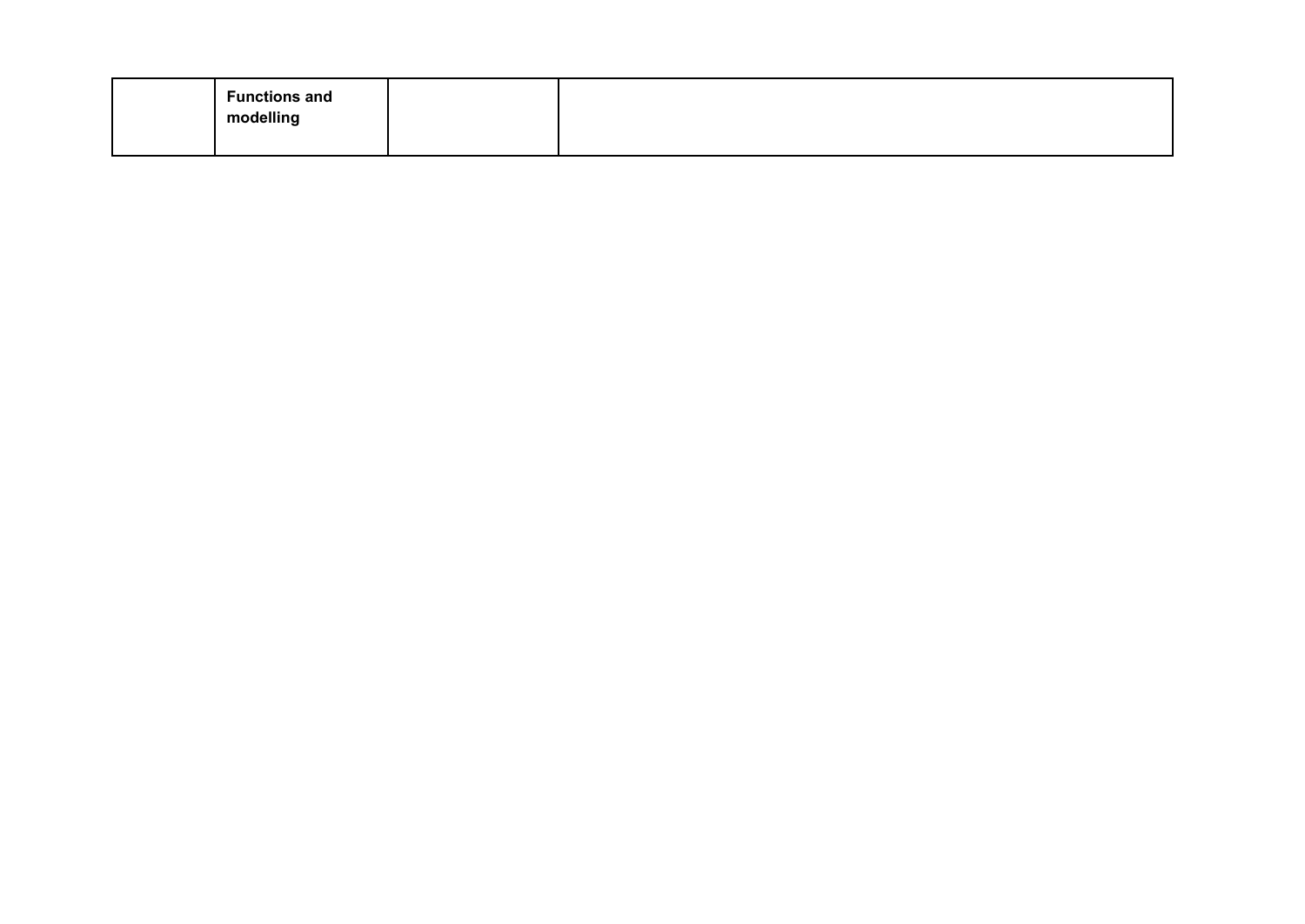## **Subject: Media Studies GCSE & A Level**

## **Exam Board: Eduqas**

|                          | Year 10                                                                                                                                         | Year 11                                                                                                            | Year 12                                                                                                                                                                                                                                                                                                                                                                                       | Year 13                                                                                                                                                                                                | <b>Additional Information</b>                                                                                                                   |
|--------------------------|-------------------------------------------------------------------------------------------------------------------------------------------------|--------------------------------------------------------------------------------------------------------------------|-----------------------------------------------------------------------------------------------------------------------------------------------------------------------------------------------------------------------------------------------------------------------------------------------------------------------------------------------------------------------------------------------|--------------------------------------------------------------------------------------------------------------------------------------------------------------------------------------------------------|-------------------------------------------------------------------------------------------------------------------------------------------------|
| Autumn                   | Film posters and<br>marketing.<br>'Spectre' poster 2015 & Friends'<br>'The Man with the<br>Golden Gun' 1973.<br>007 website & Bond<br>Franchise | Television industry -<br>sitcoms. 'The IT Crowd'<br>and one section of                                             | Introduction to the course<br>including main theorists and<br>terminology<br>Component 1 Sec A<br>Advertising and marketing<br>Set products - Tide, Water Aid, Big Issue (Oct 17-23 2016,<br>Kiss the Vampire<br>Media Language and<br>Representation<br>Component 1 Sec B Audience<br>& Media industries<br>Component 1 Sec A: Music<br>Video Formation (Beyonce)<br>and Riptide (Vance Joy) | Component 2 Sec B:<br>Magazines<br>Introduction and Industry<br>loverview and contexts<br>Vogue (July 1965) and The<br>No. 1227)<br>- Media Language and<br>Representation<br>- Industry<br>- Audience | <b>Link to Syllabus For</b><br><b>GCSE Media Studies:</b><br>https://www.eduqas.co.uk/<br>qualifications/media-studie<br>s-gcse/#tab_overview   |
| Autumn<br>$\overline{2}$ | Quality Street 1950s ad websites<br>campaign and This Girl<br>Can                                                                               | Advertising - print ads Music videos & associated Component 1 Newspapers<br>Taylor Swift & Justin<br><b>Bieber</b> | Daily Mirror and The Times<br>Sec A - Media Language and                                                                                                                                                                                                                                                                                                                                      | Component 2 Section C:<br><b>I</b> Online media<br>Introduction and Industry<br>Overview                                                                                                               | Link to online A level<br><b>Media Studies</b><br>Syllabus:<br>https://www.edugas.co.u<br>k/qualifications/media-st<br>udies-as-a-level/#tab ov |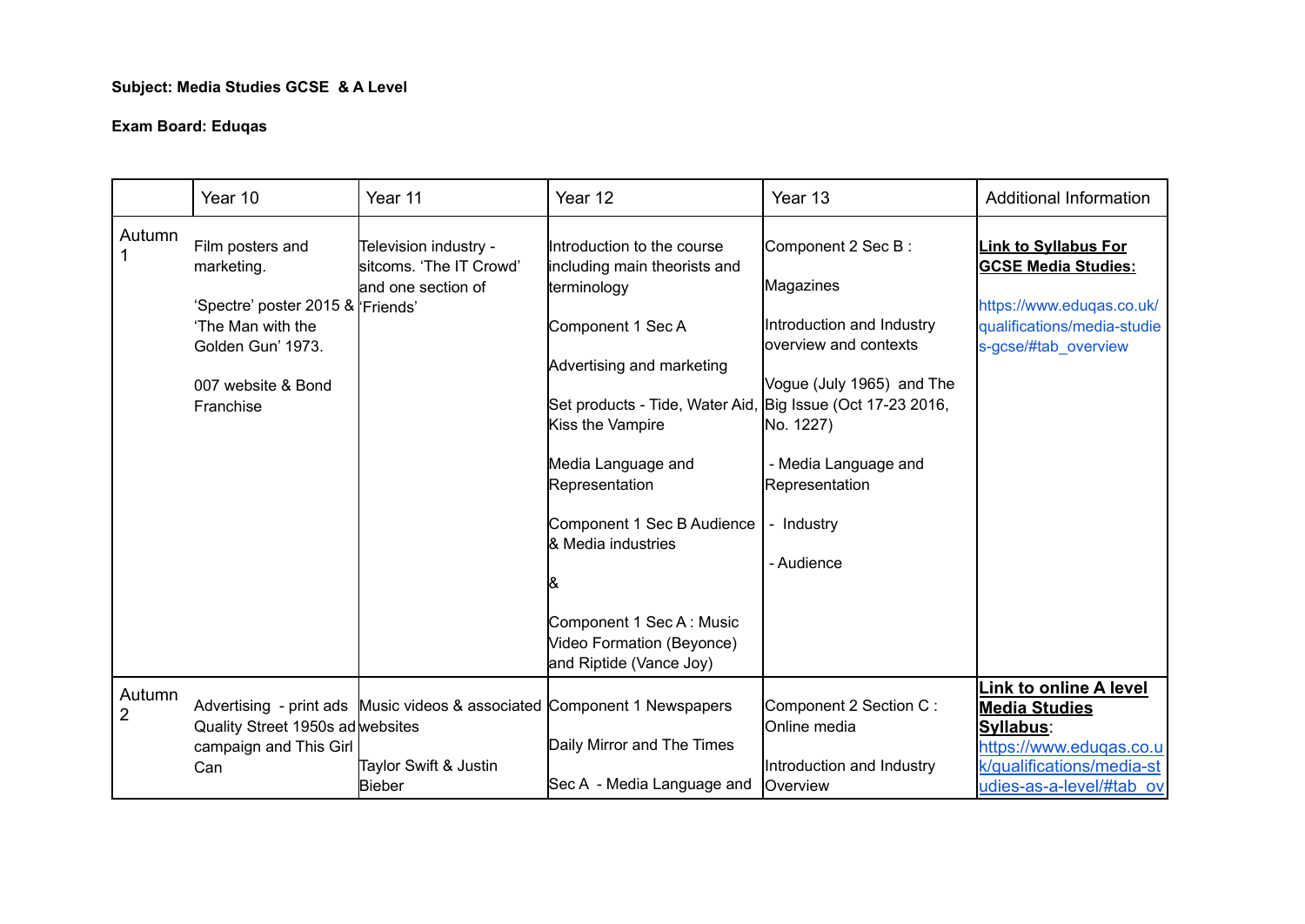|          | &<br>Radio - The Archers                                                                                                       | <b>TLC</b> 'Waterfalls' | Representation<br>Sec B: Newspapers: Industry<br>and Audience                                                                                                                           | Blog - Zoella/ Zoe Sugg<br>Online mag - Attitude                                                           | erview                                                                                                                                                                                                   |
|----------|--------------------------------------------------------------------------------------------------------------------------------|-------------------------|-----------------------------------------------------------------------------------------------------------------------------------------------------------------------------------------|------------------------------------------------------------------------------------------------------------|----------------------------------------------------------------------------------------------------------------------------------------------------------------------------------------------------------|
| Spring 1 | Newspaper front<br>covers and 'The Sun'<br>website<br>&<br>Magazine front covers                                               | Component 1 revision    | Component 1 Sec B: Radio<br>Industry and Audience<br>Late Night Woman's Hour<br>Extracts from at least two<br>podcasts chosen by centre                                                 | Finalise NEA<br>Component 1 revision - focus<br>on media language and<br>audience                          | <b>Assessment for GCSE</b><br><b>Media Studies</b><br>Component one (40%):<br>Exploring the Media 1 hr<br>30<br>Component two (30%):<br>Understanding Media<br>Forms and Products 1 hr<br>30<br>NEA: 30% |
| Spring 2 | NEA - cross media<br>production including<br>statement of aims,<br>Sketches, articles,<br>picture taking,<br>audience research | Component 2 revision    | Component 1 Section B: Film<br>Industry<br>Black Panther and I, Daniel<br><b>Blake</b><br><b>J</b> And<br>Component one Section B:<br>Industry and Audience<br>Video Games - Assassin's | Component 2 revision - focus Assessment for A level<br>on representation and industry <b>Media Studies</b> | Component one (35%):<br>Media Products, Industries<br>land Audiences 2 hrs 15<br>Component two (35%):<br>Media Forms and Products<br>in Depth 2 hrs 30<br><b>NEA: 30%</b>                                |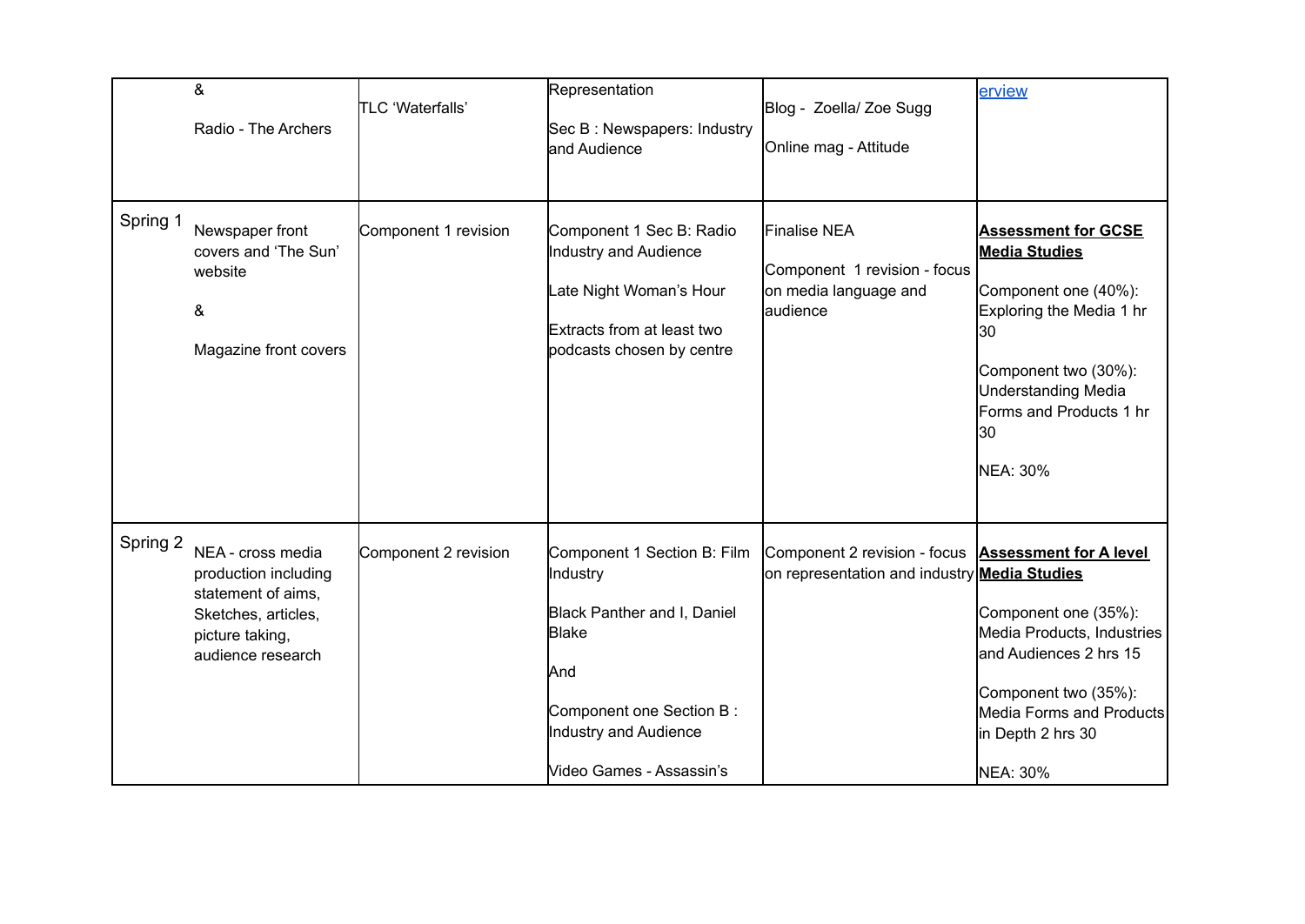|             |                                                                                                                                                                       |                 | Creed III: Liberation                                                                                                                               |          |                                                                                                                                             |
|-------------|-----------------------------------------------------------------------------------------------------------------------------------------------------------------------|-----------------|-----------------------------------------------------------------------------------------------------------------------------------------------------|----------|---------------------------------------------------------------------------------------------------------------------------------------------|
| Summer      | <b>FULL Completion of</b><br>NEA for all students.<br>Revision of Paper 1<br>topics for End of Year<br>Exam<br>Completion of any<br>outstanding work for<br>any units | Revision        | Component Two sec A: TV<br>Introduction and Industry<br>overview, contexts<br>Life on Mars - season 1<br>episode 1<br>The Bridge - season 3 episode | Revision | <b>Subject Specific</b><br><b>Resources Needed</b><br>Ideally, a copy Mark<br>Dixon's Media Theory for A<br>Level and Eduqas study<br>guide |
| Summer<br>2 | Wider reading and<br>research on media<br>industries, media<br>language,<br>representation and<br>audience                                                            | <b>Revision</b> | Component 3:<br>NEA<br>Cross media production                                                                                                       |          | <b>Coursework - Cross</b><br>media production<br>GCSE - NEA 30%<br>A level - NEA 30%                                                        |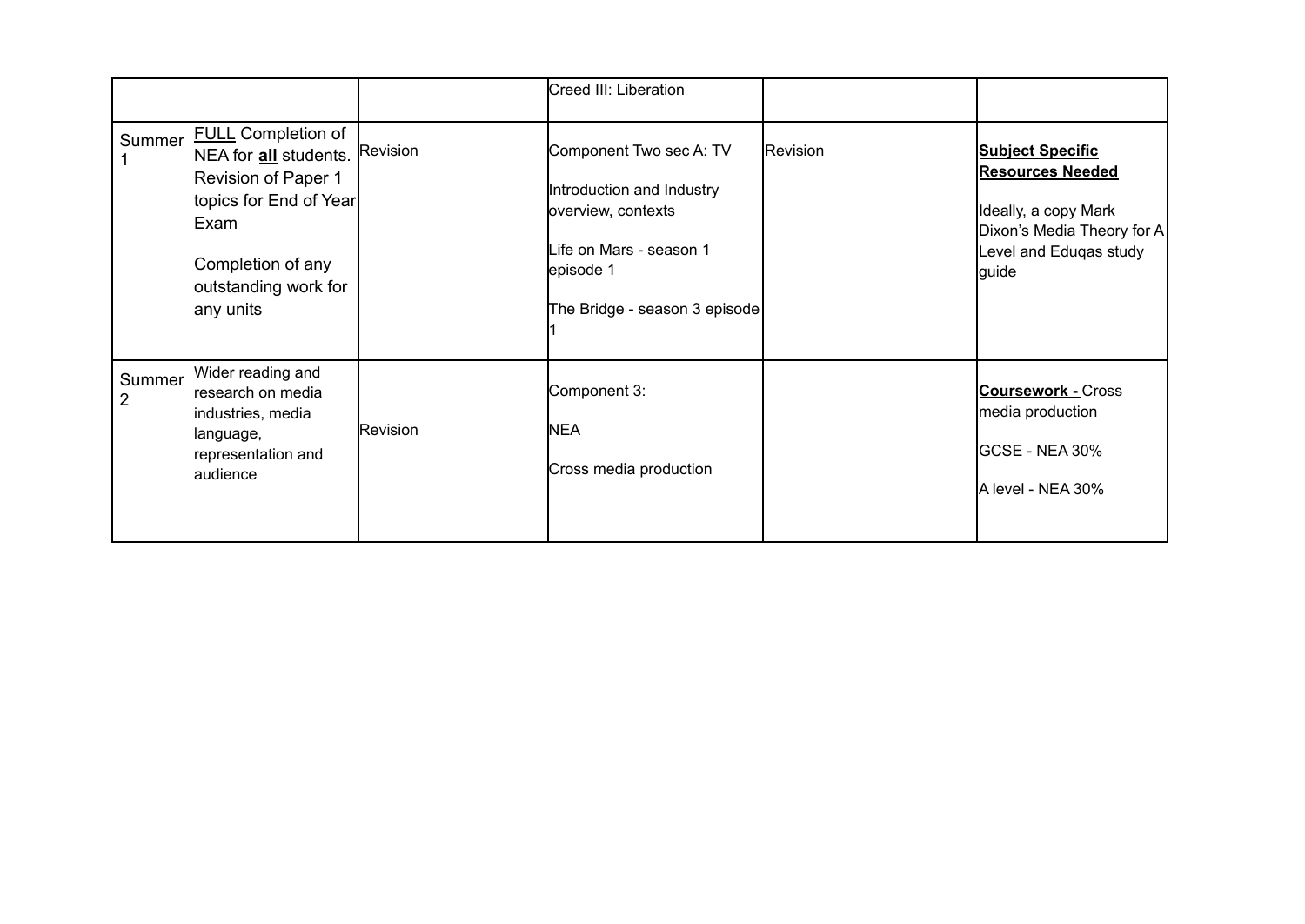## **Subject: Music**

## **Exam Board: Edexcel GCSE**

|          | Year 9                                                                      | Year 10                                                                                                                                                                                                    | Year 11                                                                                                                                               | Additional information                                                                                                                         |
|----------|-----------------------------------------------------------------------------|------------------------------------------------------------------------------------------------------------------------------------------------------------------------------------------------------------|-------------------------------------------------------------------------------------------------------------------------------------------------------|------------------------------------------------------------------------------------------------------------------------------------------------|
| Autumn 1 | Introduction to recording in<br>$\bullet$<br>Garageband<br>African Drumming | Performing (introduction<br>solo/group)<br>Composing<br>(introduction/improvisation<br>s)<br>Listening (introduction to<br>techniques)                                                                     | Formal recording of solos<br>$\bullet$<br>Refine free composition<br>Music for stage and screen                                                       | <b>Link to Syllabus</b><br>https://qualifications.pearson.com/<br>en/qualifications/edexcel-gcses/mu<br>sic-2016.html                          |
| Autumn 2 | Songwriting and<br>$\bullet$<br>Performing                                  | Performing: make<br>recordings of solo<br>performance episodes<br>Composing: compose a<br>piece for another student in<br>the class<br>Listening: study<br>Purcell/Queen set works.<br>Dictation exercises | Formal recordings of<br>groups<br>Record free composition<br>Compose 1 minute piece<br>for imaginary Musical<br>character<br>Defying Gravity analysis | <b>Links to online support</b><br>https://www.doddlelearn.co.uk/<br>https://www.edmodo.com/<br>https://www.gcsepod.com/<br>www.musictheory.net |
| Spring 1 | Music for the Moving<br>$\bullet$<br>Image                                  | Performing:<br>$\bullet$<br>reflection/evaluation of<br>performances<br>Composing: notating<br>compositions (introduction)<br>Listening: study Bach set<br>work/link to Purcell                            | Composing to brief<br>$\bullet$<br>Recording of performing<br>Fusions set works                                                                       | Coursework<br>2 performances, 2<br>compositions                                                                                                |
| Spring 2 | Dance Music<br>$\bullet$                                                    | Regular performance<br>workshops<br>Composing task based on                                                                                                                                                | Composing to brief:<br>recording<br>Final recordings of                                                                                               | <b>Assessment for GCSE</b><br>Summer of Year 11 - 1 x 90                                                                                       |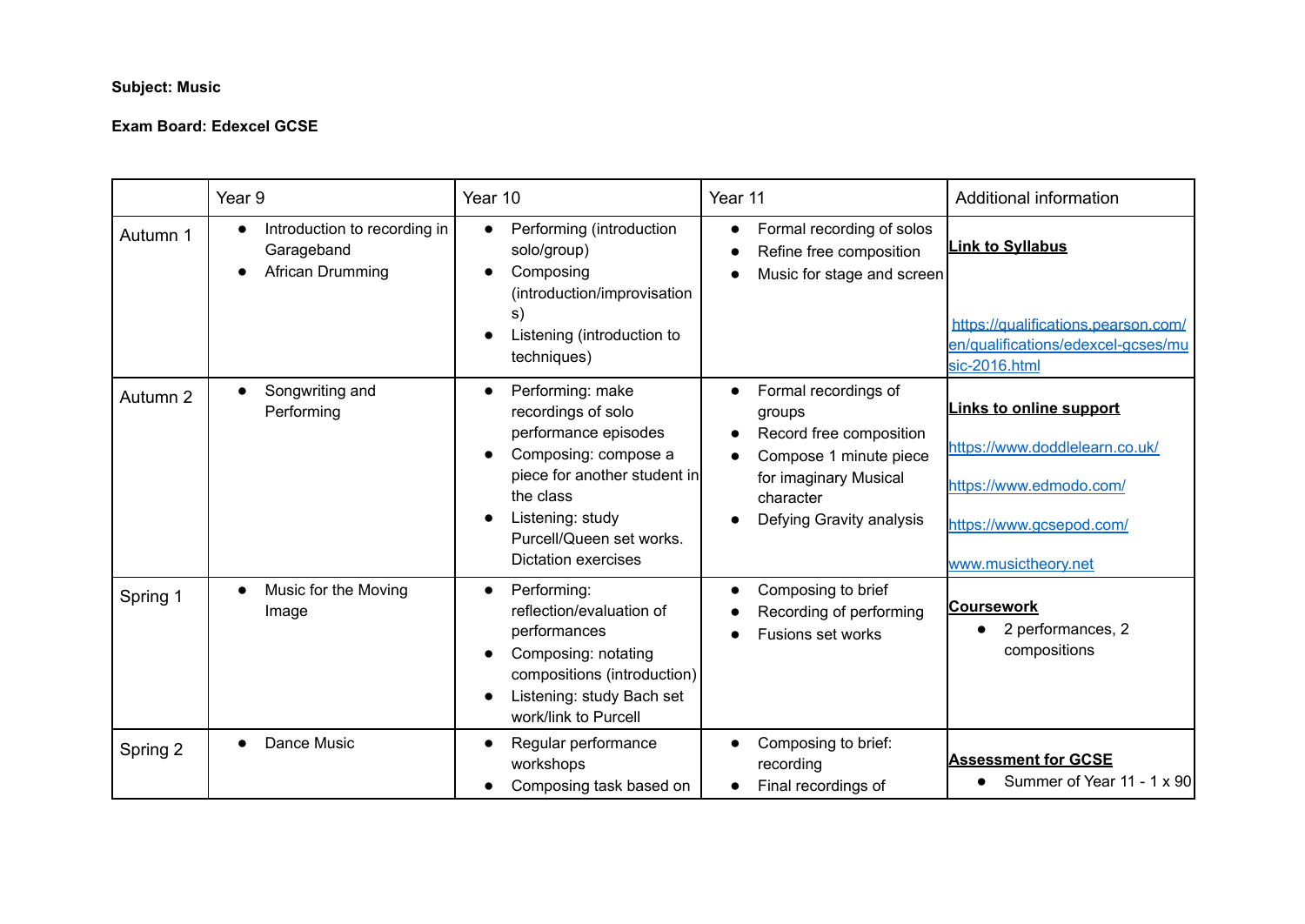|          |                              | motif (science Fiction<br>piece)<br>Listening: Beethoven set<br>work                                                       | performances<br>Fusions set works | minute Listening and<br>Appraising exam                                                                                           |
|----------|------------------------------|----------------------------------------------------------------------------------------------------------------------------|-----------------------------------|-----------------------------------------------------------------------------------------------------------------------------------|
| Summer 1 | Fusions<br>$\bullet$         | Select pieces to perform in<br>year 11<br>Plan free composition<br>Revise instrumental music<br><b>Explore Romanticism</b> | Revision<br>$\bullet$             | <b>Subject Specific Resources</b><br>Needed<br>Instrument, sheet music,<br>headphones, pencil,<br>eraser.<br><b>GCSE</b> workbook |
| Summer 2 | Music for Stage<br>$\bullet$ | Workshops/mock recitals<br>Work on free composition<br>Set work: defying gravity                                           | Revision                          |                                                                                                                                   |

## **Rock School Music Practitioners Course (Performing)**

|          | Year 9                                                           | Year 10                                                                                                                                                    | Year 11                                                                                            | Additional information                                                                   |
|----------|------------------------------------------------------------------|------------------------------------------------------------------------------------------------------------------------------------------------------------|----------------------------------------------------------------------------------------------------|------------------------------------------------------------------------------------------|
| Autumn 1 | Introduction to recording in  <br>Garageband<br>African Drumming | Performing (introduction<br>solo/group rehearsal and<br>performing skills)<br>Listening (introduction to<br>styles/musical<br>elements/how music<br>works) | Band rehearsals for set<br>piece performances<br>(preparation for final<br>external core unit 202) | <b>Link to Syllabus</b><br>https://www.rslawards.com/vocatio<br>nal/vocational-syllabus/ |
| Autumn 2 | Songwriting and<br>Performing                                    | Performing: intermediate<br>level band skills<br>Introduction to Unit 201ta                                                                                | Unit 202 brief released<br>10 hours Preparation time<br>personal /group                            | Links to online support                                                                  |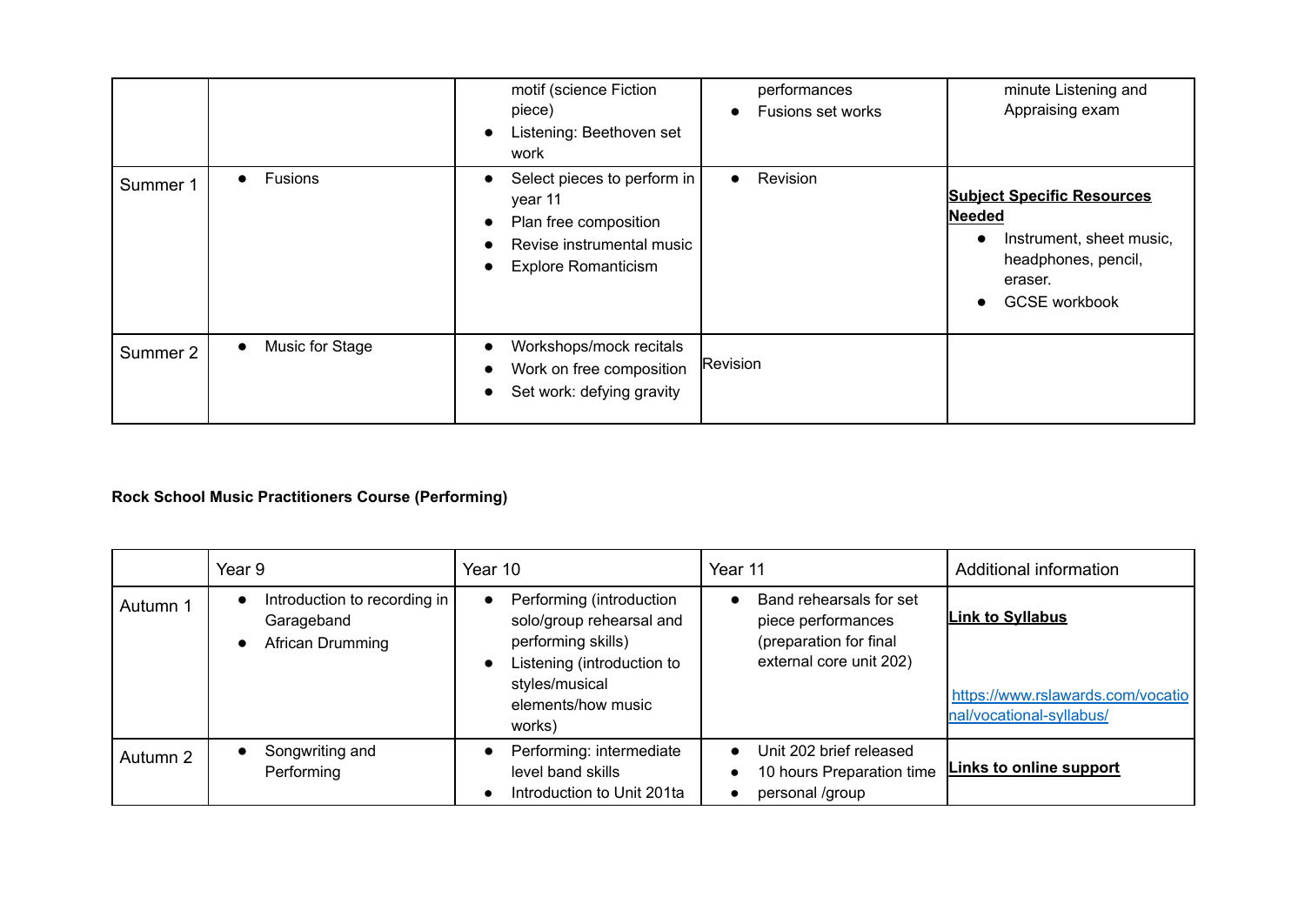|          |                                            | (listening to Music)                                                                                                                      | instrumental practice                                                                                 | https://www.doddlelearn.co.uk/<br>https://www.edmodo.com/<br>https://www.gcsepod.com/<br>www.musictheory.net |
|----------|--------------------------------------------|-------------------------------------------------------------------------------------------------------------------------------------------|-------------------------------------------------------------------------------------------------------|--------------------------------------------------------------------------------------------------------------|
| Spring 1 | Music for the Moving<br>$\bullet$<br>Image | Performing:<br>$\bullet$<br>reflection/evaluation of<br>performances<br>Introduction to Logic Pro<br>Unit 201 continues                   | Unit 202 controlled<br>$\bullet$<br>conditions commence (20<br>hours)                                 | <b>Coursework</b><br>Link to example brief<br>https://classroom.google.com/c/Mz<br>gyNzA4NzQzMzUy            |
| Spring 2 | Dance Music<br>$\bullet$                   | Regular performance<br>$\bullet$<br>workshops<br>Common Logic Pro<br>techniques<br>Unit 201 completion at end<br>of term                  | Performance for unit 202<br>Evaluation of unit 202<br>Deadline for submission<br>usually end of March |                                                                                                              |
| Summer 1 | Fusions<br>$\bullet$                       | Introduction to unit 204ta<br>Personal audit of current<br>skills and understanding<br>Band performance skills<br>(intermediate/advanced) | Course should now be<br>completed                                                                     | This qualification does NOT have a<br>written examination                                                    |
| Summer 2 | Music for Stage<br>$\bullet$               | Personal practice focused<br>on requirements of unit<br>204.<br>Completion date for unit<br>204: end of Summer term                       | Students have left school                                                                             |                                                                                                              |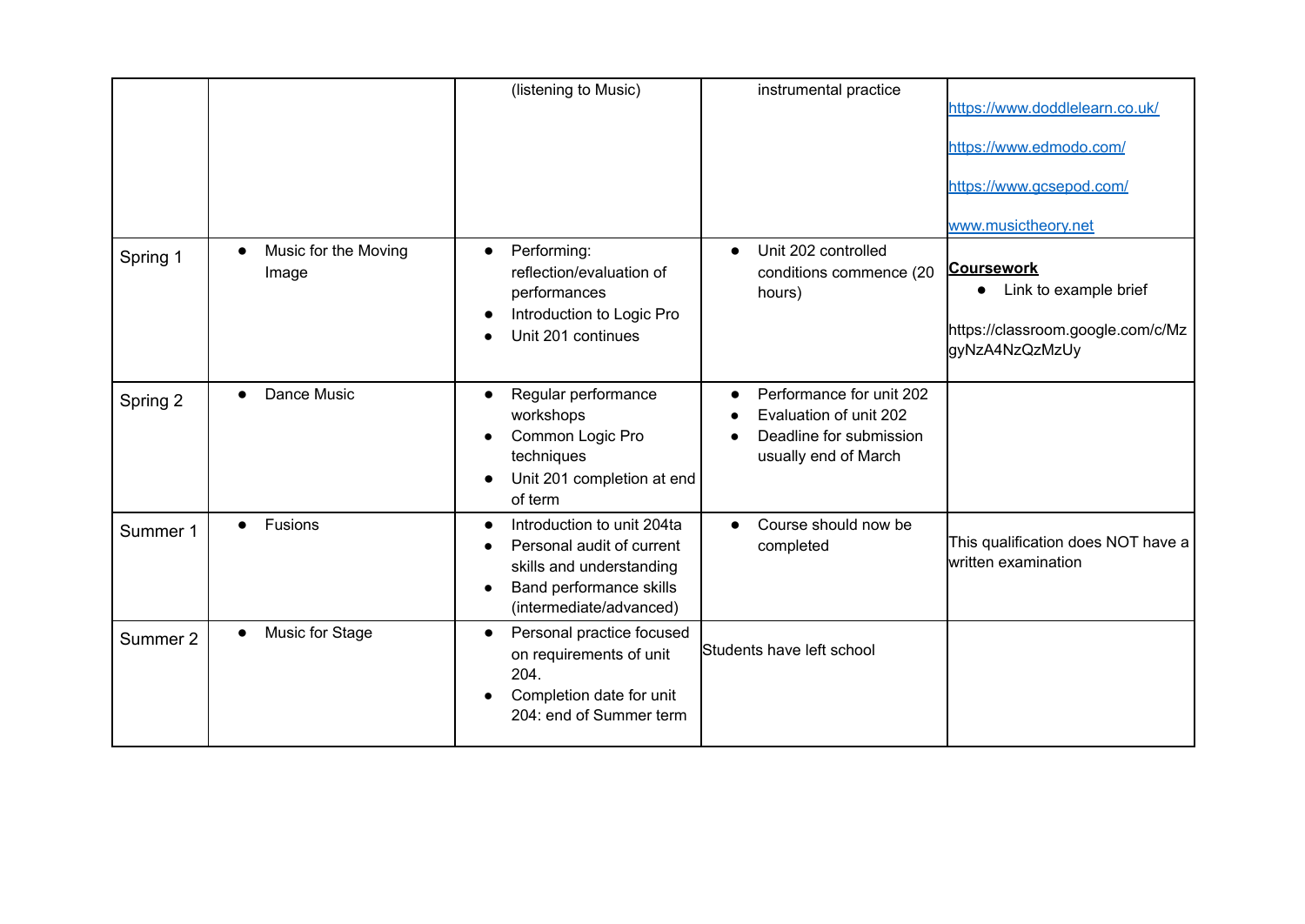## **Subject: PE GCSE**

#### **Exam Board: Edexcel**

|          | Year 10                                                                                                                                                                                                                                                                                       | Year 11                                                                                                                                                                                                                                                                                                            | Additional information                                                                                                                                                                                                                                                                                                                                                                                                       |
|----------|-----------------------------------------------------------------------------------------------------------------------------------------------------------------------------------------------------------------------------------------------------------------------------------------------|--------------------------------------------------------------------------------------------------------------------------------------------------------------------------------------------------------------------------------------------------------------------------------------------------------------------|------------------------------------------------------------------------------------------------------------------------------------------------------------------------------------------------------------------------------------------------------------------------------------------------------------------------------------------------------------------------------------------------------------------------------|
| Autumn 1 | <b>Component 2 Health and Performance -</b><br><b>Topic 2 Health Fitness and Wellbeing</b><br>• 1.1 Physical, emotional, social health<br>and fitness and well being<br>• 1.2 Sedentary lifestyles<br>• 1.3 Energy use, diet, nutrition and<br>hydration                                      | <b>Component 1 Fitness and Body Systems</b><br>- Topic 1 Applied Anatomy and<br><b>Physiology</b><br>• 1.1 Structure and function of the<br>musculoskeletal system<br>• 1.2 The structure and functions of the<br>cardiorespiratory systems                                                                        | <b>Link to Syllabus</b><br><b>• Full Course Specification</b><br>• Practical Performance Assessment<br><b>Criteria</b>                                                                                                                                                                                                                                                                                                       |
| Autumn 2 | - Topic 3 Physical Training<br>• 3.1 Health and Fitness<br>• 3.2 Components of fitness and fitness<br>tests<br>• 3.3 Principles of training and training<br>methods<br><b>Component 2 Health and Performance -</b><br><b>Topic 2 Sport Psychology</b><br>• 2.2 Goal setting and SMART targets | Component 1 Fitness and Body Systems Component 1 Fitness and Body Systems<br>- Topic 1 Applied Anatomy and<br><b>Physiology</b><br>• 1.2 The structure and functions of the<br>cardiorespiratory systems continued<br>• 1.3 Aerobic and anaerobic exercise<br>• 1.4 The short and long-term effects of<br>exercise | <b>Practical Assessments</b><br>• Students must be assessed in x3 sports.<br>The majority of sports will be assessed<br>in school anytime during the 2 year<br>course.<br><b>Video Evidence</b><br>• Sports not being assessed in school,<br>such as golf, gymnastics etc have to be<br>videoed. The correct criteria must be<br>met, using the link above in the 'Practical<br>Performance Assessment Criteria'<br>section. |
| Spring 1 | <b>Component 1 Fitness and Body Systems</b>                                                                                                                                                                                                                                                   | <b>Component 2 Health and Performance -</b><br><b>Topic 3 Socio-cultural influences</b>                                                                                                                                                                                                                            | <b>Link to published exam board</b><br><b>resources</b>                                                                                                                                                                                                                                                                                                                                                                      |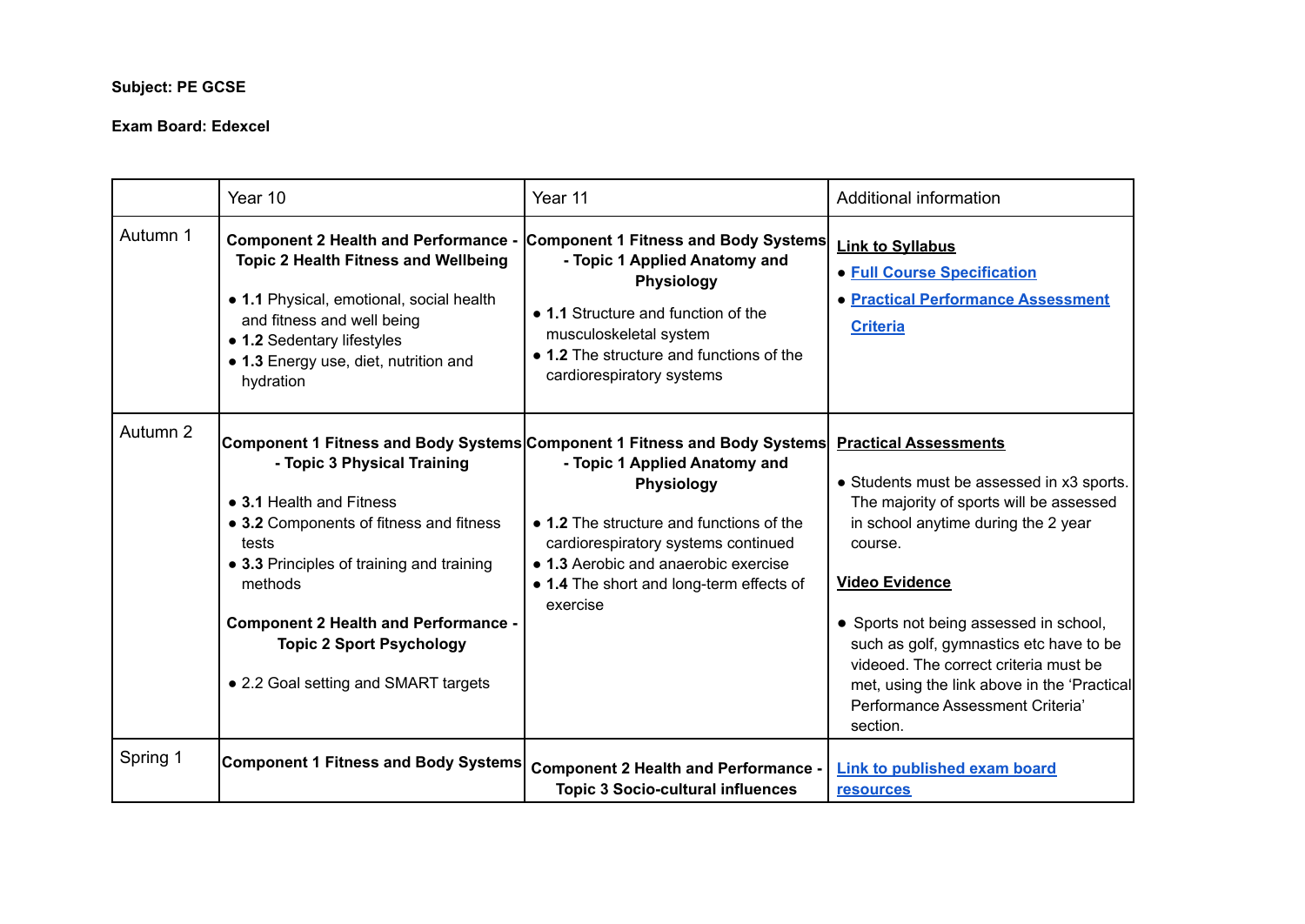|          | - Topic 3 Physical Training<br>• 3.6 Warm up and cool down<br><b>Component 4 Personal Exercise</b><br>Programme (PEP)<br>• Aim and planning analysis                                                                                                                                                                               | • 3.1 Engagement Patterns of different<br>social groups in physical activity and<br>sport<br>• 3.2 Commercialisation of physical<br>activity and sport<br>• 3.3 Ethical and socio-cultural issues in<br>sport and physical activity |                                                                                  |
|----------|------------------------------------------------------------------------------------------------------------------------------------------------------------------------------------------------------------------------------------------------------------------------------------------------------------------------------------|-------------------------------------------------------------------------------------------------------------------------------------------------------------------------------------------------------------------------------------|----------------------------------------------------------------------------------|
| Spring 2 | <b>Component 4 Personal Exercise</b><br>Programme (PEP)<br>• Carrying out and monitoring of PEP<br>• Evaluation of data and programme                                                                                                                                                                                              | Component 1 Fitness and Body Systems<br>- Topic 2 Movement Analysis<br>• 2.1 Lever systems<br>• 2.2 Planes and axes of movement                                                                                                     | <b>Link to online support</b>                                                    |
| Summer 1 | <b>Component 1 Fitness and Body Systems</b><br>- Topic 3 Physical Training<br>• 3.5 Injuries and performance enhancing<br>drugs<br><b>Component 2 Health and Performance -</b><br><b>Topic 2 Sport Psychology</b><br>• 2.1 Classification of skill<br>• 2.3 Guidance and feedback<br>• 2.4 Mental preparation<br>• 4.1 Use of Data | <b>Revision for exams</b>                                                                                                                                                                                                           | <b>Subject Specific Resources Needed</b><br>Calculator<br>PE kit for practical's |
| Summer 2 | <b>Revision and Mock Preparation</b>                                                                                                                                                                                                                                                                                               | Course completed by end of May                                                                                                                                                                                                      | <b>Exams for GCSE PE</b><br>Summer of Year 11                                    |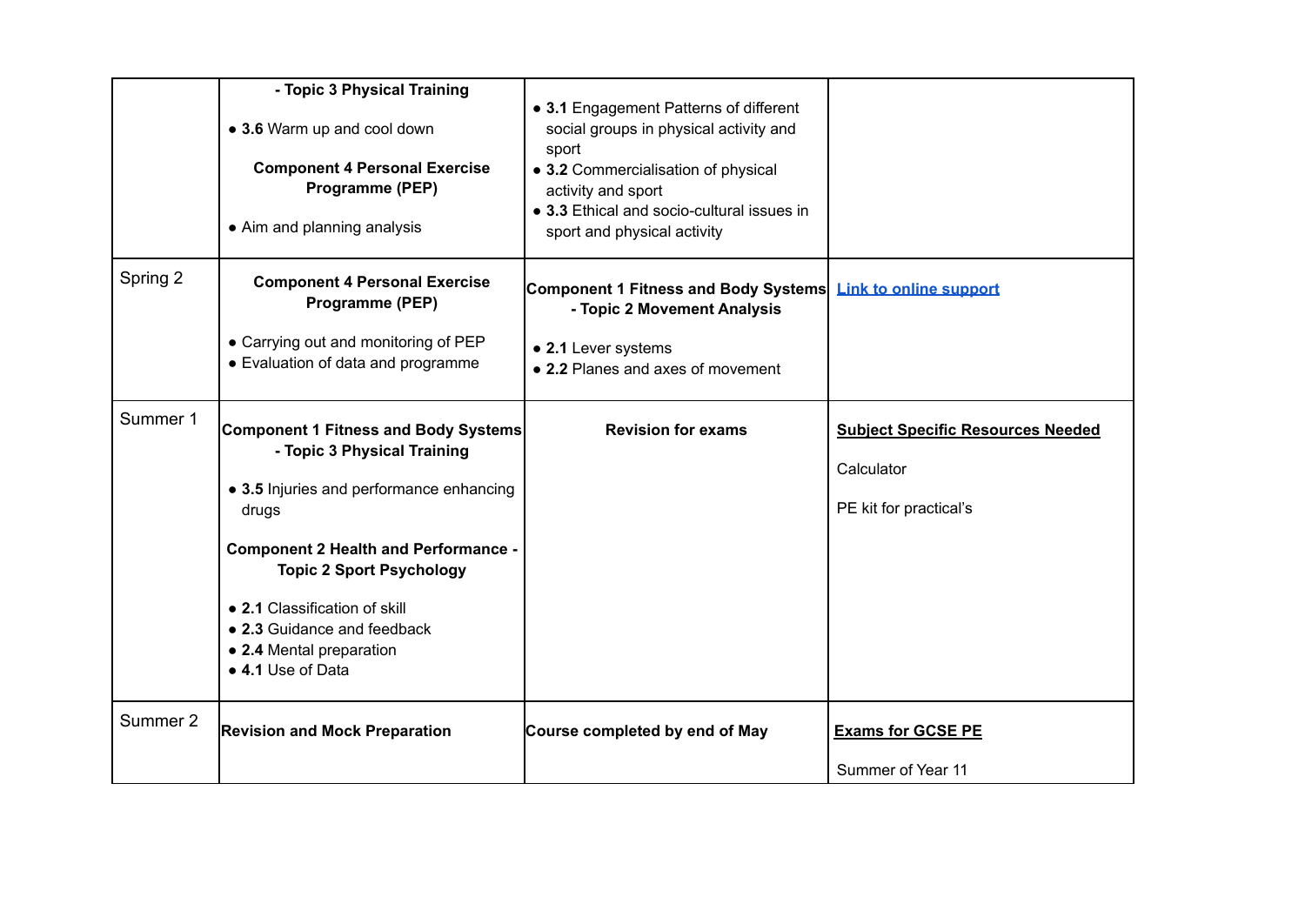|  | Component 1 Fitness and Body Systems -<br>1hr 45mins 90 marks |
|--|---------------------------------------------------------------|
|  | Component 2 Health and Performance -<br>1hr 15mins 70 marks   |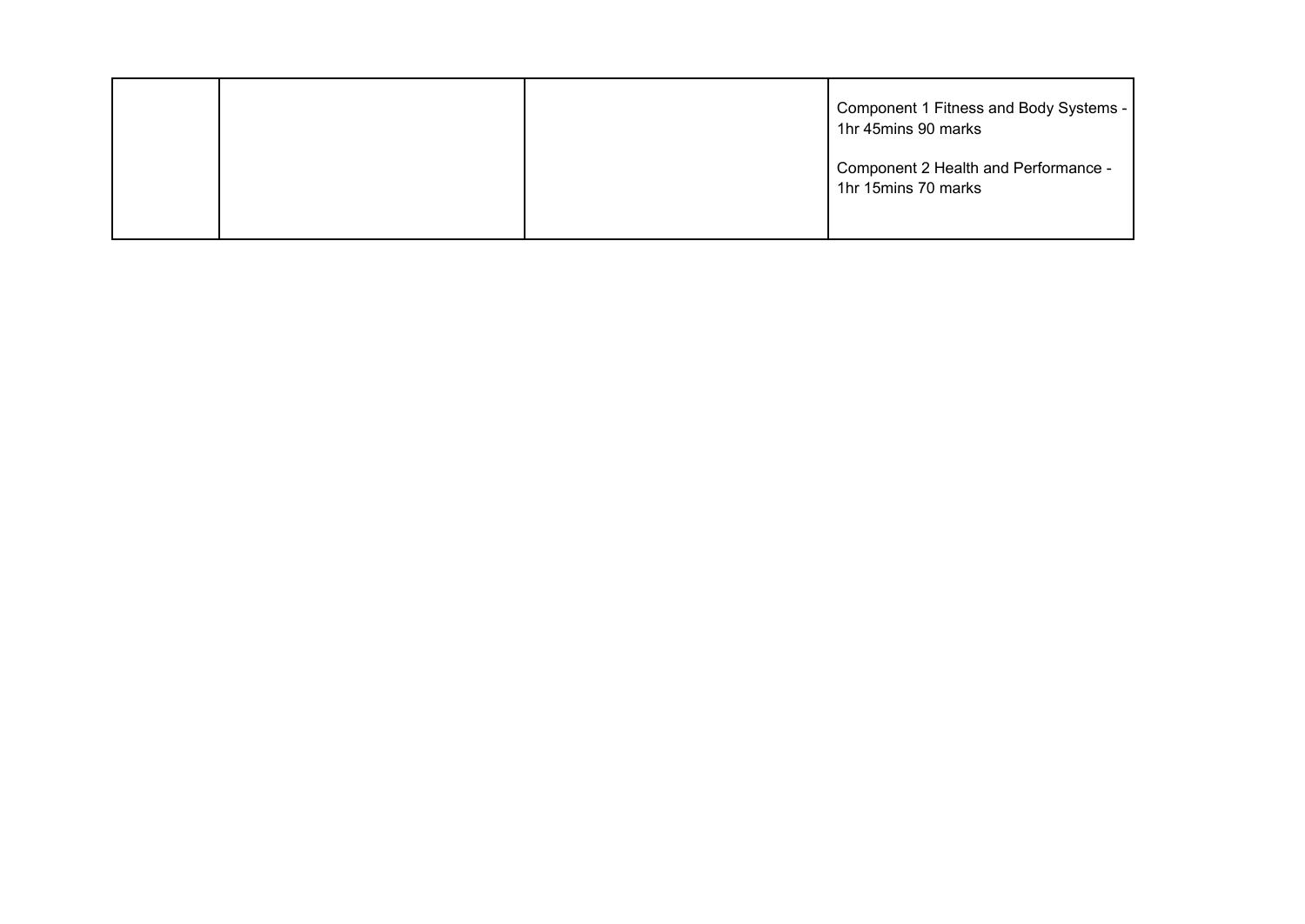## **Subject: PE A level (2016 course)**

#### **Exam Board: Edexcel**

|          | Year 12                                                                                                                |                                                                                                                                                        | Year 13                                                                                                 |                                                                       | Coursework                                                        | Additional<br>information                                                                      |
|----------|------------------------------------------------------------------------------------------------------------------------|--------------------------------------------------------------------------------------------------------------------------------------------------------|---------------------------------------------------------------------------------------------------------|-----------------------------------------------------------------------|-------------------------------------------------------------------|------------------------------------------------------------------------------------------------|
|          | Paper 1 - Anatomy<br>and Physiology                                                                                    | Paper 2 - Social<br>Principles and<br>Psychology                                                                                                       | Paper 1 - Anatomy<br>and Physiology.<br><b>Exercise Physiology</b><br>and Applied<br>Movement Analysis. | Paper 2 - Social<br>Principles and<br>Psychology                      | Component 3<br>(Practical<br>Performance)<br>Component 4<br>(PDP) |                                                                                                |
| Autumn 1 | <b>Induction Task</b><br>responses and<br><b>Baseline</b><br>Assessments<br>1.1 Muscular and<br><b>Skeletal System</b> | <b>Induction Task</b><br>responses and<br><b>Baseline</b><br>Assessments<br>3.1 Coach and<br>performer<br>3.2 Classification and<br>transfer of skills | (2.2 Preparation and<br>Training)                                                                       | 5.1 The factors<br>leading to<br>development of<br>modern day sport   | (2.2 Preparation<br>and Training)                                 | <b>ISBN of textbooks</b><br><b>ISBN-10:</b><br>190142488X<br><b>ISBN-13:</b><br>978-1901424881 |
| Autumn 2 | 1.3 Neuromuscular<br>system.                                                                                           | 3.3 Learning theories<br>3.4 Practices                                                                                                                 | (2.1 Diet and<br>Nutrition)<br>2.3 Injury prevention<br>and rehabilitation                              | 5.2 Globalisation of<br>sport<br>5.3<br>Commercialisation of<br>sport | PA and PDP<br>Coursework<br>(2.1 Diet and<br>Nutrition)           | Link to Syllabus<br><b>Specification</b>                                                       |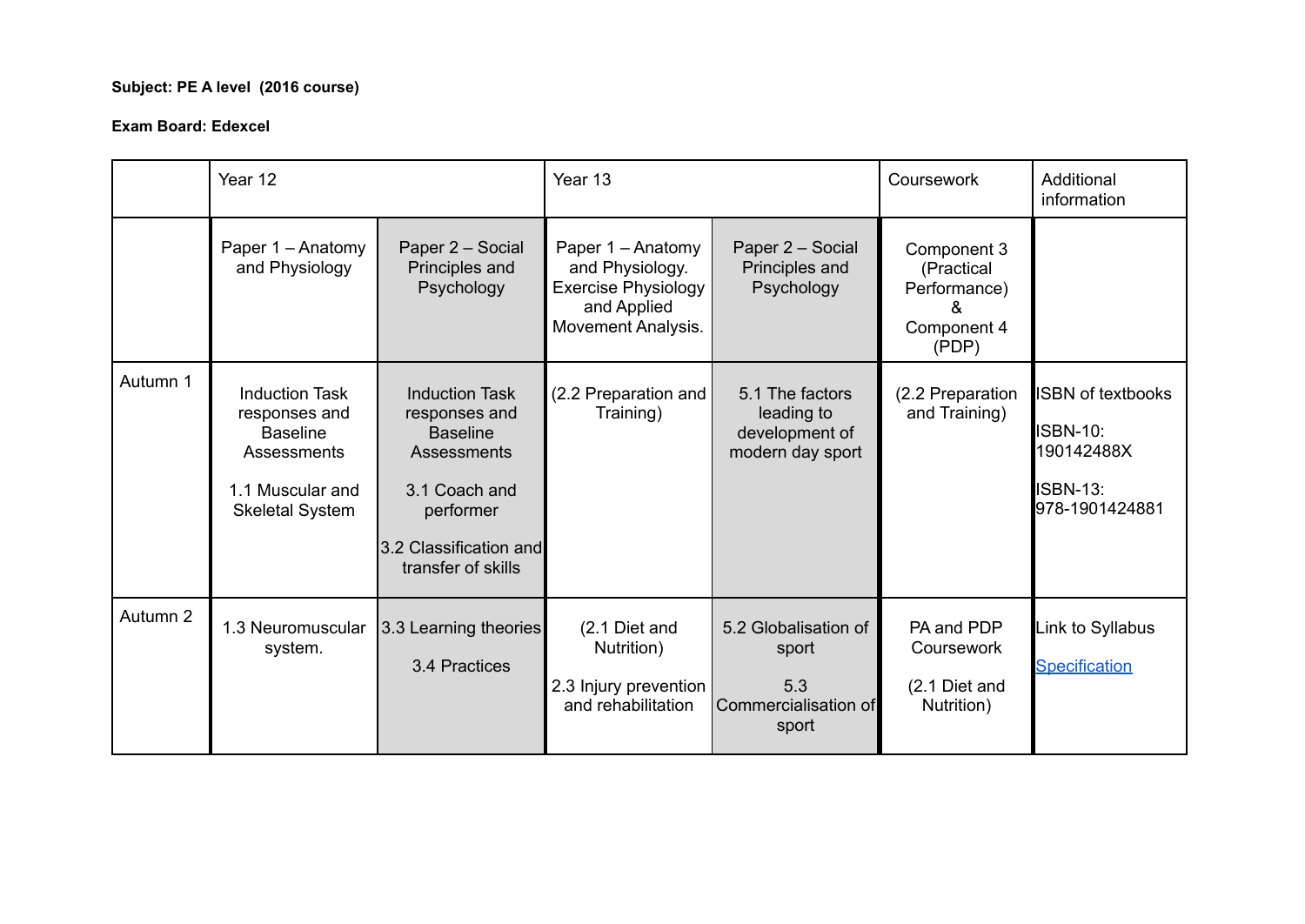| Spring 1 | 1.2 Cardiovascular<br>and Cardiorespiratory<br>systems | 3.5 Guidance<br>3.6 Feedback                                                                         | 2.4 Linear Motion<br>2.5 Angular Motion<br>2.6 Projectile Motion<br>2.7 Fluid Mechanics | 5.4 Ethics and<br>deviance in sport<br>5.5 Relationship<br>between sport and<br>media                                         | Assessment<br>Paper 1 - 40%<br>Paper 2 - 30%                                    |
|----------|--------------------------------------------------------|------------------------------------------------------------------------------------------------------|-----------------------------------------------------------------------------------------|-------------------------------------------------------------------------------------------------------------------------------|---------------------------------------------------------------------------------|
| Spring 2 | 1.4 Energy systems                                     | 3.7 Memory models<br>4.1 Factors that can<br>influence an<br>individual                              | 2.4 Linear Motion<br>2.5 Angular Motion<br>2.7 Fluid Mechanics                          | 5.6 Development<br>routes from talent ID<br>to elite<br>2.6 Projectile Motion   5.7 Participation and<br>health of the nation | Coursework<br>Component 3-<br>PRACTICAL (15%)<br>Component 4 -<br>PDP (15%)     |
| Summer 1 | 1.4 Energy systems                                     | 4.2 Dynamics of a<br>group and their<br>influence<br>4.3 Goal setting                                | Exam                                                                                    | Exam                                                                                                                          | Links to online<br>support<br><b>Online support</b>                             |
| Summer 2 |                                                        | 1.4 Energy systems   4.4 Attribution Theory<br>4.6 Leadership<br>4.5 Confidence and<br>self-efficacy |                                                                                         |                                                                                                                               | <b>Subject Specific</b><br>Resources Needed<br>PE kit for practical<br>sessions |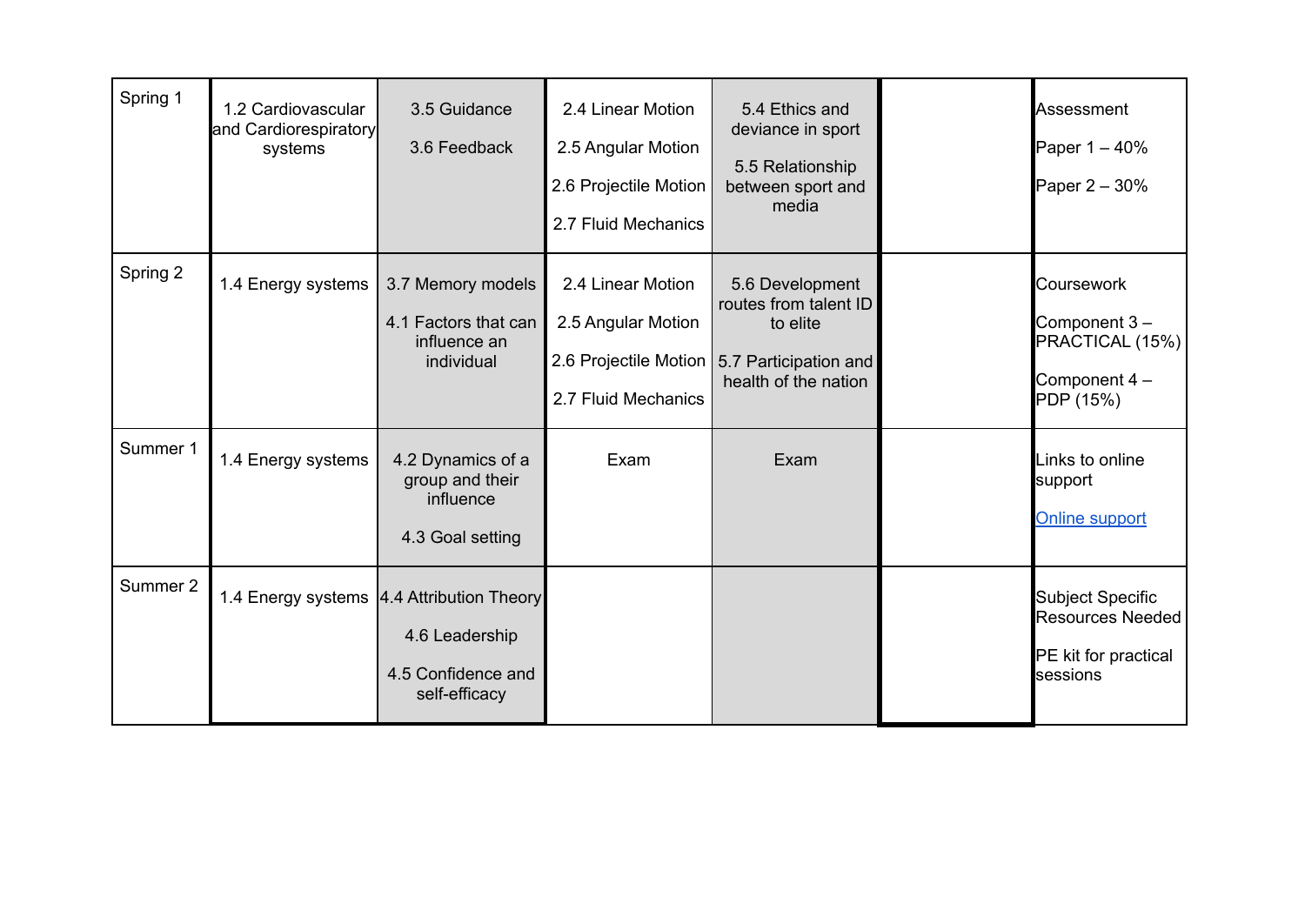## **Subject: Philosophy and Ethics A level**

#### **Exam Board: OCR**

|          | Year 12                                                 |                                                                                 | Year 13                                                            |                                                                     | Additional information                                                                                                                  |
|----------|---------------------------------------------------------|---------------------------------------------------------------------------------|--------------------------------------------------------------------|---------------------------------------------------------------------|-----------------------------------------------------------------------------------------------------------------------------------------|
| Autumn 1 | <b>Ethics</b><br><b>Natural Law</b><br>Situation ethics | Philosophy<br>Ancient philosophical<br>influences<br>Soul, mind & soul          | <b>Christian Thought</b><br>Augustine and human<br>nature          | <b>Christian Thought</b><br>Religious pluralism<br>and the theology | <b>Link to Syllabus</b><br>https://www.ocr.org.uk/Images/242913<br>-specification-accredited-a-level-gce-r<br>eligious-studies-h573.pdf |
| Autumn 2 | <b>Ethics</b><br><b>Utilitarianism</b>                  | Philosophy<br>Arguments based on<br>observation<br>Arguments based on<br>reason | <b>Christian Thought</b><br>Dearth and after life                  | <b>Christian Thought</b><br>Religious pluralism<br>and the theology | <b>Assessment for A Level</b><br>3 x 2 hour exam 120 marks per paper                                                                    |
| Spring 1 | <b>Ethics</b><br>Kantian ethics<br>Conscience           | Philosophy<br>Religious experience                                              | <b>Christian Thought</b><br><b>Knowledge of God's</b><br>existence | <b>Christian Thought</b><br>Gender and society                      | <b>Coursework</b><br><b>None</b>                                                                                                        |
| Spring 2 | <b>Ethics</b><br>Euthanasia                             | Philosophy<br>The problem of evil                                               | <b>Christian Thought</b><br>The person of Jesus<br>Christ          | <b>Christian Thought</b><br>Gender and theology                     | <b>Links to online support</b><br>https://www.ocr.org.uk/Images/267056<br>-the-ocr-guide-to-revision.pdf                                |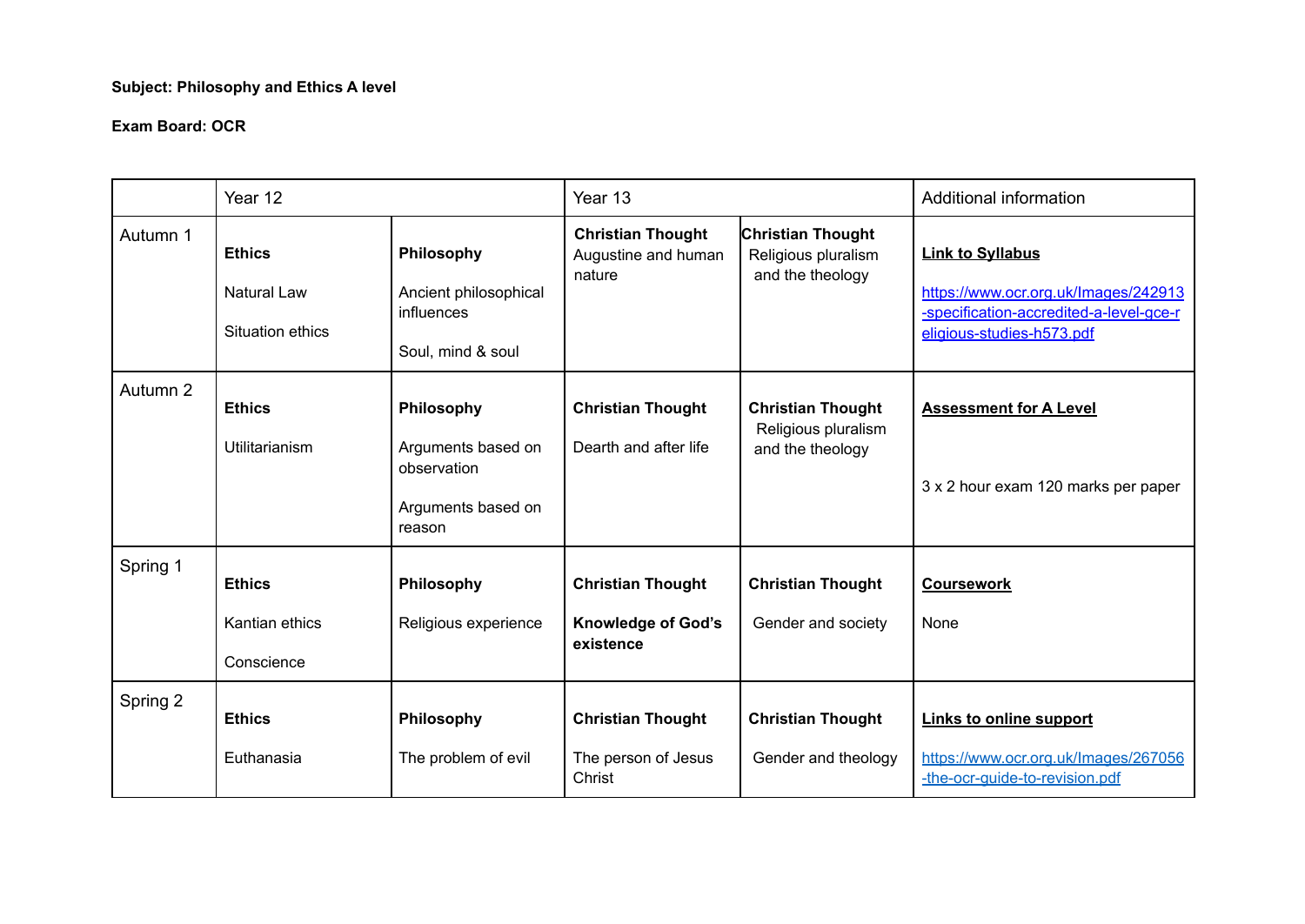|          | <b>Business ethics</b>                   |                                  |                                                           |                                                            | https://revisionworld.com/a2-level-leve<br>I-revision/religious-studies-level-revisi<br><u>on</u>                                                                                                  |
|----------|------------------------------------------|----------------------------------|-----------------------------------------------------------|------------------------------------------------------------|----------------------------------------------------------------------------------------------------------------------------------------------------------------------------------------------------|
| Summer 1 | <b>Ethics</b><br>Sexual ethics           | Philosophy<br>The nature of God  | <b>Christian Thought</b><br>Christian moral<br>principles | <b>Christian Thought</b><br>The Challenge of<br>Secularism | <b>Subject specific resources</b><br>recommended<br>Revision guide<br>https://www.amazon.co.uk/Revision-N<br>otes-Level-Religious-Studies<br>Ethics, Philosophy and Christian<br>Thought (3 books) |
| Summer 2 | <b>Ethics</b><br>Meta ethics<br>Revision | Philosophy<br>Religious language | <b>Christian Thought</b><br>Christian moral action        | <b>Christian Thought</b><br>iberation theology and<br>Marx | <b>Homework</b><br>Students will complete research tasks,<br>glossaries, presentations, and essay<br>writing.                                                                                      |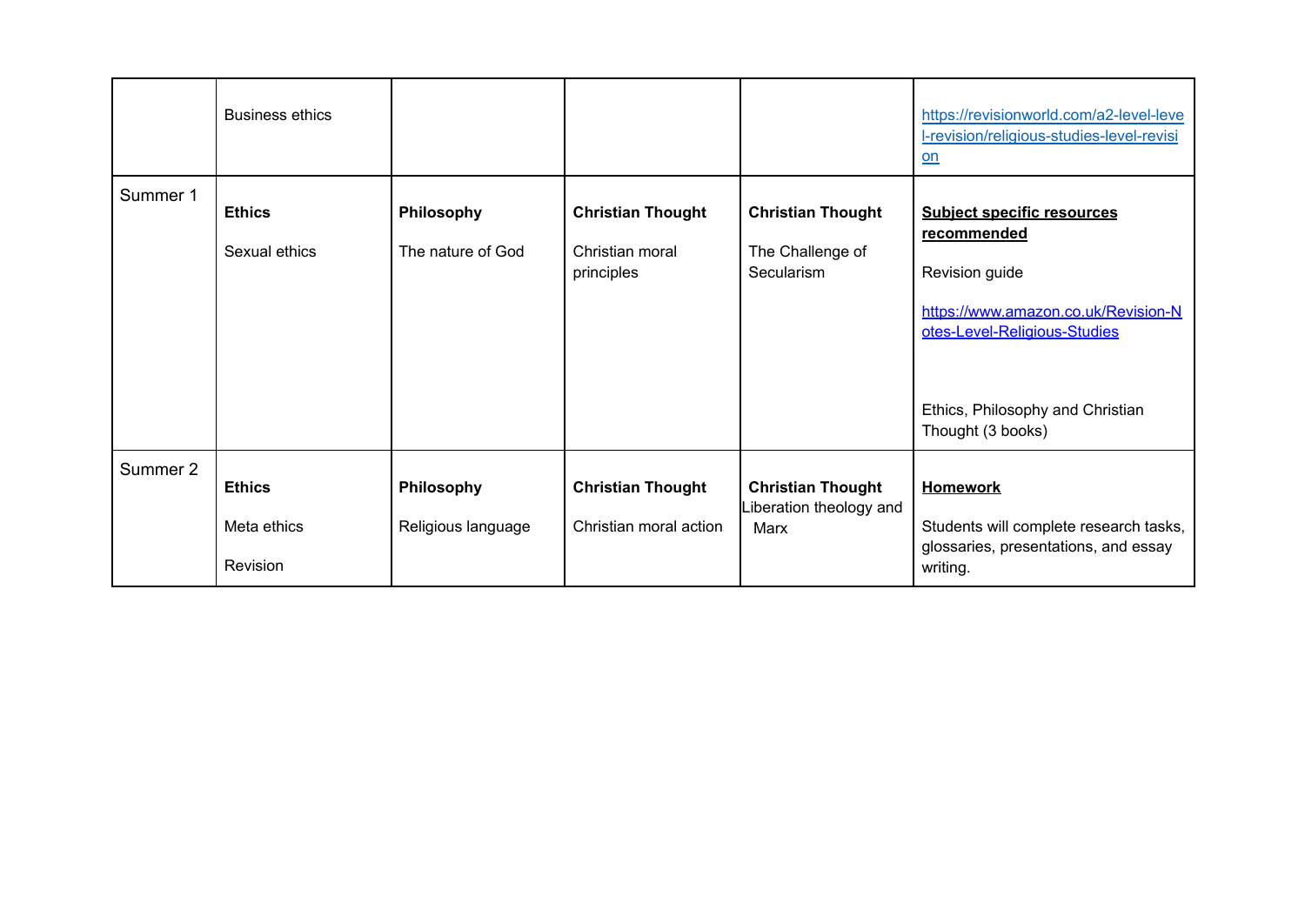## **Subject: Photography GCE A\*-E**

| Autumn 1 | <b>Review A Level Induction Project</b><br>Foundation projects to support the<br>Assessment Objectives as well as<br>specific skills and techniques:<br><b>Dark room</b> - Pinhole cameras & film<br><b>Urban Landscape - Digital &amp; Film</b><br>photography | <b>Component 1: Personal</b><br>Investigation<br>Further development of<br>ideas and<br>experimentation<br><b>Plan &amp; Produce</b><br><b>Refined and highly</b><br>developed outcome<br>First draft essay<br>deadline                                                                                                                      | <b>Link to Syllabus</b><br>AQA GCE Art & Design - Photography<br>7206<br>https://www.aga.org.uk/subjects/art-and-des<br>ign/as-and-a-level/art-and-design                                                          |
|----------|-----------------------------------------------------------------------------------------------------------------------------------------------------------------------------------------------------------------------------------------------------------------|----------------------------------------------------------------------------------------------------------------------------------------------------------------------------------------------------------------------------------------------------------------------------------------------------------------------------------------------|--------------------------------------------------------------------------------------------------------------------------------------------------------------------------------------------------------------------|
| Autumn 2 | Foundation projects to support the<br>Assessment Objectives as well as<br>specific skills and techniques:<br><b>Portraits / Environmental Portraits / Flash</b><br>photography / Transcriptions                                                                 | <b>Component 1: Personal</b><br>Investigation<br><b>Final deadline essay</b><br>Continued to develop<br>and experiment with<br>ideas, refine, plan,<br>research, investigate,<br>introduce/reject new<br>practitioners more<br>shoots/ annotate<br>contact<br>sheets/photography<br><b>Plan Ambitious and</b><br><b>High Quality Outcome</b> | <b>Assessment for GCE</b><br>Component 1 - Personal Investigation -<br>60%<br>Component 2 - Externally Set Task - 40%<br>All work is marked by the centre and<br>moderated by AQA during a visit to the<br>centre. |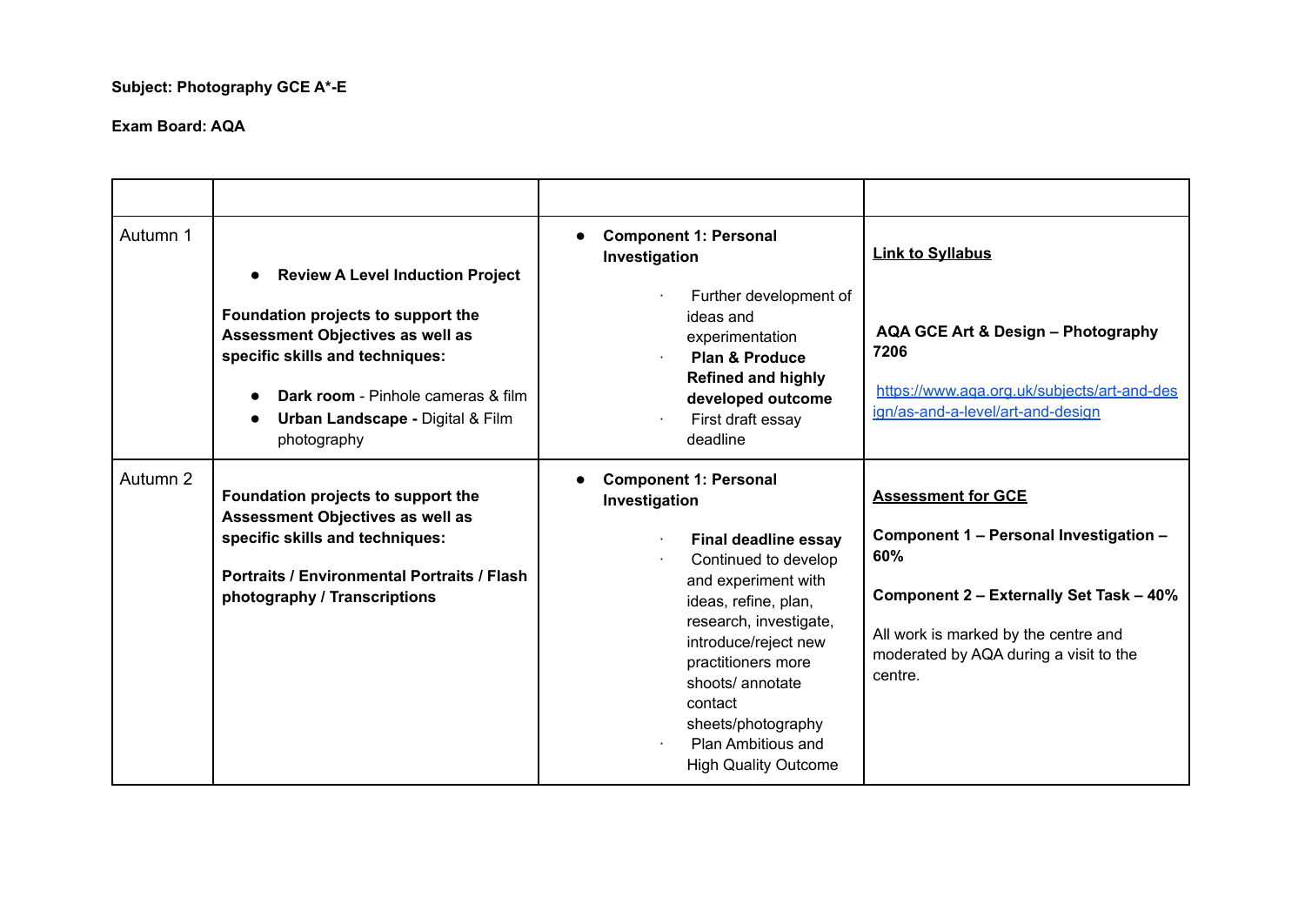| Spring 1 | Photo Manipulation / Destruction -<br><b>Physical &amp; Digital</b>        | <b>Component 1: Personal</b><br>$\bullet$<br>Investigation<br>Completion of Ambitious and High Quality<br>Outcome<br><b>Component 2: Externally</b><br><b>Assignment</b><br><b>Exam Preparation Period</b> | Links to online support<br><b>Artcylopedia</b><br><b>The National Gallery</b><br><b>Saatchi Gallery</b><br><b>Tate</b><br><b>Aperture</b>                                                                                                                                                                       |
|----------|----------------------------------------------------------------------------|------------------------------------------------------------------------------------------------------------------------------------------------------------------------------------------------------------|-----------------------------------------------------------------------------------------------------------------------------------------------------------------------------------------------------------------------------------------------------------------------------------------------------------------|
| Spring 2 | <b>Photo Manipulation / Destruction -</b><br><b>Physical &amp; Digital</b> | <b>Component 2: Externally Set</b><br>$\bullet$<br><b>Assignment</b><br><b>Exam Preparation Period</b>                                                                                                     | <b>BOOOOOOOM! Online Art magazine</b><br><b>Colossal Online Art magazine</b><br><b>Lens Culture</b><br><b>Masters of Photography</b><br><b>National Media Museum</b><br><b>The Photographers Gallery</b><br><b>Troika Editions Online contemporary</b><br>photography<br><b>1000 Words Photography Magazine</b> |
| Summer 1 | <b>Component 1: Personal</b><br>Investigation                              | <b>Component 2: Externally Set</b><br>$\bullet$<br><b>Assignment</b><br>15 hour exam                                                                                                                       | Camera with ability to change settings<br>such as Aperture, ISO and Shutter Speed                                                                                                                                                                                                                               |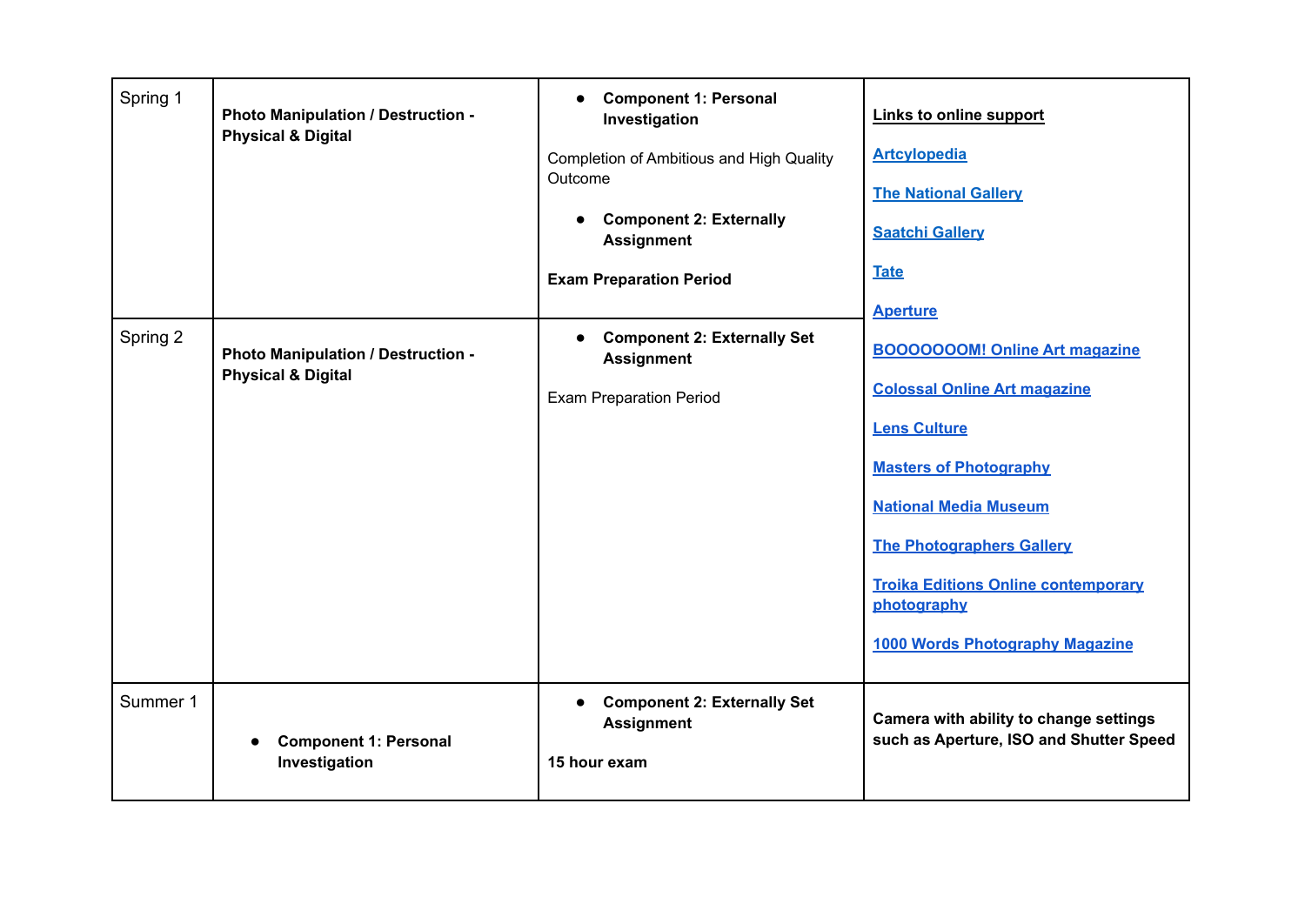|          | Introduce Component 1 Coursework.<br>Mindmap, initial research, 2-3 artist research<br>and analysis, comparative study,<br>photography, shoots, contact sheets<br>and edits.                                                                                                                         | A Level Photography Coursework<br>$\bullet$<br><b>Deadline</b><br><b>Review &amp; Refine Coursework</b><br>A Level Photography Course completed<br>by May half term | Please note that all resources are<br>available from the LRC<br>A3/A4 sketchbook White and Black<br>$\bullet$<br>Pages<br>White Gel pens<br>$\bullet$<br>Glue stick<br>$\bullet$<br>Scissor<br>Double sided Tape<br>Biro & fine liners<br>A1/A2 Art folder to be able to<br>transport artwork and sketchbook<br>Other useful resources:<br>Memory stick / portable hard drive<br>Other lens |
|----------|------------------------------------------------------------------------------------------------------------------------------------------------------------------------------------------------------------------------------------------------------------------------------------------------------|---------------------------------------------------------------------------------------------------------------------------------------------------------------------|---------------------------------------------------------------------------------------------------------------------------------------------------------------------------------------------------------------------------------------------------------------------------------------------------------------------------------------------------------------------------------------------|
| Summer 2 | <b>Component 1: Personal</b><br>$\bullet$<br>Investigation<br>Year 13 Entrance Exams<br>Artist response and stylisation<br>Sustained Outcome(s), Evaluations.<br>Introduce Essay 1000-3000 words- Title,<br>Introduction, Artists analysis and<br>visits to be completed over the<br>summer holiday. |                                                                                                                                                                     |                                                                                                                                                                                                                                                                                                                                                                                             |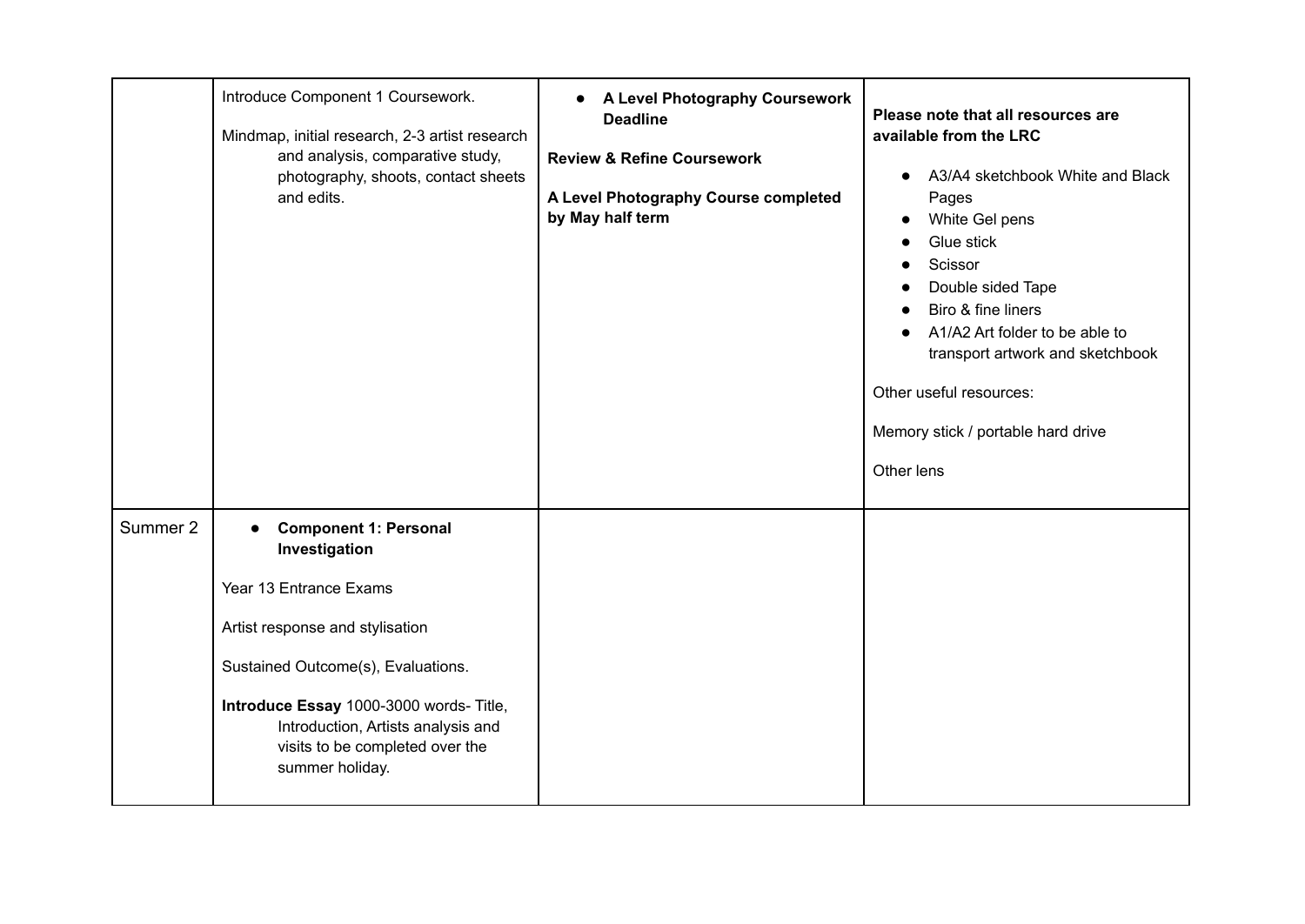## **Subject: Politics A- Level**

| Autumn 1 | Democracy in the UK<br>Constitution of the UK                              | Nationalism<br>Conservatism<br><b>US Elections</b><br><b>US Constitution</b> | <b>Link to Syllabus</b><br>https://www.aga.org.uk/subiects/government-a<br>nd-politics/as-and-a-level/politics-7152                                                                                                        |
|----------|----------------------------------------------------------------------------|------------------------------------------------------------------------------|----------------------------------------------------------------------------------------------------------------------------------------------------------------------------------------------------------------------------|
| Autumn 2 | Elections in the UK<br>Devolution and EU                                   | <b>US Elections and Parties</b><br><b>US Judiciary</b>                       | <b>Assessment for A level</b><br>Summer of Year 13<br>3 x 120 minute exams<br>1 x UK, 1 x US & Comparative, 1 x<br>$\bullet$<br>ideologies                                                                                 |
| Spring 1 | <b>UK Parties</b><br>$\bullet$<br>UK Parliament & PM                       | <b>US Presidency</b><br>US Parties and Pressure Groups                       | <b>Coursework</b><br>None<br>$\bullet$                                                                                                                                                                                     |
| Spring 2 | <b>UK Pressure Groups</b><br>$\bullet$<br><b>UK Judiciary</b><br>$\bullet$ | US Presidency / Congress<br>US Pressure Groups/ Civil Rights                 | Links to online support<br>Sample papers:<br>https://www.aga.org.uk/subjects/government-a<br>nd-politics/as-and-a-level/politics-7152/assess<br>ment-resources<br>Seneca:<br>https://www.senecalearning.com/blog/a-level-p |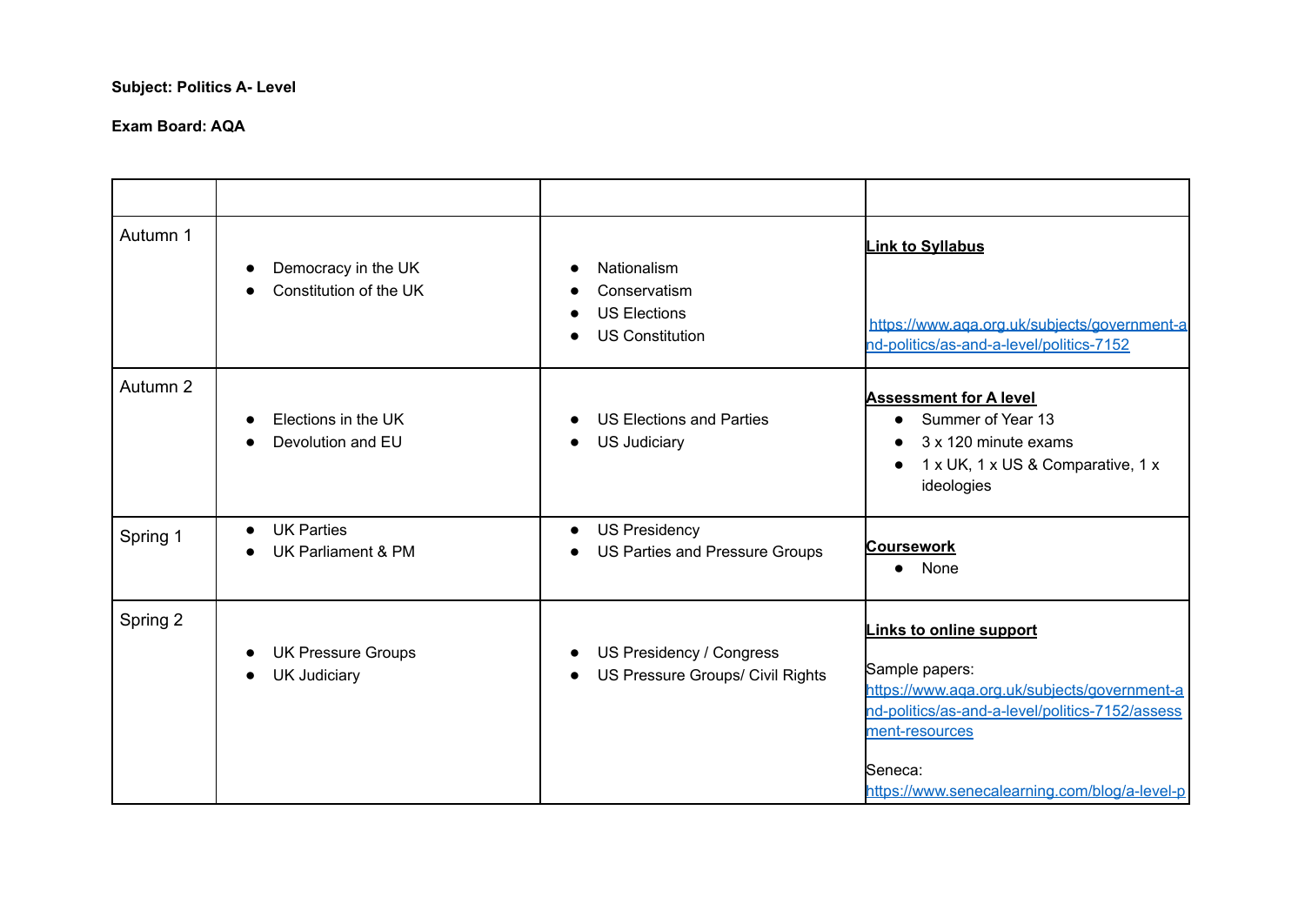|          |                                                                                                            |                               | olitical-studies-revision/<br>Tutor2u: https://www.tutor2u.net/politics<br>Studyrocket:<br>https://www.youtube.com/channel/UCJCVkxB<br>AejMYpE6UrKeGnJQ<br>A Level Politics: http://alevelpolitics.com/      |
|----------|------------------------------------------------------------------------------------------------------------|-------------------------------|--------------------------------------------------------------------------------------------------------------------------------------------------------------------------------------------------------------|
| Summer 1 | Liberalism<br>$\bullet$<br>Socialism<br>0                                                                  | Comparative UK/US<br>Revision | <b>Subject Specific Resources Needed</b><br>Textbooks for each unit<br>$\bullet$<br>Access to newspapers and radio news<br>$\bullet$<br>Access to online new sites and social<br>$\bullet$<br>media networks |
| Summer 2 | Liberalism<br>$\bullet$<br>Socialism<br>$\bullet$<br>Nationalism<br>$\bullet$<br>Conservatism<br>$\bullet$ | Revision                      |                                                                                                                                                                                                              |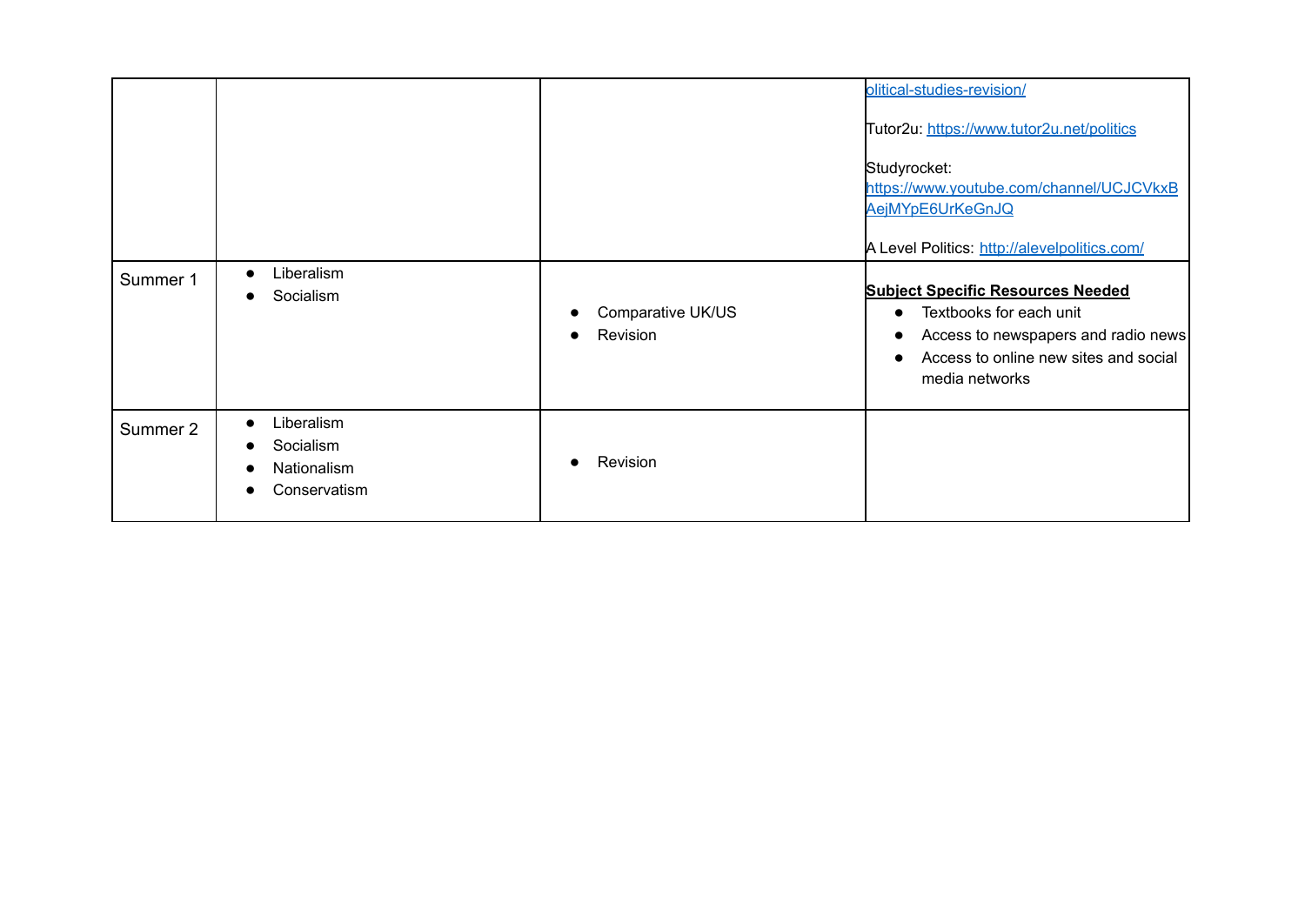# **Subject: Psychology GCSE and A-Level**

#### **Exam Board: OCR**

|          | Year 10                                                                                                                                                                                                                            | Year 11                                                                                                                     | Year 12                                                                                                                                                                  | Year 13                                                                                                                                          | Additional<br>information                                                                                                                                                                                                                                    |
|----------|------------------------------------------------------------------------------------------------------------------------------------------------------------------------------------------------------------------------------------|-----------------------------------------------------------------------------------------------------------------------------|--------------------------------------------------------------------------------------------------------------------------------------------------------------------------|--------------------------------------------------------------------------------------------------------------------------------------------------|--------------------------------------------------------------------------------------------------------------------------------------------------------------------------------------------------------------------------------------------------------------|
| Autumn 1 | lintro to course<br><b>Research methods</b><br>planning research<br>Doing research<br>Analysing research<br>Ethics<br>Sampling<br>Observation<br><b>Experiments</b><br>Self Report<br>Data Recording, Analysis<br>and Presentation | <b>Criminal Psychology</b><br>key concepts<br>$\bullet$<br>core theories<br>core studies<br>application<br>13 mark practice | <b>Research Methods and</b><br><b>Techniques</b><br><b>Planning and Conducting</b><br>Research<br><b>Data Recording, Analysis</b><br>land Presentation<br><b>DEBATES</b> | <b>MENTAL HEALTH</b><br>The historical context of mental<br>health<br>The medical model<br>Alternatives to the medical model   Link to resources | <b>Link to Syllabus</b><br>http://www.ocr.org.uk/q<br>ualifications/gcse/gcse<br>psychology-j203-from<br>-2017/<br>T:\Staff<br>Resources\Hummani<br><u>ties\SCHEMES OF</u><br><b>WORK\Social</b><br>Sciences\Psycholog<br><b>VIGCSEINew GCSE</b><br>pec 2017 |
| Autumn 2 | <b>Social influence</b><br>key concepts                                                                                                                                                                                            | <b>Psychological Problems</b>                                                                                               | Core studies for<br><b>Cognitive and Social</b>                                                                                                                          | <b>CRIMINAL PSYCHOLOGY</b><br>What makes a criminal                                                                                              | https://www.ocr.org.<br>uk/qualifications/as-<br>and-a-level/psycholo<br>gy-h167-h567-from-2<br>015/                                                                                                                                                         |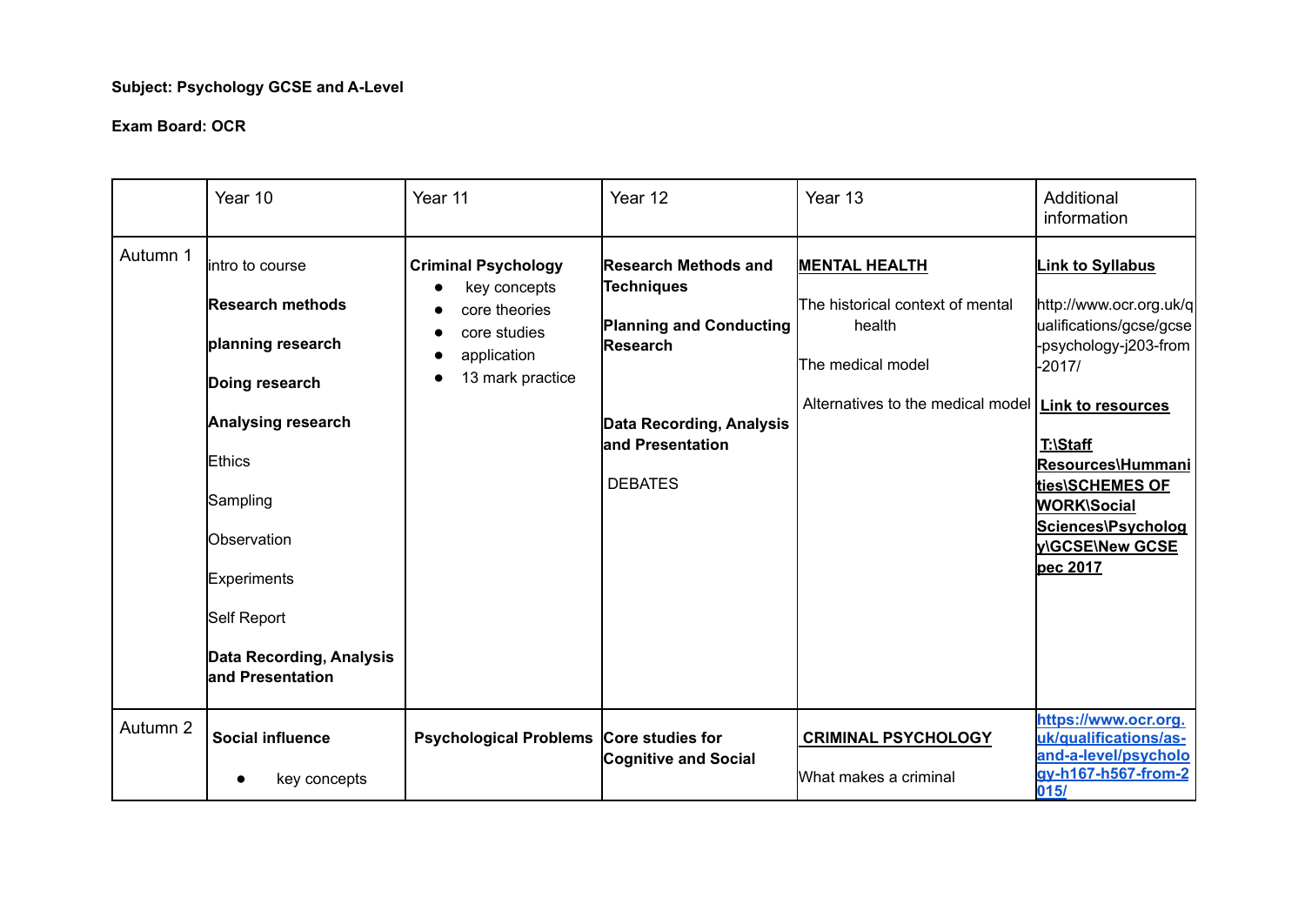|          | core theories<br>$\bullet$<br>core studies<br>$\bullet$<br>application<br>$\bullet$<br>13 mark practice<br>$\bullet$ | key concepts<br>$\bullet$<br>core theories<br>core studies<br>application<br>Debates | <b>Comparisons</b><br><b>Methodological Issues</b><br><b>Link to Key Theme and</b><br>approach                                                                        | The collection and processing of<br>forensic evidence<br>Collection of evidence<br>(Cognitive)<br>Psychology and the courtroom<br>(Cognitive)<br>Crime prevention<br>(Social)<br>Effect of imprisonment | <b>Link to A level spec</b><br>and resources<br>T:\Staff<br>Resources\Hummani<br>ties\SCHEMES OF<br><b>WORK\Social</b><br>Sciences\Psycholog<br><b>v\A level 2017</b> |
|----------|----------------------------------------------------------------------------------------------------------------------|--------------------------------------------------------------------------------------|-----------------------------------------------------------------------------------------------------------------------------------------------------------------------|---------------------------------------------------------------------------------------------------------------------------------------------------------------------------------------------------------|-----------------------------------------------------------------------------------------------------------------------------------------------------------------------|
| Spring 1 | <b>Memory</b><br>key concepts<br>core theories<br>core studies<br>application                                        | <b>Development</b><br>key concepts<br>core theories<br>core studies<br>application   | Core studies for<br><b>Biological and Individual</b><br>differences<br><b>Comparisons</b><br><b>Methodological Issues</b><br><b>Link to Key Theme and</b><br>approach | <b>SPORT PSYCHOLOGY</b><br>Arousal and anxiety<br>(Biological)<br><b>Exercise and mental health</b><br>(Biological)<br>Motivation<br>(Cognitive)                                                        | <b>Coursework</b><br>None                                                                                                                                             |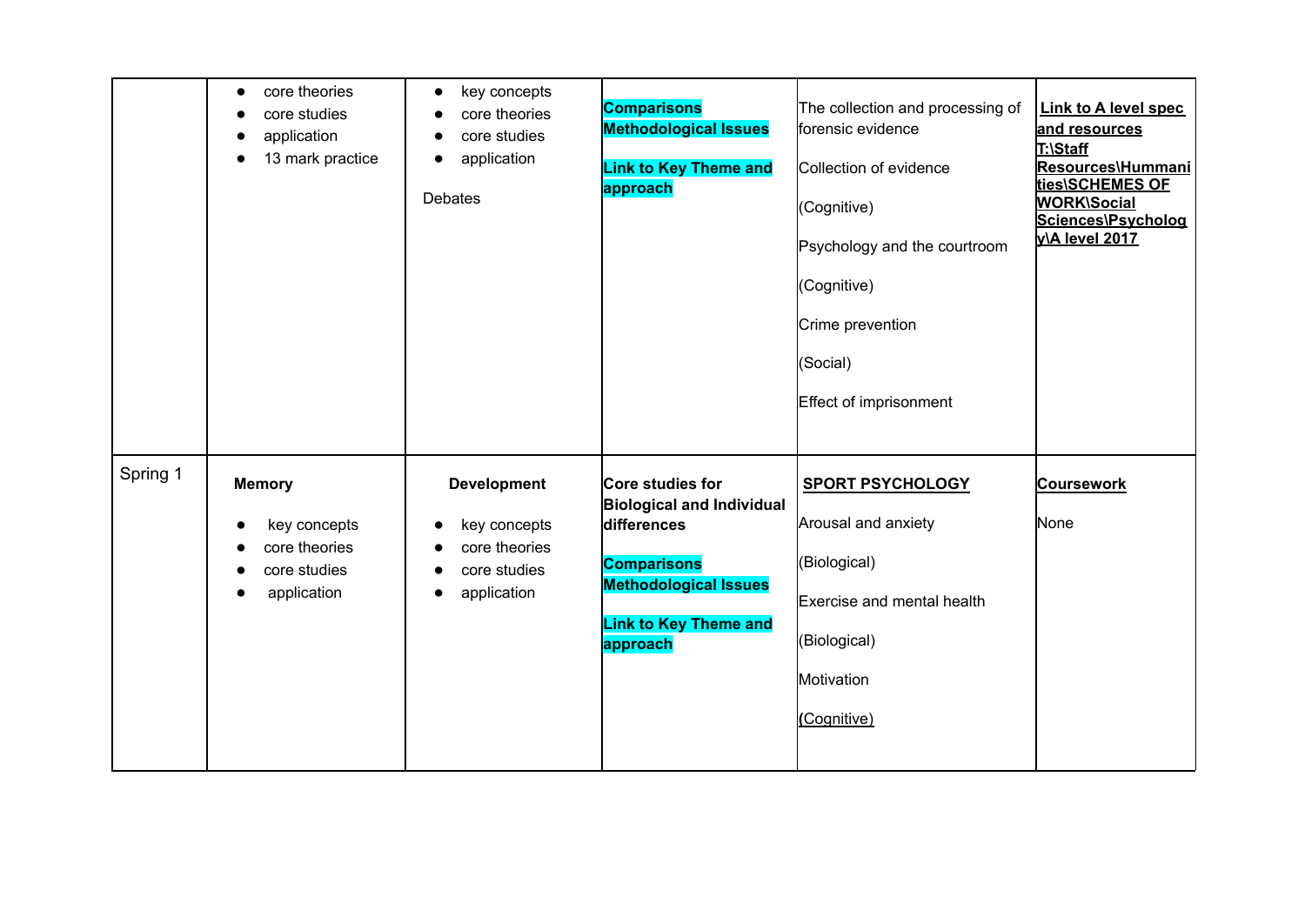| Spring 2 | <b>Sleep and Dreaming</b><br>key concepts<br>core theories<br>$\bullet$<br>core studies<br>application<br>$\bullet$ | Revision                 | Core studies for<br>Developmental<br><b>Comparisons</b><br><b>Methodological Issues</b><br><b>Link to Key Theme and</b><br>approach | Revision     | <b>Links to online</b><br>support<br>http://www.ocr.org.uk/l<br>mages/322610-guide-t<br>o-core-studies-2.pdf<br>http://www.ocr.org.uk/l<br>mages/308616-guide-t<br>o-core-studies-1.pdf |
|----------|---------------------------------------------------------------------------------------------------------------------|--------------------------|-------------------------------------------------------------------------------------------------------------------------------------|--------------|-----------------------------------------------------------------------------------------------------------------------------------------------------------------------------------------|
| Summer 1 | Debates and 13 mark<br>questions<br>Intro to year 11                                                                | <b>Revision for GCSE</b> | Intro and start Y13 Crime                                                                                                           | Revision     | <b>Subject Specific</b><br><b>Resources Needed</b><br>Scientific Calculator                                                                                                             |
| Summer 2 | Revision for mocks                                                                                                  | <b>EXAMS</b>             | Revision for mocks                                                                                                                  | <b>EXAMS</b> |                                                                                                                                                                                         |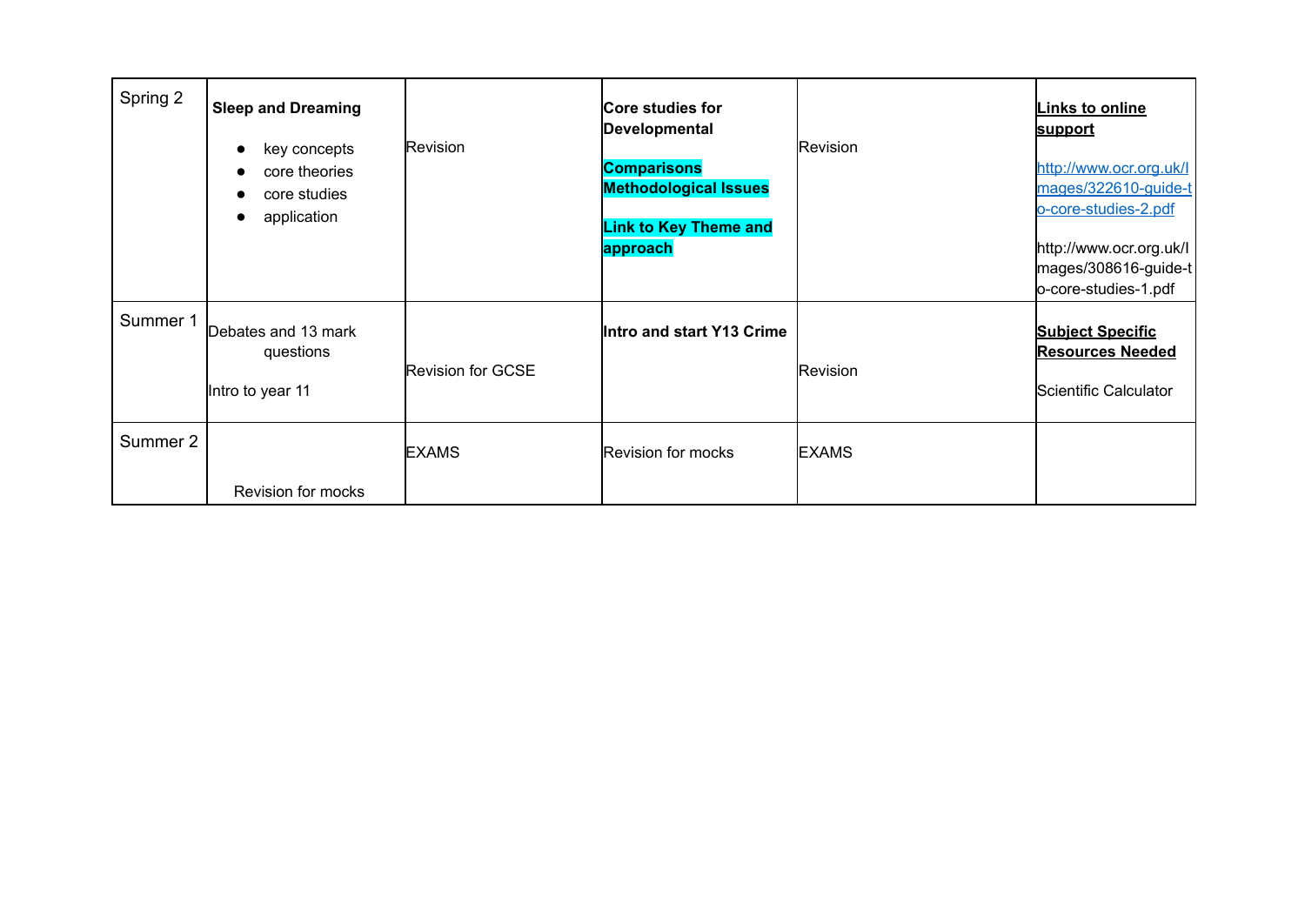## **Subject: Religious Education GCSE**

|          | Year <sub>9</sub>                                | Year 10                                                                                                                     | Year 11                                   | Additional information                                                                                                                                                       |
|----------|--------------------------------------------------|-----------------------------------------------------------------------------------------------------------------------------|-------------------------------------------|------------------------------------------------------------------------------------------------------------------------------------------------------------------------------|
| Autumn 1 | Paper 2 Theme E:<br>Religion, Crime & Punishment | <b>er 1 Islam: beliefs and teachings</b><br>Irrent Year 10 (2018) will be<br>studying Judaism as the second<br>religion     | Paper 1<br>Islam: Practices               | <b>Link to Syllabus</b><br>http://www.aqa.org.uk/subjects/reli<br>gious-studies/gcse/religious-studie<br>s-a-8062                                                            |
| Autumn 2 | Paper 2 Theme E:<br>Religion, Crime & Punishment | <b>er 1 Islam: beliefs and teachings</b><br>te current Year 10 (2018) will be<br>studying Judaism as the second<br>religion | Paper 1<br><b>Islam: Practices</b>        | <b>Assessment for GCSE</b><br>$2 \times 1$ hour 45 minute papers at the<br>end of Year 11. Paper 1 Islam &<br>Christianity Beliefs & Practices<br>Paper 2 Themes A, B, D & E |
| Spring 1 | Paper 1<br>Christianity: beliefs & teachings     | Paper 2<br>Theme B: Religion & Life                                                                                         | Paper 1<br><b>Christianity: Practices</b> | <b>Coursework</b><br>None                                                                                                                                                    |
| Spring 2 | Paper 1                                          | Paper <sub>2</sub>                                                                                                          | <b>Revision</b>                           | <b>Links to online support</b><br>https://www.gcsepod.com/ (GCSE                                                                                                             |
|          | Christianity: beliefs & teachings                | Theme B: Religion & Life                                                                                                    |                                           | pod for excellent short video clips)<br>http://www.bbc.co.uk/religion/religio<br>ns/christianity/ (Short summaries of                                                        |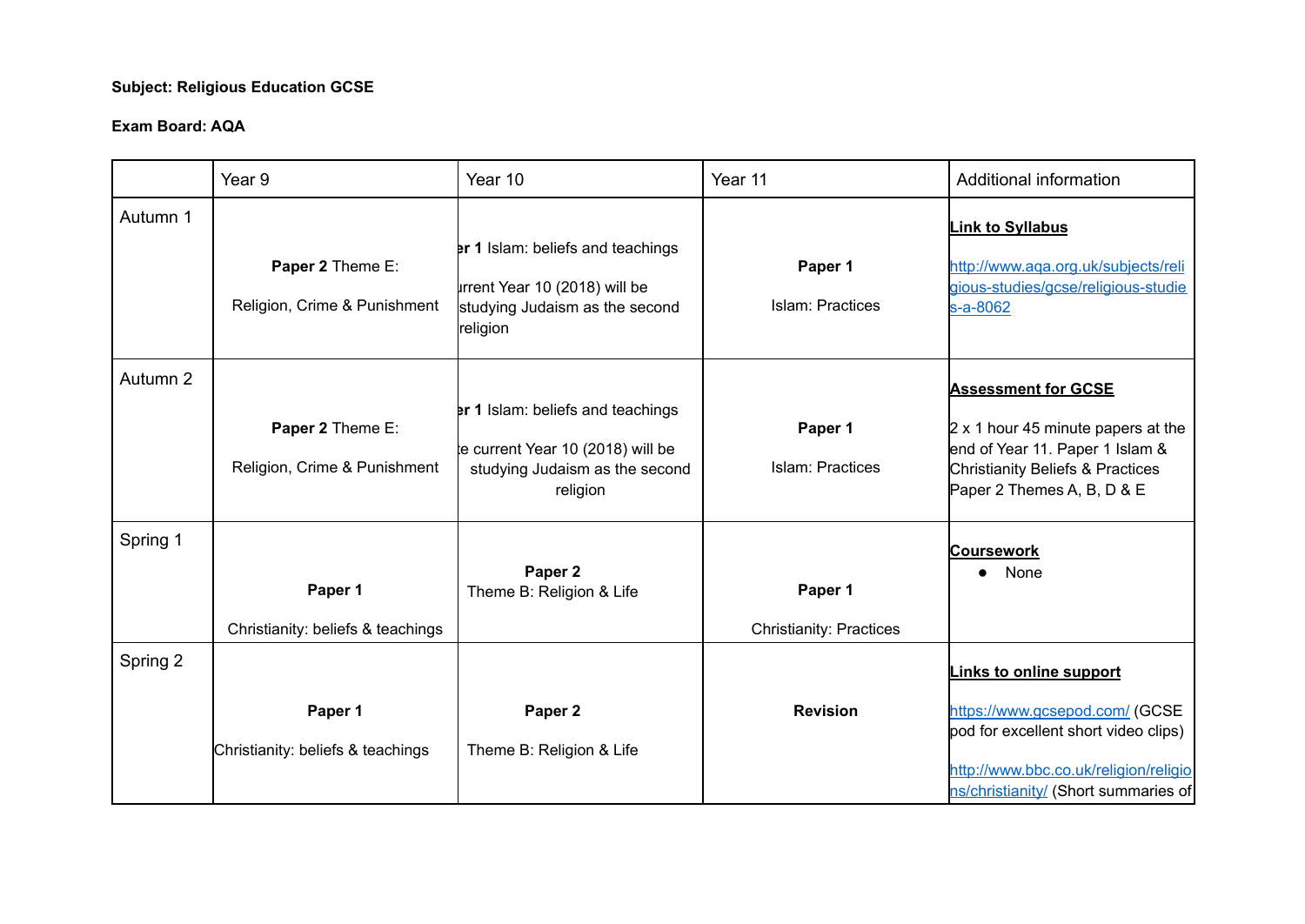|          |                                        |                                        |                 | Christian beliefs)                                                                                                                     |
|----------|----------------------------------------|----------------------------------------|-----------------|----------------------------------------------------------------------------------------------------------------------------------------|
|          |                                        |                                        |                 | http://www.bbc.co.uk/religion/religio<br>ns/islam/                                                                                     |
|          |                                        |                                        |                 | (Short summaries of Muslim<br>beliefs)                                                                                                 |
| Summer 1 |                                        |                                        |                 | <b>Subject specific resources</b><br> recommended                                                                                      |
|          | Paper 2                                | Paper 2                                | <b>Revision</b> |                                                                                                                                        |
|          | Theme A: Relationships and<br>families | Theme D: Religion, Peace &<br>Conflict |                 | Revision guide<br>https://www.cqpbooks.co.uk/Stude<br>nt/books gcse rs.book RAR41                                                      |
|          |                                        |                                        |                 | Can also buy in school library<br>using PayPal                                                                                         |
| Summer 2 |                                        |                                        |                 | <b>Homework</b>                                                                                                                        |
|          | Paper 2                                | Paper 2                                | <b>Revision</b> | Students will be set a variety of<br>homework that looks at                                                                            |
|          | Theme A: Relationships and<br>families | Theme D: Religion, Peace &<br>Conflict |                 | understanding of content,<br>spellings, application of knowledge,<br>research tasks, practice exam<br>questions and revision booklets. |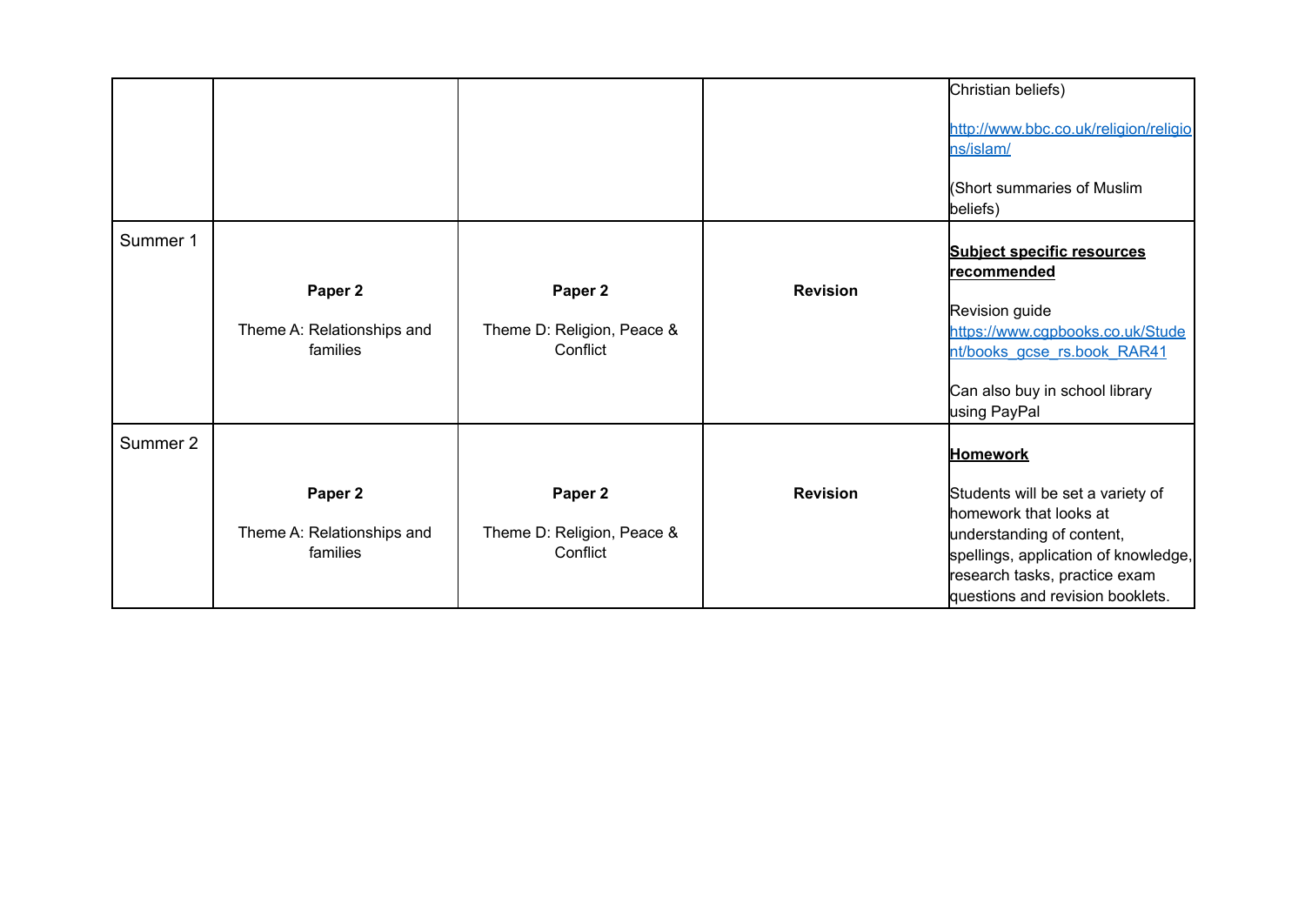# **Subject: GCSE Trilogy Science, GCSE Biology, Chemistry, Physics**

|          | Year 9                                                            | Year 10                                                                         | Year 11                                                | Additional information                                                        |
|----------|-------------------------------------------------------------------|---------------------------------------------------------------------------------|--------------------------------------------------------|-------------------------------------------------------------------------------|
| Autumn 1 | KS3 Completion - Density /<br>Pressure                            | Organisation and structure                                                      | Hormones and control                                   | <b>Links to Syllabuses</b>                                                    |
|          | <b>Cell structure</b>                                             | <b>Chemical calculations</b><br><b>Electrical circuits</b>                      | Crude oil and organic chemistry<br><b>And Polymers</b> | http://www.aqa.org.uk/subjects/science/g<br>cse/combined-science-trilogy-8464 |
|          | <b>Elements / Separating Techniques</b><br><b>Energy transfer</b> |                                                                                 | Forces                                                 | http://www.aqa.org.uk/subjects/science/g<br>cse/biology-8461                  |
|          |                                                                   |                                                                                 |                                                        | http://www.aqa.org.uk/subjects/science/g<br>cse/chemistry-8462                |
|          | (Biology)<br>(Chemistry)                                          |                                                                                 |                                                        | http://www.aga.org.uk/subiects/science/g<br>cse/physics-8463                  |
|          | (Physics)                                                         |                                                                                 |                                                        |                                                                               |
| Autumn 2 | <b>Cell structure</b>                                             | <b>Disease</b>                                                                  | Reproduction                                           | <b>Assessment for GCSE</b>                                                    |
|          | <b>Atomic Structure</b>                                           | Chemical changes (reactions of<br>Metals and Acids/Alkali's)                    | <b>Chemical analysis</b>                               | GCSE Trilogy - 6x 75 minute exams                                             |
|          | <b>Energy transfer</b>                                            | Electricity in the home                                                         | <b>Forces and pressure</b>                             | GCSE Separate Sciences - 6x 105<br>minute exams                               |
| Spring 1 | <b>Transport</b>                                                  | <b>Treating disease</b>                                                         | <b>Evolution and genetics</b>                          | <b>Coursework</b>                                                             |
|          | Periodic table                                                    | Chemical changes (Acids/Alkalis & Our atmosphere - Atmospheric<br>Electrolysis) | <b>Chemistry</b>                                       | None                                                                          |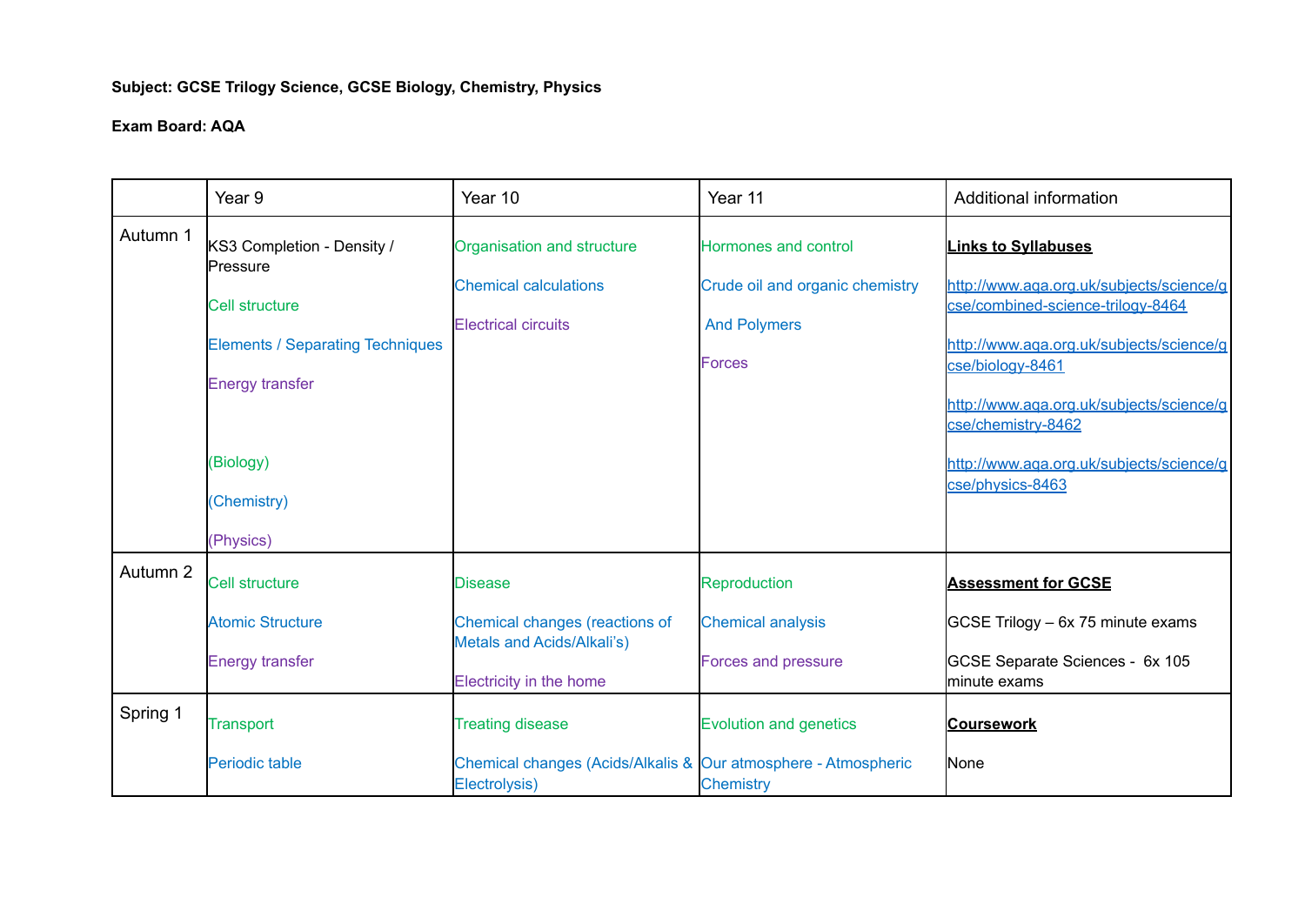|          | <b>Energy transfer</b>       | <b>Matter</b>                      | <b>Waves</b>                  |                                                                            |
|----------|------------------------------|------------------------------------|-------------------------------|----------------------------------------------------------------------------|
| Spring 2 | <b>Cell division</b>         | Photosynthesis                     | <b>Adaptation and ecology</b> | Links to online support                                                    |
|          | Periodic table               | <b>Energy changes</b>              | <b>Using resources</b>        | https://www.physicsandmathstutor.com/                                      |
|          | Energy, work and power       | Radioactivity                      | <b>Magnetism</b>              | https://www.gcsepod.com/                                                   |
|          |                              |                                    |                               | https://www.bbc.com/education/examspe<br>cs/z8r997h_ - Combined            |
|          |                              |                                    |                               | https://www.bbc.co.uk/bitesize/examspec<br>s/zpgcbk7 - Biology (triple)    |
|          |                              |                                    |                               | https://www.bbc.co.uk/bitesize/examspec<br>s/z8xtmnb - Chemistry (triple)  |
|          |                              |                                    |                               | https://www.bbc.co.uk/bitesize/examspec<br>s/zsc9rdm<br>- Physics (triple) |
| Summer 1 | Tissues, organs and systems  | <b>Respiration</b>                 | <b>Revision</b>               | <b>Subject Specific Resources Needed</b>                                   |
|          | <b>Structure and bonding</b> | <b>Rates of reaction</b>           |                               | Calculator                                                                 |
|          | <b>Energy resources</b>      | <b>Forces</b>                      |                               | Ruler                                                                      |
| Summer 2 | Tissues, organs and systems  | Nervous system                     |                               |                                                                            |
|          | <b>Structure and bonding</b> | Introduction into Crude oil and    |                               |                                                                            |
|          | <b>Energy resources</b>      | organic chemistry<br><b>Forces</b> |                               |                                                                            |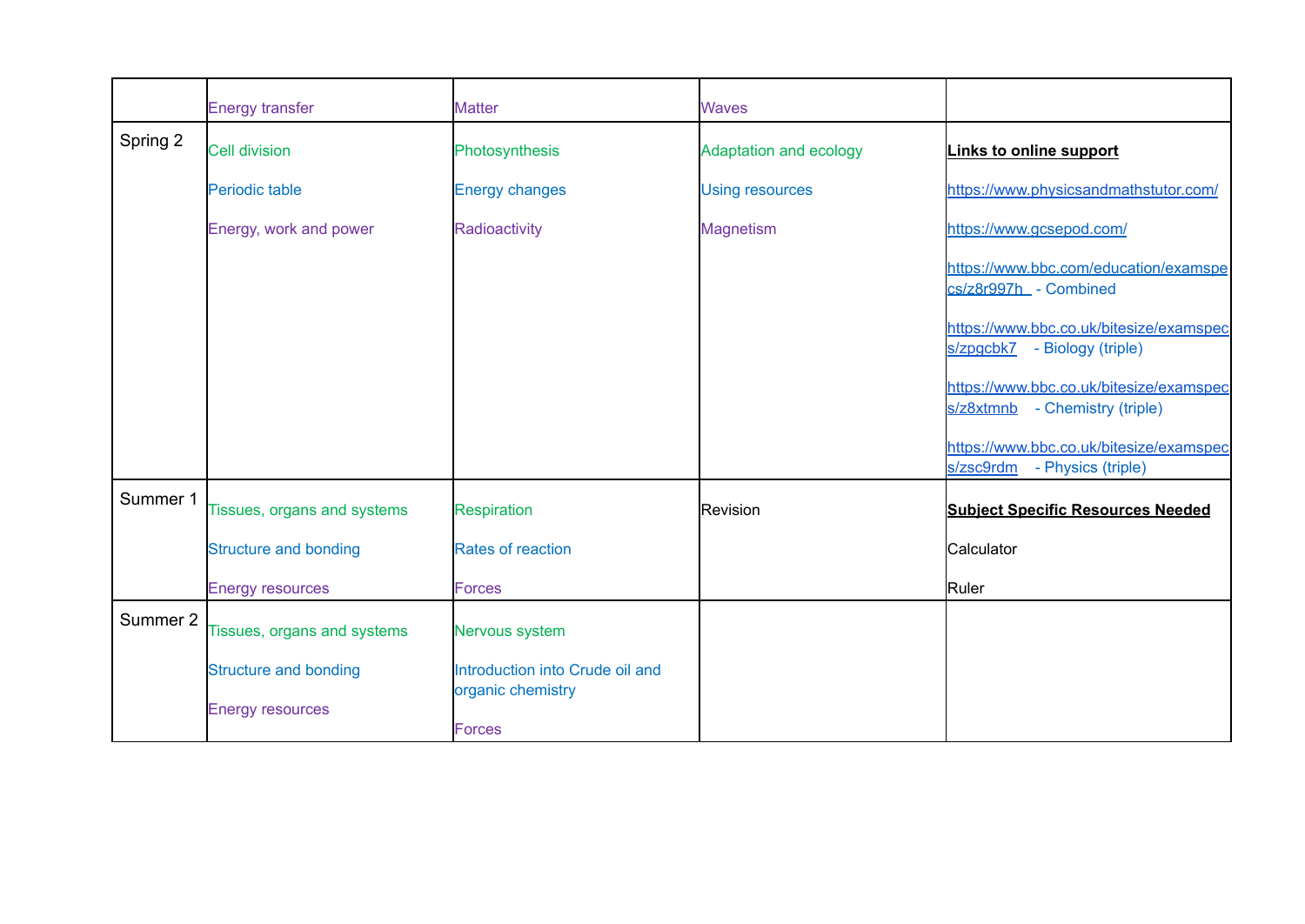# **Subject: Biology A level**

|          | Year 12                                                                      | Additional information        | Year 13                                                                                         | Additional information                                                                                                       |
|----------|------------------------------------------------------------------------------|-------------------------------|-------------------------------------------------------------------------------------------------|------------------------------------------------------------------------------------------------------------------------------|
| Autumn 1 | Chapter 1: Biological<br>molecules<br>Chapter 4: cell structure              | Required practicals 2         | Chapter 12:<br>photosynthesis<br>Chapter 13: respiration<br>Chapter 15: stimuli and<br>response | Required practicals 7,8 and 9                                                                                                |
| Autumn 2 | Chapter 2: enzymes<br>Chapter 5: transport<br>across membranes               | Required practicals 1,3 and 4 | Chapter 16: nervous<br>system and muscles<br>Chapter 17:<br>homeostasis                         | Required practical 10 and 11                                                                                                 |
| Spring 1 | Chapter 8: mass<br>transport<br>Chapter 7: exchange                          | Required practical 5          | Chapter 18: inherited<br>change<br>Chapter 22:<br>recombinant DNA                               |                                                                                                                              |
| Spring 2 | Chapter 3: nucleic<br>acids<br>Chapter 6 cell<br>recognition and<br>immunity |                               | Chapter 19: populations<br>and evolution<br>Chapter 21: gene<br>expression                      | <b>Specification link:</b><br>http://filestore.aga.org.uk/resour<br>ces/biology/specifications/AQA-<br>7401-7402-SP-2015.PDE |
| Summer 1 | Chapter 10: genetic<br>diversity<br>Chapter 14: energy and                   | Required practicals 6 and 12  | Revision programme                                                                              |                                                                                                                              |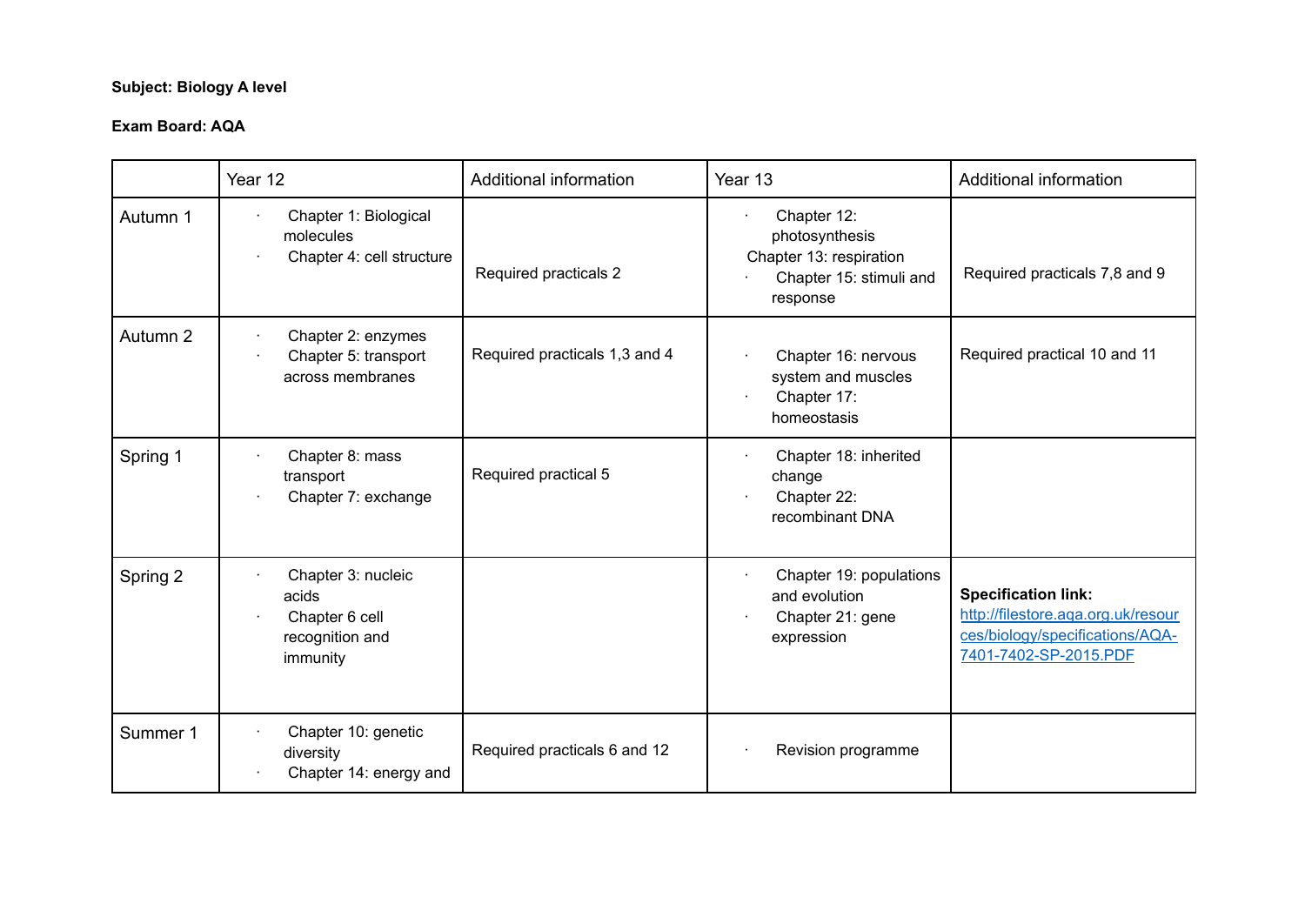|          | ecosystems                                                           |                              |                    |  |
|----------|----------------------------------------------------------------------|------------------------------|--------------------|--|
| Summer 2 | Chapter 11: biodiversity<br>Chapter 20: populations<br>in ecosystems | <b>Fieldtrip to Studland</b> | revision programme |  |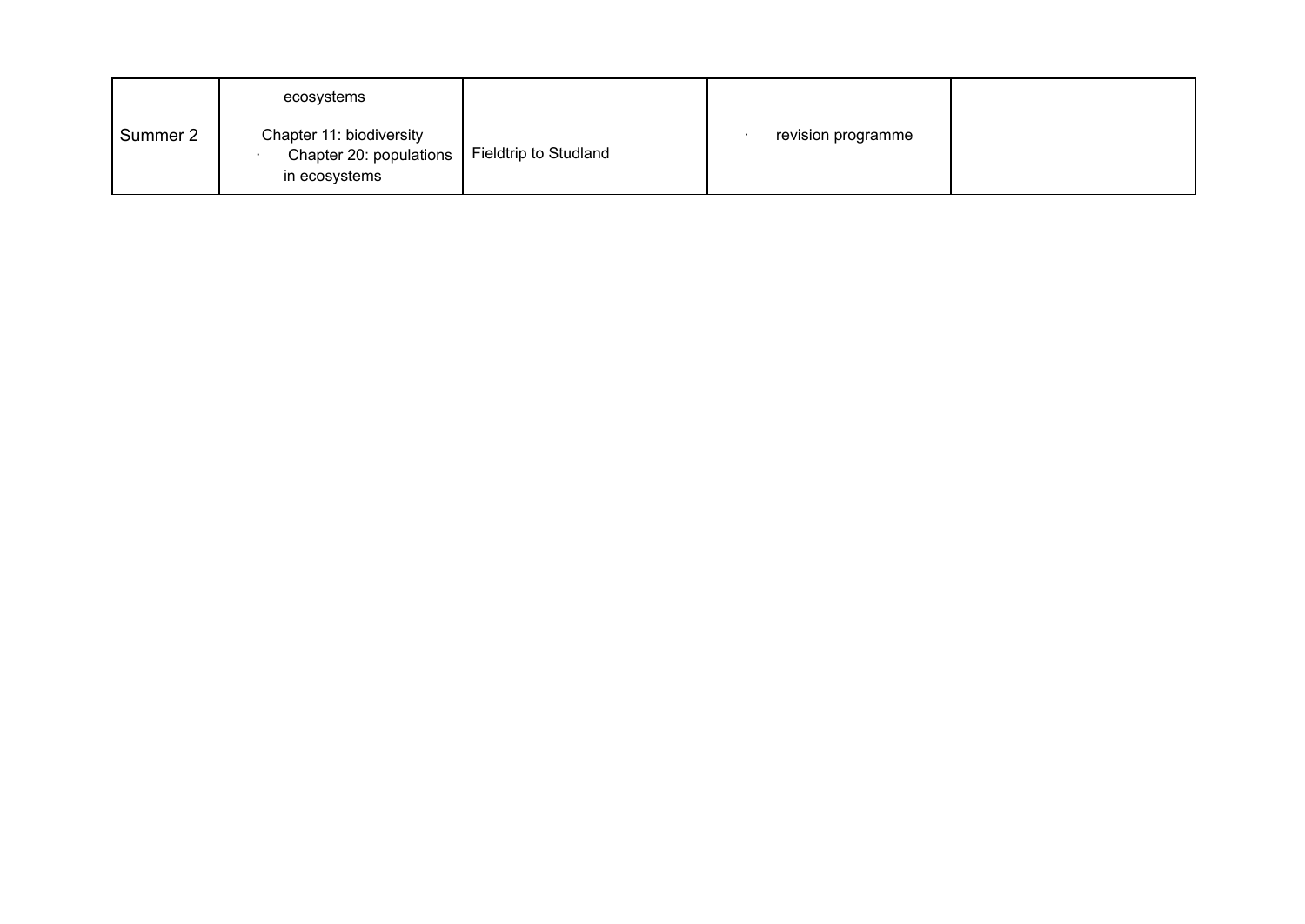# **Subject: Physics A level**

|          | Year 12                                     | Additional information                     | Year 13                                                                         | Additional information                                                                                         |
|----------|---------------------------------------------|--------------------------------------------|---------------------------------------------------------------------------------|----------------------------------------------------------------------------------------------------------------|
| Autumn 1 | Particles and radiation<br><b>Mechanics</b> | RP3 g by freefall                          | Nuclear physics<br>٠<br>Circular motion and<br>shm                              | RP12 inverse square law<br>RP7 springs and pendula                                                             |
| Autumn 2 | Particles and radiation<br>Mechanics        |                                            | Fields (gravitational)<br>٠<br>Circular motion and<br>shm                       |                                                                                                                |
| Spring 1 | Electricity<br><b>Mechanics</b><br>٠        | RP5 resistivity<br>RP6 internal resistance | Fields (electric &<br>magnetic)<br>Option - Astrophysics                        | RP9 capacitors<br>RP10 force on a wire<br>RP11 Search coil                                                     |
| Spring 2 | Waves<br><b>Materials</b>                   | RP1 stationary waves<br>RP4 Young modulus  | Thermal physics<br>٠<br>Option - Astrophysics /<br>Turning Points in<br>Physics | RP8 Boyle's & Charles laws                                                                                     |
| Summer 1 | Waves<br><b>Materials</b>                   | RP2 Young's slits                          | Revision programme<br>Required practical<br>٠                                   | <b>Specification link:</b><br>https://www.aga.org.uk/subjects/<br>science/as-and-a-level/physics-7<br>407-7408 |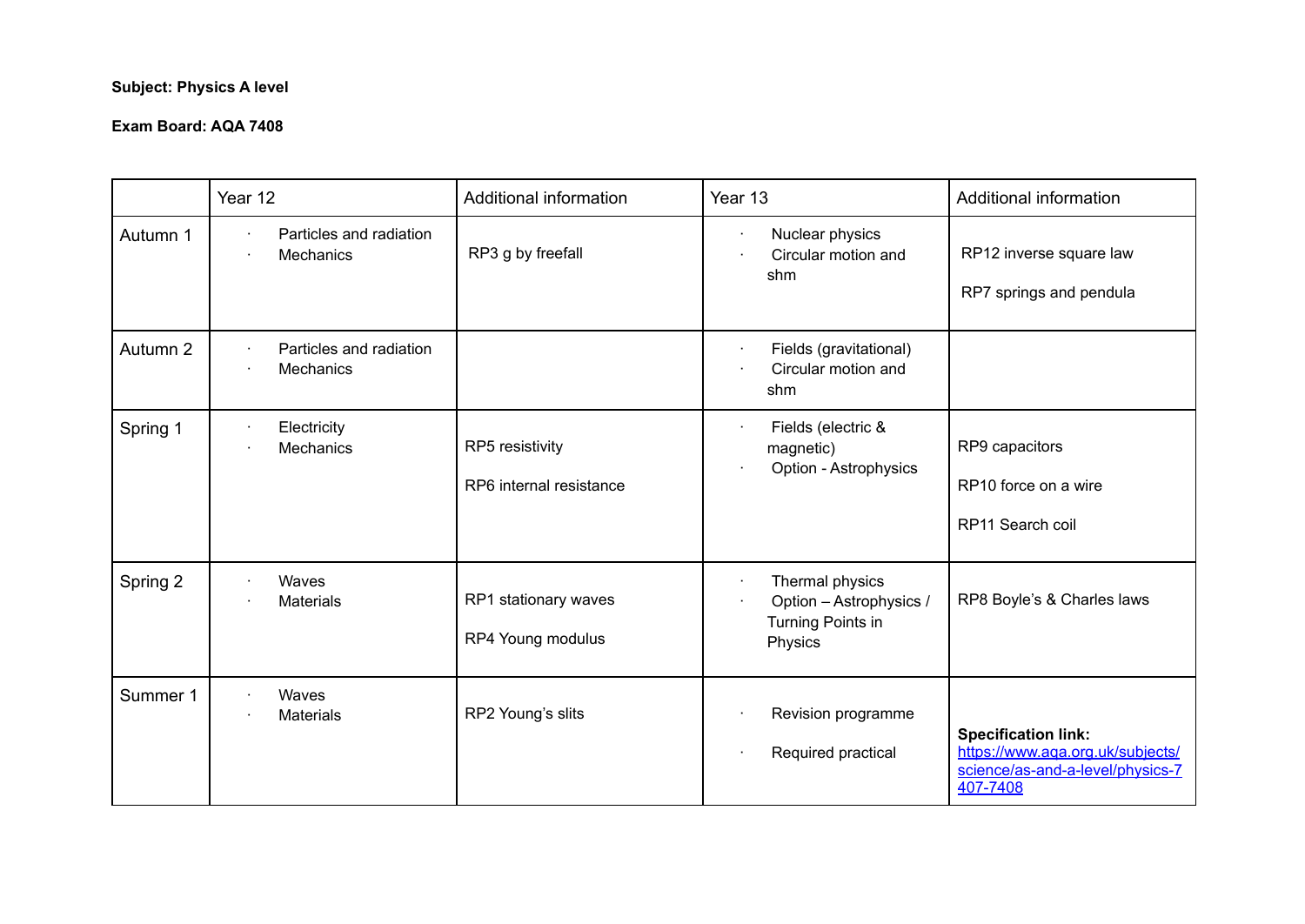|          |                                       | overview<br>Final mock exams |  |
|----------|---------------------------------------|------------------------------|--|
| Summer 2 | Revision<br>Measurement and<br>errors | revision programme           |  |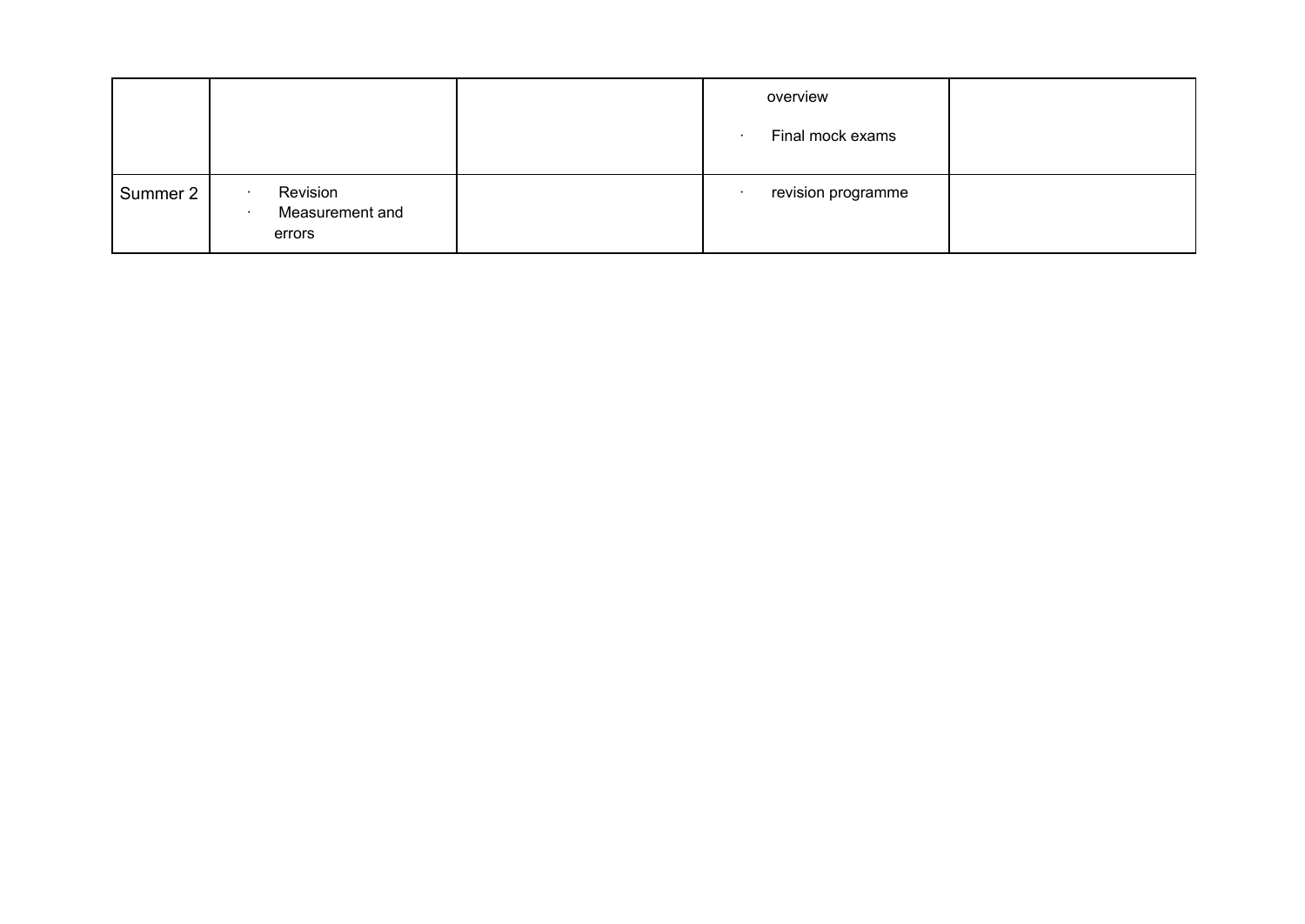# **Subject: Sociology GCSE and A-Level**

### **Exam Board GCSE: EDUQAS Exam Board A Level: AQA**

|          | Year 10                      | Year 11                                               | Year 12                                            | Year 13                                      | Additional information                                                                                                                                                                                                       |
|----------|------------------------------|-------------------------------------------------------|----------------------------------------------------|----------------------------------------------|------------------------------------------------------------------------------------------------------------------------------------------------------------------------------------------------------------------------------|
| Autumn 1 | The Sociological<br>Approach | Social Differentiation and<br>Stratification 1        | Introduction to Sociology-<br>theories and methods | <b>Crime and Deviance</b><br>and Beliefs     | <b>Link to Syllabus</b><br>http://www.aqa.org.uk/sub<br>jects/sociology/gcse/socio<br>logy-8192                                                                                                                              |
| Autumn 2 | Families 1                   | Social Differentiation and<br><b>Stratification 2</b> | Families and Households<br>and Education           | Crime and Deviance and<br><b>Beliefs</b>     | <b>Assessment for GCSE</b><br>Summer of Year $11 - 2x$<br>1hr 45min exams<br>$\bullet$ Paper 1:<br>Families,<br>Education,<br>Theory and<br>Methods<br>Paper 2: Crime,<br>Social<br>stratification,<br>Theory and<br>Methods |
| Spring 1 | Families 2                   | Crime and Deviance 1                                  | <b>Families and Education</b>                      | <b>Crime and Deviance</b><br>PPE preparation | <b>Coursework</b><br>None                                                                                                                                                                                                    |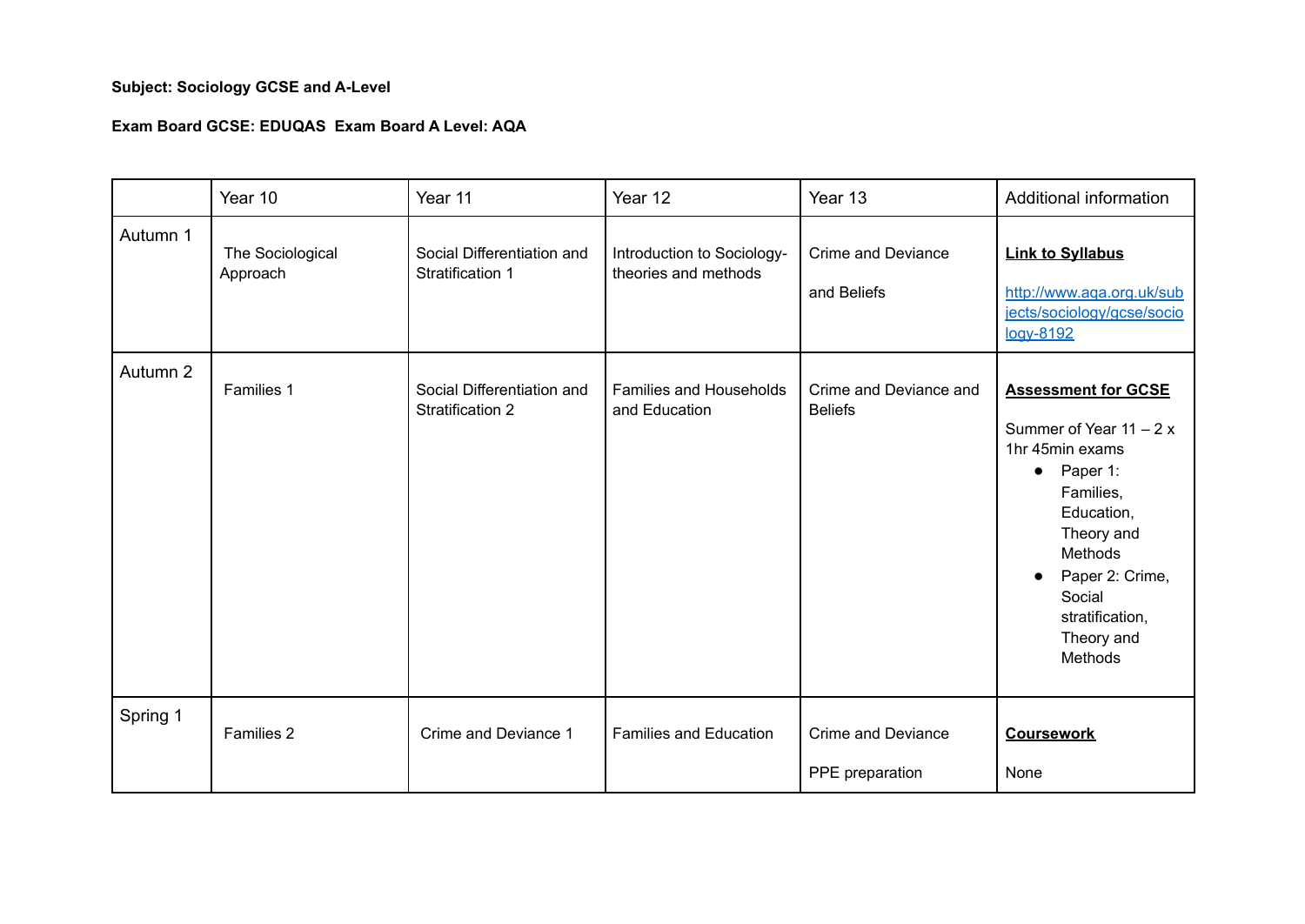| Spring 2 | Education 1 | Crime and Deviance 2 | <b>Families and Education</b>         | Theory and methods | <b>Links to online support</b><br>http://www.gojimo.com/gc<br>se-sociology-revision/<br>https://collins.co.uk/pages<br>/revision-collins-gcse-revi<br>sion-flashcards-resources                                                                                                                                                                                                                                                                                                    |
|----------|-------------|----------------------|---------------------------------------|--------------------|------------------------------------------------------------------------------------------------------------------------------------------------------------------------------------------------------------------------------------------------------------------------------------------------------------------------------------------------------------------------------------------------------------------------------------------------------------------------------------|
| Summer 1 | Education 2 | Revision             | Introduction to Crime and<br>Deviance | Revision           | <b>Subject Specific</b><br><b>Resources Needed</b><br>Textbook/Revision<br><b>Practice Book</b><br>recommended:<br>https://www.amazon.co.uk<br>/AQA-GCSE-Sociology-R<br>osie-Owens/dp/15104031<br>16/ref=sr 1 2?s=books&i<br>e=UTF8&gid=152844283<br>6&sr=1-2&keywords=soci<br>$ology+gcse+9-1$<br>https://www.amazon.co.uk<br>/GCSE-Sociology-Revisio<br>n-Practice-Collins/dp/000<br>8227454/ref=pd lpo sbs<br>14 img 0? encoding=UT<br>F8&psc=1&refRID=TE4B<br>ARKVJV6DBZ078XQG |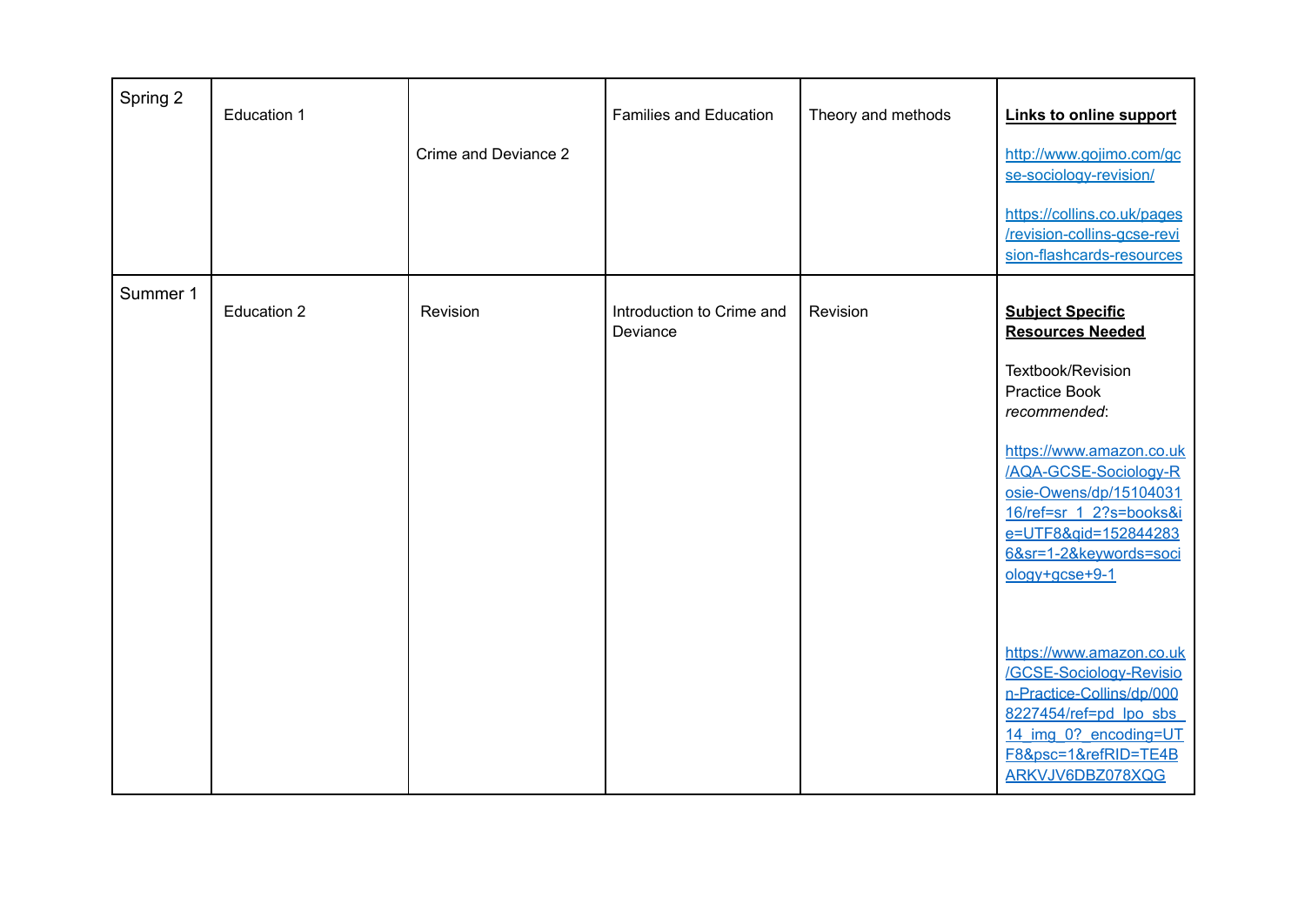| Summer 2 | Sociological Research<br>Methods | Revision | Revision for and<br>completion of Entrance<br>exams |  |
|----------|----------------------------------|----------|-----------------------------------------------------|--|
|          |                                  |          |                                                     |  |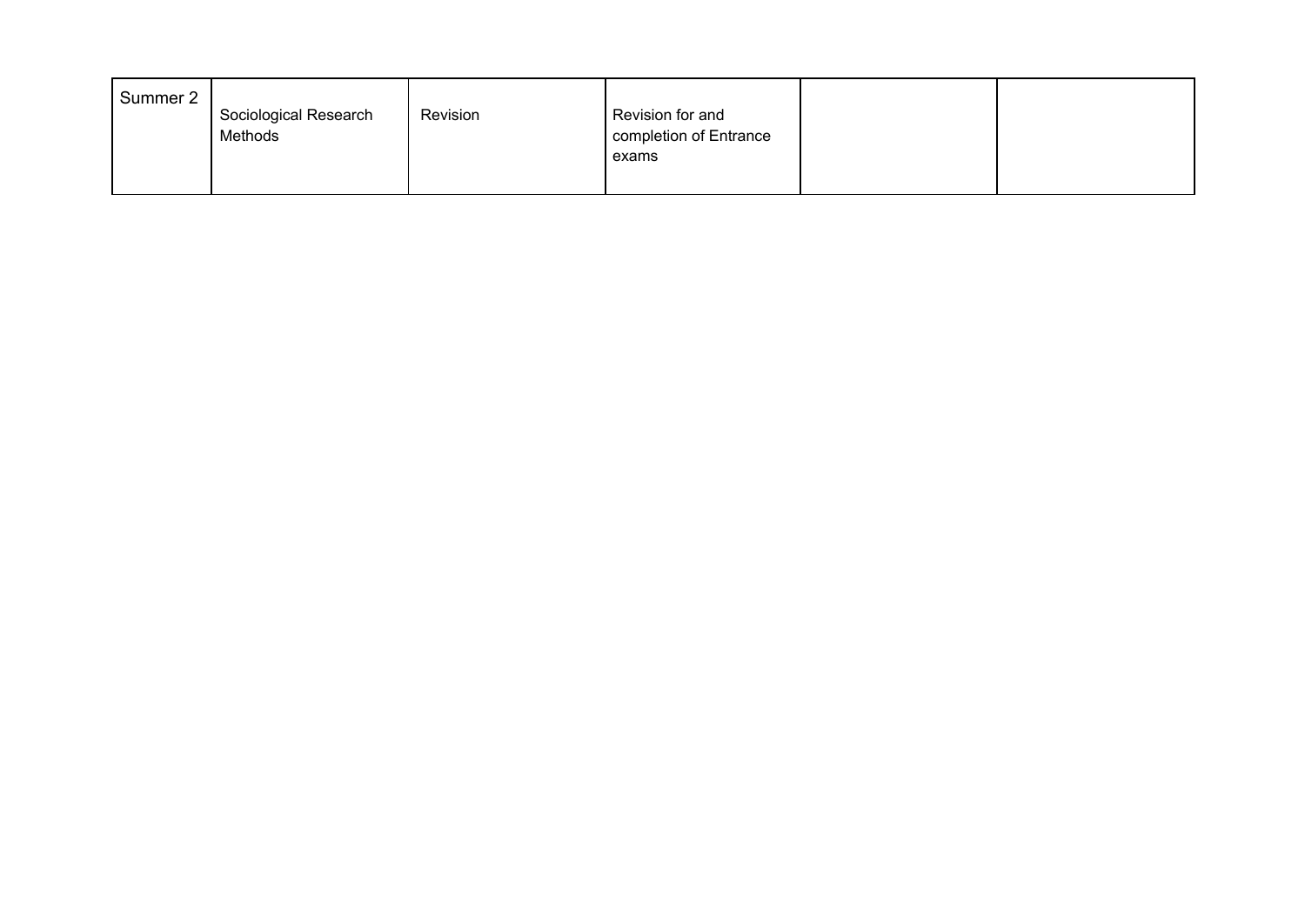## **Subject: Spanish KS3 / GCSE / A-Level**

|          | Year 9                                                                          | Year 10                                                                                                    | Year 11                            | Year 12                                                                               | Year 13                                                                                                                                                       | Additional information                                                                                                                                                                                                                     |
|----------|---------------------------------------------------------------------------------|------------------------------------------------------------------------------------------------------------|------------------------------------|---------------------------------------------------------------------------------------|---------------------------------------------------------------------------------------------------------------------------------------------------------------|--------------------------------------------------------------------------------------------------------------------------------------------------------------------------------------------------------------------------------------------|
| Autumn 1 | Introductions<br>Pronunciation<br>School subjects                               | 1.1 Relationships<br>1.2 Marriage &<br>partnership                                                         | 7.1 Environment                    | Modern and traditional<br>lvalues<br>Cyberspace<br>Film: el laberinto del<br>lfauno   | Immigration<br><b>Racism</b><br>Film: el laberinto del fauno<br>Book: Como agua para<br>chocolate<br>Independent Research<br>Project                          | inks to Syllabus<br>http://www.aga.org.uk/subjects/languages/gcse/spa<br>nish-8698/specification-at-a-glance<br>https://www.aga.org.uk/subjects/languages/as-and-<br>a-level/spanish-7692/specification-at-a-glance                        |
| Autumn 2 | Physical<br>appearance<br>Personality<br>Family<br>relationships<br>Friendships | 9.1 School subjects<br>10.1 Life at school &<br>college<br>3.2 Food / diet / eating<br>lout                | 7.2 Poverty and<br>Homelessness    | Equal rights<br>Modern day idols<br>Film: el laberinto del<br>lfauno                  | Integration<br>Today's youth, tomorrow's<br>citizens<br>Film: el laberinto del fauno<br>Book: Como agua para<br>lchocolate<br>Independent Research<br>Project | Assessment for GCSE - Summer of Year 11:<br>Paper 1 Listening F (35 mins) / H (40<br>$\bullet$<br>mins)<br>Paper 2 Speaking F (7-9 mins) / H (10-12<br>$mins)$ 1.<br>Role play<br>2.<br>Photo card<br>3.<br><b>General Conversation</b>    |
| Spring 1 | Sport & free time<br>activities                                                 | 6.2 Healthy/ Unhealthy 6.1 Charity/ Voluntary<br>living                                                    | Work.                              | Spanish regional<br>identity<br>Cultural heritage<br>Film: el laberinto del<br>lfauno | Monarchies and<br>dictatorships<br>Popular movements<br>Film: el laberinto del fauno<br>Book: Como agua para<br>Ichocolate<br>Independent Research<br>Project | Paper 3 Reading F (45 mins) / H (1 hour)<br>$\bullet$<br>Paper 4 Writing F (1 hour) / H (1 hour 15<br>mins)<br>Each skill accounts for 25% of the total<br>grade<br>Assessment for GCE - Summer of Year 13:                                |
| Spring 2 | Holidays & travel<br>Regions of Spain<br>Festivals                              | 2021-22<br>8.1 & 8.2 Holidays &<br>travel<br>Regions of Spain<br>2022-23<br>$5.1$ Home<br>5.2 Where I live | End of course<br>examination focus | End of year<br>lexamination focus                                                     | End of course examination<br>lfocus                                                                                                                           | Paper 1 Listening, Reading & Writing<br>$\bullet$<br>(2h30)<br>Paper 2 Writing (2 hours)<br>$\bullet$<br>Paper 3 Speaking (22 mins approximately)<br>Stimulus card<br>$\bigcap$<br>Independent Research Project<br>Links to online support |
| Summer 1 | Music, TV &<br>Cinema                                                           | 11.1 University or<br>lwork?                                                                               | End of course<br>examination focus | End of year<br>lexamination focus                                                     | End of course examination<br>focus                                                                                                                            | www.vocabexpress.co.uk<br>www.quizlet.com<br>www.languagesonline.org.uk                                                                                                                                                                    |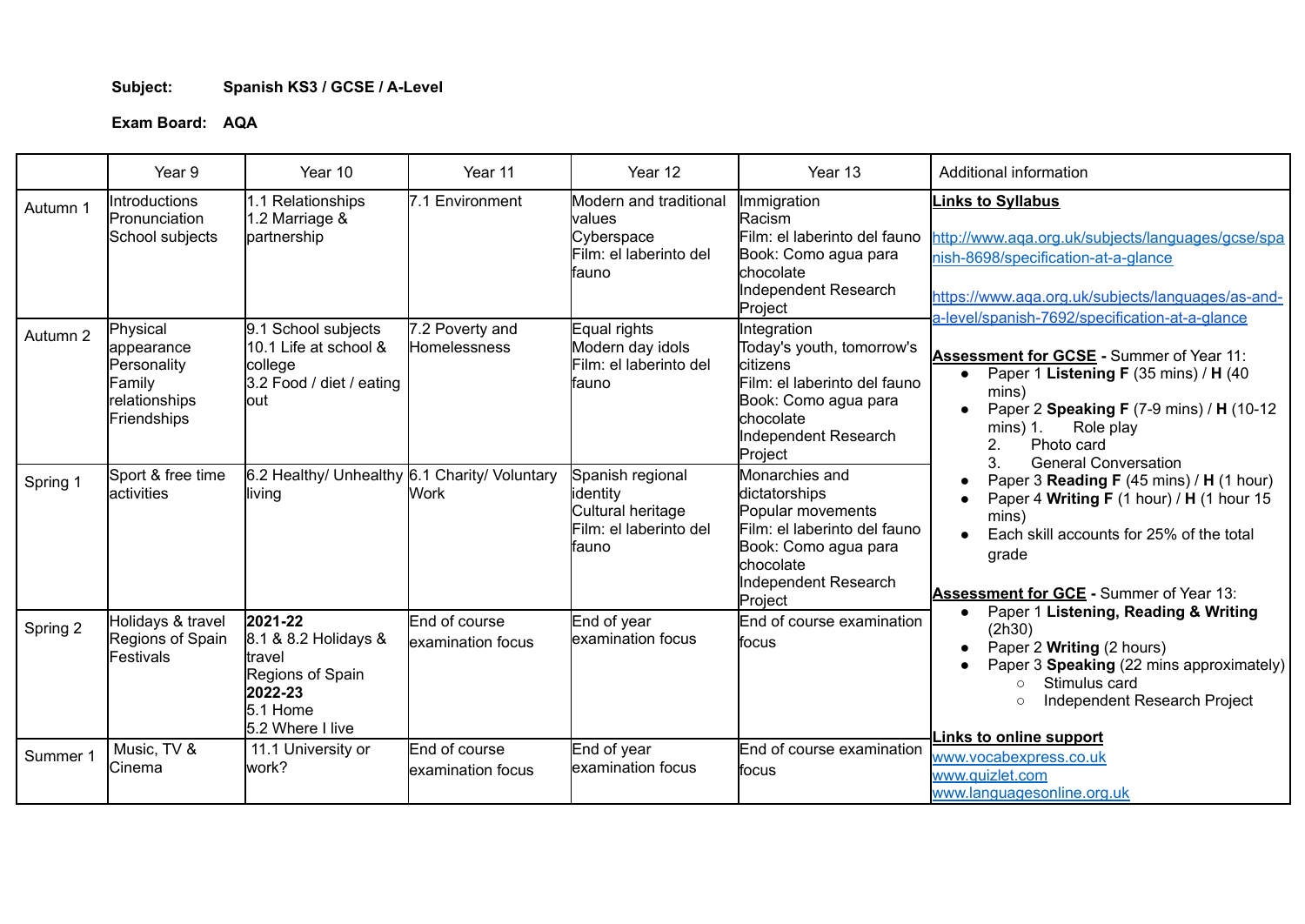| Summer 2 | Social media                      | 12.1 Choice of career | End of course     | Start of A2 content                    | End of course examination www.wordreference.com |                                               |
|----------|-----------------------------------|-----------------------|-------------------|----------------------------------------|-------------------------------------------------|-----------------------------------------------|
|          | Mobile technology   4.1 Festivals |                       | examination focus | Book: Como agua para r <sub>ocus</sub> |                                                 | https://www.gcsepod.com/                      |
|          |                                   |                       |                   | <b>chocolate</b>                       |                                                 |                                               |
|          |                                   |                       |                   | Independent Research                   |                                                 | <b>Subject Specific Resources Needed</b>      |
|          |                                   |                       |                   | Project launch                         |                                                 |                                               |
|          |                                   |                       |                   |                                        |                                                 | Spanish/ English Dictionary                   |
|          |                                   |                       |                   |                                        |                                                 | AQA GCSE Vocabulary - new course              |
|          |                                   |                       |                   |                                        |                                                 | https://docs.google.com/document/d/1sm_gE0ZGD |
|          |                                   |                       |                   |                                        |                                                 | UH 2Y80R88O88A7NIK CObZ/edit                  |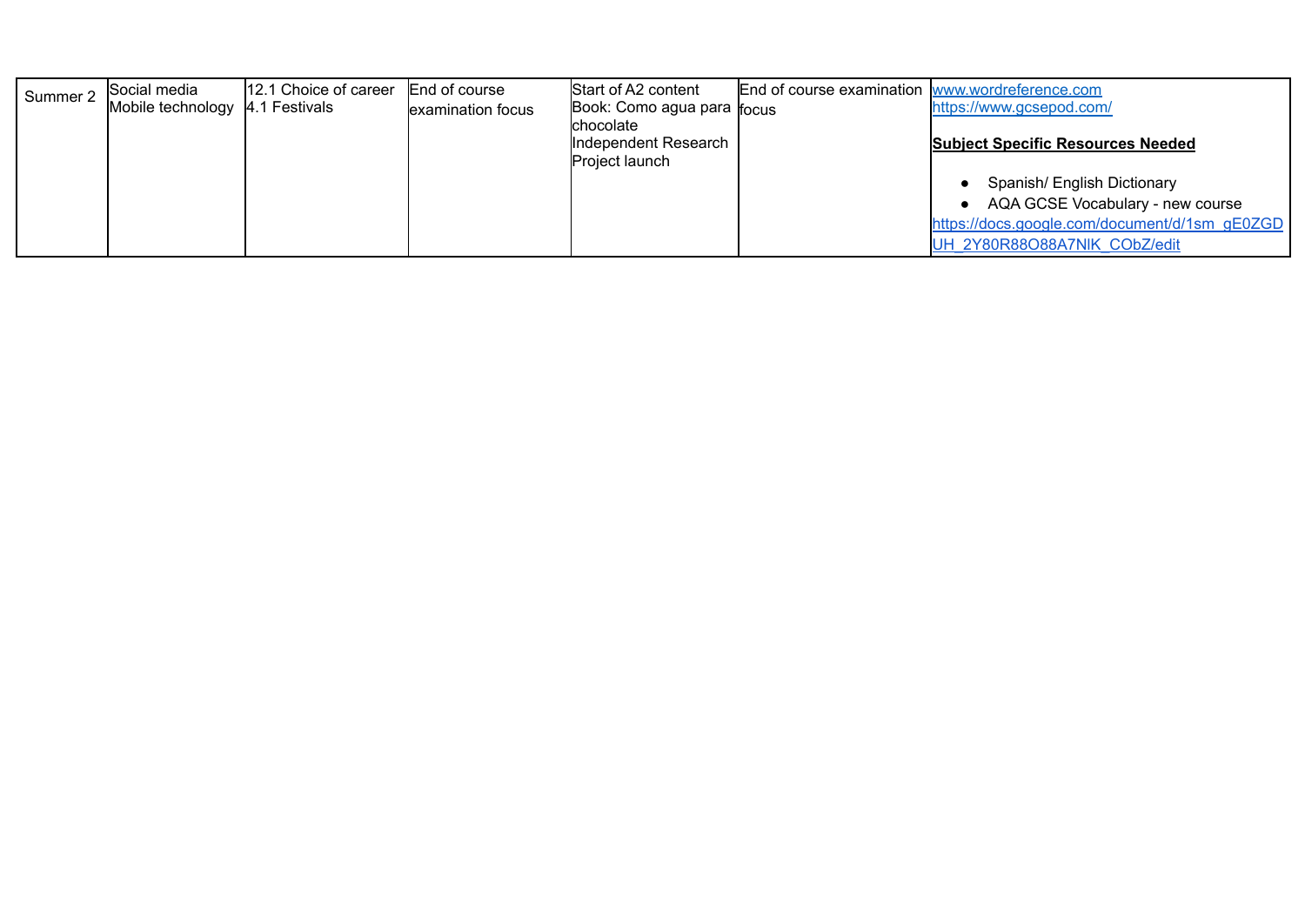## **Subject: Sport BTEC Level 2 Award**

|          | Year 10                                                                                                                                                                                                                                                                                                                          | Year 11                                                                                                                                                                                                                                                                            | <b>Additional information</b>                                                                                                                                               |
|----------|----------------------------------------------------------------------------------------------------------------------------------------------------------------------------------------------------------------------------------------------------------------------------------------------------------------------------------|------------------------------------------------------------------------------------------------------------------------------------------------------------------------------------------------------------------------------------------------------------------------------------|-----------------------------------------------------------------------------------------------------------------------------------------------------------------------------|
|          | Unit 1: Fitness for Sport and Exercise<br><b>Unit 2: Practical Sports Performance</b>                                                                                                                                                                                                                                            | Unit 5: The Sports Performer in Action<br>Unit 3: Applying the Principles of Personal<br><b>Training</b>                                                                                                                                                                           | <b>Click for link to specification</b>                                                                                                                                      |
| Autumn 1 | Unit 1 Fitness for Sport and Exercise                                                                                                                                                                                                                                                                                            | Unit 5: The Sports Performer in Action<br><b>Learning Aim A</b>                                                                                                                                                                                                                    | <b>Student resources from Pearson</b>                                                                                                                                       |
|          | <b>Learning Aim A</b><br>• A.1 Components of physical fitness<br>• A.2 Components of skill-related fitness<br>• A.3 Why fitness components are important<br>for successful participation in given sports<br>• A.4 Exercise intensity<br>• A.5 The basic principles of training (FITT)<br>• A.6 Additional principles of training | • A.1 Short-term effects of exercise of the<br>musculoskeletal system<br>• A.2 Short term effects of exercise on the<br>cardiorespiratory system<br>• A.3 Long term adaptations of the<br>musculoskeletal system<br>• A.4 Long term adaptations of the<br>cardiorespiratory system |                                                                                                                                                                             |
| Autumn 2 | <b>Learning Aim B</b><br>• B.1, 2, 3: Fitness training methods:<br>Flexibility, Speed, Strength, Muscular<br>endurance, Power, and Aerobic Endurance                                                                                                                                                                             | Unit 5: The Sports Performer in Action<br><b>Learning Aim B</b><br>• B.1 The anaerobic energy system<br>• B.2 ATP-CP/Alactic acid anaerobic system<br>• B.3 Glycolysis/lactic acid anaerobic system<br>• B.4 The aerobic energy system                                             | <b>Assessment for BTEC</b><br>Unit 1 Online Exam: 25%<br>Unit 2, 3, 5 Coursework: 75%                                                                                       |
| Spring 1 | <b>Learning Aim C</b><br>• C.1 Fitness testing methods for components<br>of fitness<br>• C.2 Importance of fitness testing to sports<br>performers<br>• C.3 Requirements for the administration of<br>fitness tests                                                                                                              | Unit 3: Applying the Principles of Personal<br><b>Training</b><br><b>Learning Aim A</b><br>• A.1 Personal information to aid a training<br>programme<br>• A.2 Programme design                                                                                                     | <b>Coursework</b><br>1. Unit 2 Practical Sports Performance<br>Unit 5 The Sports Performer in Action<br>Unit 3 Applying the Principles of<br>3.<br><b>Personal Training</b> |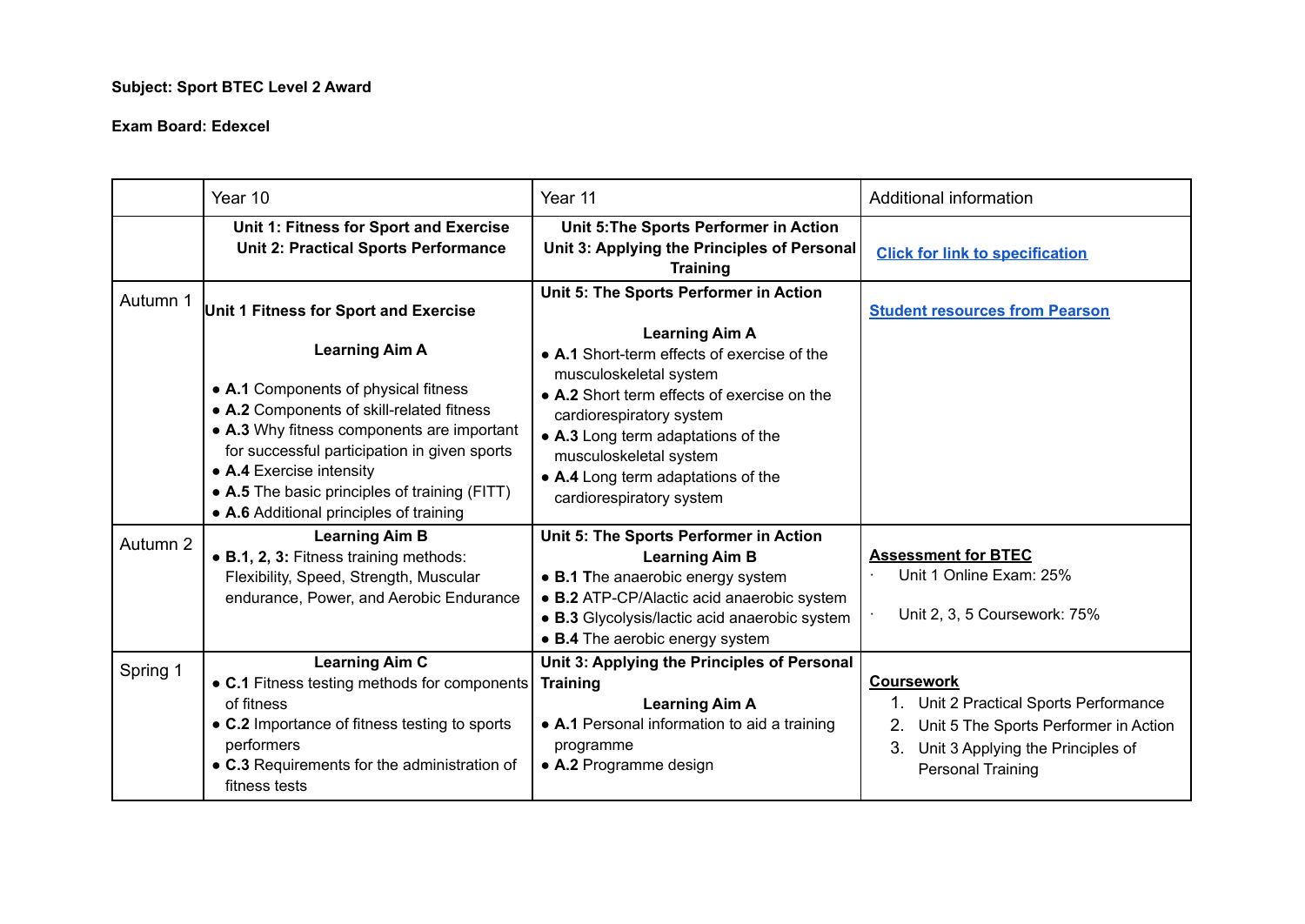|          | • C.4 Interpretation of fitness test results            |                                             |                                          |
|----------|---------------------------------------------------------|---------------------------------------------|------------------------------------------|
|          | Unit 1 Exam will be sat in Spring Term 1                |                                             |                                          |
|          | dependent on lessons taught e.g. a shared               |                                             |                                          |
|          | will sit in March a non-shared group                    |                                             |                                          |
|          | <b>December</b>                                         |                                             |                                          |
|          |                                                         |                                             |                                          |
| Spring 2 | Unit 2: Practical Sports Performance / If               | Unit 3: Applying the Principles of Personal |                                          |
|          | shared group will be taught alongside Unit              | <b>Training</b>                             |                                          |
|          | 1                                                       | <b>Learning Aim B</b>                       |                                          |
|          | <b>Learning Aim A</b>                                   | • B.1 Musculoskeletal system                |                                          |
|          | • A.1,2 and 3 Rules, regulations and scoring<br>systems | • B.2 Cardiorespiratory system              |                                          |
|          | • A.4 and 5 Applications of the rules/laws of           |                                             |                                          |
|          | sport                                                   |                                             |                                          |
|          | • A.6 Roles of officials                                |                                             |                                          |
|          | • A.7 Responsibilities of officials                     |                                             |                                          |
| Summer   | <b>Unit 2: Practical Sports Performance</b>             | Unit 3: Applying the Principles of Personal |                                          |
|          | <b>Learning Aim B</b>                                   | <b>Training</b>                             | <b>Subject Specific Resources Needed</b> |
|          | • B.1 Components of physical fitness                    | <b>Learning Aim C</b>                       | • PE kit for practical sessions          |
|          | • B.2 and 3 Technical and tactical demands in           | • C.1 Safely implement personal fitness     |                                          |
|          | sport                                                   | training programme                          |                                          |
|          | • B.4 Safe and appropriate participation                | • C.2 Training diary for each session       |                                          |
|          | • B.5 and 6 Relevant skills, techniques and             | recording                                   |                                          |
|          | tactics                                                 | • C.3 The measures for success              |                                          |
|          | • B 7,8,9 10 and 11 Practical Demonstration             |                                             |                                          |
| Summer   | Unit 2: Practical Sports Performance                    | Unit 3: applying the Principles of Personal |                                          |
| 2        | <b>Learning Aim C</b>                                   | <b>Training</b>                             |                                          |
|          | • C.1 Observation Checklists                            | <b>Learning Aim D</b>                       |                                          |
|          | • C.2 Review own performance                            | • D.1 Review of training programme          |                                          |
|          |                                                         | Course completed by end of May              |                                          |
|          |                                                         |                                             |                                          |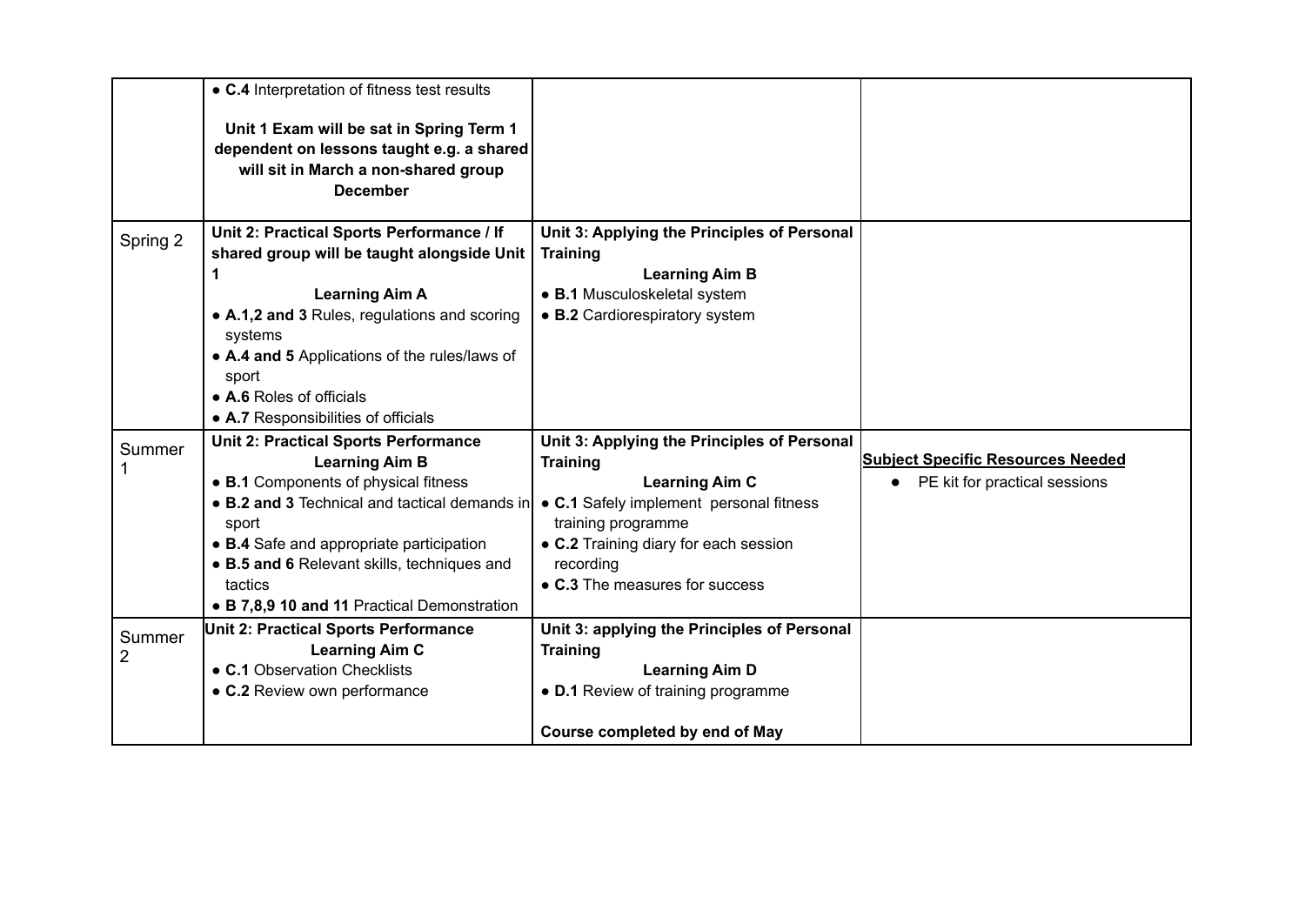# **Subject: BTEC Sport (2016 course) Extended Certificate**

|          | Year 12                                                                                                  | Year 13                                                                                                                  | Additional information                    |
|----------|----------------------------------------------------------------------------------------------------------|--------------------------------------------------------------------------------------------------------------------------|-------------------------------------------|
|          | Unit 1 Principles of Anatomy and Physiology<br>Unit 3 Professional Development in the Sports<br>Industry | Unit 2 Fitness Training and Programming for<br>Health, Sport and Wellbeing<br><b>Unit 7 Practical Sports Performance</b> | <b>Click for link to specification</b>    |
| Autumn 1 | Induction Task responses and Baseline<br><b>Assessments</b>                                              | Unit 2 Fitness Training and Programming for<br><b>Health, Sport and Wellbeing</b><br><b>Learning Aim A</b>               | <b>ISBN of textbooks</b>                  |
|          | Unit 1 Principles of Anatomy and Physiology<br><b>Learning Aim A</b>                                     | • A.1 Positive lifestyle factors and their effect on<br>health                                                           | Book 1-9781292134000                      |
|          | • A.1 Structure of the skeletal system<br>• A.2 Functions of the skeletal system                         | • A.2 Negative lifestyle factors and their effect on<br>health                                                           | Book 2 - 9781292134062                    |
|          | $\bullet$ A.3 Joints<br>• A.4 Responses of the cardiovascular system                                     | • A.3 Lifestyle modification techniques                                                                                  |                                           |
|          | • A.5 Adaptations of the skeletal system<br>• A.6 Additional factors that affect the skeletal<br>system  | <b>Unit 7 Practical Sports Performance</b><br><b>Learning Aim A</b><br>• A.1 NGB rules/laws in selected sports           | <b>Summary</b>                            |
|          |                                                                                                          | • A.2 Roles and responsibilities of officials                                                                            | Year 1                                    |
|          | Unit 3 Professional Development in the Sports                                                            |                                                                                                                          | Unit 1 Principles of Anatomy and          |
|          | <b>Industry</b><br><b>Learning Aim A</b>                                                                 |                                                                                                                          | Physiology (EXAM Unit)                    |
|          | • A.1 Scope and provision of the sports industry                                                         |                                                                                                                          | <b>Unit 3 Professional Development in</b> |
|          | • A.2 Careers and jobs in the sports industry                                                            |                                                                                                                          | the Sports Industry (Coursework           |
|          | • A.3 Professional training routes, legislation and                                                      |                                                                                                                          | Unit)                                     |
|          | skills<br>• A.4 Sources of continuing professional                                                       |                                                                                                                          |                                           |
|          | development                                                                                              |                                                                                                                          | Year <sub>2</sub>                         |
|          |                                                                                                          |                                                                                                                          | <b>Unit 2 Fitness Training and</b>        |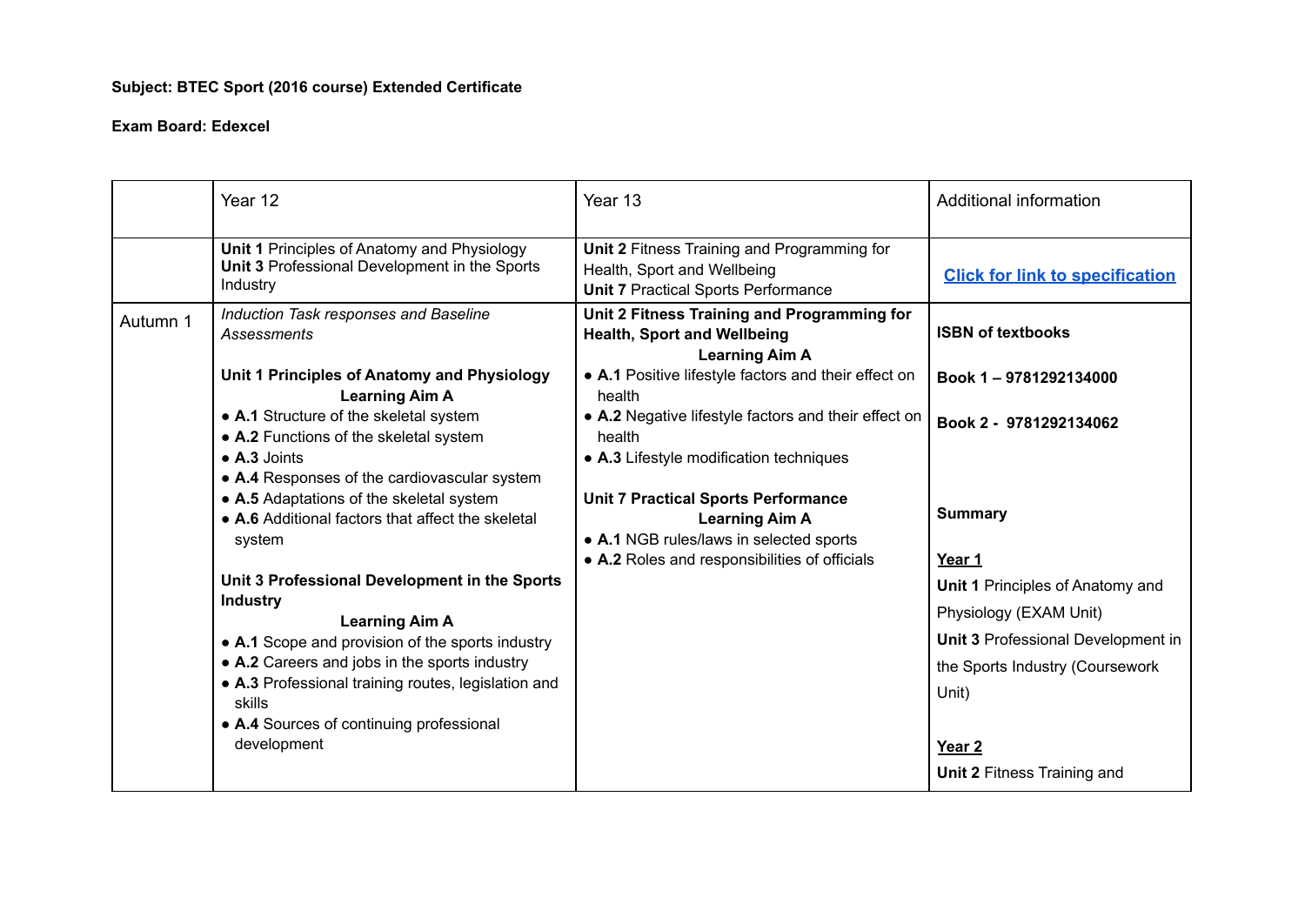|          |                                                                         |                                                            | Programming for Health, Sport and          |
|----------|-------------------------------------------------------------------------|------------------------------------------------------------|--------------------------------------------|
|          |                                                                         |                                                            | Wellbeing (EXAM Unit)                      |
|          |                                                                         |                                                            | <b>Unit 7 Practical Sports Performance</b> |
|          |                                                                         |                                                            | (Coursework Unit)                          |
| Autumn 2 | Unit 1 Principles of Anatomy and Physiology                             | Unit 2 Fitness Training and Programming for                |                                            |
|          |                                                                         | <b>Health, Sport and Wellbeing</b>                         | <b>Assessment Summary</b>                  |
|          | <b>Learning Aim B</b>                                                   |                                                            | 2 Exam Units (1 & 2)                       |
|          | • B.1 Characteristics and functions of different                        | <b>Learning Aim B</b>                                      |                                            |
|          | types of muscles<br>• B.2 Major skeletal muscles of the skeletal system | • B.1 Screening processes<br>• B.2 Health monitoring tests | 6 Coursework Units (3 & 7)                 |
|          | • B.3 Antagonistic muscles pairs                                        | • B.3 Interpreting the results of health monitoring        |                                            |
|          | • B.4 Types of skeletal muscle contraction                              | tests                                                      |                                            |
|          | • B.5 Fibre types                                                       |                                                            |                                            |
|          | • B.6 Responses of the muscular system to                               | <b>Unit 7 Practical Sports Performance</b>                 |                                            |
|          | exercise                                                                | <b>Learning Aim B</b>                                      |                                            |
|          | • B.7 Adaptations of the muscular system to<br>exercise                 | • B.1 Technical demands required to perform in<br>sport    |                                            |
|          | • B.8 Additional factors that affect the muscular<br>system             | • B.2 Tactical demands applied in sports<br>performance    |                                            |
|          | <b>Learning Aim C</b>                                                   |                                                            |                                            |
|          | • C.1 Structure of the respiratory system                               |                                                            |                                            |
|          | • C.2 Functions of the respiratory system                               |                                                            |                                            |
|          | • C.3 Lung volumes                                                      |                                                            |                                            |
|          | • C.4 Control of breathing                                              |                                                            |                                            |
|          | Unit 3 Professional Development in the Sports<br><b>Industry</b>        |                                                            |                                            |
|          | <b>Learning Aim B</b>                                                   |                                                            |                                            |
|          | • B.1 Personal skills audit for potential careers                       |                                                            |                                            |
|          | • B.2 Planning personal development                                     |                                                            |                                            |
|          | • B.3 Maintaining a personal profile/record of                          |                                                            |                                            |
|          | achievement and experience                                              |                                                            |                                            |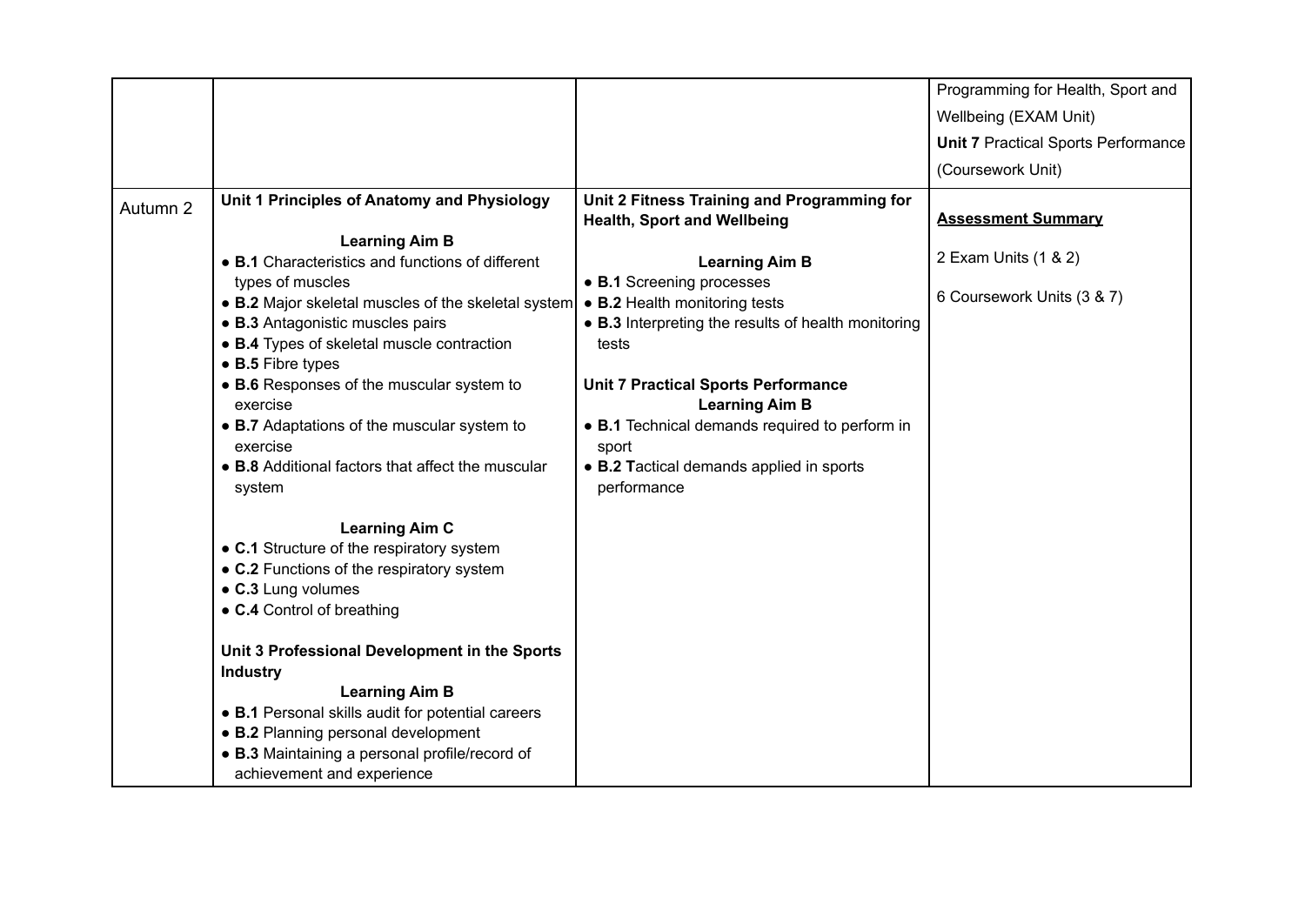| Spring 1 | Unit 1 Principles of Anatomy and Physiology                        | Unit 2 Fitness Training and Programming for         |                                      |
|----------|--------------------------------------------------------------------|-----------------------------------------------------|--------------------------------------|
|          | <b>Learning Aim C</b>                                              | <b>Health, Sport and Wellbeing</b>                  |                                      |
|          | • C.5 Responses of the cardiorespiratory system to                 | <b>Learning Aim C</b>                               |                                      |
|          | exercise                                                           | • C.1 Common terminology related to nutrition       |                                      |
|          | • C.6 Adaptations of the cardiorespiratory system                  | • C.2 Components of a balanced diet                 |                                      |
|          | to exercise                                                        | • C.3 Nutritional strategies for individuals taking |                                      |
|          | • C.7 Additional factors affecting the<br>cardiorespiratory system | part in training programmes                         |                                      |
|          |                                                                    | <b>Unit 7 Practical Sports Performance</b>          |                                      |
|          | <b>Learning Aim D</b>                                              | <b>Learning Aim C</b>                               |                                      |
|          | • D.1 Structure of the cardiovascular system                       | • C.1 Safe and appropriate practical performance    |                                      |
|          | • D.2 Function of the cardiovascular system                        | and demonstration                                   |                                      |
|          | • D.3 Nervous control of the cardiac cycle                         |                                                     |                                      |
|          | Unit 3 Professional Development in the Sports                      |                                                     |                                      |
|          | <b>Industry</b>                                                    |                                                     |                                      |
|          | <b>Learning Aim C</b>                                              |                                                     |                                      |
|          | • C.1 Job applications                                             |                                                     |                                      |
|          | • C.2 Interview and selected career                                |                                                     |                                      |
|          | pathway-specific skills                                            |                                                     |                                      |
| Spring 2 | Unit 1 Principles of Anatomy and Physiology                        | Unit 2 Fitness Training and Programming for         |                                      |
|          | <b>Learning Aim D</b>                                              | <b>Health, Sport and Wellbeing</b>                  | <b>Links to online support</b>       |
|          | • D.4 Responses of the cardiovascular system to                    | <b>Learning Aim D</b>                               |                                      |
|          | exercise                                                           | • D.1 Components of fitness to be trained           | <b>BTEC Nationals   Sport (2016)</b> |
|          | • D.5 Adaptations of the cardiovascular system to                  | • D.2 Training methods for physical                 |                                      |
|          | exercise                                                           | fitness-related components                          |                                      |
|          | • D.6 Additional factors affecting the                             | • D.3 Training methods for skill related-fitness    |                                      |
|          | cardiovascular system                                              | components                                          |                                      |
|          | <b>Learning Aim E</b>                                              | <b>Unit 7 Practical Sports Performance</b>          |                                      |
|          | • E.1 The role of ATP in exercise                                  | <b>Learning Aim D</b>                               |                                      |
|          | • E.2 The ATP-PC (alactic) system                                  | • D.1 Assessment methods to review                  |                                      |
|          | • E.3 The lactate system                                           | performance                                         |                                      |
|          | • E.4 The aerobic system                                           | • D.2 Review performance in 2 selected sports       |                                      |
|          | • E.5 Adaptations of the energy system to exercise                 | • D.3 Developments to improve performance           |                                      |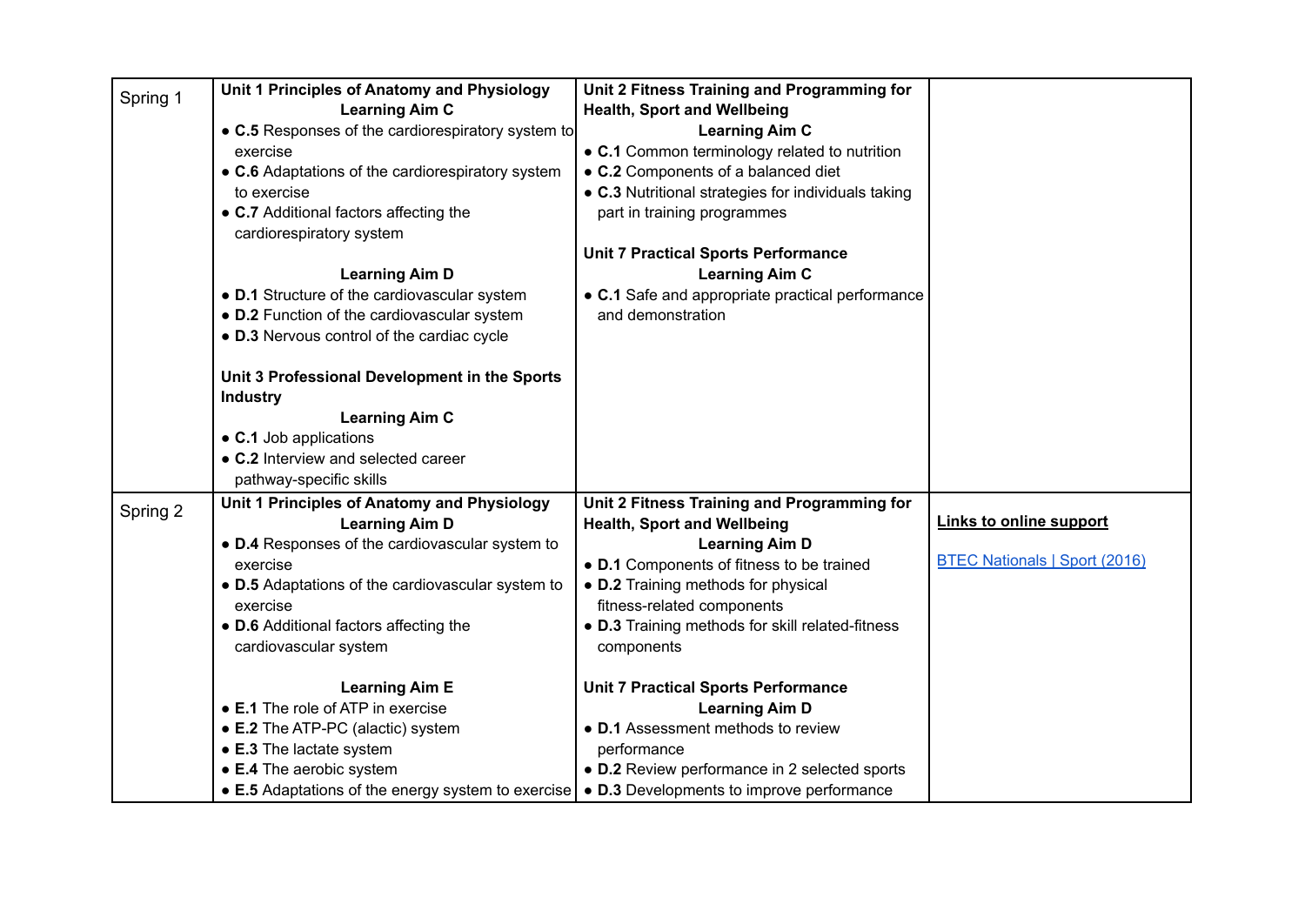|          | • E.6 Additional factors affecting the energy<br>systems<br>Unit 3 Professional Development in the Sports<br><b>Industry</b><br><b>Learning Aim D</b><br>• D.1 Review and evaluation<br>• D.2 Updated SWOT and analysis plan |                                                                                                                                                                                                                                                                                                                              |                                                                                     |
|----------|------------------------------------------------------------------------------------------------------------------------------------------------------------------------------------------------------------------------------|------------------------------------------------------------------------------------------------------------------------------------------------------------------------------------------------------------------------------------------------------------------------------------------------------------------------------|-------------------------------------------------------------------------------------|
| Summer 1 | Unit 1 Principles of Anatomy and Physiology<br>$\bullet$ Revision<br>• May Exam<br>Unit 3 Professional Development in the Sports<br>Industry<br>• Completion of assignment work                                              | Unit 2 Fitness Training and Programming for<br><b>Health, Sport and Wellbeing</b><br><b>Learning Aim E</b><br>• E.1 Principles of fitness training programme<br>design<br>• Review of Part A for exam and completion of<br>notes<br>$\bullet$ Exam<br>Unit 7 Practical Sports Performance<br>• Completion of assignment work | <b>Subject Specific Resources</b><br><b>Needed</b><br>PE kit for practical sessions |
| Summer 2 | Unit 3 Professional Development in the Sports<br>Industry<br>Completion of assignment work<br>$\bullet$                                                                                                                      |                                                                                                                                                                                                                                                                                                                              |                                                                                     |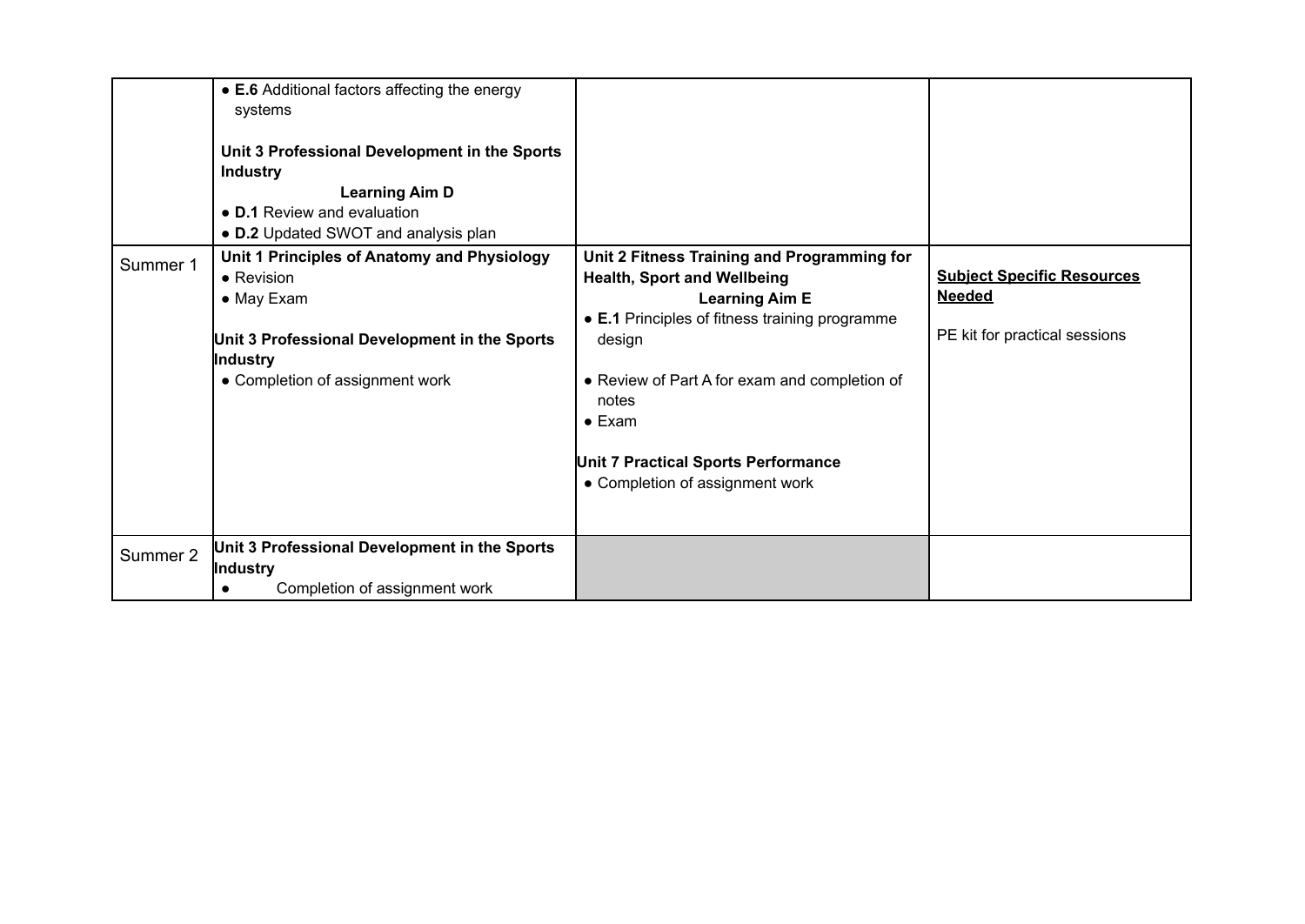# **Subject: BTEC Sport (2016 course) Diploma**

|          | Year 12                                                                                                                                                                                                                        | Year 13                                                                                                                                                                                                                                  | Additional information                 |
|----------|--------------------------------------------------------------------------------------------------------------------------------------------------------------------------------------------------------------------------------|------------------------------------------------------------------------------------------------------------------------------------------------------------------------------------------------------------------------------------------|----------------------------------------|
|          | Unit 1 Principles of Anatomy and Physiology<br>Unit 3 Professional Development in the Sports<br>Industry<br><b>Unit 4 Sports Leadership</b><br><b>Unit 7 Practical Sports Performance</b><br>Unit 10 Sports Event Organisation | Unit 2 Fitness Training and Programming for Health,<br>Sport and Wellbeing<br><b>Unit 5</b> Application of Fitness Testing<br>Unit 22 Investigating Business in Sport and Active<br>Leisure Industry<br><b>Unit 23 Skill Acquisition</b> | <b>Click for link to specification</b> |
| Autumn 1 | Induction Task responses and Baseline<br><b>Assessments</b>                                                                                                                                                                    | Unit 2 Fitness Training and Programming for<br><b>Health, Sport and Wellbeing</b><br><b>Learning Aim A</b>                                                                                                                               | <b>ISBN of textbooks</b>               |
|          | Unit 1 Principles of Anatomy and Physiology                                                                                                                                                                                    | • A.1 Positive lifestyle factors and their effect on                                                                                                                                                                                     | Book 1-9781292134000                   |
|          | <b>Learning Aim A</b><br>• A.1 Structure of the skeletal system<br>• A.2 Functions of the skeletal system                                                                                                                      | health<br>• A.2 Negative lifestyle factors and their effect on<br>health                                                                                                                                                                 | Book 2 - 9781292134062                 |
|          | • A.3 Joints<br>• A.4 Responses of the cardiovascular system                                                                                                                                                                   | • A.3 Lifestyle modification techniques                                                                                                                                                                                                  | <u>Summary</u>                         |
|          | • A.5 Adaptations of the skeletal system<br>• A.6 Additional factors that affect the skeletal                                                                                                                                  | <b>Unit 5 Application of Fitness Testing</b><br><b>Learning Aim A</b>                                                                                                                                                                    | Year 1                                 |
|          | system                                                                                                                                                                                                                         | • A.1 & 2 Reliability and Validity of fitness                                                                                                                                                                                            | Unit 1 Principles of Anatomy and       |
|          |                                                                                                                                                                                                                                | • A.3 Practicality and suitability of fitness tests                                                                                                                                                                                      | Physiology (EXAM unit)                 |
|          | Unit 3 Professional Development in the<br><b>Sports Industry</b>                                                                                                                                                               | • A.4 Ethical issues associated with fitness<br>screening                                                                                                                                                                                | Unit 3 Professional Development in     |
|          | <b>Learning Aim A</b>                                                                                                                                                                                                          |                                                                                                                                                                                                                                          | the Sports Industry (Coursework        |
|          | • A.1 Scope and provision of the sports industry                                                                                                                                                                               | Unit 22 Investigating Business in Sport and                                                                                                                                                                                              | Unit)                                  |
|          | • A.2 Careers and jobs in the sports industry                                                                                                                                                                                  | <b>Active Leisure Industry</b>                                                                                                                                                                                                           | <b>Unit 4 Sports Leadership</b>        |
|          | • A.3 Professional training routes, legislation and<br>skills                                                                                                                                                                  | <b>Learning Aim A</b><br>• A.1 Features and organisation of sport and active                                                                                                                                                             | (Coursework Unit)                      |
|          | • A.4 Sources of continuing professional                                                                                                                                                                                       | leisure businesses                                                                                                                                                                                                                       | <b>Unit 7 Practical Sports</b>         |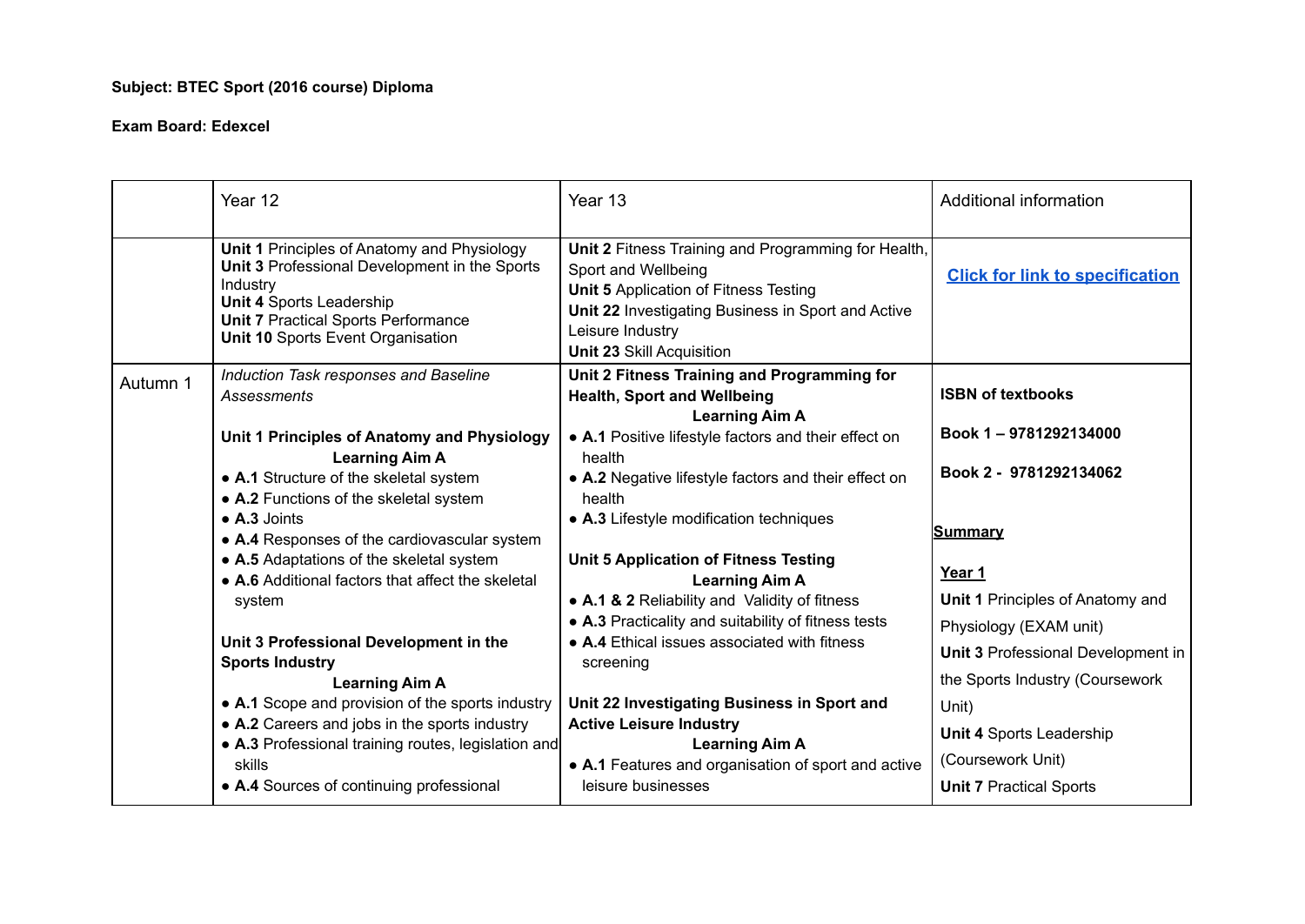|          | development                                                      | • A.2 Aims and objectives of sport and active leisure             | Performance (Coursework Unit)         |
|----------|------------------------------------------------------------------|-------------------------------------------------------------------|---------------------------------------|
|          | <b>Unit 4 Sports Leadership</b>                                  | businesses<br>• A.3 Provision of sports facilities, programme and | Unit 10 Sports Event Organisation     |
|          | <b>Learning Aim A</b>                                            | services                                                          | (Coursework Unit)                     |
|          | • A.1 Different leadership roles                                 | • A.4 Customer groups in a sport and active leisure               |                                       |
|          | • A.2 Skills, qualities and characteristics and                  | business                                                          | Year <sub>2</sub>                     |
|          | application                                                      | • A.5 Stakeholders and their influence                            | Unit 2 Fitness Training and           |
|          | • A.3 Importance and effective use of skills when                | • A.6 Law, legislation and safeguarding                           | Programming for Health, Sport and     |
|          | leading                                                          | <b>Learning Aim B</b>                                             |                                       |
|          | <b>Unit 7 Practical Sports Performance</b>                       | • B.1 Business models                                             | Wellbeing (EXAM Unit)                 |
|          | <b>Learning Aim A</b>                                            |                                                                   | Unit 5 Application of Fitness Testing |
|          | • A.1 NGB rules/laws in selected sports                          | <b>Learning Aim C</b>                                             | (Coursework Unit)                     |
|          | • A.2 Roles and responsibilities of officials                    | • C.1 Job roles and person specification                          | Unit 22 Investigating Business in     |
|          |                                                                  | • C.2 Types of employment                                         | Sport and Active Leisure Industry     |
|          | Unit 10 Sports Event Organisation                                | • C.3 Human resource management                                   | (Exam Unit)                           |
|          | <b>Learning Aim A</b><br>• A.1 Different types of sports events  | • C.4 Physical resource management                                | <b>Unit 23 Skill Acquisition</b>      |
|          | • A.2 Planning, promotion and delivery of sports                 |                                                                   |                                       |
|          | events                                                           | <b>Unit 23 Skill Acquisition</b>                                  | (Coursework Unit)                     |
|          |                                                                  | <b>Learning Aim A</b>                                             |                                       |
|          |                                                                  | • A.1 Learning and performance                                    |                                       |
|          |                                                                  | • A.2 Characteristic and classifications of skills                |                                       |
|          |                                                                  | • A.3 Characteristic and classifications of abilities             |                                       |
| Autumn 2 | Unit 1 Principles of Anatomy and Physiology                      | Unit 2 Fitness Training and Programming for                       |                                       |
|          | <b>Learning Aim B</b>                                            | <b>Health, Sport and Wellbeing</b>                                | <b>Assessment Summary</b>             |
|          | • B.1 Characteristics and functions of different                 |                                                                   | 3 Exam Units (1, 2 & 22)              |
|          | types of muscles<br>• B.2 Major skeletal muscles of the skeletal | <b>Learning Aim B</b><br>• B.1 Screening processes                |                                       |
|          | system                                                           | • B.2 Health monitoring tests                                     | 6 Coursework Units (3,4,7,10 and      |
|          | • B.3 Antagonistic muscles pairs                                 | • B.3 Interpreting the results of health monitoring               | 5,23)                                 |
|          | • B.4 Types of skeletal muscle contraction                       | tests                                                             |                                       |
|          | • B.5 Fibre types                                                |                                                                   |                                       |
|          | • B.6 Responses of the muscular system to                        | <b>Unit 5 Application of Fitness Testing</b>                      |                                       |
|          | exercise                                                         | <b>Learning Aim B</b>                                             |                                       |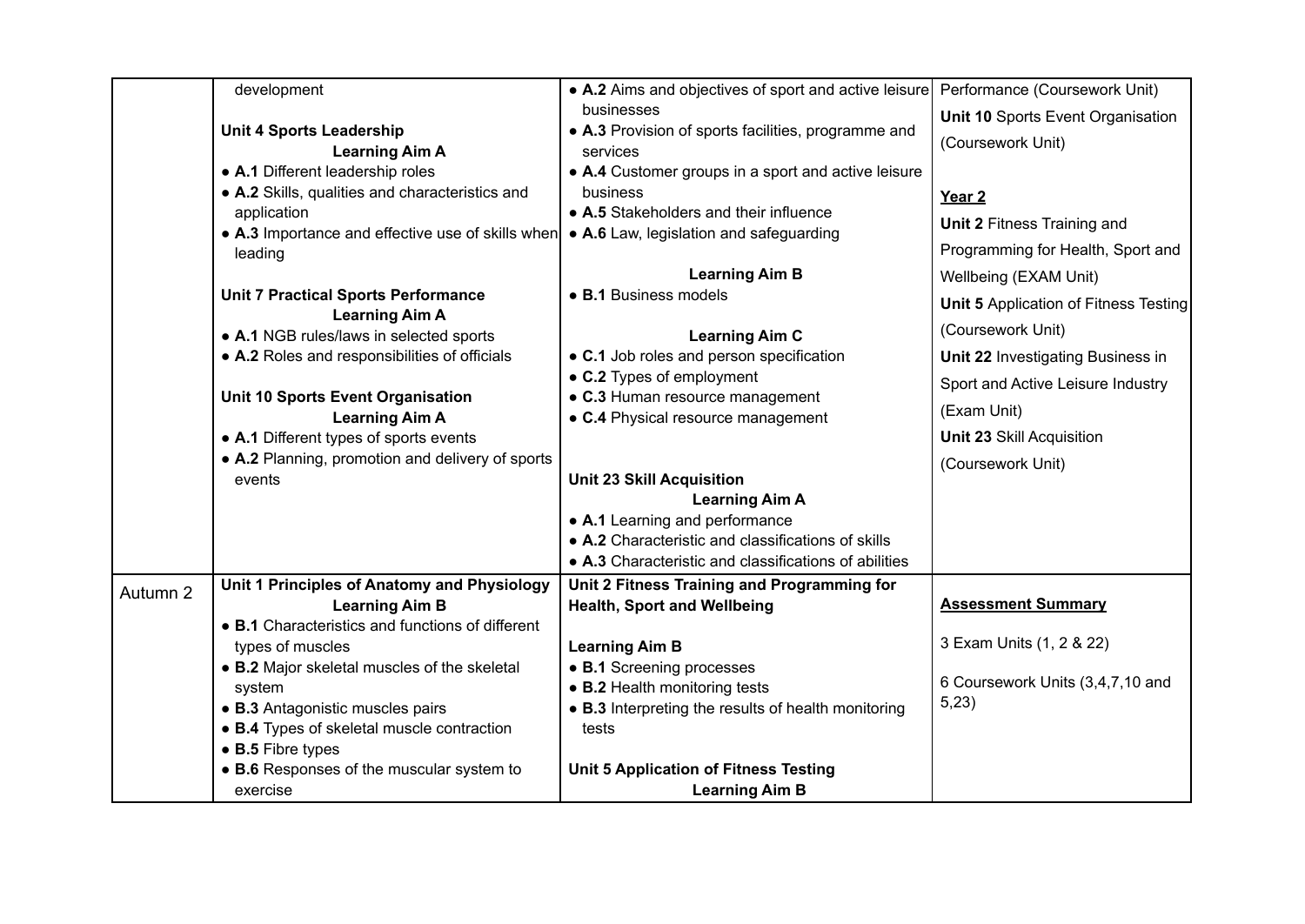| • B.7 Adaptations of the muscular system to                         | • B.1 & 2 Fitness tests to assess components of             |  |
|---------------------------------------------------------------------|-------------------------------------------------------------|--|
| exercise                                                            | physical and skill related fitness                          |  |
| • B.8 Additional factors that affect the muscular                   |                                                             |  |
| system                                                              | Unit 22 Investigating Business in Sport and                 |  |
|                                                                     | <b>Active Leisure Industry</b>                              |  |
| <b>Learning Aim C</b>                                               |                                                             |  |
| • C.1 Structure of the respiratory system                           | <b>Learning Aim D</b>                                       |  |
| • C.2 Functions of the respiratory system                           | • D.1 Marketing 7 P's                                       |  |
| • C.3 Lung volumes                                                  | • D.2 Meeting the needs of the customer                     |  |
| • C.4 Control of breathing                                          |                                                             |  |
|                                                                     | <b>Learning Aim E</b>                                       |  |
| Unit 3 Professional Development in the                              | • E.1 Financing a business in the sport and active          |  |
| <b>Sports Industry</b>                                              | leisure industry                                            |  |
| <b>Learning Aim B</b>                                               | • E.2 Financial records                                     |  |
| • B.1 Personal skills audit for potential careers                   |                                                             |  |
| • B.2 Planning personal development                                 | <b>Learning Aim F</b>                                       |  |
| • B.3 Maintaining a personal profile/record of                      | • F.1 Trends in the sport and active leisure industry       |  |
| achievement and experience                                          | • F.2 Developing products and services to take<br>advantage |  |
| <b>Unit 4 Sports Leadership</b>                                     |                                                             |  |
| <b>Learning Aim B</b>                                               | <b>Unit 23 Skill Acquisition</b>                            |  |
| • B.1 Psychological factors that could affect                       | <b>Learning Aim B</b>                                       |  |
| leadership                                                          | • B.1 Information processing models                         |  |
| • B.1 Leadership and psychological factors                          | • B.2 Perception                                            |  |
|                                                                     | • B.3 Decision making and reaction time                     |  |
| <b>Unit 7 Practical Sports Performance</b><br><b>Learning Aim B</b> | • B.4 Types of feedback                                     |  |
| • B.1 Technical demands required to perform in                      |                                                             |  |
| sport                                                               |                                                             |  |
| • B.2 Tactical demands applied in sports                            |                                                             |  |
| performance                                                         |                                                             |  |
| Unit 10 Sports Event Organisation                                   |                                                             |  |
| <b>Learning Aim B</b>                                               |                                                             |  |
| • B.1 Feasible proposal for a sports event                          |                                                             |  |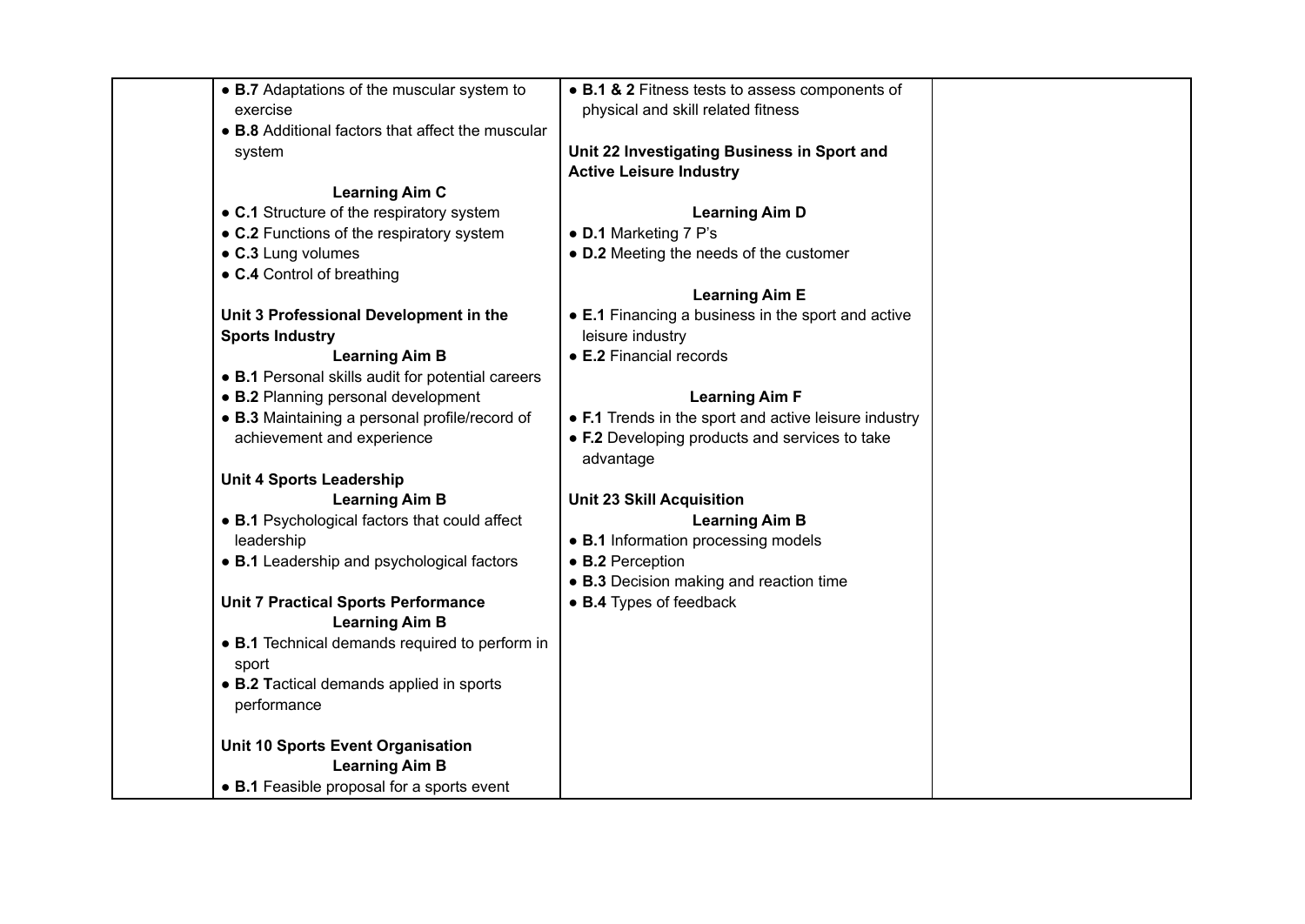| Spring 1 | Unit 1 Principles of Anatomy and Physiology     | Unit 2 Fitness Training and Programming for              |  |
|----------|-------------------------------------------------|----------------------------------------------------------|--|
|          | <b>Learning Aim C</b>                           | <b>Health, Sport and Wellbeing</b>                       |  |
|          | • C.5 Responses of the cardiorespiratory system | <b>Learning Aim C</b>                                    |  |
|          | to exercise                                     | • C.1 Common terminology related to nutrition            |  |
|          | • C.6 Adaptations of the cardiorespiratory      | • C.2 Components of a balanced diet                      |  |
|          | system to exercise                              | • C.3 Nutritional strategies for individuals taking part |  |
|          | • C.7 Additional factors affecting the          | in training programmes                                   |  |
|          | cardiorespiratory system                        |                                                          |  |
|          |                                                 | <b>Unit 5 Application of Fitness Testing</b>             |  |
|          | <b>Learning Aim D</b>                           | <b>Learning Aim B</b>                                    |  |
|          | • D.1 Structure of the cardiovascular system    | • B.3 Planning of tests                                  |  |
|          | • D.2 Function of the cardiovascular system     | • B.4 Administration of tests                            |  |
|          | • D.3 Nervous control of the cardiac cycle      |                                                          |  |
|          |                                                 | Unit 22 Investigating Business in Sport and              |  |
|          | Unit 3 Professional Development in the          | <b>Active Leisure Industry</b>                           |  |
|          | <b>Sports Industry</b>                          | • Exam to be taken in the January                        |  |
|          | <b>Learning Aim C</b>                           |                                                          |  |
|          | • C.1 Job applications                          | <b>Unit 23 Skill Acquisition</b>                         |  |
|          | • C.2 Interview and selected career             | <b>Learning Aim C</b>                                    |  |
|          | pathway-specific skills                         | • C.1 Behaviourist theories                              |  |
|          |                                                 | • C.2 Cognitive theories                                 |  |
|          | <b>Unit 4 Sports Leadership</b>                 | • C.3 Phases of skill learning                           |  |
|          | <b>Learning Aim C</b>                           | • C.4 Transfer of learning                               |  |
|          | • C.1 Expectations of leadership                |                                                          |  |
|          | • C.2 Practical skills required for different   |                                                          |  |
|          | leadership styles                               |                                                          |  |
|          |                                                 |                                                          |  |
|          | <b>Unit 7 Practical Sports Performance</b>      |                                                          |  |
|          | <b>Learning Aim C</b>                           |                                                          |  |
|          | • C.1 Safe and appropriate practical            |                                                          |  |
|          | performance and demonstration                   |                                                          |  |
|          | Unit 10 Sports Event Organisation               |                                                          |  |
|          | <b>Learning Aim B</b>                           |                                                          |  |
|          | • B.1 Develop a proposal for a sports event     |                                                          |  |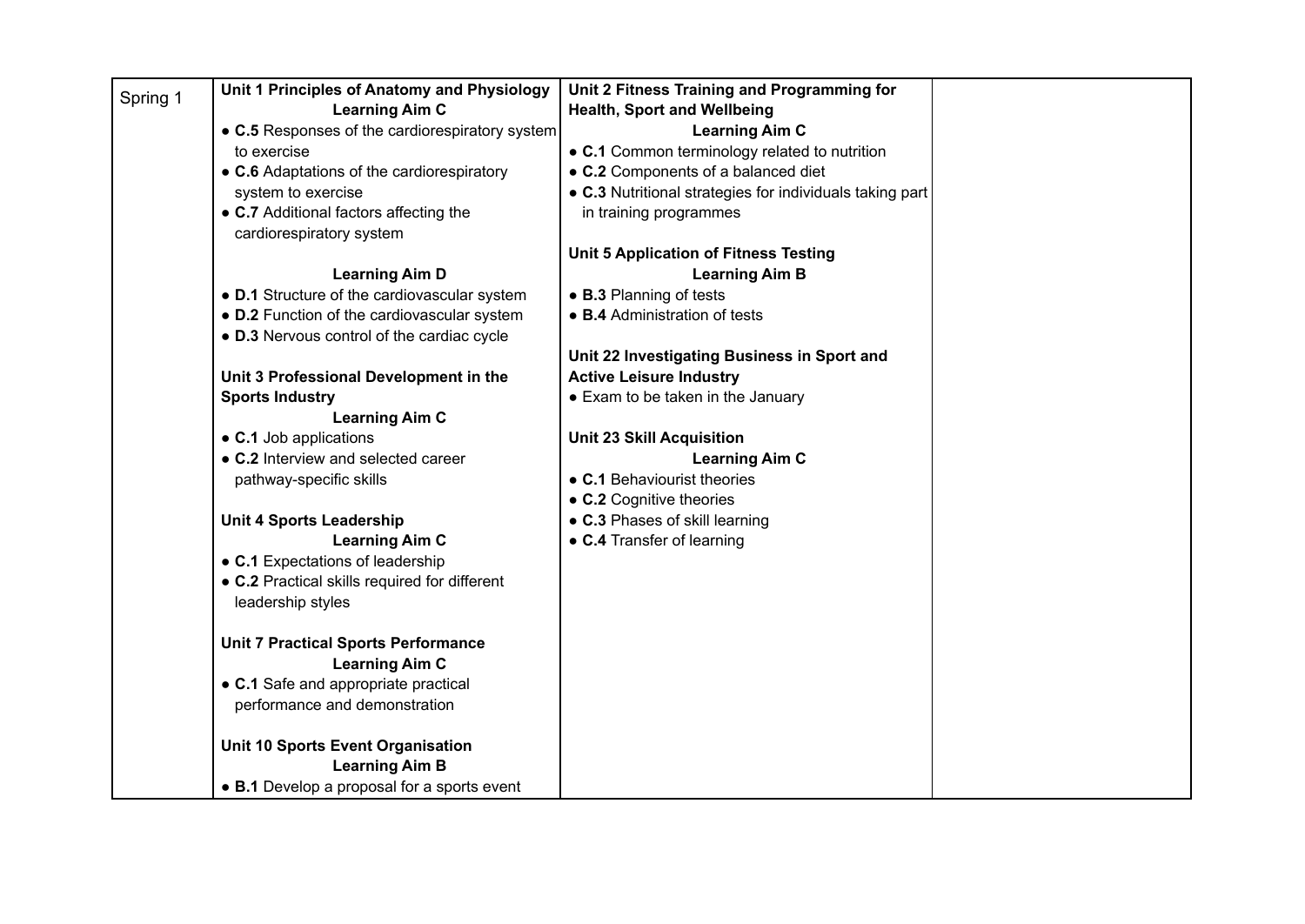| Spring 2 | Unit 1 Principles of Anatomy and Physiology     | Unit 2 Fitness Training and Programming for           |                                      |
|----------|-------------------------------------------------|-------------------------------------------------------|--------------------------------------|
|          | <b>Learning Aim D</b>                           | <b>Health, Sport and Wellbeing</b>                    | Links to online support              |
|          | • D.4 Responses of the cardiovascular system to |                                                       |                                      |
|          | exercise                                        | <b>Learning Aim D</b>                                 | <b>BTEC Nationals   Sport (2016)</b> |
|          | • D.5 Adaptations of the cardiovascular system  | • D.1 Components of fitness to be trained             |                                      |
|          | to exercise                                     | • D.2 Training methods for physical fitness-related   |                                      |
|          | • D.6 Additional factors affecting the          | components                                            |                                      |
|          | cardiovascular system                           | . D.3 Training methods for skill related-fitness      |                                      |
|          |                                                 | components                                            |                                      |
|          | <b>Learning Aim E</b>                           |                                                       |                                      |
|          | • E.1 The role of ATP in exercise               | Unit 5 Application of Fitness Testing                 |                                      |
|          | • E.2 The ATP-PC (alactic) system               | <b>Learning Aim C</b>                                 |                                      |
|          | • E.3 The lactate system                        | • C.1 Produce a fitness profile for a selected sports |                                      |
|          | • E.4 The aerobic system                        | performer                                             |                                      |
|          | • E.5 Adaptations of the energy system to       | • C.2 Providing feedback to a selected sports         |                                      |
|          | exercise                                        | performer                                             |                                      |
|          | • E.6 Additional factors affecting the energy   |                                                       |                                      |
|          | systems                                         | <b>Unit 23 Skill Acquisition</b>                      |                                      |
|          |                                                 | <b>Learning Aim D</b>                                 |                                      |
|          | Unit 3 Professional Development in the          | • D.1 Presentation of skills                          |                                      |
|          | <b>Sports Industry</b>                          | • D.2 Types of practice                               |                                      |
|          | <b>Learning Aim D</b>                           | • D.3 Styles of teaching                              |                                      |
|          | • D.1 Review and evaluation                     | • D.4 Styles of learning                              |                                      |
|          | • D.2 Updated SWOT and analysis plan            | • D.5 Methods of guidance                             |                                      |
|          |                                                 |                                                       |                                      |
|          | <b>Unit 4 Sports Leadership</b>                 |                                                       |                                      |
|          | <b>Learning Aim C</b>                           |                                                       |                                      |
|          | • C.3 Leading a sport and exercise activity     |                                                       |                                      |
|          | • C.4 Effectiveness and impact of leadership    |                                                       |                                      |
|          |                                                 |                                                       |                                      |
|          |                                                 |                                                       |                                      |
|          | <b>Unit 7 Practical Sports Performance</b>      |                                                       |                                      |
|          | <b>Learning Aim D</b>                           |                                                       |                                      |
|          | • D.1 Assessment methods to review              |                                                       |                                      |
|          | performance                                     |                                                       |                                      |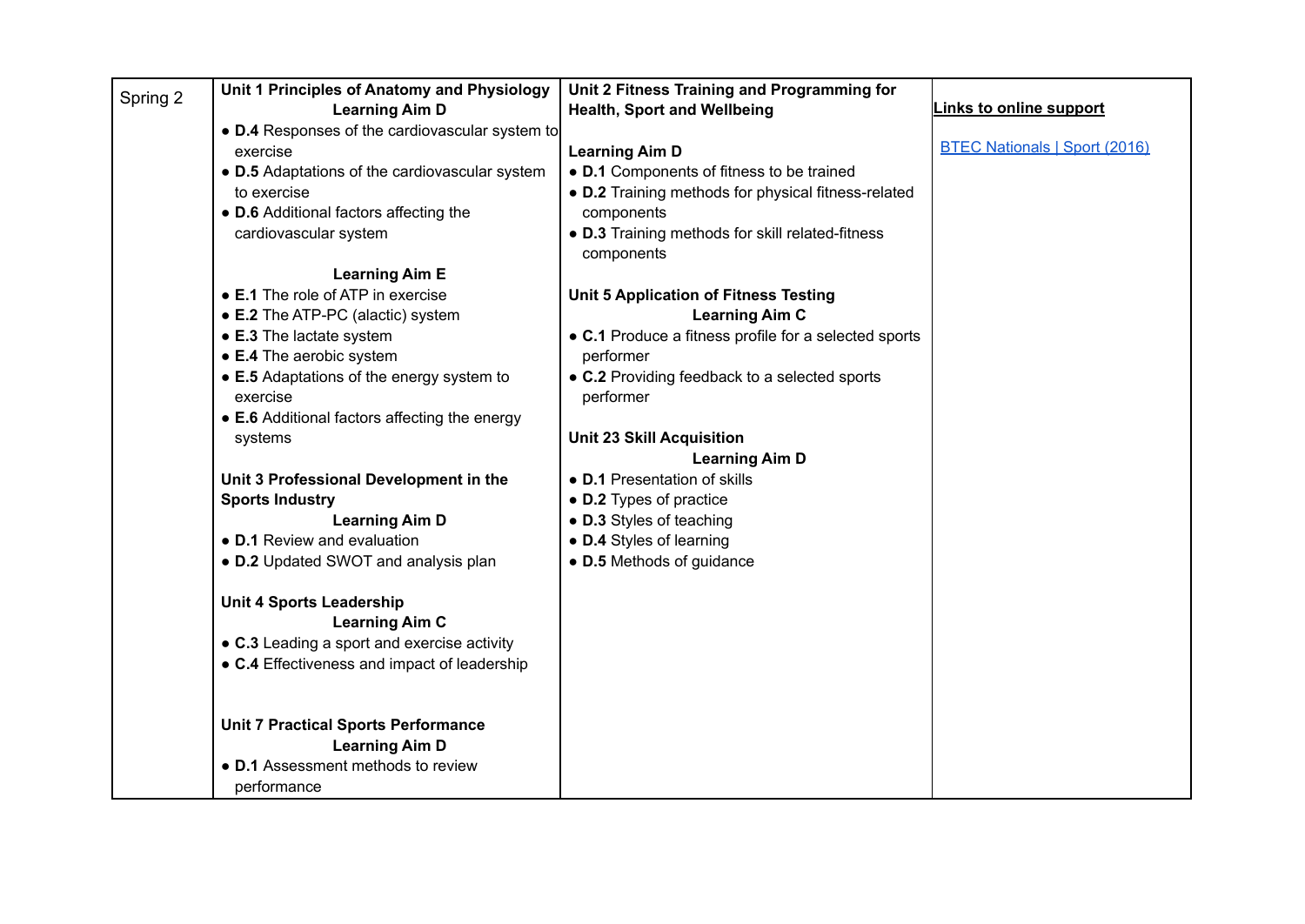|          | • D.2 Review performance in 2 selected sports                                      |                                                        |                                   |
|----------|------------------------------------------------------------------------------------|--------------------------------------------------------|-----------------------------------|
|          | • D.3 Developments to improve performance                                          |                                                        |                                   |
|          |                                                                                    |                                                        |                                   |
|          | Unit 10 Sports Event Organisation                                                  |                                                        |                                   |
|          | <b>Learning Aim C</b>                                                              |                                                        |                                   |
|          | • C.1 Planning and delivery of a sports event<br>• C.2 Promotion of a sports event |                                                        |                                   |
|          |                                                                                    |                                                        |                                   |
| Summer 1 | Unit 1 Principles of Anatomy and Physiology                                        | Unit 2 Fitness Training and Programming for            | <b>Subject Specific Resources</b> |
|          | • Revision                                                                         | <b>Health, Sport and Wellbeing</b>                     | <b>Needed</b>                     |
|          | • May Exam                                                                         | <b>Learning Aim E</b>                                  |                                   |
|          |                                                                                    | • E.1 Principles of fitness training programme         | PE kit for practical sessions     |
|          | Unit 3 Professional Development in the                                             | design                                                 |                                   |
|          | <b>Sports Industry</b><br>• Completion of assignment work                          | • Review of Part A for exam and completion of<br>notes |                                   |
|          | <b>Unit 4 Sports Leadership</b>                                                    | $\bullet$ Exam                                         |                                   |
|          | • Completion of assignment work                                                    |                                                        |                                   |
|          | <b>Unit 7 Practical Sports Performance</b>                                         | <b>Unit 5 Application of Fitness Testing</b>           |                                   |
|          | • Completion of assignment work                                                    | • Completion of assignment work                        |                                   |
|          | <b>Unit 10 Sports Event Organisation</b>                                           | <b>Unit 23 Skill Acquisition</b>                       |                                   |
|          | <b>Learning Aim D</b>                                                              | • Completion of assignment work                        |                                   |
|          | • D.1 Review the planning and delivery of a                                        |                                                        |                                   |
|          | sports event                                                                       |                                                        |                                   |
|          | • D.2 Reflect on own performance                                                   |                                                        |                                   |
|          | Unit 3 Professional Development in the                                             |                                                        |                                   |
| Summer 2 | <b>Sports Industry</b>                                                             |                                                        |                                   |
|          | • Completion of assignment work                                                    |                                                        |                                   |
|          | <b>Unit 4 Sports Leadership</b>                                                    |                                                        |                                   |
|          | • Completion of assignment work                                                    |                                                        |                                   |
|          | <b>Unit 7 Practical Sports Performance</b>                                         |                                                        |                                   |
|          | • Completion of assignment work                                                    |                                                        |                                   |
|          | <b>Unit 10 Sports Event Organisation</b>                                           |                                                        |                                   |
|          | • Completion of assignment work                                                    |                                                        |                                   |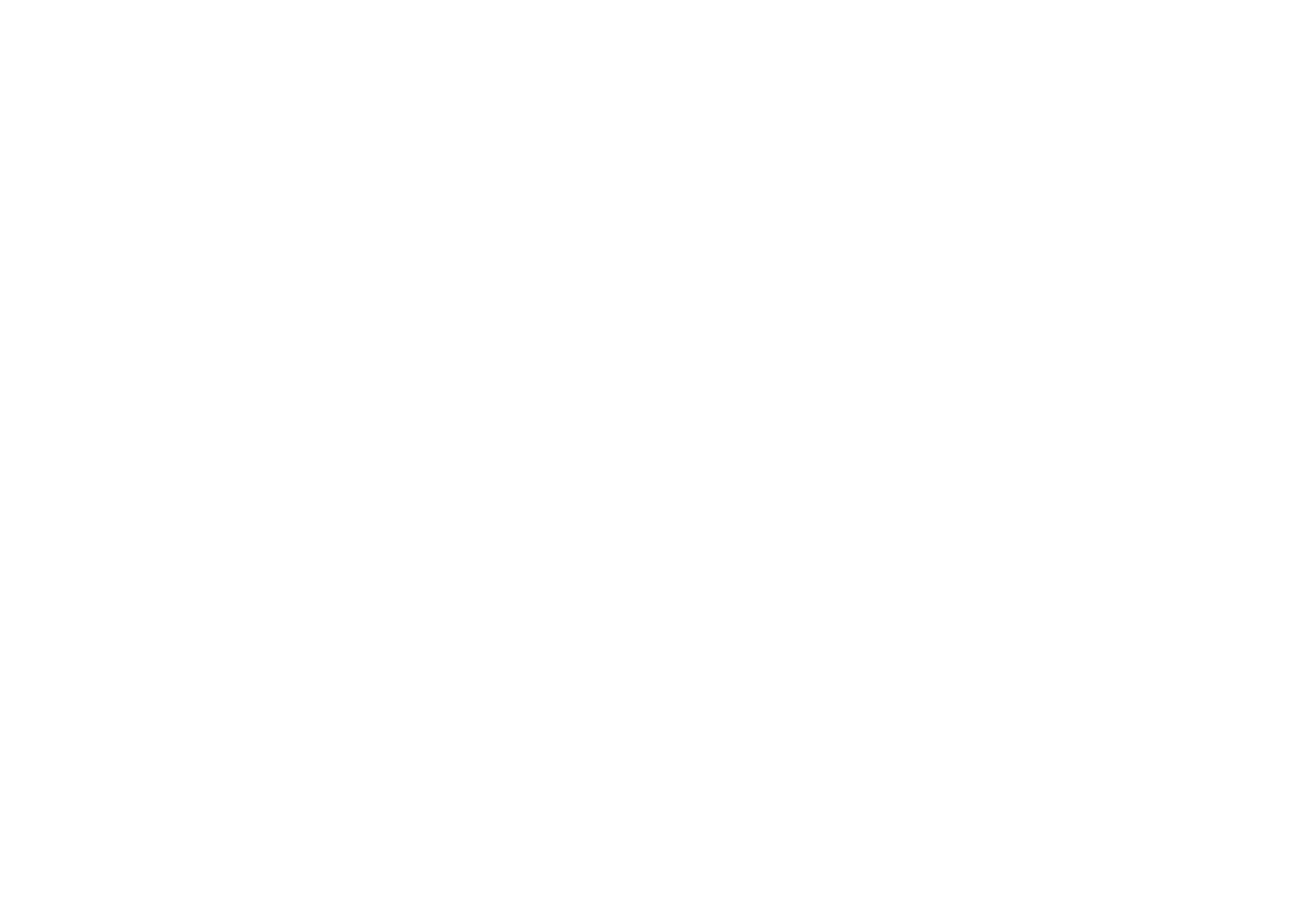# **Subject: A Level Theatre Studies**

|          | Year 12                                                                      | Year 13                                                                  | Additional information                                                                                                                                                                                                                       |
|----------|------------------------------------------------------------------------------|--------------------------------------------------------------------------|----------------------------------------------------------------------------------------------------------------------------------------------------------------------------------------------------------------------------------------------|
| Autumn 1 | Introduction to the course.<br>Skills development - devising &<br>monologue. | Component 2 - Performance from text<br>Component 3 - Brecht & Lysistrata | Drama & Theatre Studies Specification:<br>https://qualifications.pearson.com/en/qu<br>alifications/edexcel-a-levels/drama-and-<br>theatre-2016.html                                                                                          |
| Autumn 2 | Component 1 - Devising<br>Component 3 - Equus & Live Theatre                 | Component 2 - Performance from text<br>Component 3 - Brecht & Lysistrata | This website also contains links to past<br>papers and exemplar material.<br>Component 1 - Devising - 40% -<br>Internally assessed & Externally                                                                                              |
| Spring 1 | Component 1 - Devising<br>Component 3 - Equus & Live Theatre                 | Component 2 - Performance from text                                      | Moderated.<br>Component 2 - Performance from text -<br>monologue & group performance - 20%<br>- Externally Assessed.<br>Component 3 - Theatre Makers in<br>practice - 2hrs 30 Minutes Written<br>Examination - 40% - Externally<br>Assessed. |
| Spring 2 | Component 1 - Devising                                                       | Component 2 - Performance from text                                      |                                                                                                                                                                                                                                              |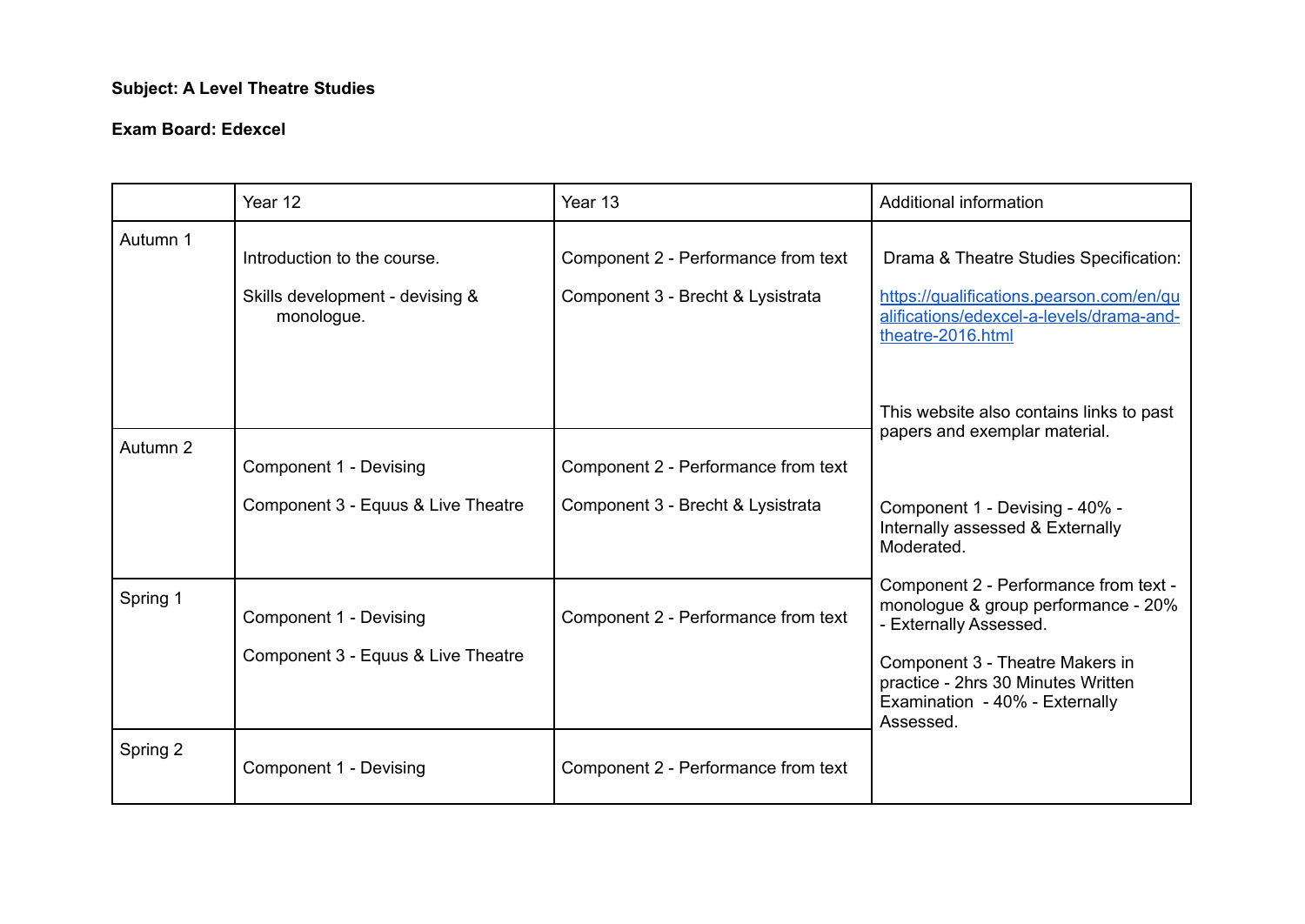|          |                                                                      | Component 3 - Equus, Live Theatre &<br>Lysistrata | Equus - Peter Schaffer<br>Lysistrata - Aristophanes                                       |  |
|----------|----------------------------------------------------------------------|---------------------------------------------------|-------------------------------------------------------------------------------------------|--|
| Summer 1 | Component 1 - Devising                                               | Component 3 - Equus, Live Theatre &<br>Lysistrata | Frantic Assembly Book of Devising -<br><b>Frantic Assembly</b>                            |  |
|          |                                                                      |                                                   | Live Theatre - Students will be taken to<br>see a piece of live theatre in year 12 &      |  |
| Summer 2 | Skills Development - Component 2 -<br>Group performance & monologues | Component 3 - Equus, Live Theatre &<br>Lysistrata | year 13 that they can use for their live<br>theatre evaluation section of component<br>3. |  |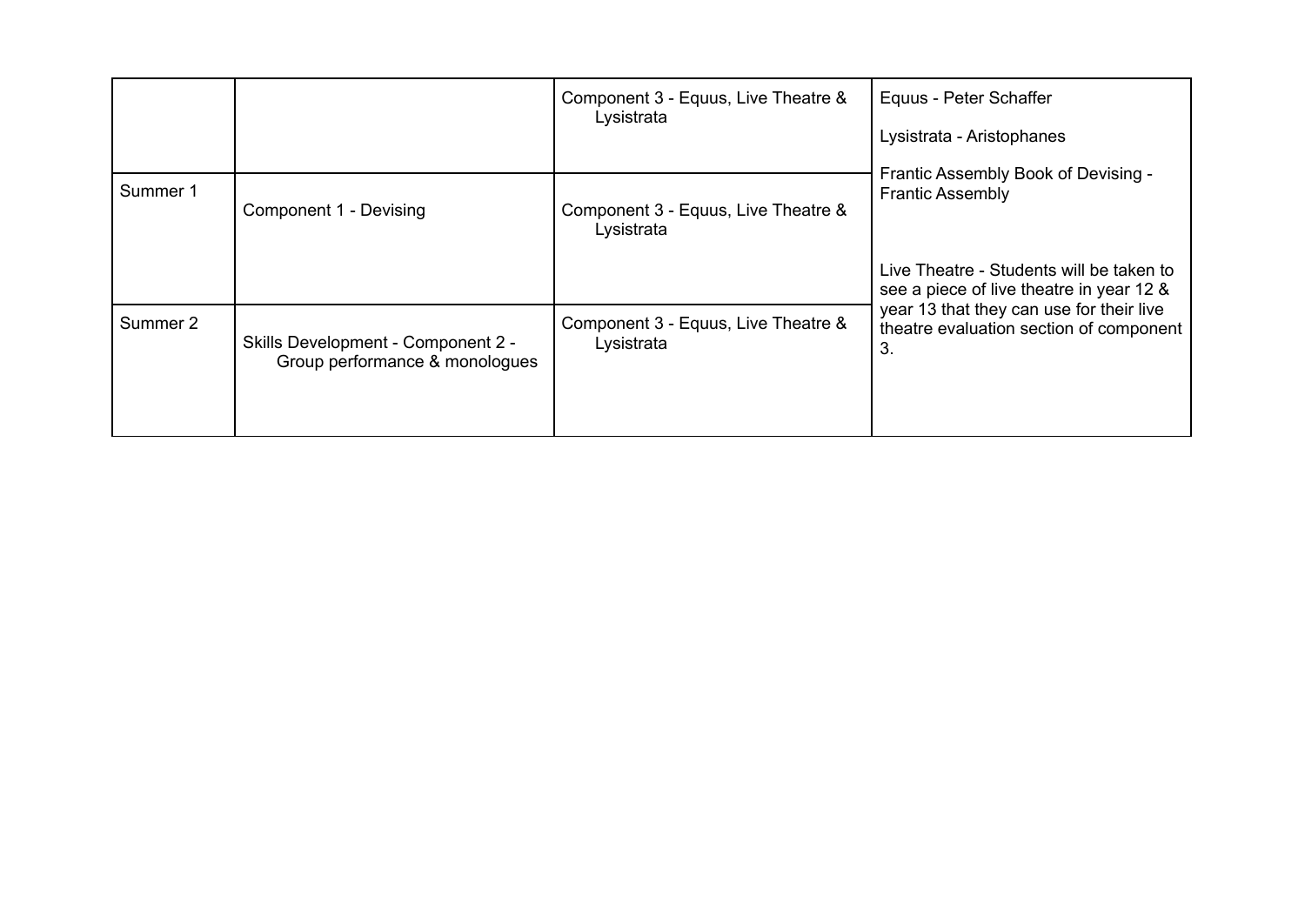# **BTEC National Applied Law (Pearson BTEC)**

|          | Year 12                                                                                                                                                                                                                                                                                                                                                                                                                                              | Year 13                                                                                                                                                                                                                                                                                                                                                                                                                                                                                                                                                                                       |
|----------|------------------------------------------------------------------------------------------------------------------------------------------------------------------------------------------------------------------------------------------------------------------------------------------------------------------------------------------------------------------------------------------------------------------------------------------------------|-----------------------------------------------------------------------------------------------------------------------------------------------------------------------------------------------------------------------------------------------------------------------------------------------------------------------------------------------------------------------------------------------------------------------------------------------------------------------------------------------------------------------------------------------------------------------------------------------|
| Autumn 1 | Intro to Civil & criminal law, common & statutory law, principle of<br>precedent<br>Unit 1: Dispute solving in Civil Law<br>LA D: Tort: Duty of Care, breach of DoC, causation of damage<br>LA E: Calculation of damages<br>LAA: the Civil court system in English law: the 3 track system, the<br>different courts, appeals in the civil court system, alternatives to<br>court                                                                     | Unit 4: Family Law<br>LAA: the formation of legal adult relationships: marriage, civil<br>partnership & cohabitation and their corresponding rights<br>LA B The ending of adult relationships: divorce, dissolution and nullity<br>and the grounds for gaining these<br>Unit 4LA AB Assignment                                                                                                                                                                                                                                                                                                |
| Autumn 2 | LA B: legal professionals: the role of Judges, barristers and<br>solicitors in solving disputes<br>LA C: judicial precedent: the principles of judicial precedent, the<br>hierarchy of the courts, when a precedent can be set<br>Part A Task preparation                                                                                                                                                                                            | Unit 4: Family Law<br>LA C: Investigate the legal rules governing the distribution of money &<br>property on the breakdown of a relationship: : legal orders & the factors<br>deciding these, the MCA 1973, maintenance and calculation of.<br>LA D: Examine how courts resolve disputes over children<br>Children's rights, parental rights and responsibilities, the family courts and<br>orders for children<br>LA CD Assignment<br>Unit 3: Applying the Law<br>Recap principles of criminal law from Unit 2<br>LAA: Homicide: muder, voluntary manslaughter & involuntary<br>manslaughter |
| Spring 1 | Unit 1 Task (external assessment)<br>Unit 2: Investigating Aspects of Criminal Law and the Legal<br><b>System</b><br>LAA: Explore how statutory rules are made<br>How statute is made in Parliament: the process and the influences<br>over Parliament: political, pressure groups, media, Law<br>commission<br>The principles of statutory interpretation: how judges interpret<br>statute: the rules of interpretation and aids to interpretation. | Unit 3: Applying the Law<br>LA A: Homicide: muder, voluntary manslaughter & involuntary<br>manslaughter<br>LA B: Corporate Manslaughter<br>LA C: Defences in Criminal law: self defence, automatism, insanity,<br>intoxication, duress                                                                                                                                                                                                                                                                                                                                                        |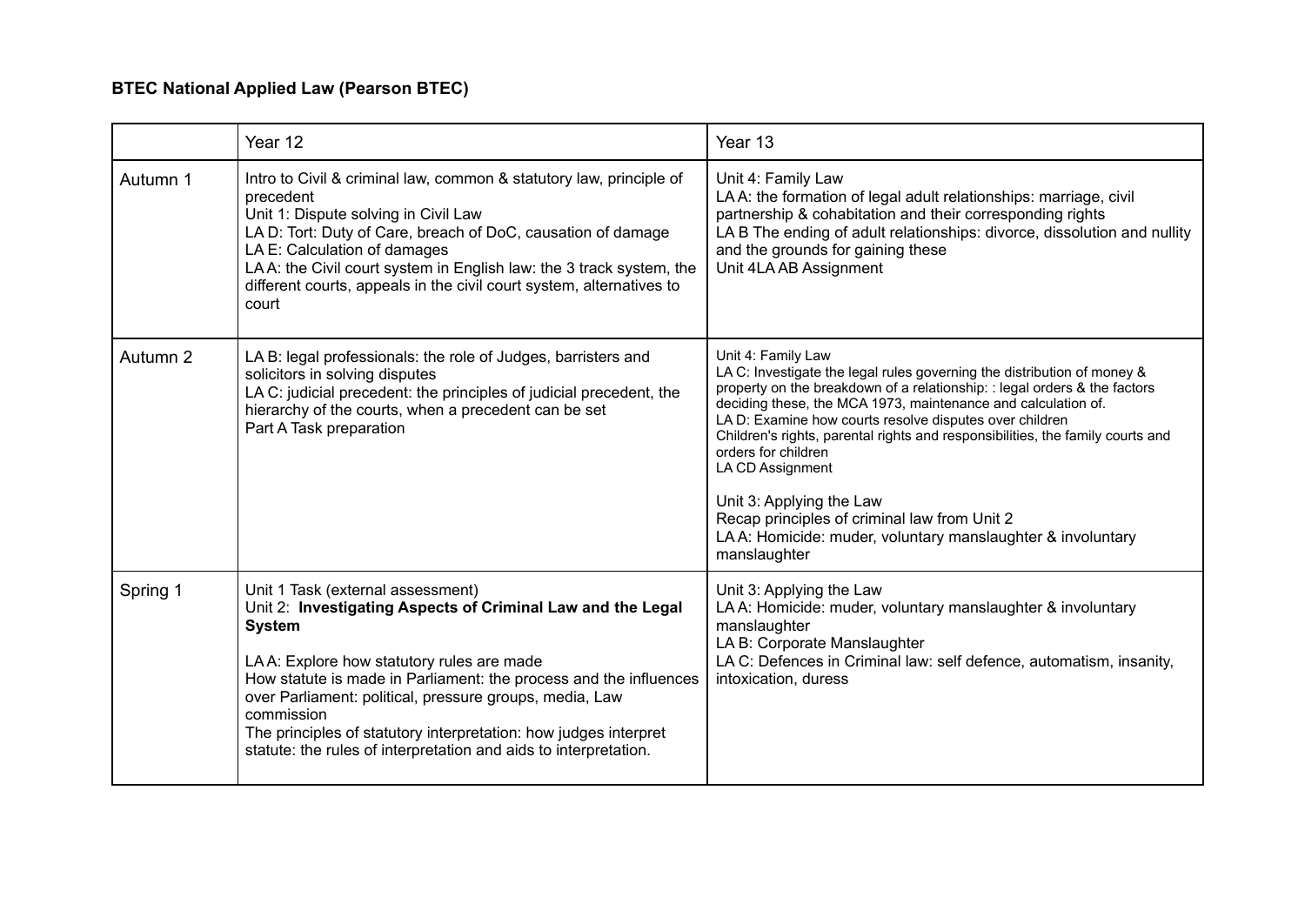| Spring 2 | Unit 2: Investigating Aspects of Criminal Law and the Legal<br>System<br>LA B Examine how legislation is made outside of Parliament:<br>Delegated legislation: Orders in Council, Statutory Instruments &<br>By Laws. how these can be challenged: evaluation of<br>effectiveness<br>EU regulations, directives and ECJ decisions. | Unit 3: Applying the Law<br>LAD Property offences: Theft, burglary, robbery, fraud by false<br>representation.<br>LA E Police Powers: PACE 1984, stop, search, arrest, detention |
|----------|------------------------------------------------------------------------------------------------------------------------------------------------------------------------------------------------------------------------------------------------------------------------------------------------------------------------------------|----------------------------------------------------------------------------------------------------------------------------------------------------------------------------------|
| Summer 1 | Unit 2 LA AB Assignment<br>Unit 2 Investigating Aspects of Criminal Law and the Legal<br>System<br>LAC Explore the various legal personnel involved in a criminal<br>trial: Juries, Magistrates, Judges, Solicitors and Barristers; role in<br>criminal courts: crown & magistrates & appeal courts                                | Unit 3: Applying the law<br>Preparation for Unit 3 task (external assessment)                                                                                                    |
| Summer 2 | Unit 2<br><b>D:</b> Apply the key elements of crime and sentencing in non-fatal<br>offence case studies<br>Actus reus & mens rea, assault battery, s47 ABH, s20 GBH, s18<br>GBH with intent, sentencing<br>Unit 2 LA CD Assignment                                                                                                 |                                                                                                                                                                                  |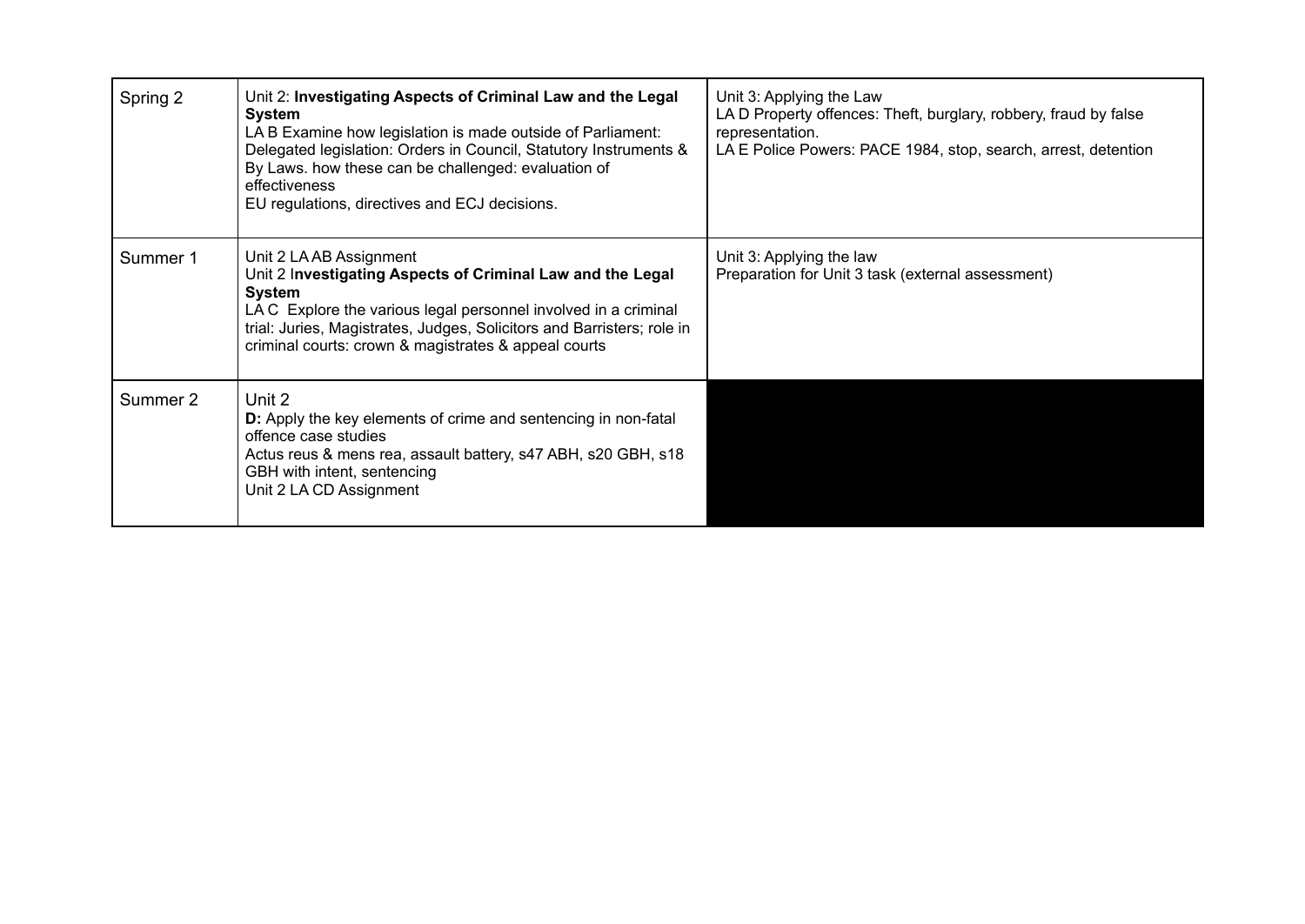# **BTEC National Business: Year 12**

#### **Pearson BTEC**

| Units for both Diploma & Extended Certificate groups |                                                                                                                                                                                                                                                                                                                                                      | Additional units for Diploma group only                                                                                                                                                                                                               |                                                                                                                                                                                                                                                                                                     |                                                                                                                                                                                                                                 |
|------------------------------------------------------|------------------------------------------------------------------------------------------------------------------------------------------------------------------------------------------------------------------------------------------------------------------------------------------------------------------------------------------------------|-------------------------------------------------------------------------------------------------------------------------------------------------------------------------------------------------------------------------------------------------------|-----------------------------------------------------------------------------------------------------------------------------------------------------------------------------------------------------------------------------------------------------------------------------------------------------|---------------------------------------------------------------------------------------------------------------------------------------------------------------------------------------------------------------------------------|
| <b>Unit</b>                                          | <b>Unit 1: Exploring Business</b>                                                                                                                                                                                                                                                                                                                    | Unit 2: Developing a<br><b>Marketing campaign</b>                                                                                                                                                                                                     | Unit 3: Personal &<br><b>Business Finance</b>                                                                                                                                                                                                                                                       | Unit 5: International<br><b>Business</b>                                                                                                                                                                                        |
| Aut 1                                                | LA A: Explore the features of<br>different businesses and<br>analyse what makes them<br>successful<br>A1 Features of businesses<br>A2 Stakeholders and their<br>influence<br>A3 Effective business<br>communications<br>LA B Investigate how<br>businesses are organised<br><b>B1 Structure and</b><br>organisation<br><b>B2 Aims and Objectives</b> | LAA The Principles &<br>purposes of Marketing<br>A1 Role of Marketing<br>A2 Influences on marketing<br>activity                                                                                                                                       | LAA managing personal<br>finance: the functions of<br>money, planning expenditure,<br>methods of payment, current<br>accounts, methods of<br>borrowing and saving<br>LA B Personal finance<br>sector: financial institutions,<br>business communication,<br>consumer protection,<br>consumer advice | LAA Explore the<br>international context for<br>business operations<br>A1 International business<br>A2 Financing of international<br>business<br>A3 Support for international<br>business                                       |
| Aut 2                                                | LA B: Complete from Aut 1<br>LA AB Assignment                                                                                                                                                                                                                                                                                                        | LA B Using information to<br>develop the rationale for a<br>marketing campaign<br>B1 Purpose of researching<br>information to identify the<br>needs and wants of<br>customers<br>B2 Market research methods<br>and use<br>B3 Developing the rationale | LA C: accounting: purpose<br>and performance of a<br>business, capital and<br>revenue income, capital and<br>revenue expenditure<br>LA D sources of business<br>finance: internal & external                                                                                                        | LA B Investigate the<br>international economic<br>environment in which<br>business operates<br><b>B1 Globalisation</b><br>B2 International trading blocs<br><b>B3 Barriers to international</b><br>business<br>LA AB Assignment |
| Spr 1                                                | LA C<br>Examine the environment in<br>which businesses operate                                                                                                                                                                                                                                                                                       | LA C Planning & Developing<br>a Marketing campaign                                                                                                                                                                                                    | LA E: Break even & cash<br>flow forecast: construction of,<br>calculation, analysis and                                                                                                                                                                                                             | LA C Investigate the external<br>factors that influence<br>international businesses                                                                                                                                             |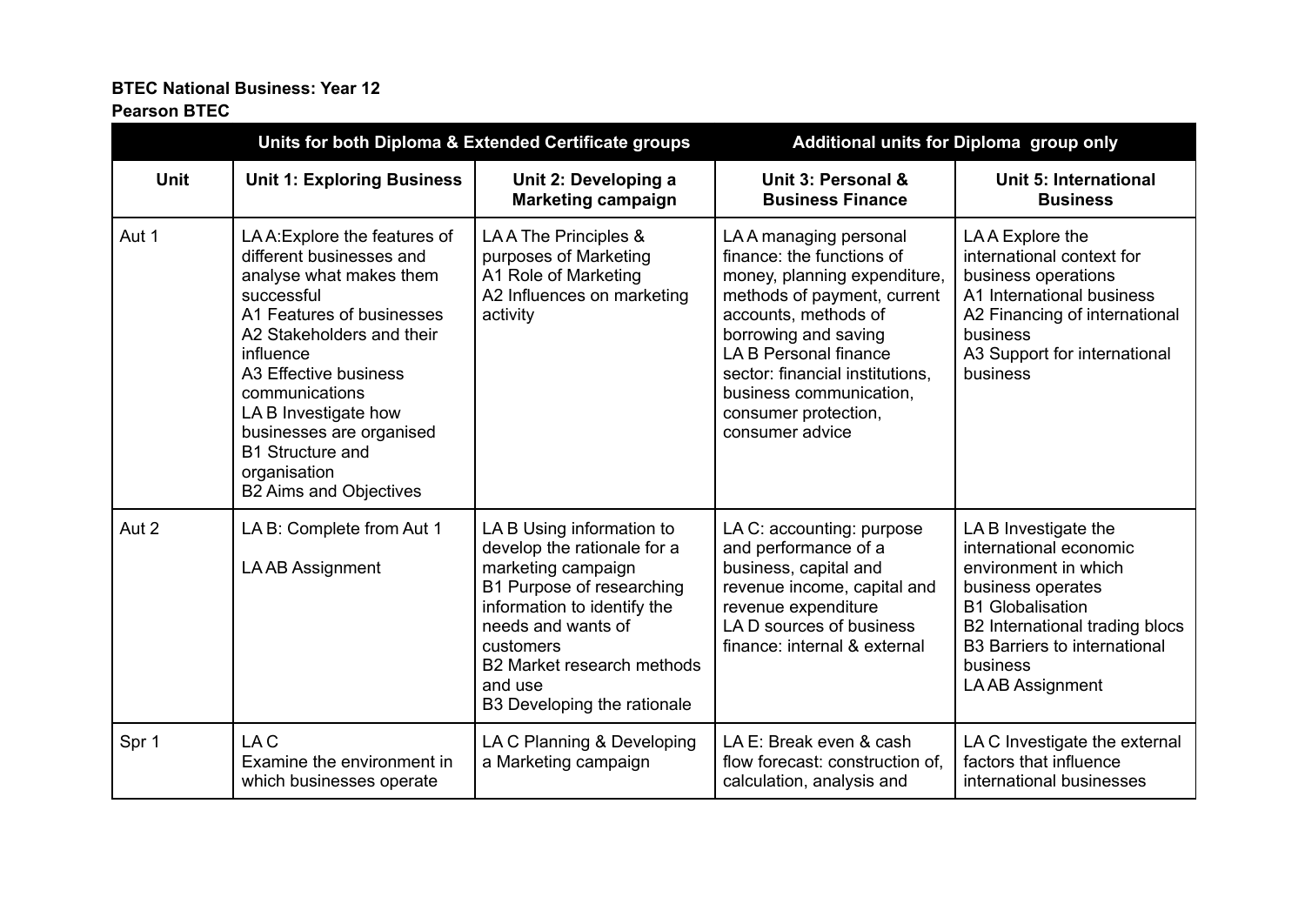|                  | C1 External environment<br>C <sub>2</sub> Internal environment<br>C3 Competitive environment<br>C4 Situational analysis                                                                                                                             | C1 Marketing campaign<br>activity<br>C2 Marketing mix<br>C3 The marketing campaign<br>C4 Appropriateness of<br>marketing campaign | evaluation<br>LA F: statement of<br>comprehensive income:<br>Statement of financial<br>position<br>Measuring<br>profitability/efficiency: gross<br>profit margin, mark up, net<br>profit margin, ROCE, Current<br>ratio, liquid capital ratio,<br>Trade receivable/payable<br>days, inventory turnover<br>construction of,<br>$\bullet$<br>calculation, analysis<br>and evaluation | C1 External influences<br>C <sub>2</sub> International business<br>support systems                                                                                               |
|------------------|-----------------------------------------------------------------------------------------------------------------------------------------------------------------------------------------------------------------------------------------------------|-----------------------------------------------------------------------------------------------------------------------------------|------------------------------------------------------------------------------------------------------------------------------------------------------------------------------------------------------------------------------------------------------------------------------------------------------------------------------------------------------------------------------------|----------------------------------------------------------------------------------------------------------------------------------------------------------------------------------|
| Spr 2            | LA D Examine business<br>markets<br>D1 Different market structure<br>D2 relationship between<br>demand, supply and price<br>D3 pricing and output<br>decisions                                                                                      | Unit 2 PPE<br>LA C Planning & Developing<br>a Marketing campaign<br>(continue)                                                    | Unit 3 PPE<br>Revision and preparation for<br>May exam                                                                                                                                                                                                                                                                                                                             | LA D Investigate the cultural<br>factors that influence<br>international businesses<br>D1 Cultural factors<br>D2 Impact of cultural factors<br>LA CD Assignment                  |
| Sum 1            | LA CD Assignment<br>LA E Investigate the role and<br>contribution of innovation and<br>enterprise to business<br><b>success</b><br>E1 Role of innovation and<br>enterprise<br>E2 Benefits and risks<br>associated with innovation<br>and enterprise | Unit 2 Exam (external<br>assessment) and<br>revision/preparation                                                                  | Unit 3 Exam (external<br>assessment) and<br>revision/preparation                                                                                                                                                                                                                                                                                                                   | LA E Examine the strategic<br>and operational approaches<br>to developing international<br>trade<br>E1 Strategies for operating<br>internationally<br>E2 Resource considerations |
| Sum <sub>2</sub> | Complete LA E                                                                                                                                                                                                                                       | LA A managing personal                                                                                                            |                                                                                                                                                                                                                                                                                                                                                                                    | LA E Assignment                                                                                                                                                                  |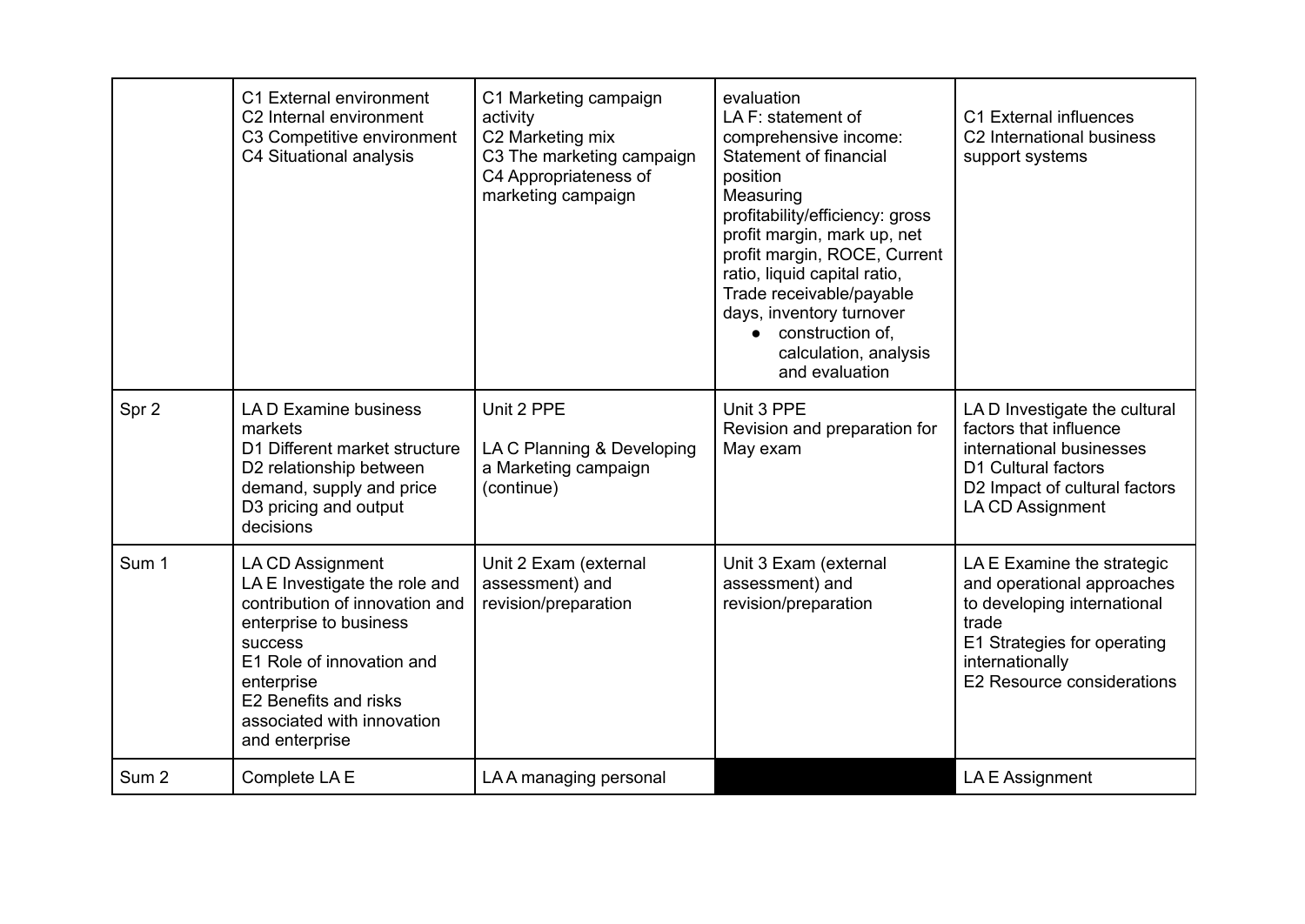| LA E Assignment | finance: the functions of<br>money, planning expenditure,<br>methods of payment, current<br>accounts, methods of<br>borrowing and saving<br>LA B Personal finance<br>sector: financial institutions,<br>business communication,<br>consumer protection,<br>consumer advice |  |  |
|-----------------|----------------------------------------------------------------------------------------------------------------------------------------------------------------------------------------------------------------------------------------------------------------------------|--|--|
|-----------------|----------------------------------------------------------------------------------------------------------------------------------------------------------------------------------------------------------------------------------------------------------------------------|--|--|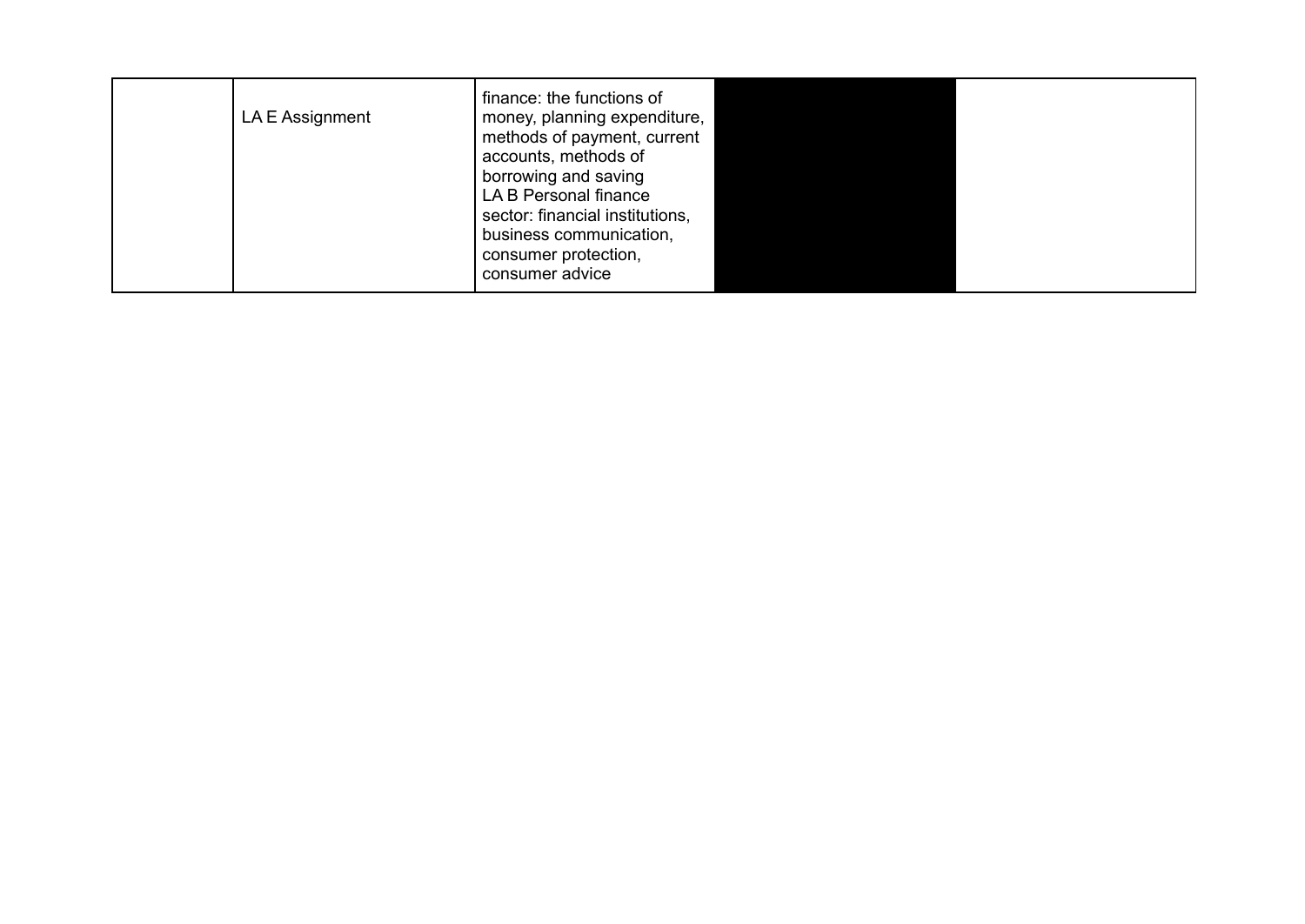## **BTEC National Business: Year 13**

## **Pearson BTEC**

|       | <b>Units for Extended Certificate groups</b>                                                                                                                                                                                                                                                                                                                                                                                                   |                                                                                                                                                                                                                            |  |  |  |
|-------|------------------------------------------------------------------------------------------------------------------------------------------------------------------------------------------------------------------------------------------------------------------------------------------------------------------------------------------------------------------------------------------------------------------------------------------------|----------------------------------------------------------------------------------------------------------------------------------------------------------------------------------------------------------------------------|--|--|--|
|       | Unit 3: Personal & Business Finance                                                                                                                                                                                                                                                                                                                                                                                                            | Unit 8: Recruitment & Selection                                                                                                                                                                                            |  |  |  |
| Aut 1 | LA C: accounting: purpose and performance of a business,<br>capital and revenue income, capital and revenue expenditure<br>LAD sources of business finance: internal & external                                                                                                                                                                                                                                                                | LAA Examine how effective recruitment and selection<br>contribute to business success<br>A1 Recruitment of staff<br>A2 Recruitment and selection process<br>A3 Ethical and legal considerations in the recruitment process |  |  |  |
| Aut 2 | LA E: Break even & cash flow forecast: construction of.<br>calculation, analysis and evaluation<br>LA F: statement of comprehensive income:<br>Statement of financial position<br>Measuring profitability/efficiency: gross profit margin, mark up,<br>net profit margin, ROCE, Current ratio, liquid capital ratioTrade<br>receivable/payable days, inventory turnover<br>construction of, calculation, analysis and evaluation<br>Unit 3 PPE | LA A Assignment<br>LA B Undertake a recruitment activity to demonstrate the<br>processes leading to a successful job offer<br>B1 Job applications<br>B2 Interviews and skills                                              |  |  |  |
| Spr 1 | Revision & preparation for Unit 3 Exam<br>Unit 3 exam                                                                                                                                                                                                                                                                                                                                                                                          | Complete LAB<br>LA C Reflect on the recruitment and selection process and your<br>individual performance<br>C1 Review and evaluation<br>C2 SWOT analysis and action plan                                                   |  |  |  |
| Spr 2 | If required Revision & preparation for any resits for Unit 3<br>Exam                                                                                                                                                                                                                                                                                                                                                                           | LA C Assignment                                                                                                                                                                                                            |  |  |  |
| Sum 1 | If required: Unit 3 Exam (external assessment) and<br>revision/preparation                                                                                                                                                                                                                                                                                                                                                                     | Complete LA C Assignment                                                                                                                                                                                                   |  |  |  |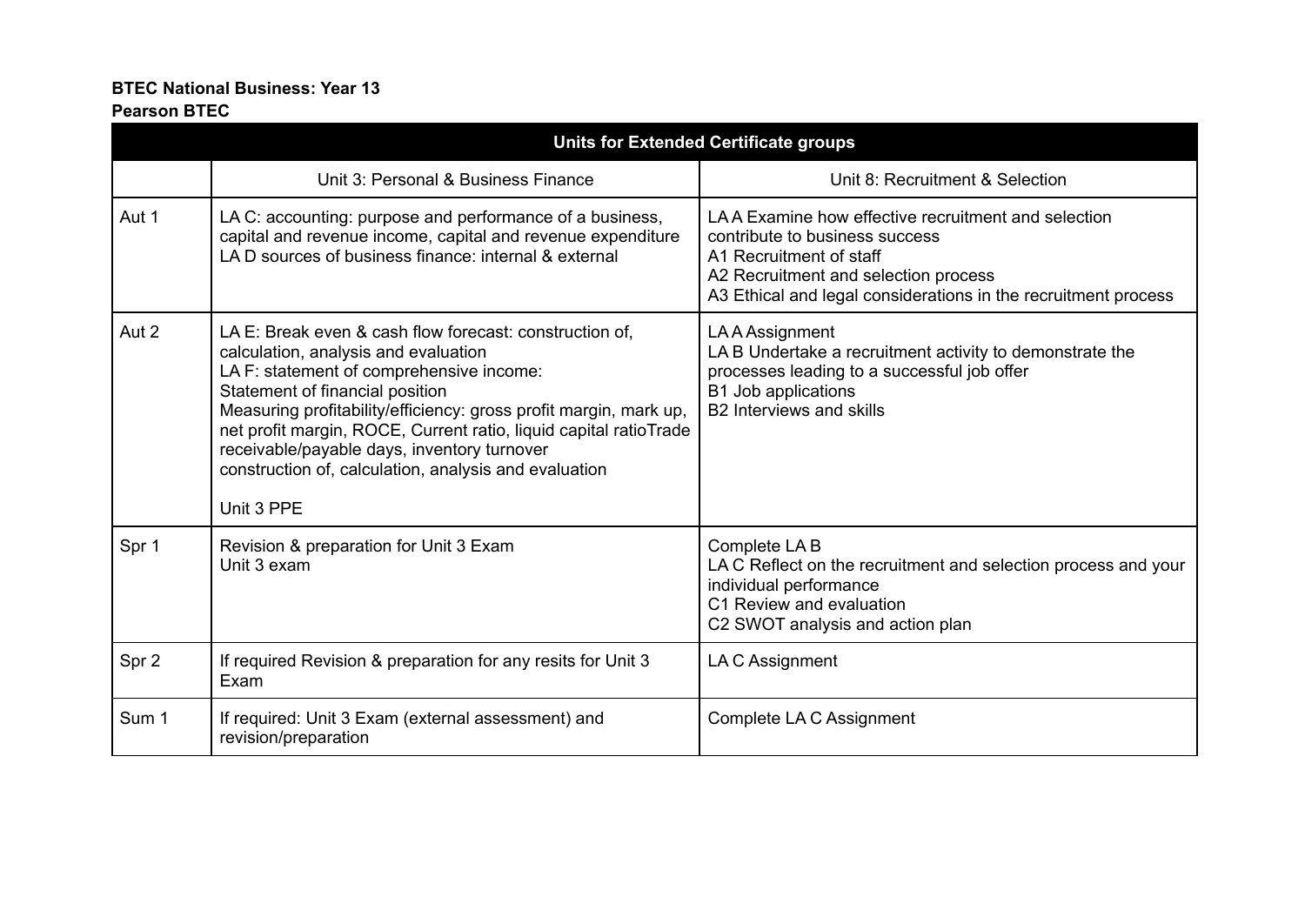|       | Units for Diploma group only                                                                                                                                                                                                                |                                                                                                                                                                                                                                 |                                                                                                                                                                                                                                                                                                                                                                                                                                                             |                                                                                                                                                                                                                                                                                                                                                                                        |  |
|-------|---------------------------------------------------------------------------------------------------------------------------------------------------------------------------------------------------------------------------------------------|---------------------------------------------------------------------------------------------------------------------------------------------------------------------------------------------------------------------------------|-------------------------------------------------------------------------------------------------------------------------------------------------------------------------------------------------------------------------------------------------------------------------------------------------------------------------------------------------------------------------------------------------------------------------------------------------------------|----------------------------------------------------------------------------------------------------------------------------------------------------------------------------------------------------------------------------------------------------------------------------------------------------------------------------------------------------------------------------------------|--|
|       | Unit 4: Managing an Event                                                                                                                                                                                                                   | Unit 19 Pitching for a new<br><b>Business</b>                                                                                                                                                                                   | Unit 3: Personal & Business<br>Finance                                                                                                                                                                                                                                                                                                                                                                                                                      | Unit 6: Principles of<br>Management                                                                                                                                                                                                                                                                                                                                                    |  |
| Aut 1 | LAA Explore the role of an<br>event organiser<br>A1 Different tasks needed to<br>be completed by an event<br>organiser<br>A2 Different skills needed by<br>an effective event organiser<br>A3 Common formats for skills<br>audit collection | LAA Explore ideas for a<br>micro business start up<br>A1 Exploration of ideas for a<br>micro-business start-up<br>A2 Models for business<br>opportunities<br>A3 Factors to be considered<br>when setting up a<br>micro-business | LA C: accounting: purpose<br>and performance of a<br>business, capital and<br>revenue income, capital and<br>revenue expenditure<br>LA D sources of business<br>finance: internal & external                                                                                                                                                                                                                                                                | LAA: Definitions and<br>functions of management<br>and leadership, Business<br>cultures<br>LA B: Management &<br>leadership styles and skills                                                                                                                                                                                                                                          |  |
| Aut 2 | LA A Assignment<br>LA B Investigate the<br>feasibility of a proposed<br>event<br>B1 Different types of event,<br>and the factors affecting<br><b>success</b><br>B2 Feasibility measures and<br>critical success factors                     | LA B Develop a business<br>plan for viable micro<br>business<br>B1 Market analysis and<br>planning B2 Legal aspects<br><b>B3 Financial aspects</b><br><b>B4 Evaluation</b>                                                      | LA E: Break even & cash<br>flow forecast: construction of,<br>calculation, analysis and<br>evaluation<br>LA F: statement of<br>comprehensive income:<br>Statement of financial<br>position<br>Measuring<br>profitability/efficiency: gross<br>profit margin, mark up, net<br>profit margin, ROCE, Current<br>ratio, liquid capital ratioTrade<br>receivable/payable days,<br>inventory turnover<br>construction of, calculation,<br>analysis and evaluation | LA C: Human Resources:<br>labour market analysis,<br>human resources planning,<br>contract types, labour force<br>turnover, productivity and<br>absenteeism.<br>LA D: factors influencing<br>management, motivation and<br>performance: theories of<br>motivation (Maslow,<br>Herzberg, Taylor, Mayo)<br>Financial v non-financial<br>motivators, Performance<br>management & training |  |
| Spr 1 | LA C Develop a detailed plan<br>for a business, social or<br>social enterprise event                                                                                                                                                        | LA C Carry out a pitch for<br>funding for the chosen micro<br>business                                                                                                                                                          | Unit 3 Exam (external<br>assessment) and<br>revision/preparation                                                                                                                                                                                                                                                                                                                                                                                            | LA E: Managing change:<br>factors influencing change,<br>impact of stakeholders                                                                                                                                                                                                                                                                                                        |  |